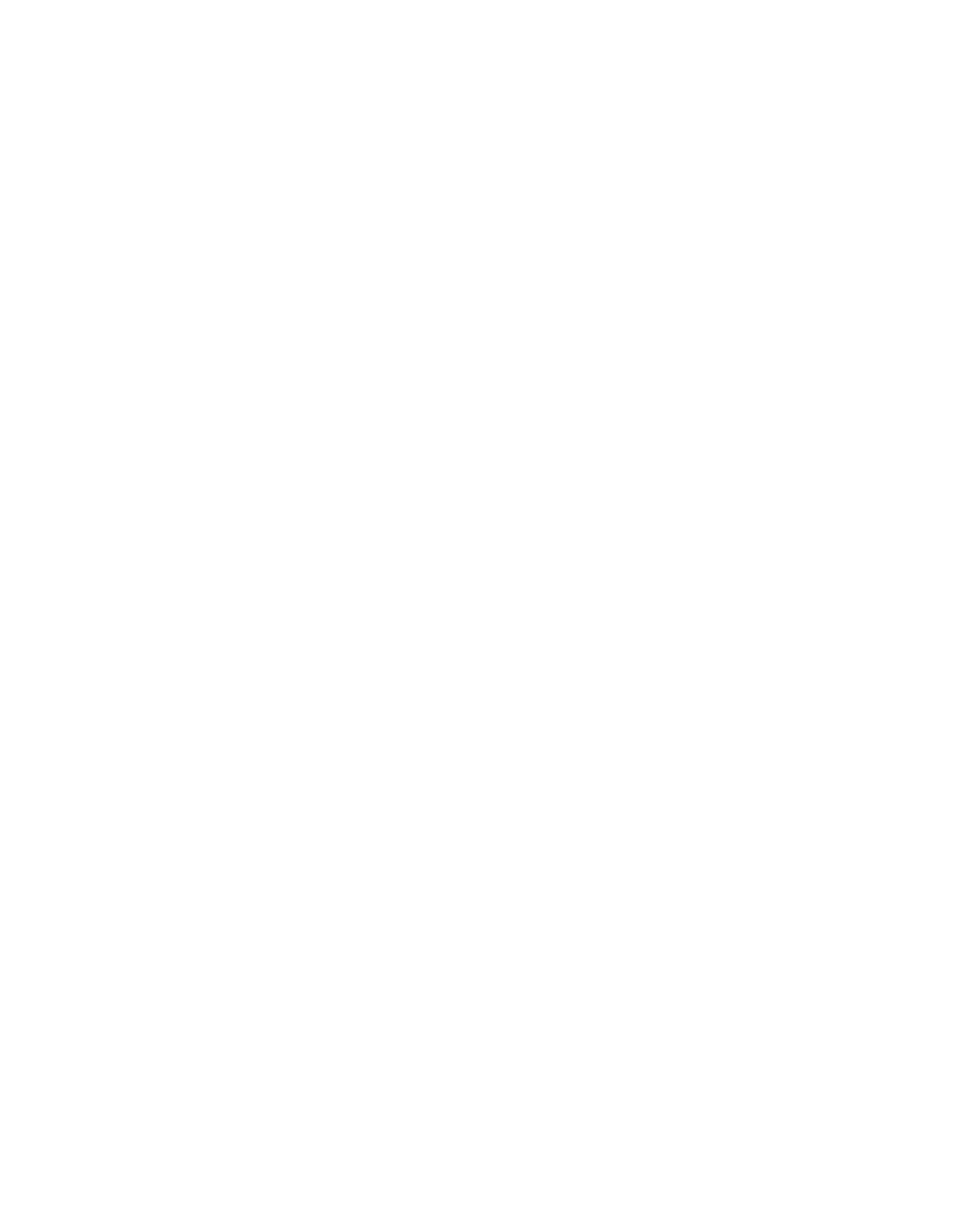## **Executive Summary**

It has now been one year since the appearance of the first pictures of U.S. soldiers humiliating and torturing detainees at Abu Ghraib prison in Iraq. Shortly after the photos came out, President George W. Bush vowed that the "wrongdoers will be brought to justice."

In the intervening months, it has become clear that torture and abuse have taken place not solely at Abu Ghraib but rather in dozens of U.S. detention facilities worldwide, that in many cases the abuse resulted in death or severe trauma, and that a good number of the victims were civilians with no connection to al-Qaeda or terrorism. There is also evidence of abuse at U.S.-controlled "secret locations" abroad and of U.S. authorities sending suspects to third-country dungeons around the world where torture was likely to occur.

To date, however, the only wrongdoers being brought to justice are those at the bottom of the chain-of-command. The evidence demands more. Yet a wall of impunity surrounds the architects of the policies responsible for the larger pattern of abuses.

As this report shows, evidence is mounting that high-ranking U.S. civilian and military leaders including Secretary of Defense Donald Rumsfeld, former CIA Director George Tenet, Lieutenant General Ricardo Sanchez, formerly the top U.S. commander in Iraq, and Major General Geoffrey Miller, the former commander of the prison camp at Guantánamo Bay, Cuba — made decisions and issued policies that facilitated serious and widespread violations of the law. The circumstances strongly suggest that they either knew or should have known that such violations took place as a result of their actions. There is also mounting data that, when presented with evidence that abuse was in fact taking place, they failed to act to stem the abuse.

The coercive methods approved by senior U.S. officials and widely employed over the last three years include tactics that the United States has repeatedly condemned as barbarity and torture when practiced by others. Even the U.S. Army field manual condemns some of these methods as torture.

Although much relevant evidence remains secret, a series of revelations over the past twelve months, brought together here, already makes a compelling case for a thorough, genuinely independent investigation of what top officials did, what they knew, and how they responded when they became aware of the widespread nature of the abuses.

We know, for example, that the coercive interrogation methods approved by Secretary of Defense Donald Rumsfeld for use on prisoners at Guantánamo — including the use of guard dogs to induce fear in prisoners, "stress" techniques such as forced standing and shackling in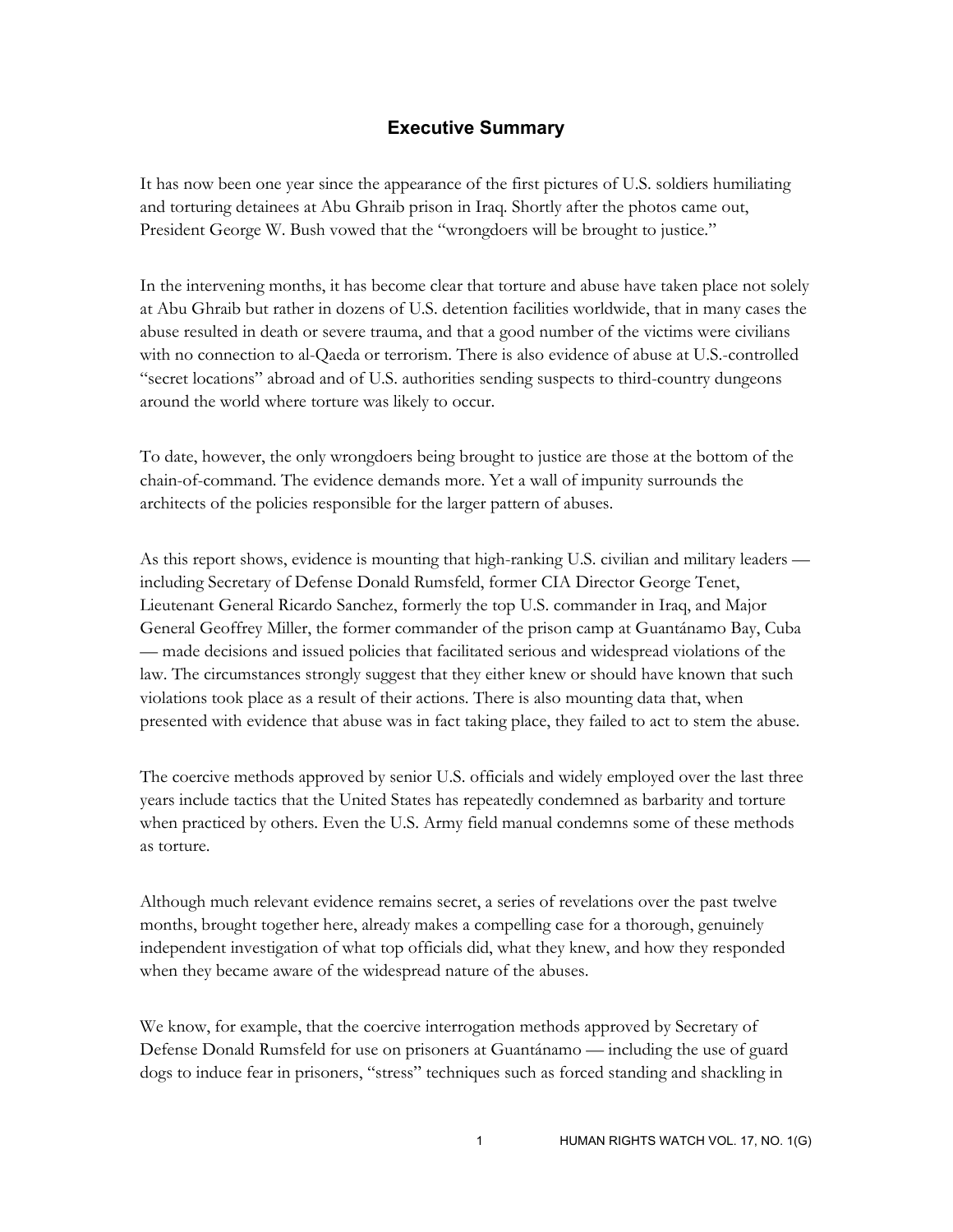painful positions, and removing their clothes — "migrated to Afghanistan and Iraq, where they were neither limited nor safeguarded," and contributed to the widespread and systematic torture and abuse at U.S. detention centers there. Inquiries established by the U.S. Department of Defense itself have shown as much, though they did not explicitly say so.

We know that some detainees in the "global war on terror" have even been "disappeared" after entering U.S. custody: the U.S. Central Intelligence Agency (CIA) continues to hold al-Qaeda suspects in prolonged *incommunicado* detention in "secret locations," reportedly outside the United States, with no notification to their families, no access to the International Committee of the Red Cross (ICRC) or oversight of any sort of their treatment, and in some cases no acknowledgement that they are even being held. It is widely reported that some of these "disappeared detainees" have been tortured through techniques such as "waterboarding," in which the prisoner's head is submerged into water or covered with a wet cloth until he believes that he is drowning.

We also know that some 100-150 detainees have been "rendered" by the United States for detention and interrogation by governments in the Middle East such as Syria and Egypt, which, according to the U.S. State Department, practice torture routinely. Such rendition is, again, a violation of U.S. and international law. In an increasing number of cases, there is now credible evidence that rendered detainees have in fact been tortured.

Despite these revelations and findings, the United States has not engaged in a serious process of accountability. Officials have denounced the most egregious abuses, rhetorically reaffirmed the U.S. commitment to uphold the law and respect human rights, and belatedly opened a number of prosecutions for crimes committed against detainees in Afghanistan and Iraq. To date, however, with the exception of one major personally implicated in abuse, only low-ranking soldiers — privates and sergeants — have been called to account.

While there are obviously steep political obstacles in the way of investigating a sitting defense secretary and other high-ranking officials, the nature of crimes is so serious, and mounting evidence of wrongdoing is now so voluminous, that it would be an abdication of responsibility for the United States not to push this to the next level.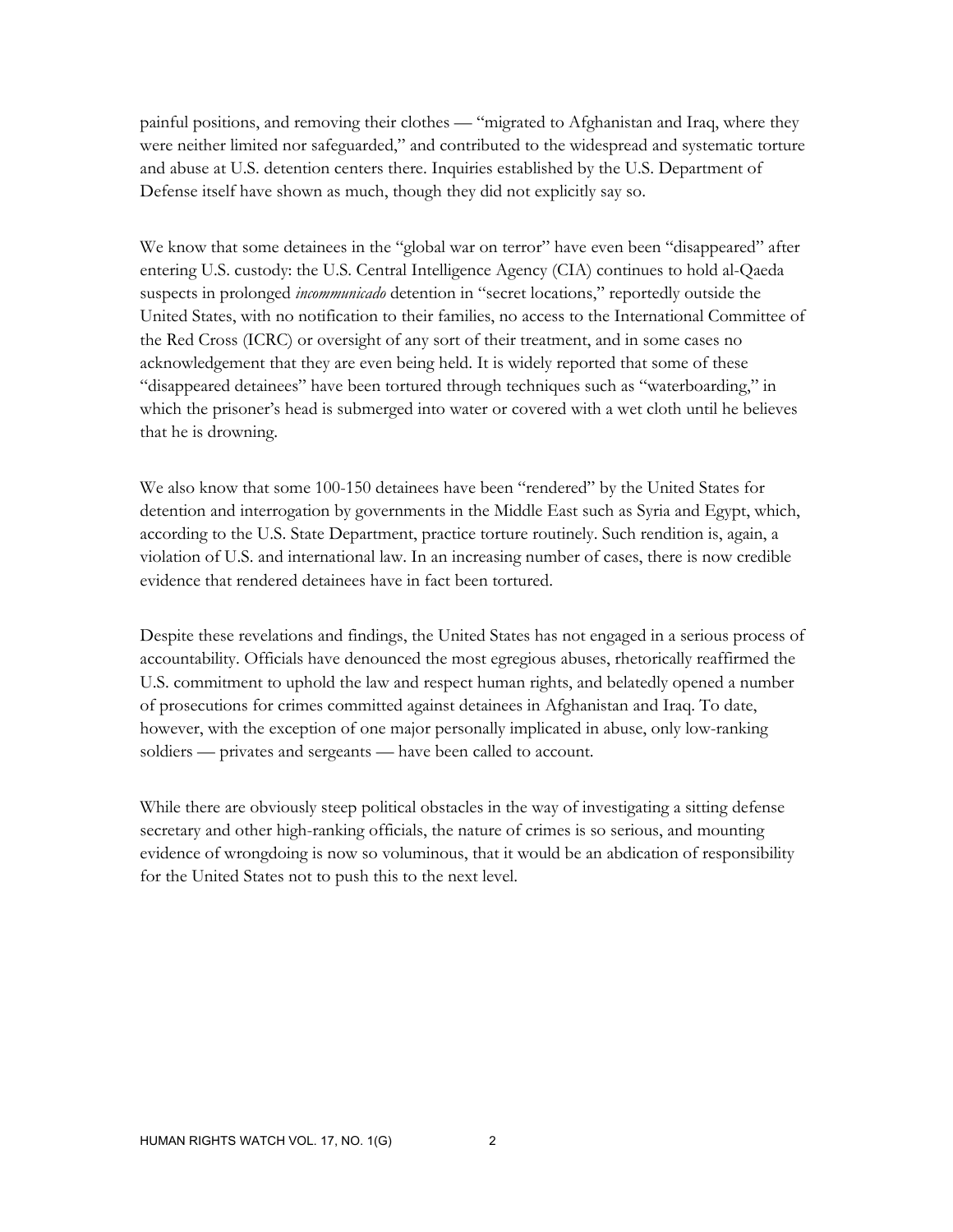#### *The Price of Impunity*

Unless those who designed or authorized the illegal policies are held to account, all the protestations of "disgust" at the Abu Ghraib photos by President George W. Bush<sup>1</sup> and others will be meaningless. If there is no real accountability for these crimes, for years to come the perpetrators of atrocities around the world will point to the U.S.'s treatment of prisoners to deflect criticism of their own conduct.

Indeed, when a government as dominant and influential as the United States openly defies laws against torture, it virtually invites others to do the same. Washington's much-needed credibility as a proponent of human rights was damaged by the torture revelations and will be further damaged if torture continues to be followed by complete impunity for the policy-makers.

Torture, unfortunately, can occur anywhere. What matters, and what determines whether torture is a mere aberration or state policy, is how a government responds. Secretary Rumsfeld recognized this when, shortly after the first public revelations, he "[said] to the world: Judge us by our actions. Watch how Americans, watch how a democracy deals with wrongdoing and scandal and the pain of acknowledging and correcting our own mistakes and weaknesses."<sup>2</sup> Then-Secretary of State Colin Powell recognized this, too, when he told foreign leaders: "Watch America. Watch how we deal with this. Watch how America will do the right thing."3

Regrettably, however, the United States is not doing the right thing. Rather, it is doing what dictatorships do the world over when their abuses are discovered — loudly proclaiming its respect for human rights while covering up and shifting blame downwards to low-ranking officials and "rogue actors."

#### *Official Responses to Date*

-

To the extent that officials have addressed the issue of accountability for the pattern of abuse, they have either argued that the military justice system must be given time to run its course, or they have pointed to the many Department of Defense and related investigations that have been undertaken.4

<sup>1</sup> Thom Shanker and Jacques Steinberg, "Bush Voices 'Disgust' at Abuse of Iraqi Prisoners," *The New York Times*, May 1, 2004.

<sup>&</sup>lt;sup>2</sup> Donald Rumsfeld, "Congressional Testimony of Secretary of Defense Donald Rumsfeld," Hearing of the Senate Armed Services Committee on Mistreatment of Iraqi Prisoners, Federal News Service, May 7, 2004.

<sup>3 &</sup>quot;Abuse Scandal 'Terrible' for U.S., Powell Concedes," *MSNBC*, May 17, 2004 [online], http://www.msnbc.msn.com/id/4855930/.

<sup>4</sup> On March 29, 2005, Secretary Rumsfeld was asked on *National Public Radio* (NPR) "whether it's right or wrong … that no senior military official has been disciplined, fired or prosecuted for the allegations of abuse and torture in Iraq and elsewhere?" The interview continued: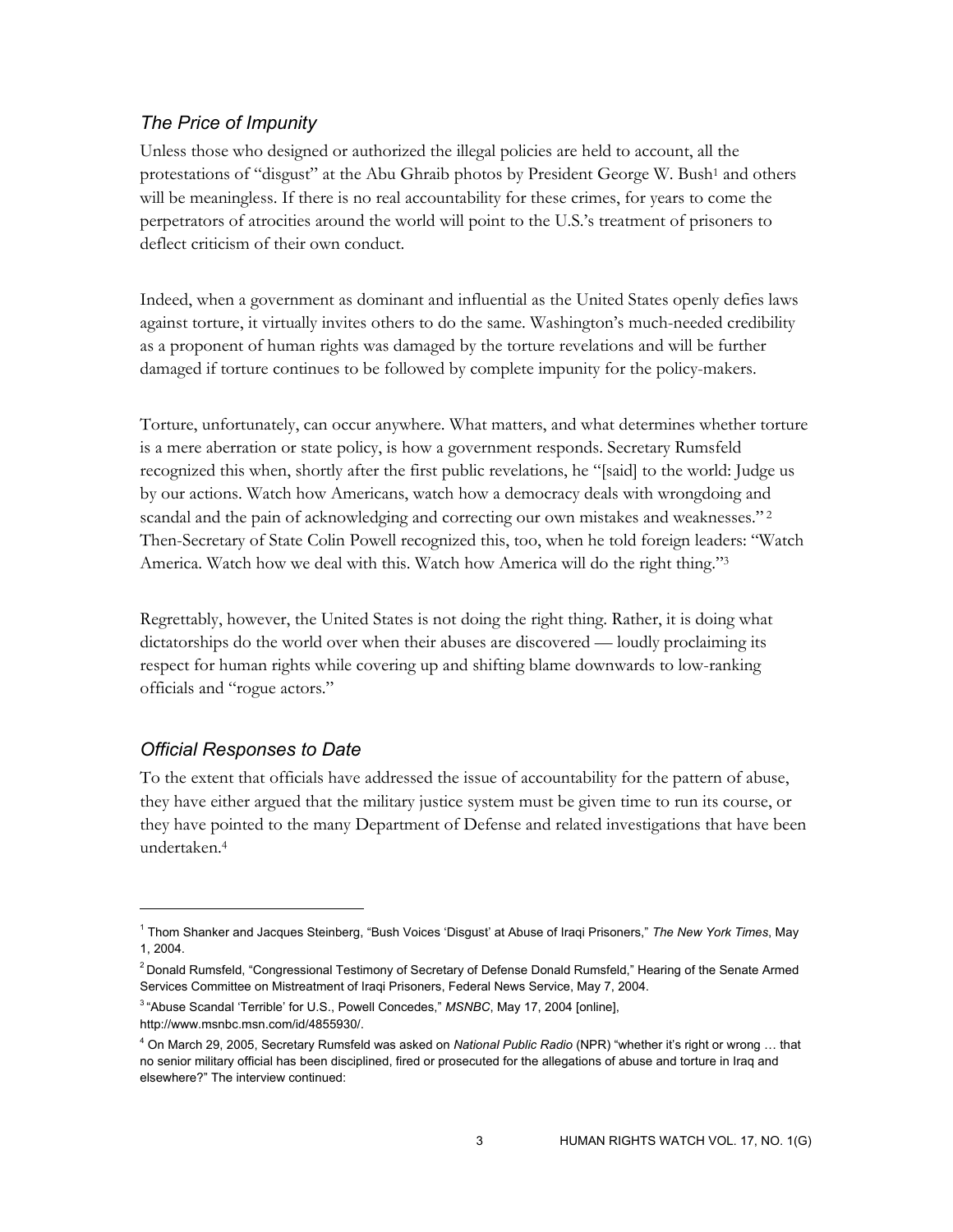While it is true that the Pentagon established no fewer than seven investigations in the wake of Abu Ghraib, not one has had the independence or the breadth to get to the bottom of the prisoner-abuse issue. All but one involved the military investigating itself, and was focused on only one aspect or another of the treatment of detainees. None took on the task of examining the role of civilian leaders who might have had ultimate authority over detainee treatment policy. None looked at the issue of renditions. The CIA has reportedly also initiated a number of selfinvestigations, but no details have been made public.

What is more, these investigations effectively defined detainee abuse as any treatment *not approved* by higher authorities. To the Pentagon's investigators, treatment that followed approved policies and techniques could not, by definition, have been torture. With this logical sleight of hand, they thus rendered themselves incapable of finding any connections between policies approved by senior officials and acts of abuse in the field. But that does not mean such connections did not exist.

#### *Grounds for Investigation*

 $\overline{a}$ 

This report provides a new look at the evidence made public to date about the role played by senior leaders most responsible for setting U.S. interrogation policies, including Secretary Rumsfeld, CIA Director Tenet, Gen. Sanchez, and Gen. Miller. Human Rights Watch expresses no opinion about the ultimate guilt or innocence of these or other officials, particularly because so much evidence has been withheld and so many questions remain unanswered. We also do not

*Rumsfeld*: I mean I think the fact that the United States has had over nine or ten or eleven different investigations, there have been over 300 investigations or prosecutions, in some cases convictions. Not 300 convictions. But there have been people of varying ranks that have been punished for wrongdoing. *NPR*: Mostly lower ranks.

*Rumsfeld*: The Inspector General of the Army still has the obligation of looking at the people in the more senior ranks and making a judgment and recommendation or not recommendation to his superiors and that process is yet to play out.

("Secretary Rumsfeld Interview with *National Public Radio*'s Steve Inskeep for 'Morning Edition,'" news transcript, U.S. Department of Defense, March 29, 2005 [online], http://www.defenselink.mil/transcripts/2005/tr20050329 secdef2401.html.)

Secretary Rumsfeld had a similar exchange on *NBC*'s "Meet the Press" the previous month:

*NBC*: Did you think you had done something wrong?

*Rumsfeld*: No. Obviously the country has to be deeply concerned that people were not treated right. And I was secretary of defense when that happened. And we've had eight or 10 investigations. We have had dozens of criminal trials, and people have pled guilty to doing things they shouldn't do. And obviously you just feel terrible about that. That is not the way our country behaves. And it was a most unfortunate thing that it happened. And I was secretary of Defense [sic].

("Secretary Rumsfeld Interview with *NBC*, Meet the Press," news transcript, U.S. Department of Defense, February 6, 2005 [online], http://www.defenselink.mil/transcripts/2005/tr20050206-secdef2102.html.)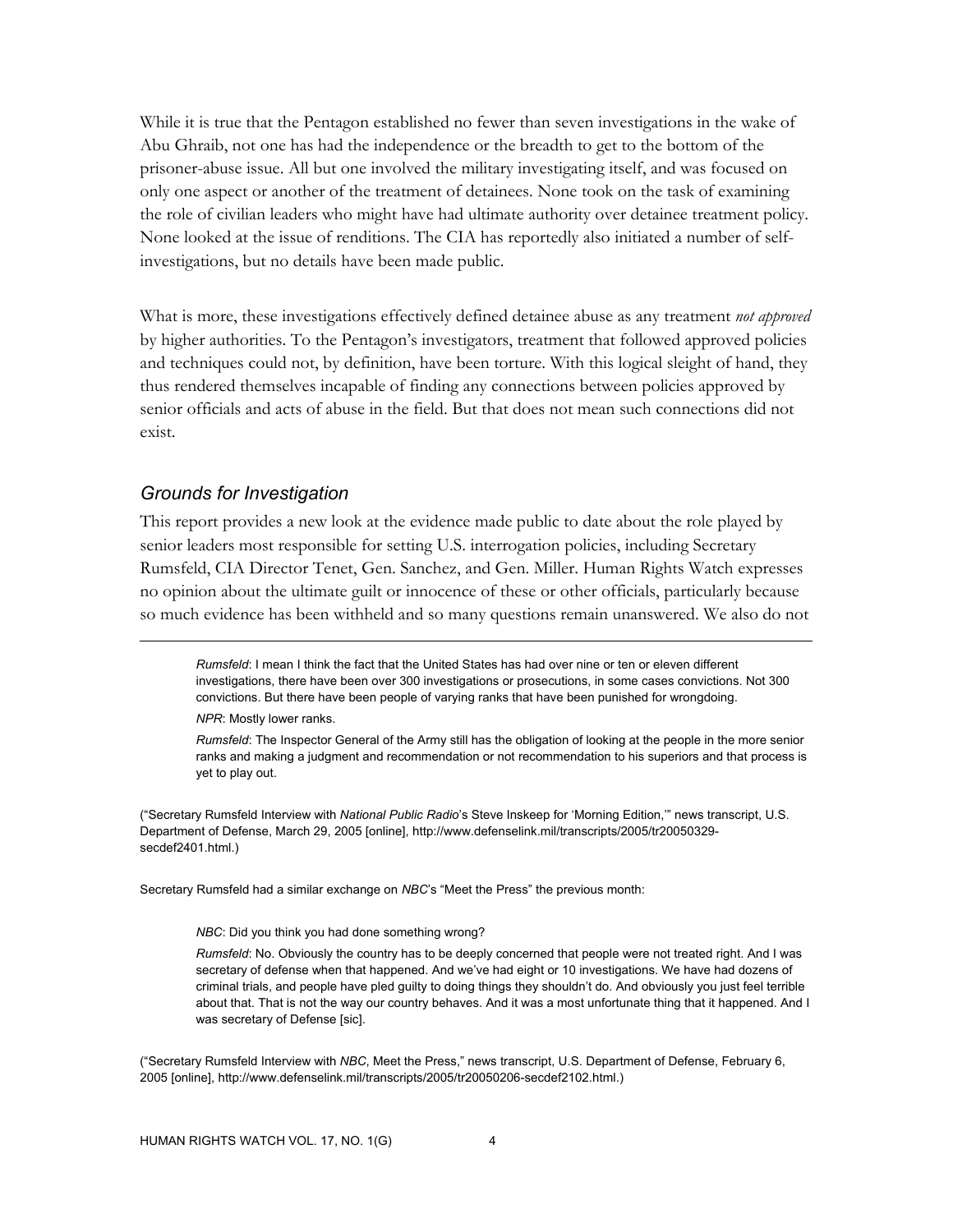purport to offer a comprehensive account of the possible culpability of these men, let alone a legal brief. More evidence is needed for that. What we do conclude, a conclusion that we believe is compelled by the evidence, is that a criminal investigation is warranted with respect to each.

Secretary Rumsfeld may bear legal liability for war crimes and torture by U.S. troops in Afghanistan, Iraq, and Guantánamo under the doctrine of "command responsibility" — the legal principle that holds a superior responsible for crimes committed by his subordinates when he knew or should have known that they were being committed but fails to take reasonable measures to stop them. Having created the conditions for U.S. troops to commit war crimes and torture by sidelining and disparaging the Geneva Conventions, approving interrogation techniques for Guantánamo that violated the Geneva Conventions and the U.N. Convention against Torture and Other Cruel, Inhuman or Degrading Treatment or Punishment ("Convention against Torture"), and hiding detainees from the ICRC, Secretary Rumsfeld should have been alert to the possibility that troops would commit these crimes.

Indeed, from the early days of the war in Afghanistan, Secretary Rumsfeld must have been on notice through briefings, ICRC reports, human rights reporting, and press accounts that some U.S. troops were committing war crimes and acts of torture. Nevertheless, there is no indication that at any time over a three-year period of mounting evidence of abuse did he exert his authority and warn those under his command that the mistreatment of prisoners must stop. Had he done so, many of the crimes committed by U.S. forces certainly could have been avoided.

Secretary Rumsfeld might also, in addition to command responsibility, bear direct legal liability as the instigator of crimes against detainees if the illegal interrogation techniques that he approved for Guantánamo were actually used to inflict inhumane treatment on detainees there before he rescinded his blanket approval and required that he be consulted before the techniques were used. Similarly, if Secretary Rumsfeld approved a secret program that encouraged physical coercion and sexual humiliation of Iraqi prisoners, as alleged by the journalist Seymour Hersh, Secretary Rumsfeld would bear direct legal liability.

Under George Tenet's direction, and reportedly with his specific authorization, the CIA is said to have tortured detainees using waterboarding and by withholding medicine. Other tactics reportedly used include feigning suffocation, "stress positions," light and noise bombardment, sleep deprivation, and making a detainee believe that he was being interrogated by a government known to practice torture. Under Director Tenet's direction, the CIA also: "disappeared" detainees, holding them in long-term *incommunicado* detention in secret locations without informing or letting anybody know about their fate or whereabouts; "rendered" detainees to countries in which they were apparently tortured; hid detainees from the ICRC; and transferred detainees out of Iraq for interrogation in violation of the Geneva Conventions.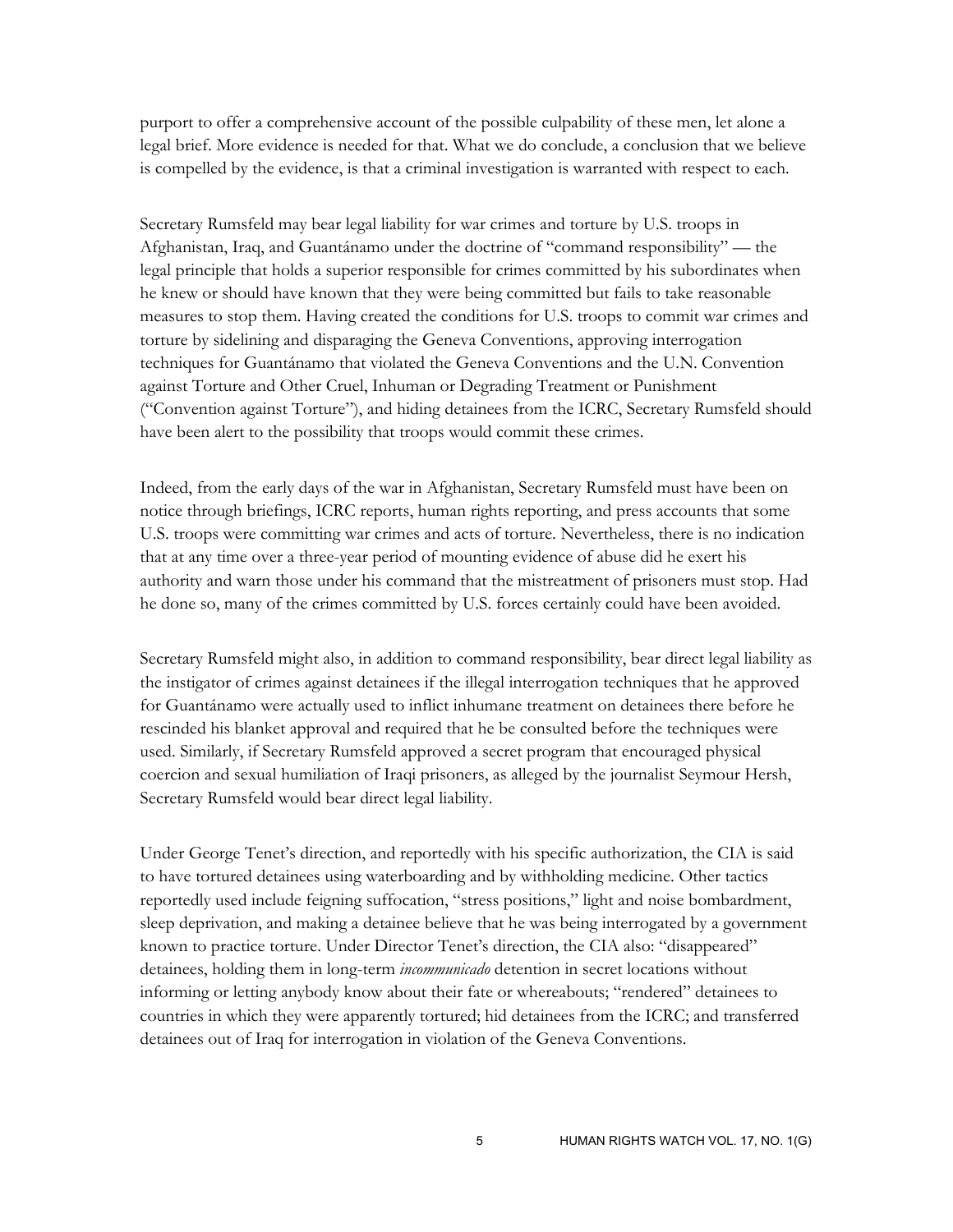Lt. Gen. Ricardo Sanchez, the top U.S. commander in Iraq with command responsibility for Abu Ghraib and other detention centers in Iraq, approved illegal interrogation methods — again including the use of guard dogs to frighten prisoners — which were then applied by soldiers at Abu Ghraib. As reports of abuse mounted, Gen. Sanchez failed to intervene to stop soldiers under his direct command from commissioning war crimes and torture. This potentially exposes him to liability under the command responsibility doctrine.

Gen. Geoffrey Miller, as commander at Guantánamo Bay, may bear responsibility for the war crimes and acts of torture and other inhuman treatment of detainees that took place there, particularly since the tightly-controlled nature of that prison camp made it likely that the commander was acutely aware of what his troops were doing.

There is also evidence that other officers may have been complicit in the crimes. For the crimes at Abu Ghraib alone, such individuals include Major General Walter Wojdakowski, Brigadier General Janis Karpinski, Major General Barbara Fast, Colonel Marc Warren, Colonel Stephen Boltz, Colonel Thomas Pappas, and Lieutenant Colonel Stephen L. Jordan. This list is not intended to be exhaustive.

The material compiled in this report is drawn from publicly available evidence including the official inquiries described above, Human Rights Watch's own field reports, press accounts, and documents declassified by the government or released pursuant to litigation under the Freedom of Information Act (FOIA).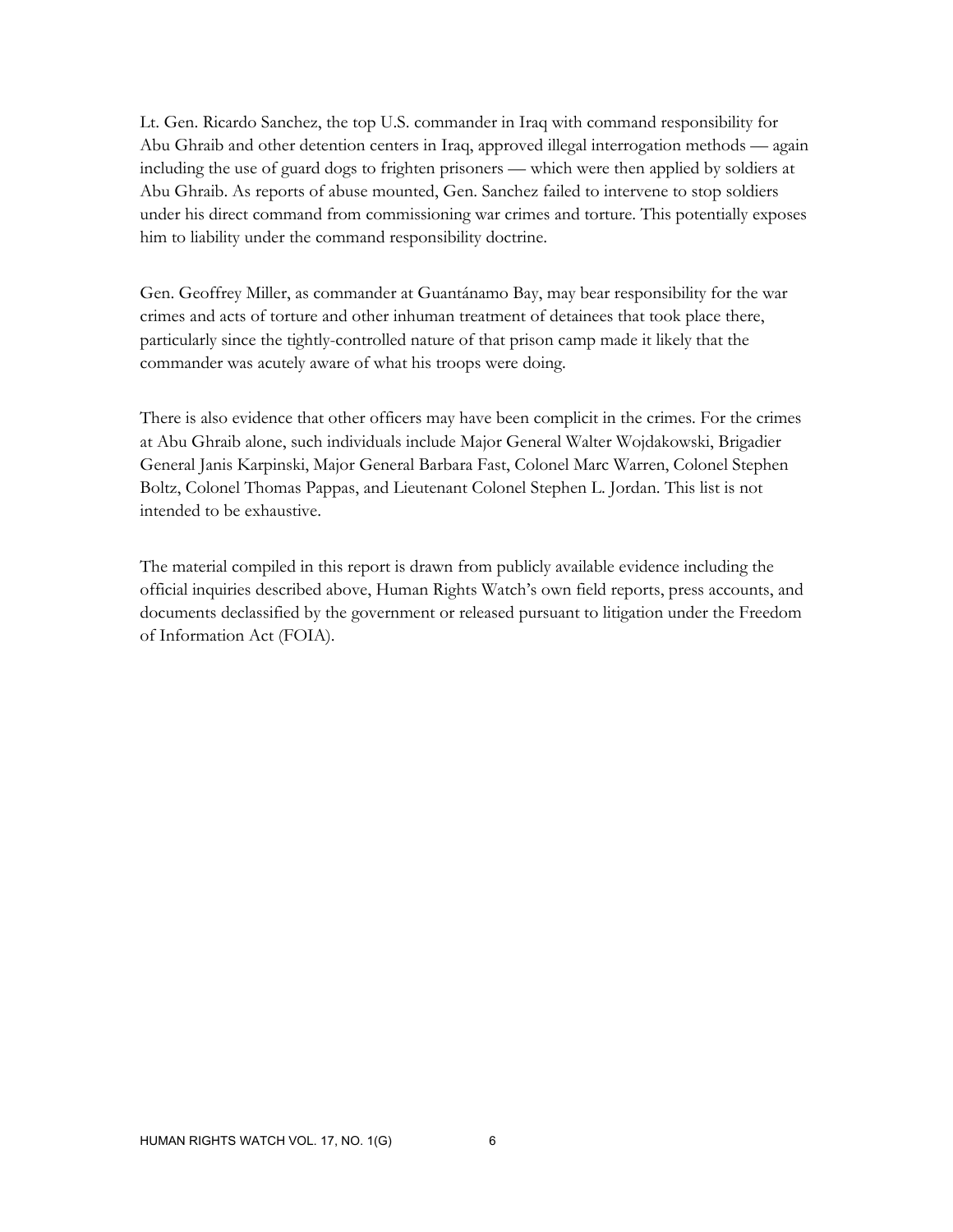#### **Recommendations**

#### *Recommendation to the U.S. Attorney General*

**Appoint a special counsel to investigate any U.S. officials — no matter their rank or position — who participated in, ordered, or had command responsibility for war crimes or torture, or other prohibited ill-treatment against detainees in U.S. custody.** The special counsel should have, in accordance with U.S. regulations, full power and resources, and independent authority to exercise all investigative and prosecutorial functions necessary for the completion of the task. He or she should be a lawyer with no current connection to the U.S. government, a reputation for integrity and impartiality, and experience sufficient to ensure that the investigation will be conducted ably.

A special counsel is necessary because the prospect for accountability through ordinary avenues is severely compromised. U.S. Attorney General Alberto Gonzales who, as head of the Department of Justice, sits atop the prosecutorial machinery, was himself deeply involved in the policies leading to these alleged crimes, and thus may not only have a conflict of interest but also he, himself, may have a degree of complicity in those abuses. Similarly, Secretary Rumsfeld sits atop the military justice system, thus all but ruling out accountability though that channel for policies he set in motion. U.S. Department of Justice regulations call for the appointment of a "special counsel" when a conflict exists and the public interest warrants a prosecutor from outside the government.

To allow the special prosecutor to have full authority to investigate and prosecute both federal law and Uniform Code of Military Justice violations, **the Secretary of Defense should appoint a consolidated convening authority** for all armed services, to cooperate with the appointed civilian special prosecutor.

#### *Recommendation to the U.S. Congress*

**Create a special commission, along the lines of the 9/11 commission, to investigate the issue of prisoner abuse,** including all the issues described above. Such a commission would hold hearings, have full subpoena power, and be empowered to recommend the creation of a special prosecutor to investigate possible criminal offenses, if the Attorney General had not yet named one. A special commission could also compel evidence that the government has continued to conceal, including President Bush's reported authorization for the CIA to set up secret detention facilities and to "render" suspects to other countries, and details on Secretary Rumsfeld's role in the chain of events leading to the worst period of abuses at Abu Ghraib.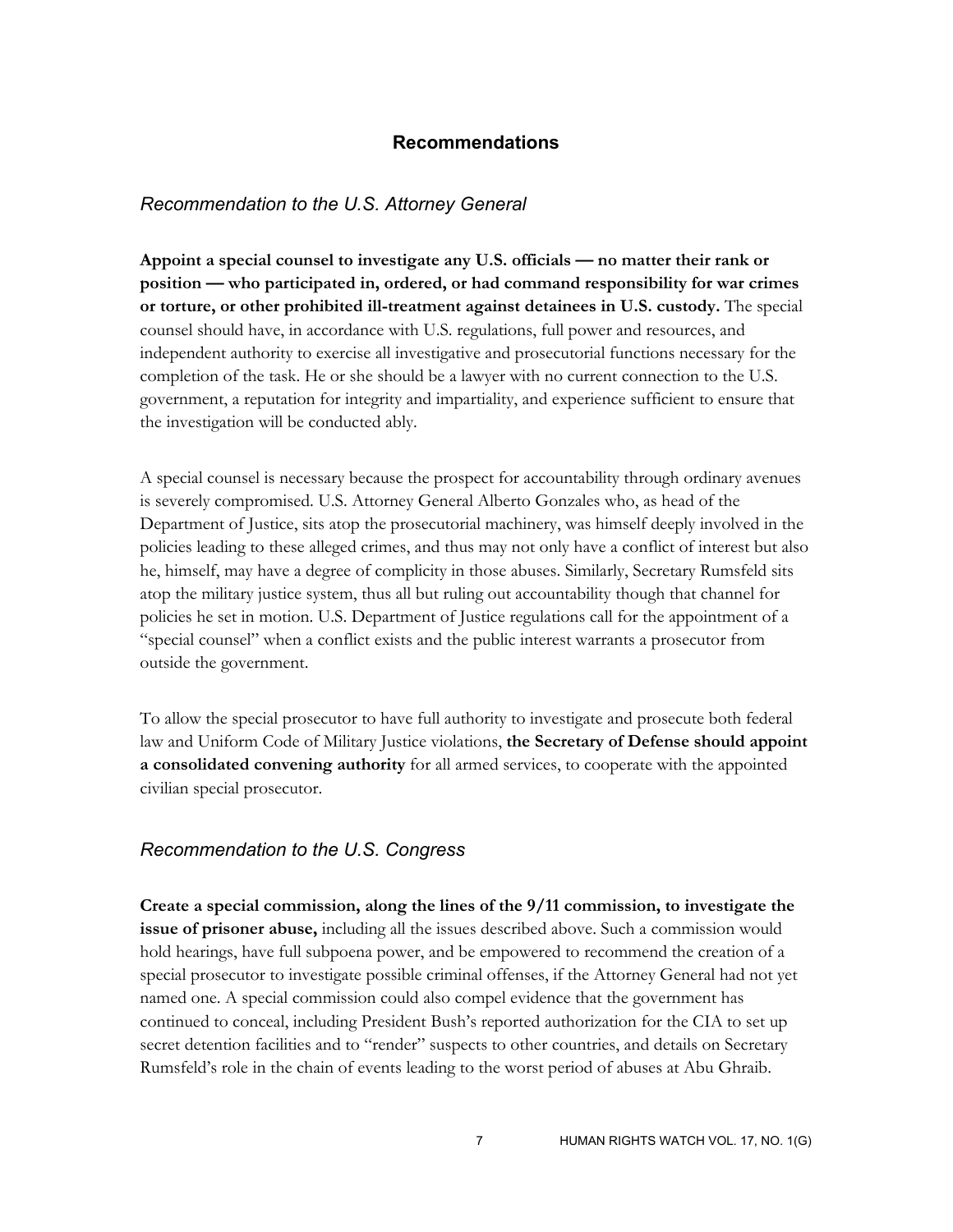## **I. Official Sanction of Crimes against Detainees**

On April 28, 2004, the first pictures were broadcast of U.S. soldiers humiliating and torturing detainees at Abu Ghraib prison in Iraq. The pictures have since taken on iconic status: an Iraqi detainee standing on a box draped in a hood and poncho, his arms outstretched with wires attached to his extremities and genitals; a bored-looking female American soldier holding a naked, Iraqi detainee on the floor at the end of a leash; naked, and even dead, Iraqi detainees in a variety of positions with American soldiers laughing and flashing thumbs up.

When the pictures first appeared, the United States government sought to portray the abuse as an isolated incident, the work of a few "bad apples" acting without orders. On May 4, 2004, U.S. Secretary of Defense Donald H. Rumsfeld, in a formulation that would be used over and over again by U.S. officials, described the abuses at Abu Ghraib as "an exceptional, isolated" case. In a nationally televised address on May 24, 2004, President Bush spoke of "disgraceful conduct by a few American troops who dishonored our country and disregarded our values."

While some of the acts portrayed in the pictures may be attributed to individual or group sadism, the widening record reveals that the only truly exceptional aspect of the horrors at Abu Ghraib was that they were photographed. Abu Ghraib was, in fact, only the tip of the iceberg. Detainees in U.S. custody in Afghanistan had experienced beatings, prolonged sleep and sensory deprivation, forced nakedness and humiliation as early as 2001. Comparable — and, indeed, more extreme — cases of torture and inhuman treatment had been extensively documented by the International Committee of the Red Cross and by journalists at numerous locations in Iraq outside Abu Ghraib. In other parts of the world, detainees in U.S. custody have been "disappeared" or "rendered" to countries where torture is routine.

As became increasingly obvious in the months after the photos came to public light, this pattern of abuse did not result from the acts of individual soldiers who broke the rules. It resulted from decisions made by the Bush administration to bend, ignore, or cast rules aside. Administration policies created the climate for Abu Ghraib and for abuse against detainees worldwide in a number of ways. 5

 $\overline{a}$ 

<sup>5</sup> See Human Rights Watch, "The Road to Abu Ghraib," *A Human Rights Watch Report*, June 2004 [online], http://www.hrw.org/reports/2004/usa0604/.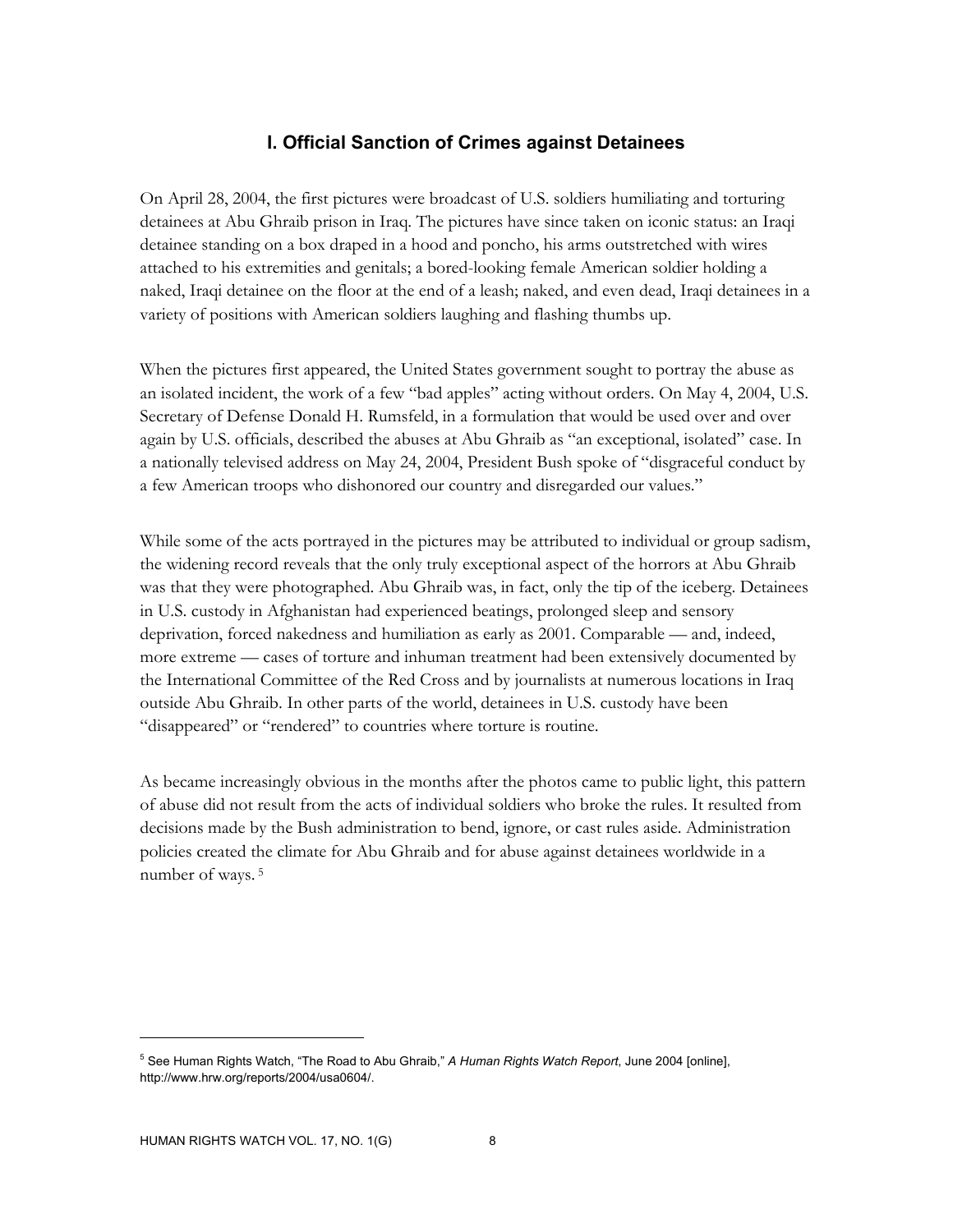#### *Changing the paradigm*

-

First, in the aftermath of the September 11, 2001 attacks on the United States, the Bush administration determined that winning the war on terror required that the United States circumvent fundamental principles of human rights and humanitarian law.

On September 16, 2001, Vice President Dick Cheney said in a television interview on NBC's "Meet the Press":

We also have to work, though, sort of the dark side, if you will. We've got to spend time in the shadows in the intelligence world. A lot of what needs to be done here will have to be done quietly, without any discussion, using sources and methods that are available to our intelligence agencies, if we're going to be successful. That's the world these folks operate in, and so it's going to be vital for us to use any means at our disposal, basically, to achieve our objective.

In prepared testimony to Congress in 2002, Cofer Black, former director of the CIA's counterterrorist unit, said, "There was a before-9/11 and an after-9/11. After 9/11 the gloves came off."6

Senior administration lawyers, led by then-White House Counsel, and current Attorney General, Alberto Gonzales, in a series of legal memoranda written in late 2001 and early 2002 helped build the framework for circumventing international law restraints on prisoner interrogation.

In particular, these memos argued that the Geneva Conventions did not apply to detainees from the Afghanistan war. Mr. Gonzales urged the president to declare the Taliban forces in Afghanistan as well as al-Qaeda outside the coverage of the Geneva Conventions. This, he said in a memo dated January 25, 2002, would preserve the U.S.'s "flexibility" in the war against terrorism. Mr. Gonzales wrote that the war against terrorism, "in my judgment renders obsolete Geneva's strict limitations on questioning of enemy prisoners." Gonzales also warned that U.S. officials involved in harsh interrogation techniques could potentially be prosecuted for war crimes under U.S. law if the Conventions applied.7 Gonzales said that "it was difficult to predict with confidence" how U.S. prosecutors might apply the Geneva Conventions' strictures against "outrages against personal dignity" and "inhuman treatment" in the future, and argued that declaring that Taliban and al-Qaeda fighters did not have Geneva Convention protections "substantially reduces the threat of domestic criminal prosecution." Gonzales did convey to

<sup>&</sup>lt;sup>6</sup> Cofer Black, testimony, Hearing before the U.S. House and Senate Intelligence Committees on Pre-9/11 Intelligence Failures, 107th Congress, p. 6 (2002).

 $^7$  Gonzales was referring to prosecution under the War Crimes Act of 1996 (18 U.S.C. Section 2441), which punishes the commission of a war crimes and other serious violations of the laws of war, including torture and humiliating or degrading treatment, by or against a U.S. national, including members of the armed forces.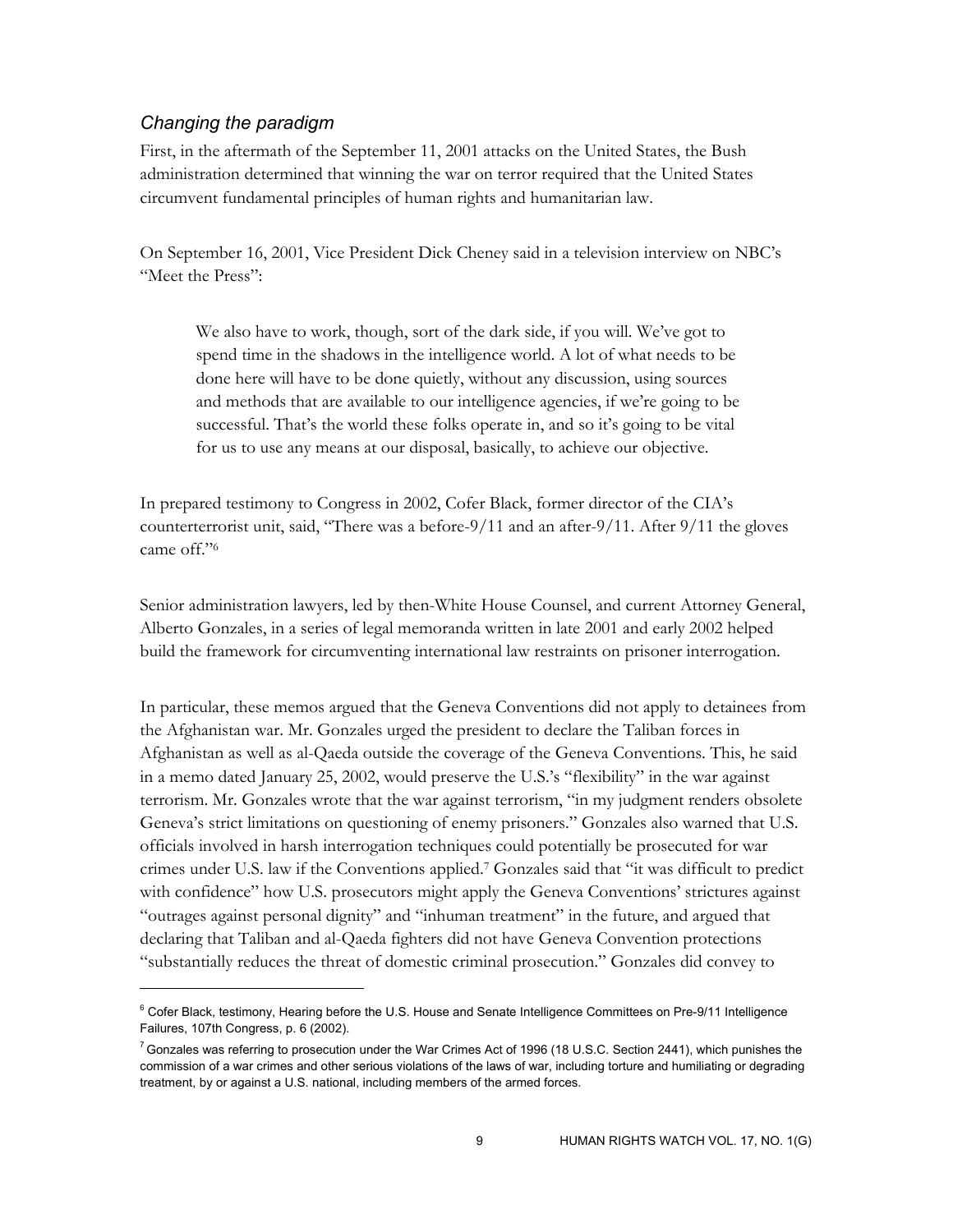President Bush the worries of military leaders that these policies might "undermine U.S. military culture which emphasizes maintaining the highest standards of conduct in combat and could introduce an element of uncertainty in the status of adversaries." Those warnings were ignored, but proved justified.

The Gonzales memorandum drew a strong objection the next day from Secretary of State Colin L. Powell. Secretary Powell argued that declaring the conventions inapplicable would "reverse over a century of U.S. policy and practice in supporting the Geneva Conventions and undermine the protections of the law of war for our troops, both in this specific conflict and in general."8

On February 7, 2002, President Bush announced that while the U.S. government would apply the "principles of the Third Geneva Convention" to captured members of the Taliban, it would not consider any of them to be prisoners of war (POWs) because, in the U.S. view, they did not meet the requirements of an armed force under that Convention. As for captured members of al-Qaeda, he said that the U.S. government considered the Geneva Conventions inapplicable but would nonetheless treat the detainees "humanely."9

These decisions essentially reinterpreted the Geneva Conventions to suit the administration's purposes. Belligerents captured in the conflict in Afghanistan should have been treated as POWs unless and until a competent tribunal individually determined that they were not eligible for POW status. Taliban soldiers should have been accorded POW status because they openly fought for the armed forces of a state party to the Convention. Al-Qaeda detainees would likely not be accorded POW status but the Conventions and customary law still provide explicit protections to all persons held in an armed conflict, even if they are not entitled to POW status. Even persons who are not entitled to the protections of the 1949 Geneva Conventions are protected by the "fundamental guarantees" described in article 75 of Protocol I of 1977 to the Geneva Conventions. The United States has long considered article 75 to be part of customary international law (a widely supported state practice accepted as law). Article 75 prohibits murder, "torture of all kinds, whether physical or mental," "corporal punishment," and "outrages upon personal dignity, in particular humiliating and degrading treatment, … and any form of indecent assault."10

<sup>9</sup> President George W. Bush to the Vice President, Secretary of State, Secretary of Defense, Attorney General, Chief of Staff to the President, Director of Central Intelligence, Assistant to the President for National Security Affairs and Chairman of the Joint Chiefs of Staff, memorandum, "Humane Treatment of al Qaeda and Taliban Detainees," February 7, 2002. The memorandum can be found in Karen J. Greenberg and Joshua L. Dratel, ed., *The Torture Papers: The Road to Abu Ghraib* (Cambridge: University of Cambridge Press, 2005), p. 134.

 $\overline{a}$ 

<sup>&</sup>lt;sup>8</sup> From Colin L. Powell to Counsel to the President, "Draft Decision Memorandum for the President on the Applicability of the Geneva Convention to the Conflict in Afghanistan," memorandum, January 26, 2002. The memorandum can be found in Karen J. Greenberg and Joshua L. Dratel, ed., *The Torture Papers: The Road to Abu Ghraib* (Cambridge: University of Cambridge Press, 2005), p. 122.

<sup>&</sup>lt;sup>10</sup> See Human Rights Watch, "Summary of International and U.S. Law Prohibiting Torture and Other Ill-treatment of Persons in Custody," *A Human Rights Watch Backgrounder*, May 24, 2004 [online],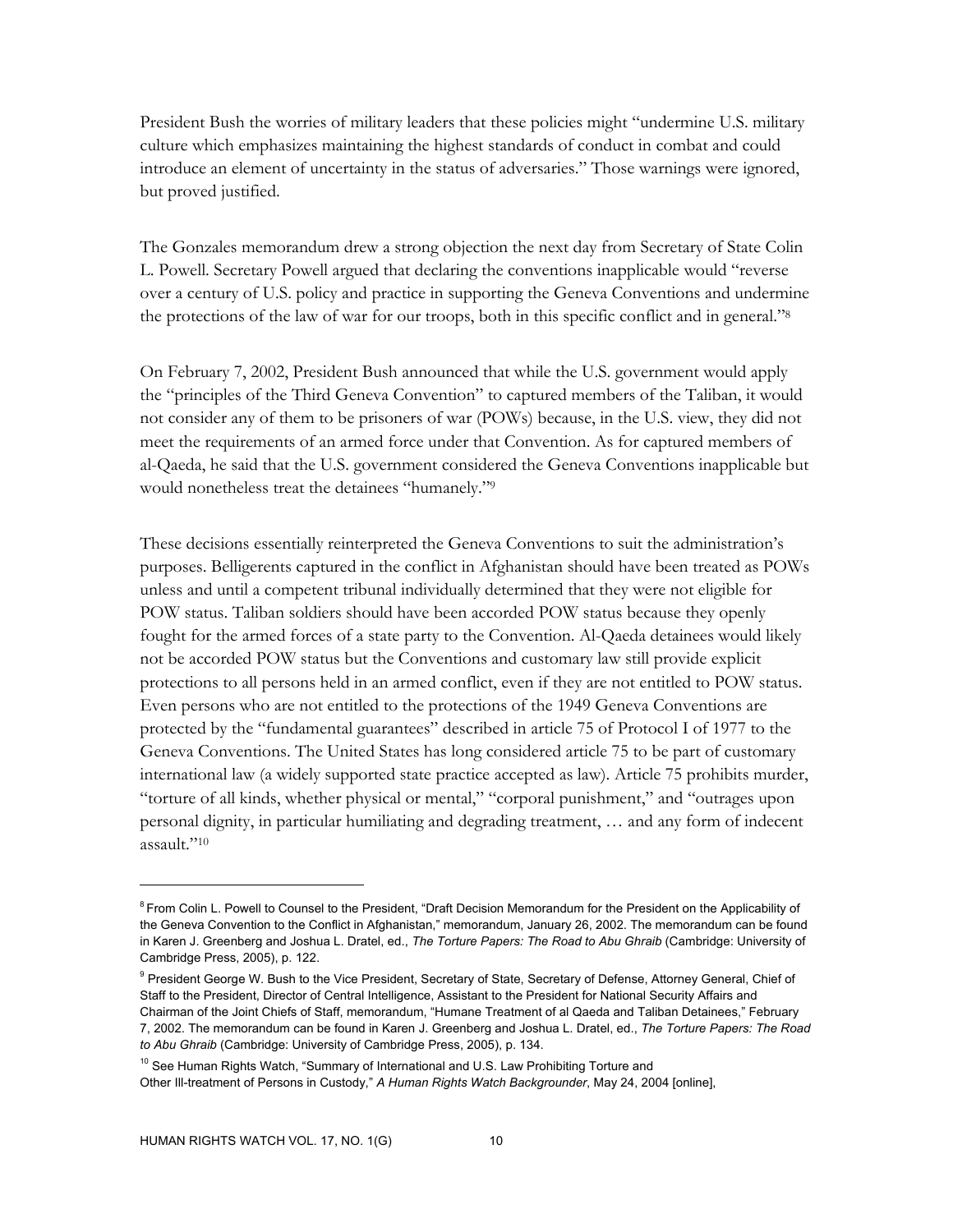#### *Approval of Mistreatment and Torture*

-

Second, senior officials approved illegal coercive methods of interrogation.

Army *Field Manual 34-52* ("FM 34-52") on intelligence interrogation has long served as the reference for the types of interrogation techniques considered permissible and effective, in accordance with the Geneva Conventions. As the first detainees were being captured, however, the CIA sought the opinion of the Department of Justice Office of the Legal Counsel (OLC) as to what additional interrogation techniques would be allowable.11

The OLC — in a now-infamous memo prepared by Assistant Attorney General Jay S. Bybee (now a federal appeals court judge) — replied on August 1, 2002 that torturing al-Qaeda detainees in captivity abroad "may be justified," and that international laws against torture "may be unconstitutional if applied to interrogations" conducted in the war on terrorism. The memo added that the doctrines of "necessity and self-defense could provide justifications that would eliminate any criminal liability" on the part of officials who tortured al-Qaeda detainees. The memo also took an extremely narrow view of which acts might constitute torture. It referred to seven practices that U.S. courts have ruled to constitute torture: severe beatings with truncheons and clubs, threats of imminent death, burning with cigarettes, electric shocks to genitalia, rape or sexual assault, and forcing a prisoner to watch the torture of another person. It then advised that "interrogation techniques would have to be similar to these in their extreme nature and in the type of harm caused to violate law." The memo asserted that "physical pain amounting to torture must be equivalent in intensity to the pain accompanying serious physical injury, such as organ failure, impairment of bodily function, or even death." The memo also suggested that

http://www.hrw.org/english/docs/2004/05/24/usint8614.htm. This view is shared by the ICRC and other international observers. See, e.g., International Committee of the Red Cross (ICRC), "Geneva Convention on Prisoners of War," February 9, 2002 [online], http://www.icrc.org/Web/Eng/siteeng0.nsf/iwpList74/26D99836026EA80DC1256B6600610C90 ("International Humanitarian Law foresees that the members of armed forces as well as militias associated to them which are captured by the adversary in an international armed conflict are protected by the Third Geneva Convention. There are divergent views between the United States and the ICRC on the procedures which apply on how to determine that the persons detained are not entitled to prisoner of war status."); See also High Commissioner Mary Robinson, "Statement of High Commissioner for Human Rights on Detention of Taliban and Al Qaida Prisoners at US Base in Guantánamo Bay," January 16, 2002 [online],

http://www.unhchr.ch/huricane/huricane.nsf/0/C537C6D4657C7928C1256B43003E7D0B?opendocument ("All persons detained in this context are entitled to the protection of international human rights law and humanitarian law, in particular the relevant provisions of the International Covenant on Civil and Political Rights (ICCPR) and the Geneva Conventions of 1949."); International Commission of Jurists (ICJ), "Rule of Law Must Be Respected in Relation to Detainees in Guantánamo Bay," January 17, 2002 [online], http://www.icj.org./news.php3?id\_article=2612&lang=en; Secretary Rumsfeld dismissed the criticism of President Bush's decision as "isolated pockets of international hyperventilation" ("High Taliban Official in U.S. Custody," Associated Press, February 9, 2002).

<sup>&</sup>lt;sup>11</sup> The Honorable James R. Schlesinger, Hon. Harold Brown, Hon. Tillie K. Fowler, Gen. Charles A. Homer, and Dr. James A. Blackwell, Jr., *Final Report of the Independent Panel to Review DoD Detention Operations* ("Schlesinger report"), August 2004, pp. 6-7.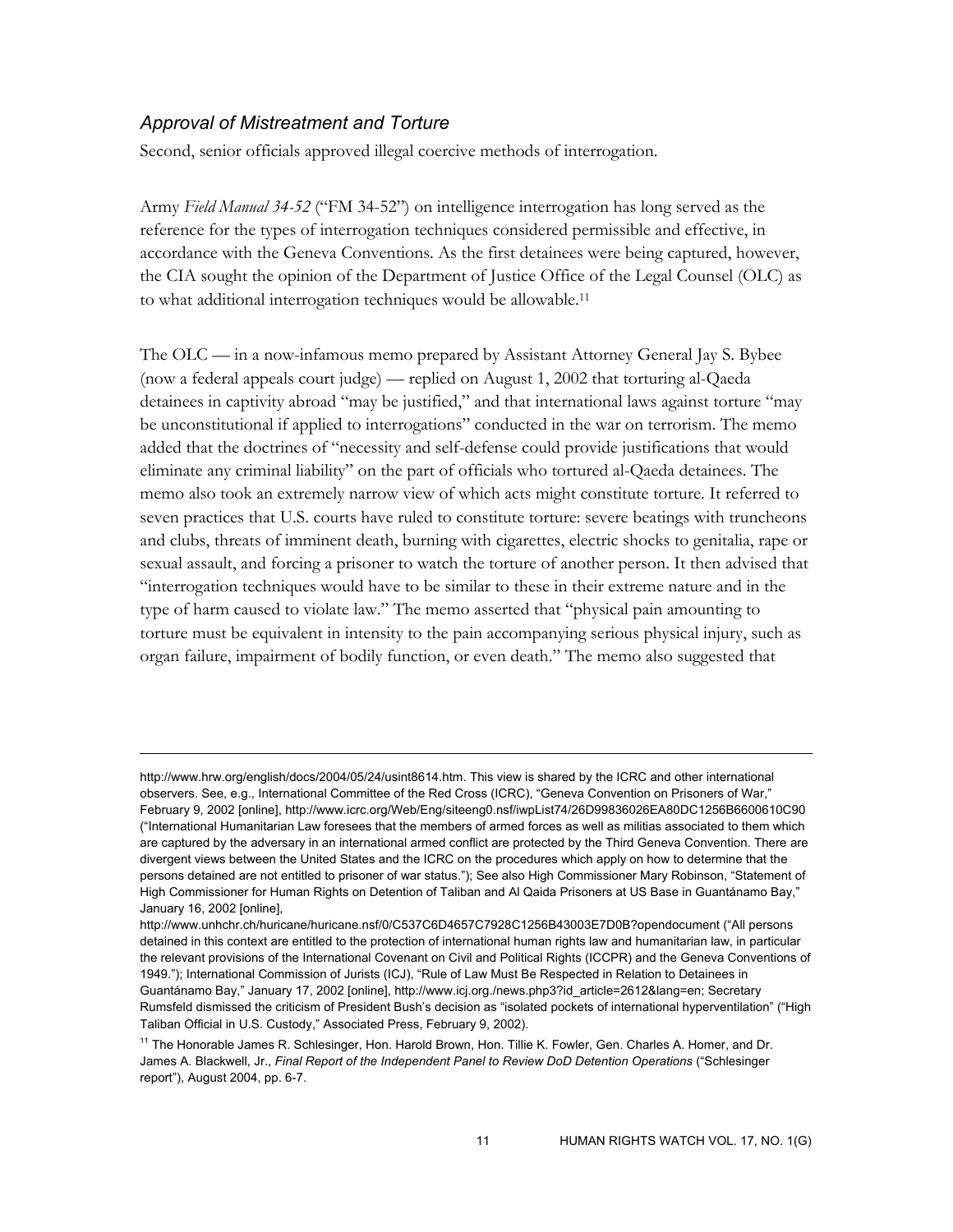"mental torture" only included acts that resulted in "significant psychological harm of significant duration, e.g., lasting for months or even years."12

A few months later, in October 2002, the Guantánamo authorities sent a letter to Secretary Rumsfeld requesting permission to employ harsher interrogation techniques on prisoners. The requested techniques were reviewed by Department of Defense General Counsel William J. Haynes, who recommended that Secretary Rumsfeld approve 16 of the requested techniques for use in interrogations at Guantánamo. On December 2, 2002, Secretary Rumsfeld approved this recommended list, which included such techniques as hooding, stress positions, isolation, stripping, deprivation of light, removal of religious items, forced grooming, and use of dogs.13 As described below, these techniques, which violate not only the Geneva Conventions but the laws against torture and other prohibited ill-treatment, later "migrated" to Iraq and Afghanistan where they were regularly applied to detainees.

On January 15, 2003, following criticism from the Navy general counsel, Secretary Rumsfeld rescinded the December 2 guidelines, stating that harsher techniques in those guidelines could be used only with his approval.14 Secretary Rumsfeld then ordered the establishment of a working group to examine which interrogation techniques should be allowed for prisoners in Guantánamo.15 The portions of the working group's report that have been made available make clear that in reviewing interrogation techniques, they relied heavily on the logic of the president's February 7, 2002 memo regarding the applicability of the Geneva Conventions to al-Qaeda and Taliban prisoners, as well as the August 1, 2002 OLC memo on evading sanction for interrogation techniques that might be deemed illegal under treaty obligations and U.S. law.16 The results of this study led to Secretary Rumsfeld's promulgation, on April 16 2003, of a memo outlining techniques that could only be applied to interrogations of "unlawful combatants" held at Guantánamo.17

In addition, the Justice Department and the White House apparently gave the CIA the authority to use additional techniques, such as "waterboarding," in which the detainee is strapped down,

 $\overline{a}$ 

<sup>&</sup>lt;sup>12</sup> Jay S. Bybee to Alberto R. Gonzales, Counsel to the President, memorandum, "Standards for Conduct of Interrogation under 18 U.S.C. Sections 2340-2340A," August 1, 2002 [online],

http://news.findlaw.com/wp/docs/doj/bybee80102mem.pdf (This memorandum has since been repudiated by the administration).

<sup>&</sup>lt;sup>13</sup> William J. Haynes II to the Secretary of Defense, memorandum, "Counter-Resistance Techniques," November 27, 2002.

<sup>&</sup>lt;sup>14</sup> Schlesinger report, p. 7.

<sup>15</sup> Ibid., p. 8.

<sup>&</sup>lt;sup>16</sup> "Working Group Report on Detainee Interrogations in the Global War on Terrorism: Assessment of Legal, Historical, Policy, and Operational Considerations," U.S. Department of Defense, Center for Defense Information: International Security Law Project, March 6, 2003 [online], http://www.cdi.org/news/law/pentagon-torture-memo.pdf.

<sup>&</sup>lt;sup>17</sup> Schlesinger report, p. 8. (The memo no longer authorized stress positions, stripping and the use of dogs. It did allow isolation, removing privileges from detainees, and "attacking or insulting the ego of a detainee.")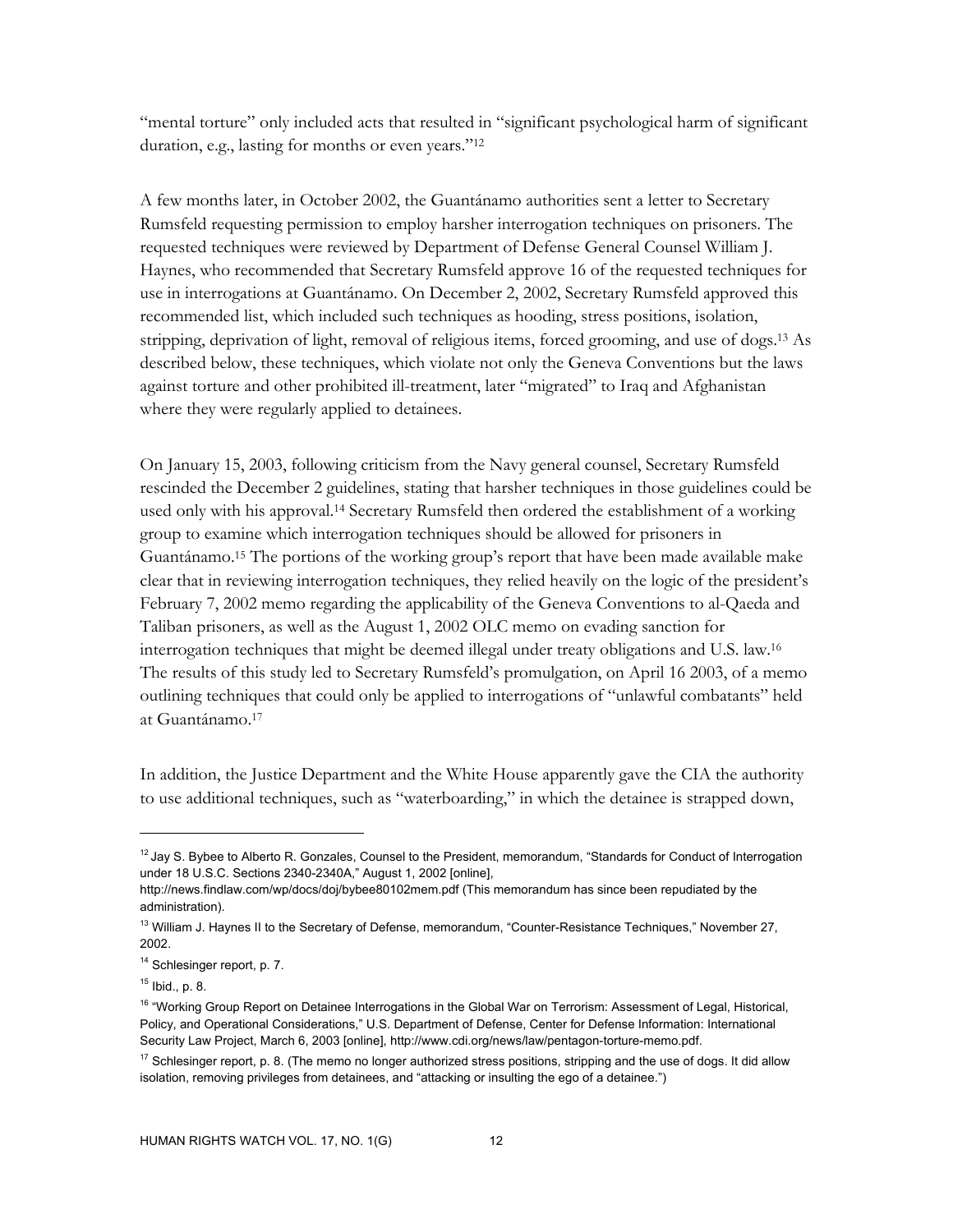forcibly pushed under water, and made to believe he might drown.18 The president also apparently authorized the CIA to "disappear" certain prisoners, placing leading al-Qaeda suspects in long-term secret *incommunicado* detention in "undisclosed locations."19

After the Abu Ghraib photos were made public, the United States repudiated the August 1, 2002 OLC memo and later replaced it with a revised memo.20 In January 2005, however, Attorney General-designate Alberto Gonzales claimed in a written response during his confirmation hearings that CAT's prohibition on cruel, inhuman or degrading (CID) treatment does not apply to U.S. personnel in the treatment of non-citizens abroad, indicating that no law would prohibit the CIA from engaging in CID treatment when it interrogates non-Americans outside the United States.21

#### **II. A World of Abuse**

As a consequence of these policies, which were approved at least by cabinet-level officials of the U.S. government, the United States has been implicated in crimes against detainees across the world — in Afghanistan, Iraq, Guantánamo Bay, Cuba, and in secret detention centers, as well as in countries to which suspects have been rendered. At least 26 prisoners are said to have died in American custody in Iraq and Afghanistan since 2002 in what Army and Navy investigators have concluded or suspected were acts of criminal homicide.22 Overall, according to a compilation by the Associated Press, at least 108 people have died in U.S. custody in Afghanistan and Iraq.23

What follows is a brief summary of what is now known:

<sup>18</sup> Dana Priest, "CIA Puts Harsh Tactics on Hold," *The Washington Post*, June 27, 2004; James Risen, David Johnston and Neil A. Lewis, "Harsh CIA Methods Cited in Top Qaeda Interrogations," *The New York Times*, May 13, 2004.

<sup>19</sup> John Barry, Michael Hirsh and Michael Isikoff, "The Roots of Torture," *Newsweek*, May 24, 2004 [online], http://msnbc.msn.com/id/4989422/site/newsweek/ ("According to knowledgeable sources, the president's directive authorized the CIA to set up a series of secret detention facilities outside the United States, and to question those held in them with unprecedented harshness.")

<sup>&</sup>lt;sup>20</sup> Daniel Levin, Acting Assistant Attorney General, to James B Comey, Deputy Attorney General, memorandum, "Legal Standards Applicable under 18 U.S.C. §§ 2340-2340A," December 30, 2004 [online], http://www.usdoj.gov/olc/dagmemo.pdf.

<sup>21</sup> Eric Lichtblau, "Gonzales Says Humane-Policy Order Doesn't Bind C.I.A.," *The New York Times*, January 19, 2005, p. A17.

 $^{22}$  Douglas Jehl and Eric Schmitt, "The Conflict in Iraq: Detainees; U.S. Military Says 26 Inmate Deaths May Be Homicide," *The New York Times*, March 16, 2005, p. A1.

<sup>23 &</sup>quot;US Detainee Death Toll 'Hits 108'" *BBC News World Edition*, March 16, 2005 [online], http://news.bbc.co.uk/2/hi/americas/4355779.stm.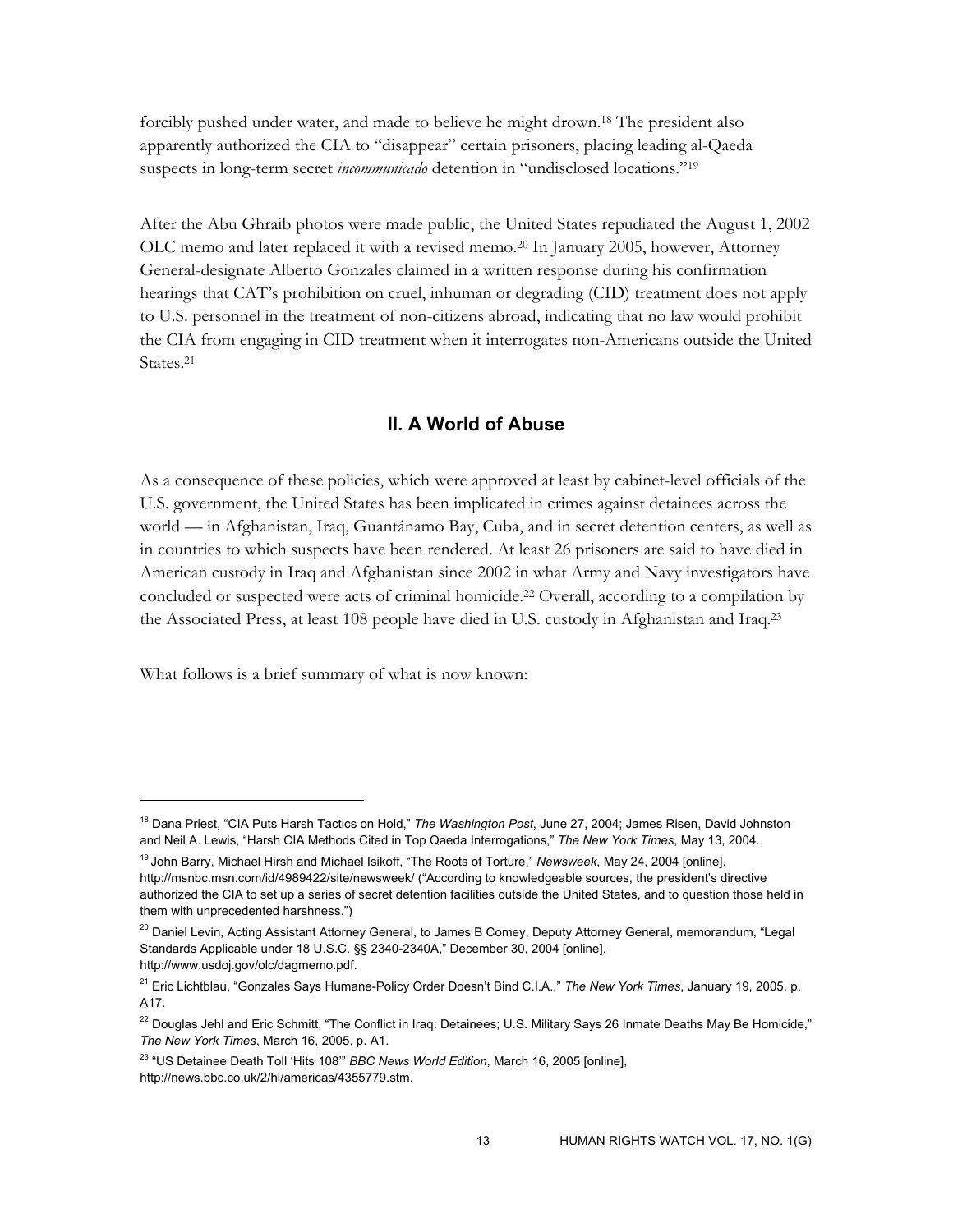#### *Afghanistan*

Nine detainees are now known to have died in U.S. custody in Afghanistan — including four cases already determined by Army investigators to be murder or manslaughter. Former detainees have made scores of other claims of torture and other mistreatment.

In March 2004, prior to the publication of the Abu Ghraib photos, Human Rights Watch released an extensive report documenting cases of U.S. military personnel arbitrarily detaining Afghan civilians, using excessive force during arrests of non-combatants, and mistreating detainees. Detainees held at military bases in 2002 and 2003 described to Human Rights Watch being beaten severely by both guards and interrogators, deprived of sleep for extended periods, and intentionally exposed to extreme cold, as well as other inhumane and degrading treatment.24 In December 2004, Human Rights Watch raised additional concerns about detainee deaths, including one alleged to have occurred as late as September 2004.25 In March 2005, *The Washington Post* uncovered another death that occurred in CIA custody, noting that the case was under investigation but that the CIA officer implicated had been promoted.26

## *Guantánamo Bay, Cuba*

-

There is growing evidence that detainees at Guantánamo have suffered torture and other cruel, inhuman, or degrading treatment. Reports by FBI agents who witnessed detainee abuse including the forcing of chained detainees to sit in their own excrement — have recently emerged, adding to the statements of former detainees describing the use of painful stress positions, extended solitary confinement, use of military dogs to threaten them, threats of torture and death, and prolonged exposure to extremes of heat, cold and noise.27 Videotapes of riot squads subduing suspects reportedly show the guards punching some detainees, tying one to a gurney for questioning and forcing a dozen to strip from the waist down.28 Ex-detainees said they had been subjected to weeks and even months in solitary confinement — which was at times either suffocatingly hot or cold from excessive air conditioning — as punishment for failure to cooperate during interrogations or for violations of prison rules.29

<sup>24</sup> See Human Rights Watch, "Enduring Freedom: Abuses by U.S. Forces in Afghanistan," *A Human Rights Watch Report*, March 2004 [online], http://hrw.org/reports/2004/afghanistan0304/.

<sup>&</sup>lt;sup>25</sup> Human Rights Watch to Secretary of Defense Donald Rumsfeld, open letter, December 13, 2004 [online], http://hrw.org/english/docs/2004/12/10/afghan9838.htm.

<sup>26</sup> Dana Priest, "CIA Avoids Scrutiny of Detainee Treatment; Afghan's Death Took Two Years to Come to Light," *The Washington Post*, March 3, 2005.

<sup>27</sup> See Human Rights Watch, "Guantánamo: Detainee Accounts," *A Human Rights Watch Backgrounder*, October 2004 [online], http://www.hrw.org/backgrounder/usa/gitmo1004/; Center for Constitutional Rights, "Composite Statement: Detention in Afghanistan and Guantanamo Bay; Shafiq Rasul, Asif Iqbal and Rhuhel Ahmed," August 4, 2004 [online], http://www.ccr-ny.org/v2/reports/docs/Gitmo-compositestatementFINAL23july04.pdf.

<sup>&</sup>lt;sup>28</sup> Paisley Dodds, "Guantánamo Tapes Show Teams Punching, Stripping Prisoners," Associated Press, February 1, 2005.<br><sup>29</sup> See Human Rights Watch, "Guantánamo: Detainee Accounts," *A Human Rights Watch Backgrounder*, Octobe [online], http://www.hrw.org/backgrounder/usa/gitmo1004/; Center for Constitutional Rights, "Composite Statement: Detention in Afghanistan and Guantanamo Bay; Shafiq Rasul, Asif Iqbal and Rhuhel Ahmed," August 4, 2004 [online], http://www.ccr-ny.org/v2/reports/docs/Gitmo-compositestatementFINAL23july04.pdf.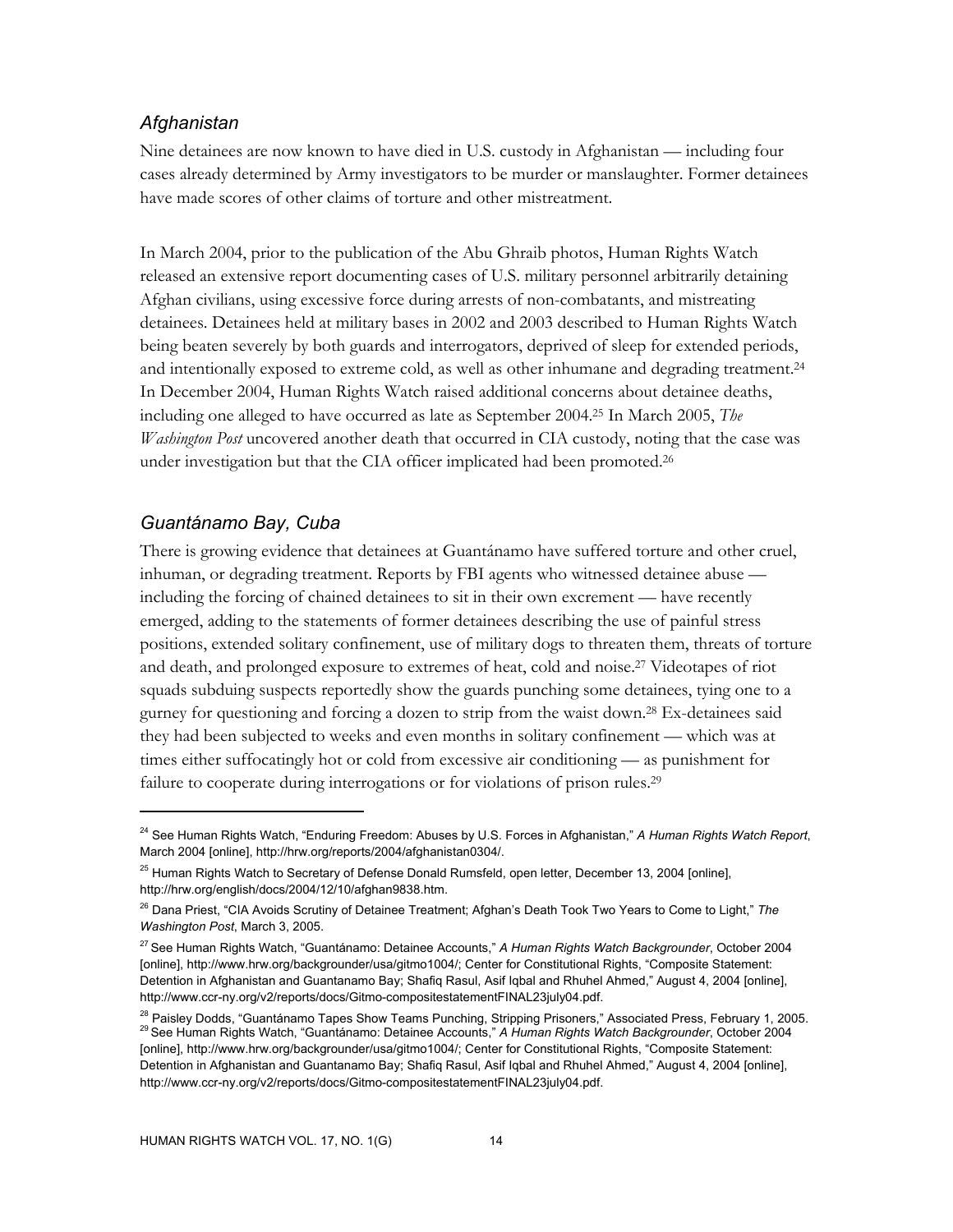According to press reports in November 2004, the International Committee of the Red Cross told the U.S. government in confidential reports that its treatment of detainees has involved psychological and physical coercion that is "tantamount to torture."30

#### *Iraq*

 $\overline{a}$ 

Harsh and coercive interrogation techniques such as subjecting detainees to painful stress positions and extensive sleep deprivation have been routinely used in detention centers throughout Iraq. A panel appointed by the Secretary of Defense noted 55 substantiated cases of detainee abuse in Iraq, plus twenty instances of detainee deaths still under investigation.31 The earlier investigative report of Maj. Gen. Antonio Taguba found "numerous incidents of sadistic, blatant, and wanton criminal abuses" constituting "systematic and illegal abuse of detainees" at Abu Ghraib.32 Another Pentagon report documented 44 allegations of such war crimes at Abu Ghraib.33 An ICRC report concluded that in military intelligence sections of Abu Ghraib, "methods of physical and psychological coercion used by the interrogators appeared to be part of the standard operating procedures by military intelligence personnel to obtain confessions and extract information."34

#### *CIA "Disappearances" and Torture*

At least eleven al-Qaeda suspects, and most likely many more, have "disappeared" in U.S. custody. The CIA is holding the detainees in undisclosed locations, with no notification to their families, no access to the International Committee of the Red Cross or oversight of any sort of their treatment, and in some cases, no acknowledgement that they are even being held, 35 effectively placing them beyond the protection of the law. One detainee, Khalid Shaikh Muhammed (a presumed architect of the 9/11 attacks), was reportedly subjected to waterboarding. It was also reported that U.S. officials initially withheld painkillers from detainee Abu Zubayda, who was shot during his capture, as an interrogation device.36

<sup>&</sup>lt;sup>30</sup> Neil A. Lewis, "Red Cross Finds Detainee Abuse in Guantánamo," *The New York Times*, November 30, 2004, p. A1. <sup>31</sup> Schlesinger report, pp. 12-13.

<sup>32</sup> Major General Antonio M. Taguba, *Article 15-6 Investigation of the 800th Military Police Brigade* ("Taguba report"), p. 16.

<sup>33</sup> Major George R. Fay, *Article 15-6 Investigation of the Abu Ghraib Detention Facility and 205th Military Intelligence Brigade* ("Fay report"), p. 7.

<sup>&</sup>lt;sup>34</sup> ICRC, *Report of the International Committee of the Red Cross (ICRC) on the Treatment by the Coalition Forces of Prisoners of War and Other Protected Persons by the Geneva Conventions in Iraq during Arrest, Internment and Interrogation*, February 2004, para. 24. A copy of the report, whose existence was first disclosed by *The Wall Street Journal* on May 7, 2004, can be found at http://www.health-now.org/mediafiles/mediafile50.pdf.

<sup>35</sup> See Human Rights Watch, "The United States' 'Disappeared': The CIA's Long-term 'Ghost Detainees,'" *A Human Rights Watch Briefing Paper*, October 2004 [online], http://www.hrw.org/backgrounder/usa/us1004/; The Israeli newspaper *Haaretz* reported that the detainees are being held in a top-secret interrogation facility in Jordan (Yossi Melman, "CIA Holding Al-Qaida Suspects in Secret Jordanian Lockup," *Haaretz*, October 13, 2004).

<sup>36</sup> See Human Rights Watch, "The United States' 'Disappeared': The CIA's Long-term 'Ghost Detainees,'" *A Human Rights Watch Briefing Paper*, October 2004 [online], http://www.hrw.org/backgrounder/usa/us1004/.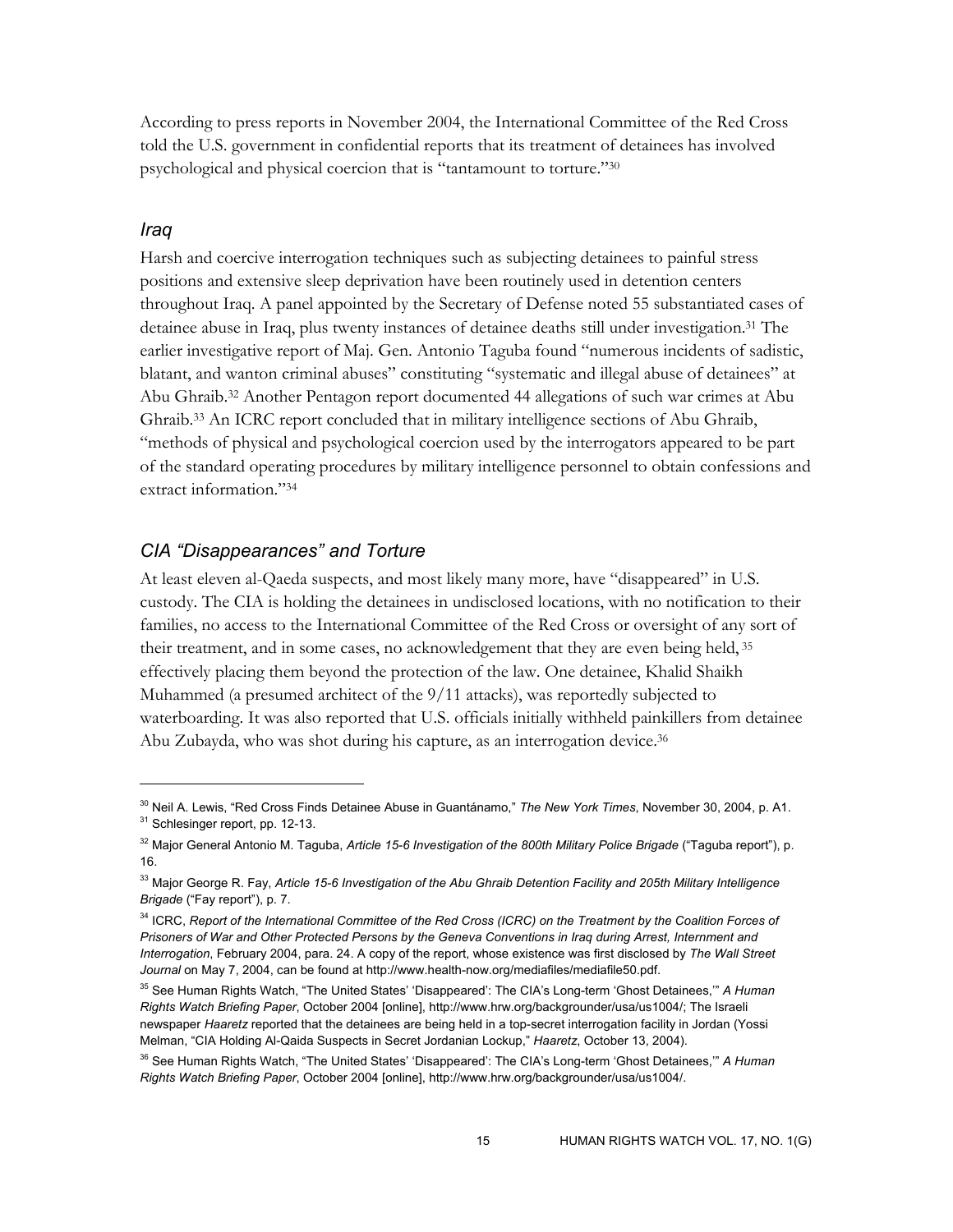#### *"Extraordinary Renditions"*

The CIA has regularly transferred detainees to countries in the Middle East, including Egypt and Syria, known to practice torture routinely. There are reportedly 100 to 150 cases of such "extraordinary renditions."37 In one case, Maher Arar, a Syrian-born Canadian in transit in New York, was detained by U.S. authorities and sent to Syria. He was released without charge from Syrian custody ten months later and has described repeated torture, often with cables and electrical cords.In another case, a U.S. government-leased airplane transported two Egyptian suspects who were blindfolded, hooded, drugged, and diapered by hooded operatives, from Sweden to Egypt. There the two men were held *incommunicado* for five weeks and have given detailed accounts of the torture they suffered (e.g. electric shocks), including in Cairo's notorious Tora prison.38 In a third case, Mamdouh Habib**,** an Egyptian-born Australian in American custody, was transported from Pakistan to Afghanistan to Egypt to Guantánamo Bay. Now back home in Australia, Habib alleges that he was tortured during his six months in Egypt with beatings and electric shocks, and hung from the walls by hooks.39

#### *"Reverse Renditions"*

 $\overline{a}$ 

Detainees arrested by foreign authorities in non-combat and non-battlefield situations have been transferred to the United States without basic protections afforded to criminal suspects. `Abd al-Salam `Ali al-Hila, a Yemeni businessman captured in Egypt, for instance, was handed over to U.S. authorities and "disappeared" for more than a year-and-a-half before being sent to Guantánamo Bay Naval Base in Cuba.40 Six Algerians held in Bosnia were transferred to U.S. officials in January 2002 (despite a Bosnian high court order to release them) and were sent to Guantánamo.

#### **III. Getting Away with Torture**

From the earliest days of the war in Afghanistan and the occupation of Iraq, top U.S. government officials have been aware of allegations of abuse. Yet, until the publication of the Abu Ghraib photographs forced action, many Bush administration officials took at best a "see

<sup>37</sup> Douglas Jehl and David Johnston, "Rule Change Lets C.I.A. Freely Send Suspects Abroad to Jails," *The New York Times*, March 6, 2005 (late edition), Section 1, p. 1.

<sup>38 &</sup>quot;The Broken Promise," *Kalla Fakta Program*, Swedish TV4, May 17, 2004 [English transcript online],

http://hrw.org/english/docs/2004/05/17/sweden8620.htm; Craig Whitlock, "A Secret Deportation of Terror Suspects: 2 Men Reportedly Tortured in Egypt," *The Washington Post*, July 25, 2004 (These cases and nine others are compiled from news reports in Association of the Bar of the City of New York and Center for Human Rights and Global Justice, *Torture by Proxy: International and Domestic Law Applicable to "Extraordinary Renditions"* (New York: ABCNY & NYU School of Law, 2004)).

<sup>39</sup> Raymond Bonner, "Australian's Long Path in the U.S Antiterrorism Maze," *The New York Times*, January 29, 2005 (late edition), p. A4.

<sup>40</sup> Human Rights Watch, "Cairo to Kabul to Guantánamo," *A Human Rights Watch Backgrounder*, March 2005 [online], http://hrw.org/english/docs/2005/03/28/usint10379.htm.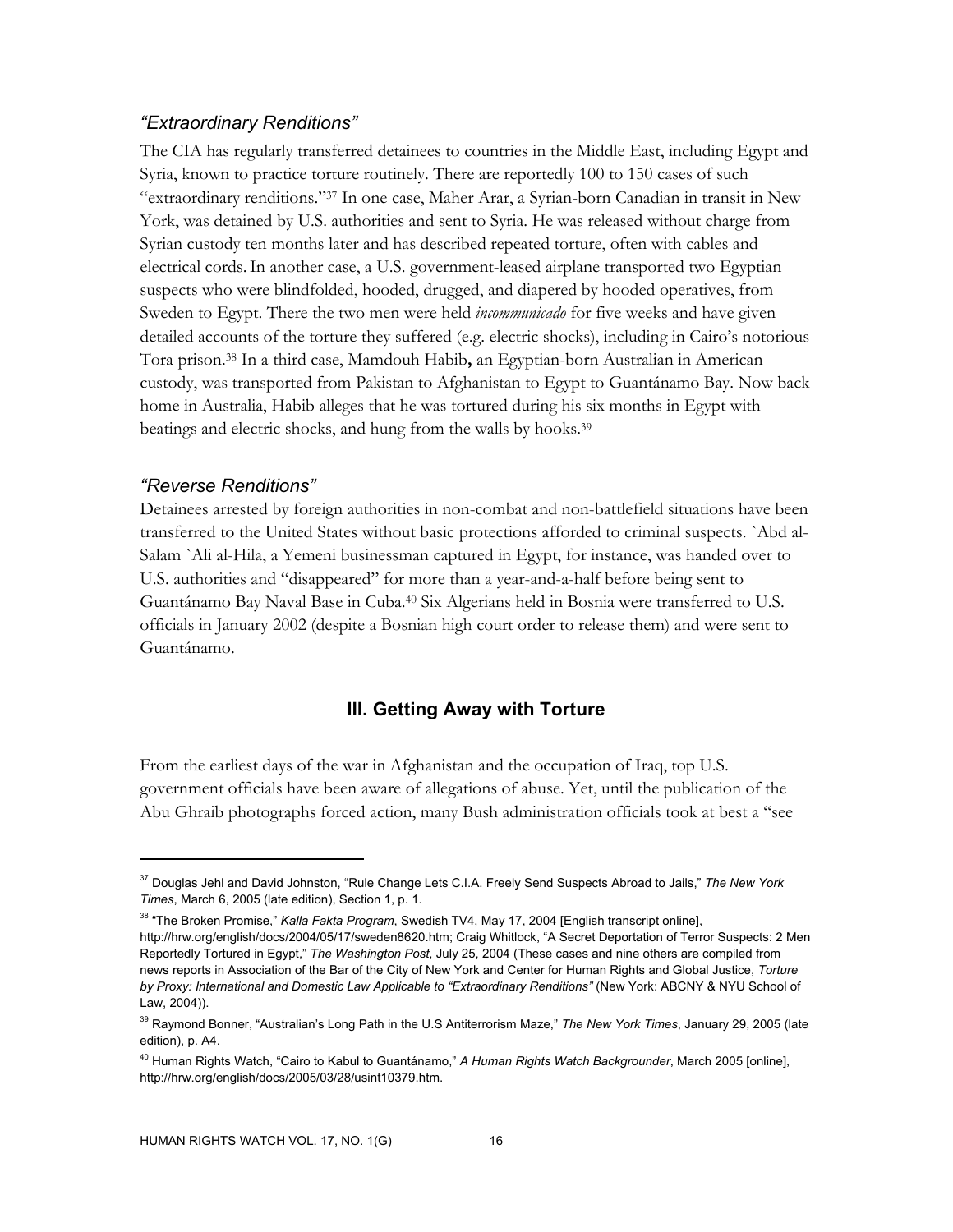no evil, hear no evil" approach to all reports of detainee mistreatment, including those described above, while others were ordering or acquiescing in the abuses.

While reports of abuse had already been coming in for a year, it was a seminal article in *The Washington Post* on December 26, 2002 that provided a wake-up call on U.S. tactics in the "global war on terror."<sup>41</sup> Citing unnamed U.S. officials, it reported that detainees in Afghanistan were subject to "awkward, painful positions and deprived of sleep with a 24-hour bombardment of lights — subject to what are known as 'stress and duress' techniques." The *Post* also reported being told by U.S. officials that "[t]housands have been arrested and held with U.S. assistance in countries known for brutal treatment of prisoners" and described the rendition of captured al-Qaeda suspects from U.S. custody to other countries where they are tortured or otherwise mistreated. One official was quoted as saying, "We don't kick the [expletive] out of them. We send them to other countries so they can kick the [expletive] out of them."<sup>42</sup>

As Human Rights Watch Executive Director Kenneth Roth noted in releasing a letter to President Bush the next day:

The allegations made by *The Washington Post* put the United States on notice that acts of torture may be taking place with U.S. participation or complicity. That places a heightened duty on senior Bush administration officials to take preventive steps immediately.43

Human Rights Watch pointed out that "should senior U.S. officials become aware of acts of torture by their subordinates and fail to take immediate and effective steps to end such practices, they would be criminally liable under international law for 'command responsibility.'"

Yet no action was taken then, nor was any action taken during two more years of mounting allegations of detainee abuse. At no time did President Bush, Secretary Rumsfeld, Director Tenet, or any other senior leader exert his authority and warn that the mistreatment of prisoners must stop. Instead, until the Abu Ghraib pictures were revealed, investigations of deaths in custody and other abuse languished. Soldiers and intelligence personnel accused of crimes, including all cases involving the killing of detainees in Afghanistan and Iraq, escaped judicial punishment.

<sup>41</sup> Dana Priest and Barton Gellman, "U.S. Decries Abuse but Defends Interrogations: 'Stress and Duress' Tactics Used on Terrorism Suspects Held in Secret Overseas Facilities," *The Washington Post*, December 26, 2002, p. A1.

<sup>42</sup> Dana Priest and Barton Gellman, "U.S. Decries Abuse but Defends Interrogations," *The Washington Post*, December 25, 2002, p. A1.

**<sup>43</sup>** Human Rights Watch to President George W. Bush, open letter, December 27, 2002 [online], http://www.hrw.org/english/docs/2002/12/27/usint9381\_txt.htm.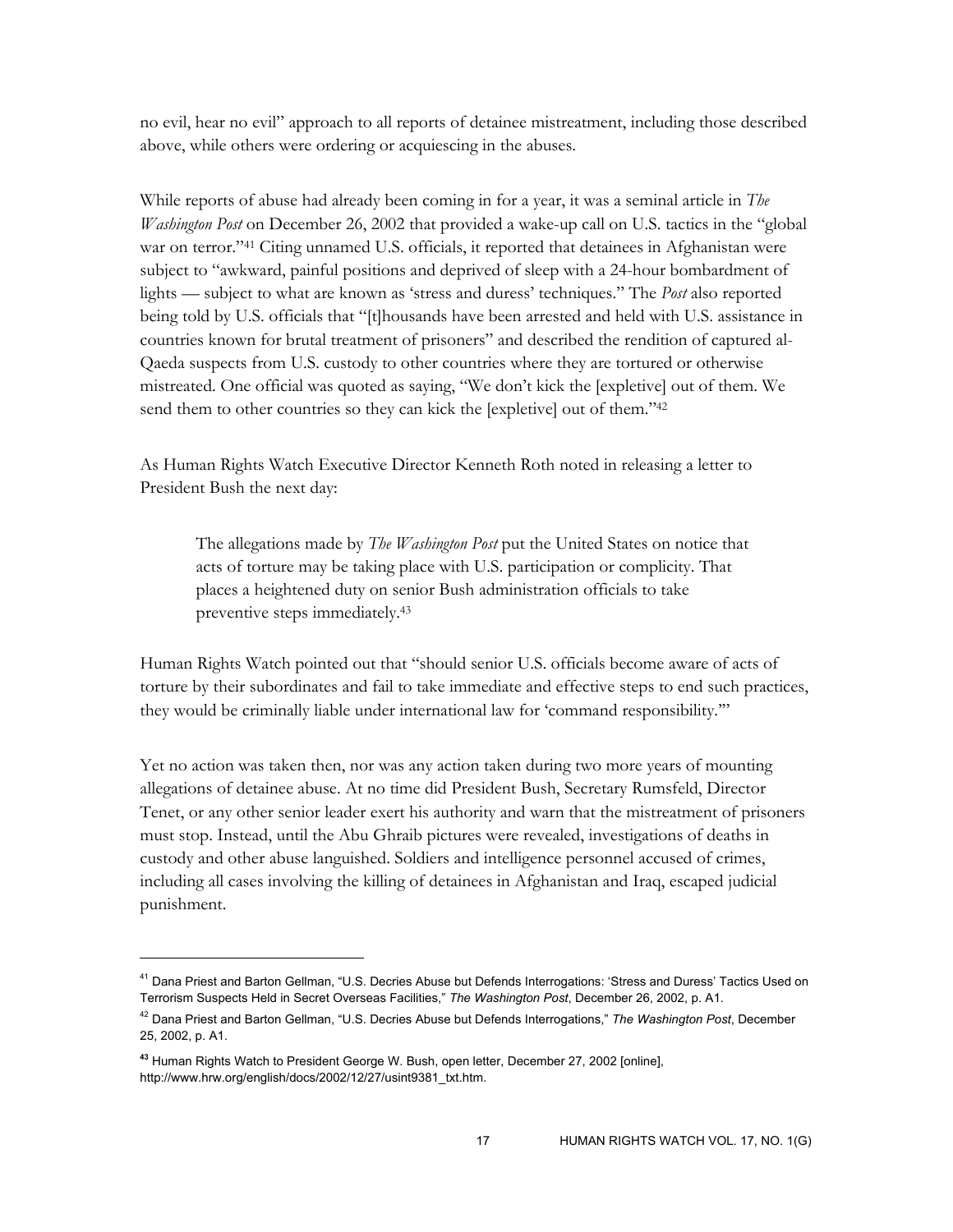Even *after* the Abu Ghraib photos, however, the United States' reaction has been fundamentally one of damage control rather than a search for truth and accountability. This stands in marked contrast to the high-minded promises made by top U.S. officials in the wake of the revelations.

Secretary Rumsfeld, for instance, told a Congressional hearing on May 7, 2004:

Mr. Chairman, I know you join me today in saying to the world: Judge us by our actions. Watch how Americans, watch how a democracy deals with wrongdoing and scandal and the pain of acknowledging and correcting our own mistakes and weaknesses. And then after they have seen America in action — then ask those who preach resentment and hatred of America if our behavior doesn't give the lie to the falsehood and slander they speak about our people and way of life. Ask them if the resolve of Americans in crisis and difficulty — and, yes, the heartache of acknowledging the evil in our midst — doesn't have meaning far beyond their code of hatred.44

In a similar vein, then-Secretary of State Colin Powell said that he told foreign leaders: "Watch America. Watch how we deal with this. Watch how America will do the right thing."45

But America is not doing the right thing. Rather than rigorously prosecuting those responsible for the policies that resulted in torture, U.S. authorities have shielded them. They have done this in two ways:

- By refusing to allow an independent inquiry of prisoner abuse. Instead, the Department of Defense has established a plethora of investigations, all but one in-house, looking *down* the chain of command at one aspect or another of the treatment of detainees. No investigation had the independence or the breadth to get to the policies at the heart of the prisoner abuse.
- By failing to undertake criminal investigations against those leaders who by commission or omission allowed the widespread criminal abuse of detainees to develop and persist. Prosecutions have commenced only against low-level soldiers and contractors. Only one officer higher than the rank of sergeant — a major personally implicated in abuse — has

<sup>44</sup> Donald Rumsfeld, "Testimony of Secretary of Defense Donald H. Rumsfeld before the Senate and House Armed Services Committees," U.S. Senate Armed Services Committee, May 7, 2004 [online], http://armedservices.senate.gov/statemnt/2004/May/Rumsfeld.pdf.

<sup>45 &</sup>quot;Abuse Scandal 'Terrible' for U.S., Powell Concedes," *MSNBC*, May 17, 2004 [online], http://www.msnbc.msn.com/id/4855930/.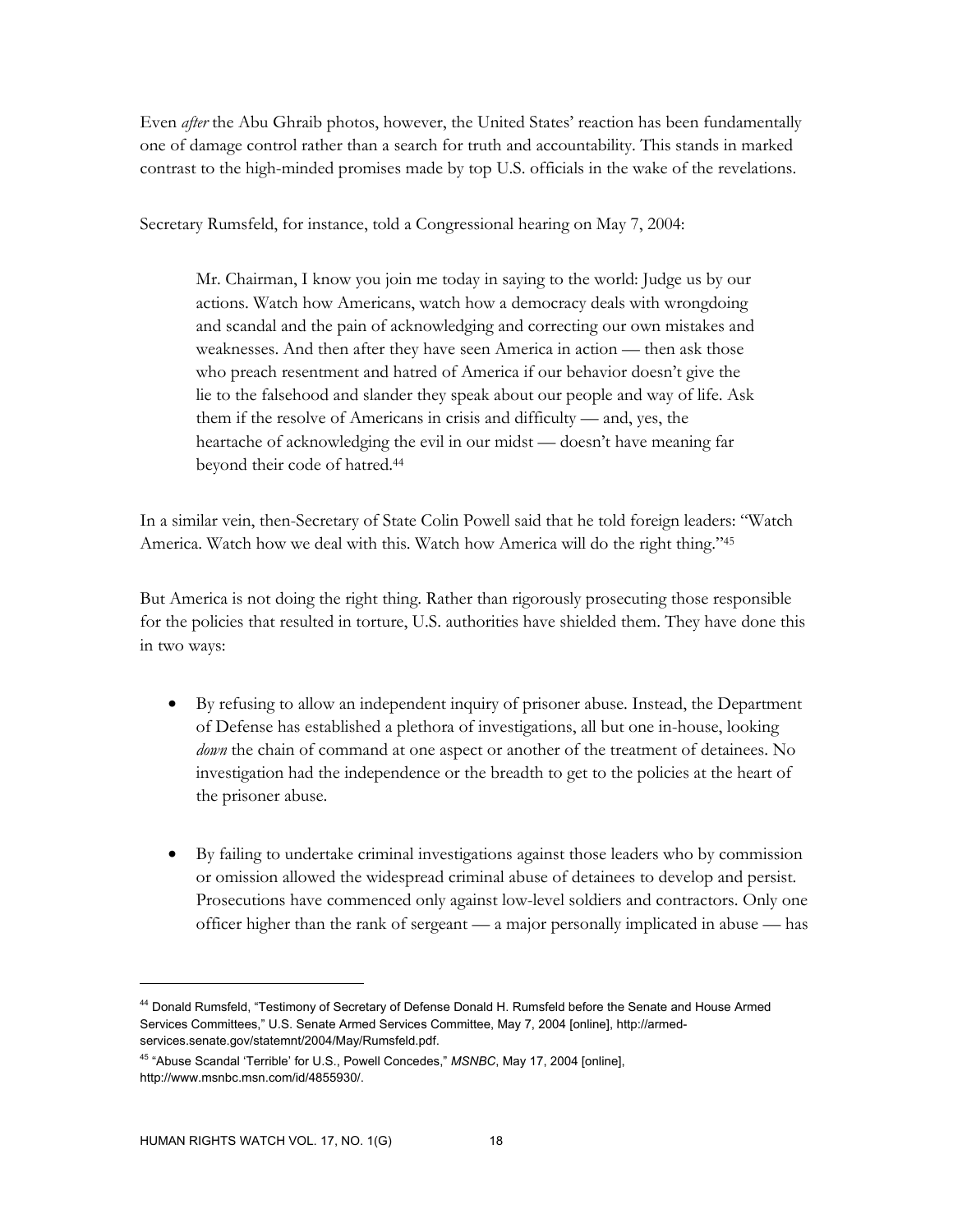been charged with a crime. No civilian leader at the Pentagon, the CIA or elsewhere in the government has been charged with a crime.

#### *In-house Investigations down the Chain of Command*

In the wake of the Abu Ghraib abuses, the Pentagon established no fewer than seven investigations, summarized below.46 Almost all of them involved the military investigating itself. None of the military probes was aimed higher up the chain of command than Gen. Sanchez, the top U.S. soldier in Iraq. None of the investigations had the task of examining the role of the CIA or of civilian authorities.47

After the abuses at Abu Ghraib were reported to the chain of command, but before the photos entered the public domain, **Major General Antonio M. Taguba** was appointed by General John Abizaid, commander of United States Central Command (CENTCOM), at the request of Gen. Sanchez, commander of the Coalition Joint Task Force Seven (CJTF-7), to investigate the performance of the 800<sup>th</sup> Military Police (MP) Brigade,<sup>48</sup> a portion of the personnel who staffed Abu Ghraib.49 Despite Gen. Taguba's limited mandate, his findings were nevertheless very important in placing the acts captured on camera, as well as others, in their local context.50

Gen. Taguba reported that "numerous incidents of sadistic, blatant, and wanton criminal abuses" were inflicted on several detainees. The Taguba report described these abuses as "systemic."51 Gen. Taguba traced the abuses in part to the recommendation of Gen. Miller on a visit from Guantánamo that detention be used as "an enabler for interrogation," and that "the guard force be actively engaged in setting the condition for the successful exploitation of internees."52 As a result, according to Gen. Taguba, "interrogators actively requested that MP guards set physical and mental conditions for favorable interrogation of witnesses.… [The] MP Brigade [was] directed to change facility procedures to 'set the conditions' for MI [military intelligence] interrogations." The report also cited the presence of other government agencies ("OGAs") typically used, as here, to refer to the CIA without explicitly naming it — in the detention

<sup>46</sup> See Human Rights Watch, "Military Investigations into Treatment of Detainees in U.S. Custody," *A Human Rights Watch Backgrounder*, July 16, 2004 [online], http://www.hrw.org/campaigns/torture/investigations.htm.

<sup>&</sup>lt;sup>47</sup> For another critique of these probes, see Human Rights First, "Getting to Ground Truth: Investigating U.S. Abuses in the "War on Terror," September 2004 [online],

http://www.humanrightsfirst.org/us\_law/PDF/detainees/Getting\_to\_Ground\_Truth\_090804.pdf.

<sup>&</sup>lt;sup>48</sup> Taguba report, p. 6.

<sup>49</sup> Ibid., pp. 12-13.

 $50$  General Taquba's confidential findings were first reported by journalist Seymour Hersh the day after the Abu Ghraib photographs were aired on *CBS-TV*'s "Sixty Minutes II."

 $51$  Taguba report, p. 16.

 $52$  Taguba noted that this was "in conflict with" the recommendations of the Ryder report, a previous review of Iraqi prisons, which stated that the engagement of military police in military interrogations to "actively set the favorable conditions for subsequent interviews runs counter to the smooth operation of a detention facility."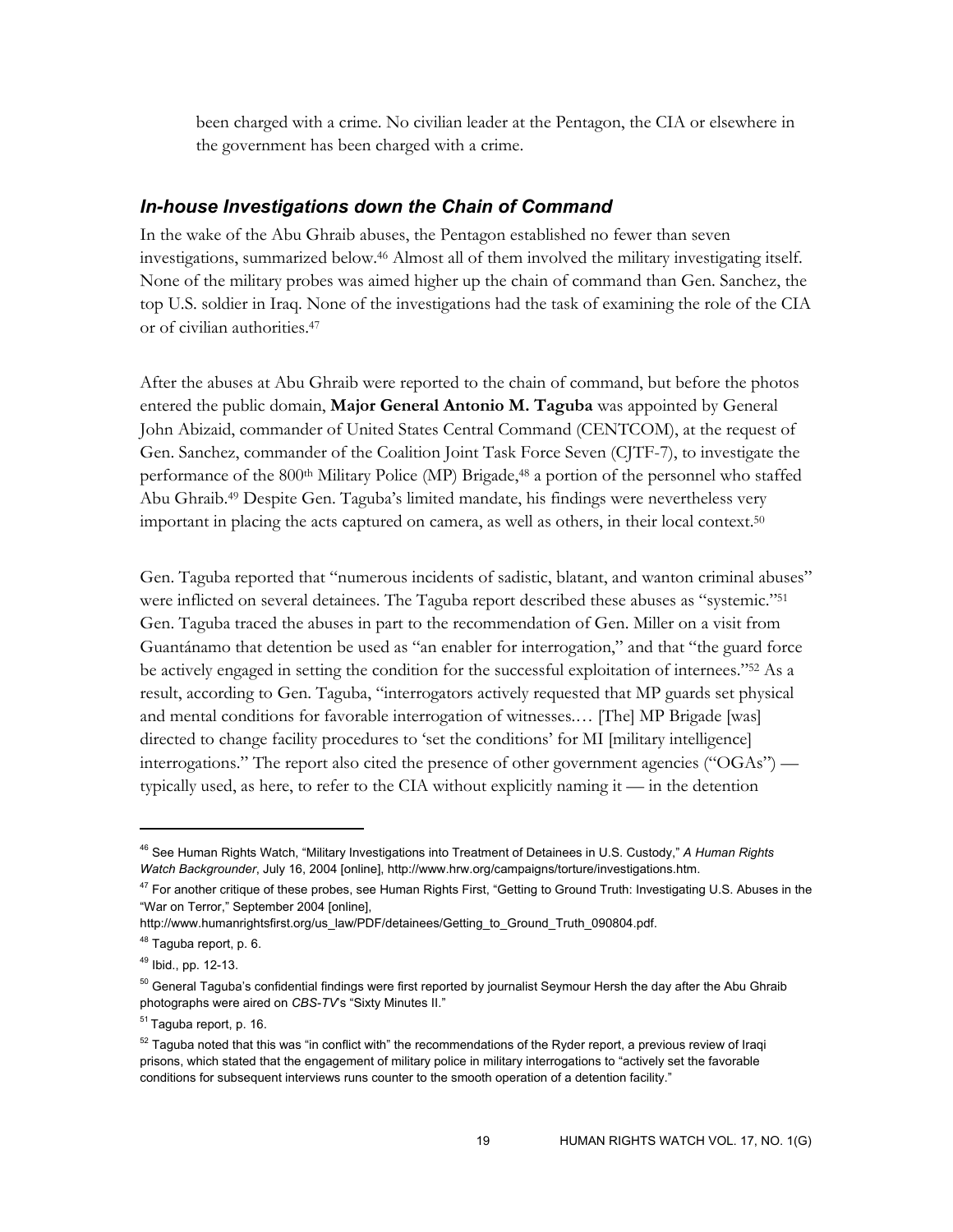facilities as a factor contributing to the abuses, and first raised the issue of "ghost detainees" kept hidden from the ICRC.<sup>53</sup>

**Lt. Gen. Paul T. Mikolashek, Army Inspector General,** was asked to examine Army doctrine, training, and prison procedures throughout the Central Command area of operation in February 2004. After reviewing 94 confirmed cases of detainee abuse in Afghanistan and Iraq, Gen. Mikolashek somehow concluded that the abuses did not result from any policy and were not the fault of senior officers but rather were "unauthorized actions taken by a few individuals."54 The report's summary and conclusions blame only low-ranking soldiers for the abuses, even though its text identifies numerous problems that were obviously rooted in decisions made by senior commanders and officials. The inspector general apparently made no effort to investigate actions taken high in the chain of command, or to consider sources of information outside the military. Among the problems identified in the report were:

- Troops received "ambiguous guidance from command on the treatment of detainees";
- Established interrogation policies were "not clear and contained ambiguity";
- Commanders in Iraq and Afghanistan approved interrogation techniques that went beyond Army doctrine, based in part on guidelines approved by the Secretary of Defense for use in Guantánamo;
- The decision by senior commanders to rely on the Guantánamo guidelines "appears to contradict" the terms of Rumsfeld's decision, which explicitly stated that the guidelines were applicable only to interrogations at Guantánamo; and
- This led to the use of "high risk" interrogation techniques that "left considerable room for misapplication, particularly under high-stress combat conditions."

The next two reports, the "Final Report of the Independent Panel to Review DoD [Department of Defense] Detention Operations" ("**The Schlesinger report**") and the "AR 15-6 Investigation of the Abu Ghraib Prison and 205th Military Intelligence Brigade" and "AR 15-6 Investigation of the Abu Ghraib Detention Facility and 205th Military Intelligence Brigade" (jointly, "**The Fay/Jones report**,") were released almost simultaneously in late August.

The reports contained important and disturbing information on the torture and mistreatment of prisoners at Abu Ghraib, and to a lesser extent elsewhere in Iraq and in Afghanistan. Yet both

 $\overline{a}$ 

<sup>53</sup> Taguba report, p. 27.

<sup>&</sup>lt;sup>54</sup> Lt. Gen. Paul T. Mikolashek, "The Mikolashek Report," Department of the Army, July 21, 2004. The report can be found in Karen J. Greenberg and Joshua L. Dratel, ed., *The Torture Papers: The Road to Abu Ghraib* (Cambridge: University of Cambridge Press, 2005), pp. 630-907.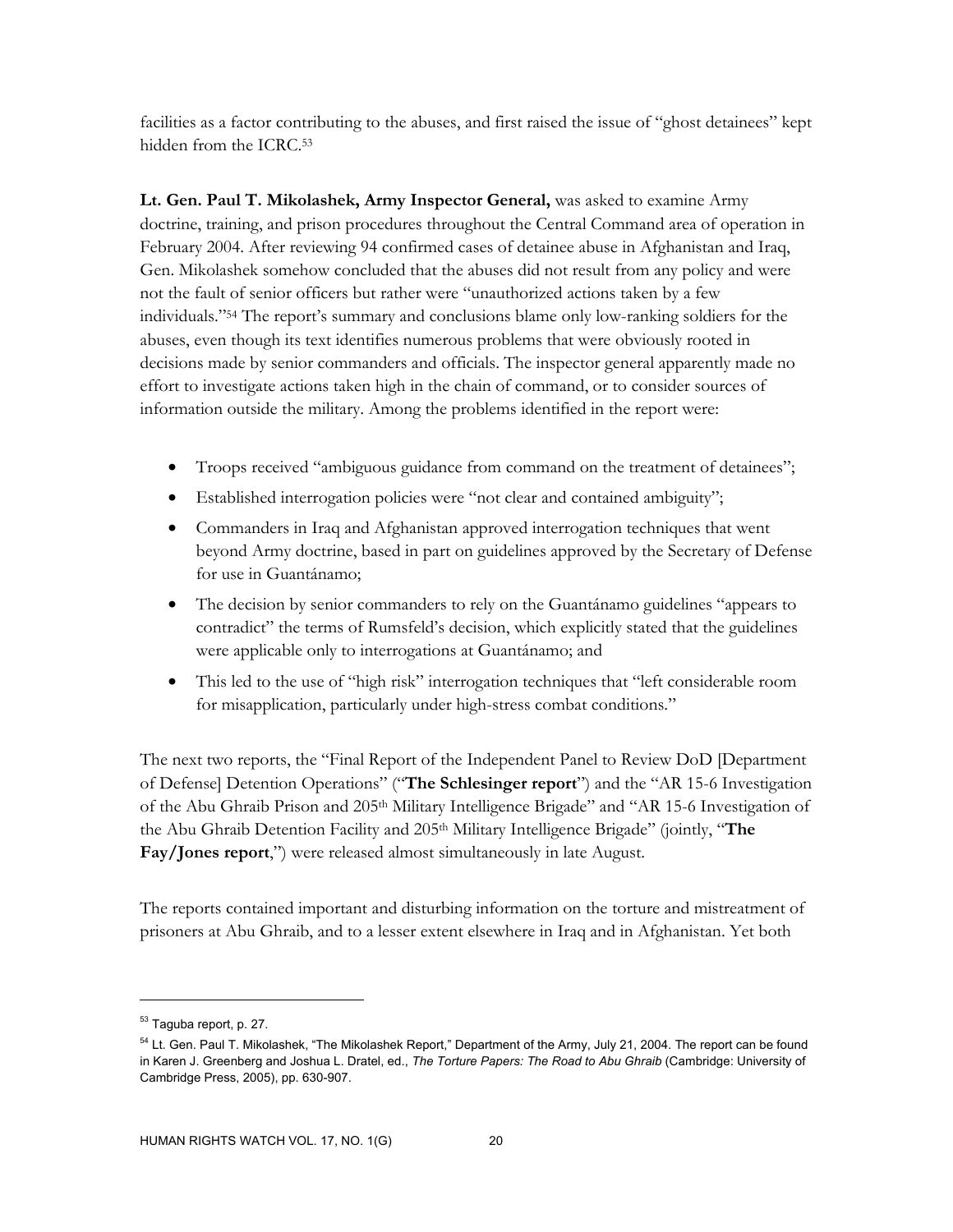reports shied away from the logical conclusion that high-level military and civilian officials should be investigated for their role in the crimes committed at Abu Ghraib and elsewhere

The Fay/Jones inquiry was charged with examining the alleged misconduct of personnel assigned to or attached to the 205<sup>th</sup> Military Intelligence Brigade, which was in charge of the Abu Ghraib prison. Investigations began in April 2004 with Gen. George R. Fay, deputy chief of staff of the Army intelligence, as chief investigator. Fay, an insurance company executive who had been on active duty for five years, was a contributor to Republican campaigns.55 On June 17, Army Gen. Paul J. Kern, Army Materiel Command, was given oversight responsibility for the investigation, and, at his request, Acting Army Secretary Les Brownlee subsequently announced that Gen. Anthony R. Jones would be brought into the investigation to question Gen. Sanchez.56

Like the Taguba report, and earlier reports, the Fay/Jones report was specific to Abu Ghraib. But it finally put to rest the Bush administration claim that the abuse was the work of a few "bad apples." The report found that military intelligence officers — not solely military police guards — played a major role in directing and carrying out the abuses at Abu Ghraib. The report listed those abuses in detail — the use of unmuzzled dogs in a "game" of making detainees urinate and defecate in fear, forced participation in group masturbation, stripping detainees of their clothes, and beatings.

The report also made clear that the illegal techniques were not limited to Iraq. "The techniques employed in [Guantánamo] included the use of stress positions, isolation for up to thirty days, removal of clothing and the use of detainees' phobias (such as the use of dogs). […] From December 2002, interrogators in Afghanistan were removing clothing, isolating people for long

<sup>55</sup> Walter Pincus, "Prison Investigator's Army Experience Questioned," *The Washington Post*, May 26, 2004, p. A18.

<sup>&</sup>lt;sup>56</sup> A lead investigator was needed who was at least equal in rank to the Sanchez, a three-star general. Fay is a two-star general. Jones technically is senior to Sanchez because he has held his three-star rank slightly longer. According to Scott Horton, chair of the Committee on International Law of the Association of the Bar of the City of New York, who is a critic of the interrogation policies but has spoken directly with soldiers interviewed by Fay, Fay's draft report to General Sanchez in May 2004 "was such a whitewash on the role of military personnel that it stood no chance of gaining acceptance." The report, he says, was then "broadly re-written." Nevertheless, Horton alleges,

As noted to me by senior officers, certain senior figures whose conduct in this affair bears close scrutiny, were explicitly "protected" or "shielded" by withholding information from investigators or by providing security classifications which made such investigations possible. The individuals "shielded," I was informed, included MG Geoffrey Miller, MG Barbara Fast, COL Marc Warren, COL Steven Bolz, LTG Sanchez and LTG William ("Jerry") Boykin. In each case, the fact that these individuals possessed information on Rumsfeld's involvement was essential to the decision to "shield" them.

<sup>(</sup>Scott Horton, "Expert Report" ("Scott Horton report"), Center for Constitutional Rights, January 31, 2005 [online], http://www.ccr-ny.org/v2/legal/september\_11th/docs/ScottHortonGermany013105.pdf, paras. 14-15).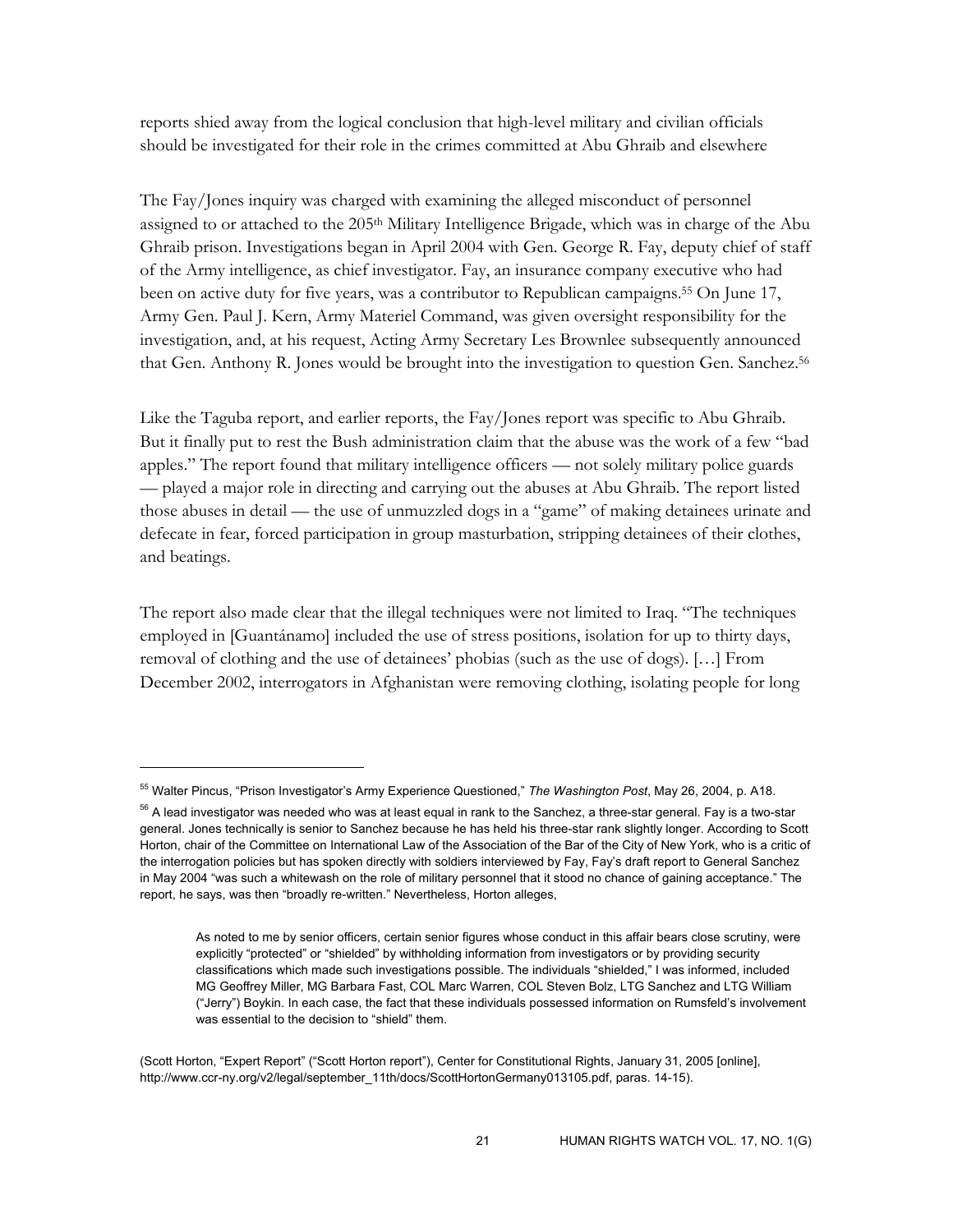periods of time, using stress positions, exploiting fear of dogs and implementing sleep and light deprivation."57

The generals recommended punishments for the top two military intelligence officers at the prison, Col. Thomas M. Pappas and Lt. Col. Steven L. Jordan, as well as three other intelligence officers, and implicated 29 other military intelligence soldiers in at least 44 cases of abuse. The report found that Gen. Sanchez was not "directly involved" in the abuse, but faulted him and his deputy, Gen. Walter Wojdakowski, for failing "to ensure proper staff oversight of detention and interrogation operations."58 It criticized Sanchez for his "inconsistent" and "confusing" guidelines on interrogations and said that his orders led interrogators to think that they could use guard dogs on prisoners, which they subsequently did in ways that violated the Geneva Conventions.59 But the reports failed to take the obvious but politically dangerous step of stating plainly that Gen. Sanchez and other commanders were responsible for what happened. "We did not find General Sanchez culpable but we found him responsible for the things that did or did not happen," Gen. Paul J. Kern, who oversaw the report, told reporters.<sup>60</sup>

The Schlesinger panel was chosen by Secretary Rumsfeld on May 7, 2004 and included: former Defense Secretary James Schlesinger (Chair); Tillie Fowler, former representative from Florida; retired Air Force Gen. Charles Horner; and Harold Brown, former Secretary of Defense. The panel was asked to review Department of Defense detention operations and to advise the Secretary of Defense on the "cause of the problems and what should be done to fix them." Issues to be examined included:

force structure, training of regular and reserve personnel, use of contractors, organization, detention policy and procedures, interrogation policy and procedures, the relationship between detention and interrogation, compliance with the Geneva Conventions, relationship with the International Committee of the Red Cross, command relationships, and operational practices.

According to Secretary Rumsfeld, the team was to "examine the pace, the breadth, the thoroughness of the existing investigations and to determine whether additional investigations or studies need to be initiated." Rumsfeld also noted that "Issues of personal accountability will be resolved through established military justice procedures," although he would "welcome" any information the panel developed. The panel's unpaid executive director, James Blackwell, had reportedly done Pentagon consulting as an employee of Science Applications International

 $57$  Fay report, p. 29.

<sup>58</sup> LTG Anthony R. Jones, *Article 15-6 Investigation of the Abu Ghraib Prison and 205th Military Intelligence Brigade* ("Jones report"), p. 24.

 $59$  Ibid., p. 4.

<sup>60</sup> Eric Schmitt, "Abuses at Prison Tied to Officers in Intelligence," *The New York Times*, August 26, 2004.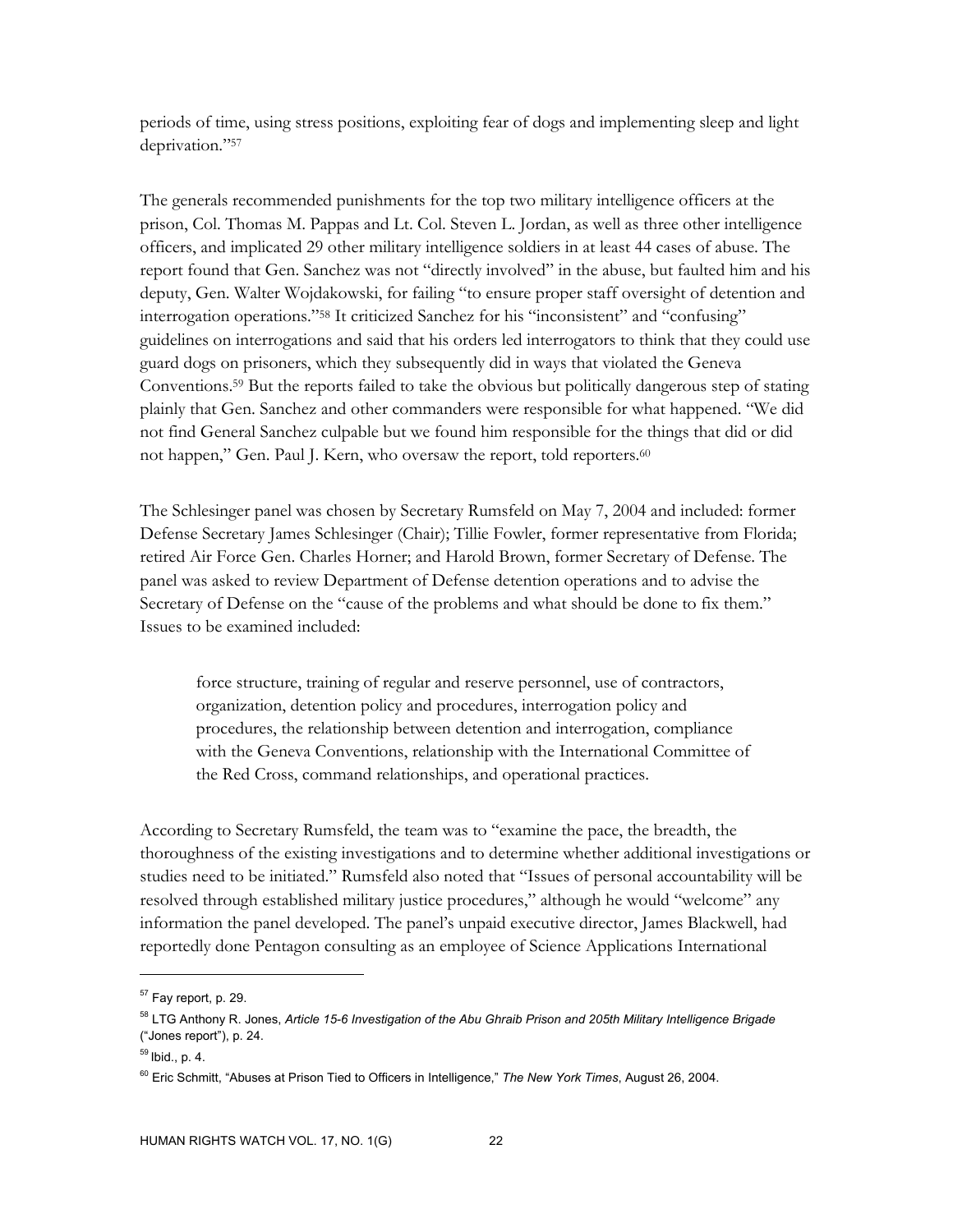Corporation of San Diego, the seventh-largest recipient of defense contract awards in fiscal 2002, with \$2.1 billion.<sup>61</sup>

The Schlesinger panel — alone among the probes — interviewed top military and Pentagon officials, but otherwise conducted no independent research.

The Schlesinger panel found that the techniques that Secretary Rumsfeld had put into play "migrated" from Guantánamo to Afghanistan and Iraq. As the report put it, "Law of war policy and decisions germane to [Operation Enduring Freedom] migrated, often quite innocently, into decision matrices for [Operation Iraqi Freedom]."62 In particular, when Gen. Geoffrey Miller, who oversaw the interrogation efforts at the U.S. military base at Guantánamo Bay, Cuba, went to Iraq in order step up the hunt for "actionable intelligence," he "brought to Iraq the secretary of defense's policy guidelines for Guantánamo" "as a potential model" which he gave to Gen. Sanchez.63 These techniques formed the basis for the subsequent contradictory policy memos signed by Sanchez that contributed to detainee abuse.<sup>64</sup> In addition, the Schlesinger report noted, when on September 14 "Sanchez signed a memorandum authorizing a dozen interrogation techniques beyond" the standard Army practice under the Geneva Conventions, including "five beyond those approved for Guantánamo," he did so "using reasoning from the President's Memorandum of February 7, 2002," which he believed justified "additional, tougher measures."65

Secretary Schlesinger, in his oral remarks upon releasing the report, regrettably focused on the particular bizarre acts pictured at Abu Ghraib, rather than the context that gave rise to them, speaking of "freelance activities on the part of the night shift," and describing the situation as "a kind of 'Animal House."<sup>66</sup> He later said that the abuses were due to "just pure sadism."<sup>67</sup> In addition, Schlesinger stated, "if hypothetically somebody had suggested these kinds of abuses, the last thing that would have been ordered would be that there be photographic evidence of it." 68 Schlesinger also suggested his own bias by stating that Rumsfeld's resignation "would be a boon to all America's enemies."

<sup>61</sup> Craig Gordon, "Prison Abuse Investigations: Critics Say Scope Too Narrow," *Newsday*, June 6, 2004 <sup>62</sup> Schlesinger report, p. 82.

<sup>63</sup> Ibid., p. 37.

 $64$  Ibid., p. 37.

 $65$  Ibid., p. 10.

<sup>&</sup>lt;sup>66</sup> Bradley Graham and Josh White, "Top Pentagon Leaders Faulted in Prison Abuse,"

*The Washington Post*, August 25, 2004.<br><sup>67</sup> The Hon. James R. Schlesinger, Testimony before Senate Armed Services Committee, September 9, 2004, p. 13.

 $68$  Ibid., p. 28. There was speculation, however, that photographing detainees in situations thought to be especially humiliating in Arab culture might have been part of a deliberate strategy to get detainees to talk to interrogators for fear of having the photos released. See, e.g., Seymour M. Hersh, "The Gray Zone: How a Secret Pentagon Program Came to Abu Ghraib," *The New Yorker*, May 24, 2004; "The Pictures: Lynndie England," *CBSNews.com*, May 12, 2004; Edward Epstein, "Senators Suspect Higher-ups Directed Abuses at Abu Ghraib: They Query General Who Investigated," *The San*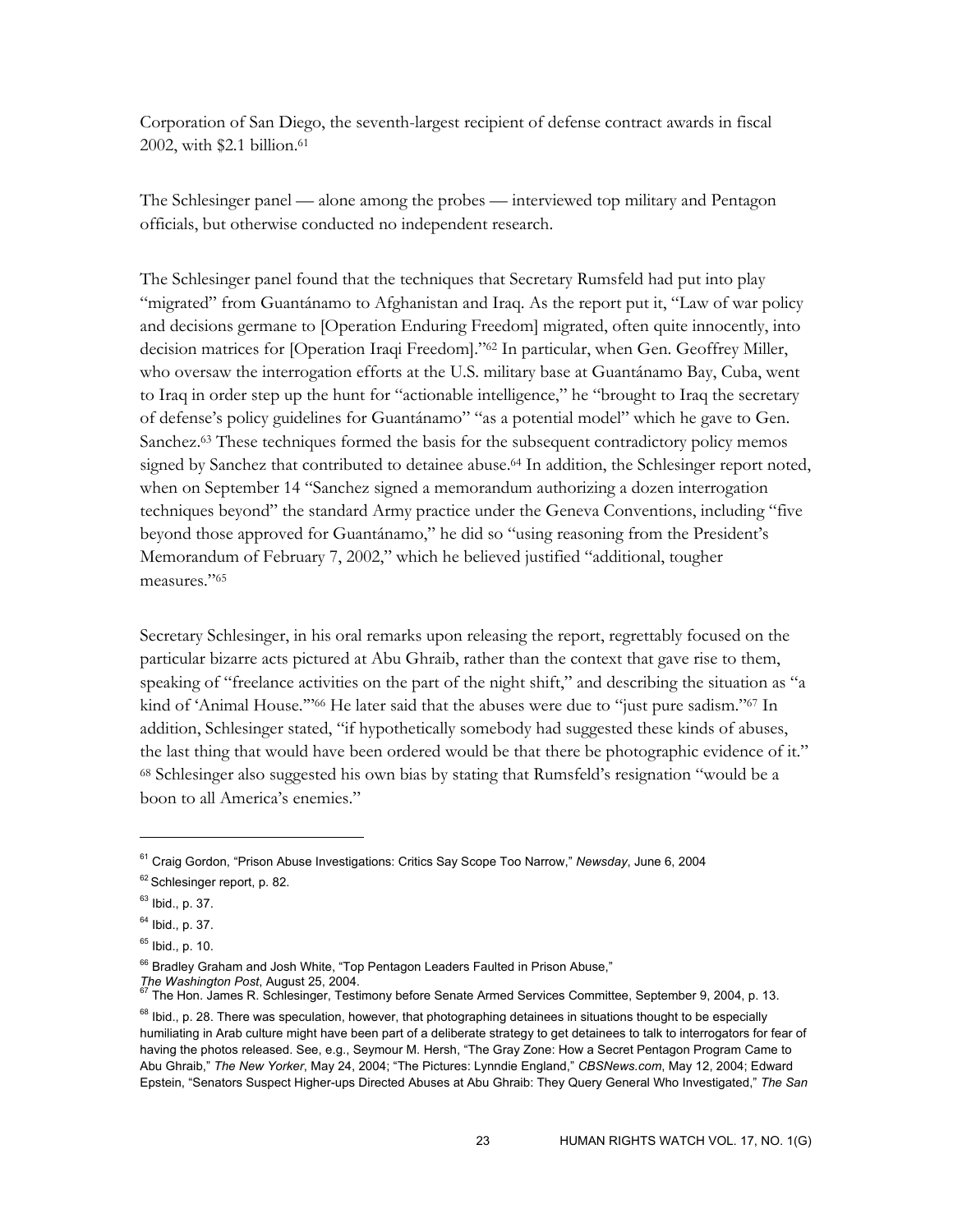The Schlesinger report talked about management failures when it should have been more forthright about policy failures. Indeed, it seemed to go out of its way not to find any relationship between Secretary Rumsfeld's approval of interrogation techniques designed to inflict pain and humiliation and the widespread mistreatment and torture of detainees in Iraq, Afghanistan, and Guantánamo.

**Vice Adm. Albert T. Church, Navy Inspector General** was ordered by Secretary Rumsfeld to investigate prisoner operations and intelligence gathering practices. When initiated in early May 2004, the investigation was limited to activities in Guantánamo Bay and the Naval Consolidated Brig in Charleston, South Carolina. Rumsfeld then widened the scope of the inquiry on May 25 to include prison operations in Iraq and Afghanistan. The report was completed in late 2004, but it was only in March 2005 that an unclassified 21-page executive summary was released,69 and a classified 400-page report was given to the Senate Armed Services Committee.

The Church report was supposed to be the definitive report on the development of interrogation techniques and detainee abuse in the "global war on terror" but the unclassified summary suggests a careful attempt — months after the Schlesinger and Fay/Jones report put the Pentagon on the defensive — to present a version of the facts that would not cause any trouble for the hierarchy. Time and again, the summary goes out of its way to rebut any inference that government policy was to blame, to the point of straining credibility and flatly contradicting the earlier reports. The report concluded that there was "no single, overarching explanation" for the "few" cases in which detainees had not been treated humanely.

Although Secretary Rumsfeld and General Sanchez both approved the use of guard dogs to strike fear in detainees, and although guard dogs were featured prominently in the Abu Ghraib photos, the Church executive summary states that "it is clear that none of the pictured abuses at Abu Ghraib bear any resemblance to approved policies at any level, in any theater." Indeed, the *only* mention of dogs in the entire summary is the patently false statement that in Afghanistan and Iraq "interrogators clearly understood that abusive practices and techniques — such as … terrorizing detainees with unmuzzled dogs … — were at all times prohibited."

Adm. Church told a congressional hearing that it was "not in my charter" to determine individual responsibility because the Schlesinger panel had such a mandate — even though, as noted above, "issues of personal accountability" were specifically excluded from that panel's

*Francisco Chronicle*, May 12, 2004; "Hardball with Chris Mathews," *MSNBC.com*, May 13, 2004 [online], http://www.msnbc.msn.com/id/4979082/; Robin Cook, "George Bush's Contempt for International Law Damages Both America and Britain," *The Independent (UK)*, June 26, 2004; and Eli Lake, "CIA Gets Its Turn in the Hot Seat on Hill," *The New York Sun*, May 14, 2004.

<sup>&</sup>lt;sup>69</sup> "Executive Summary," U.S. Department of Defense, available to the public since March 2005 [online], http://www.defenselink.mil/news/Mar2005/d20050310exe.pdf ("Church report').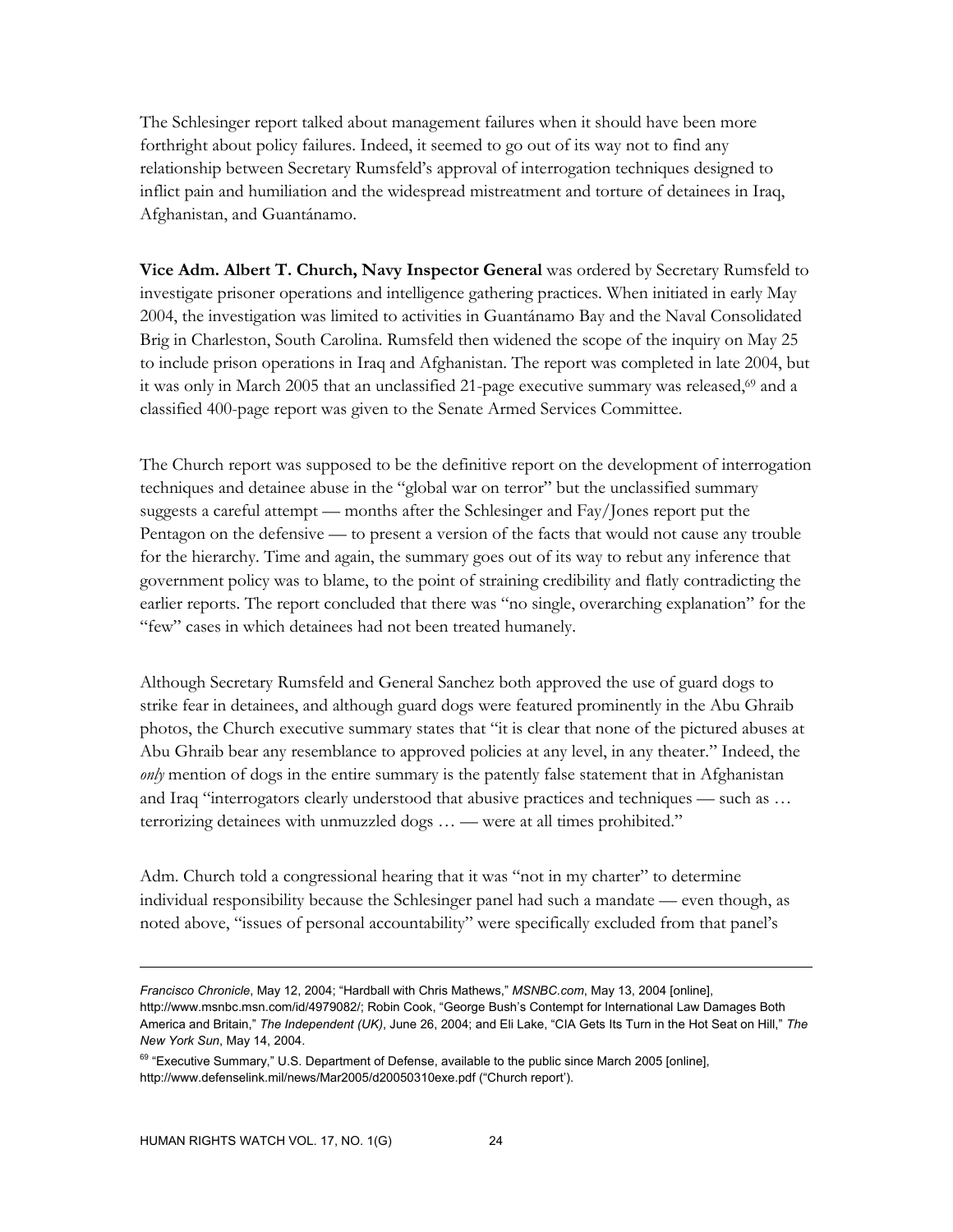remit. Speaking to journalists, Adm. Church added "I don't think you can hold anyone accountable for a situation that maybe if you had done something different, maybe something would have occurred differently."

In addition to these probes, there are a number of investigations which are still underway or have been completed but not yet made public:

**Brig. Gen. Charles Jacoby:** This inquiry was ordered in mid-May 2004 by Lt.-Gen. David Barno, the commander of U.S. forces in Afghanistan, to investigate the conditions at around 20 U.S. jails in Afghanistan, including the main facility at Bagram. Jacoby's job in Afghanistan was "to ensure internationally accepted standards of handling detainees are being met." 70 Jacoby's report was reportedly completed in July 2004, but has yet to be released. According to *The Washington Post,* the report found a wide range of shortcomings in the military's handling of prisoners in Afghanistan.71 In February 2005, a U.S. military spokesman said that "The report is still under review and once the review is complete it will be released."72 Gen. Jacoby refused to meet with Human Rights Watch, even though the organization had conducted some of the only independent investigations of detainee abuses in Afghanistan.

**Furlow/Schmidt:** On January 5, 2005, following the release of the FBI e-mails relating to detainees treatment at Guantánamo, U.S. Southern Command headquarters appointed Army Brigadier General John Furlow to direct "an internal investigation into recently disclosed allegations by members of the Federal Bureau of Investigation of detainee abuse" at Guantánamo. On February 28, 2005, after criticism that the one-star Furlow would be unable to question senior officers such as Gen. Miller, Air Force Lieutenant General Randall M. Schmidt took over the investigation. Schmidt was directed to complete the investigation by March 31.73

**Brig. Gen. Richard P. Formica** is heading an inquiry into the detention activities of Special Operations forces. That report has not yet been released.

**Central Intelligence Agency inspector general:** The CIA's inspector general is also reportedly conducting a half-dozen inquiries into possible misconduct within the agency involving the detention, interrogation, and rendition of suspected terrorists.74 No details have been made public.

 $\overline{a}$ 

71 R. Jeffrey Smith, "General Cites Problems at U.S. Jails in Afghanistan," *The Washington Post*, December 3, 2004.

<sup>70 &</sup>quot;U.S. to Review Afghan Prisons," Associated Press, May 22, 2004.

<sup>72 &</sup>quot;U.S. Rejects U.N. Expert's Afghan Rights Concerns," Reuters, February 12, 2005.

<sup>&</sup>lt;sup>73</sup> "Three-Star General Appointed to Lead Investigation," A US Southern Command News Release, February 28, 2005 [online], http://www.southcom.mil/pa/Media/Releases/PR050228.pdf.

<sup>74</sup> Douglas Jehl and David Johnston, "Rule Change Lets C.I.A. Freely Send Suspects Abroad," *The New York Times*, March 6, 2005.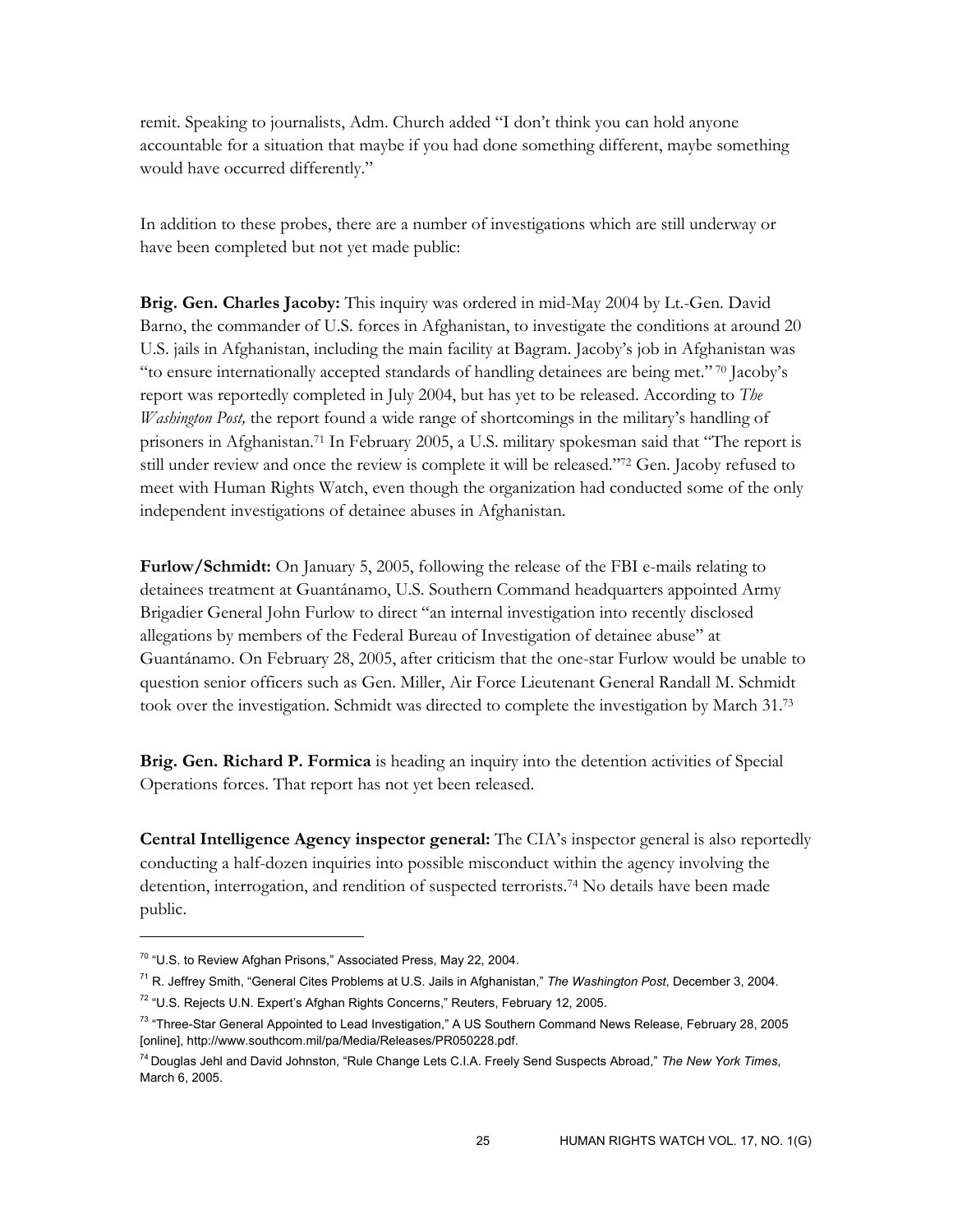## *Prosecuting Some Soldiers, Belatedly*

Until the publication of the Abu Ghraib photographs forced action, almost all military investigations into deaths and mistreatment in custody were languishing. No one implicated in the abuse of persons in custody in Afghanistan, Iraq or elsewhere, including in the killing of detainees, had been criminally prosecuted. Many personnel appear to have had their cases shelved or have been given inappropriate administrative reprimands, instead of facing criminal prosecution.

In the aftermath of the Abu Ghraib pictures, the United States initiated the prosecution of a number of soldiers and contactors for alleged crimes committed in Iraq (particularly Abu Ghraib)75 and Afghanistan. Pentagon officials told Human Rights Watch in March 2005 that out of 300 investigations initiated into abuse allegations, only 14 persons have been convicted by court-martial. And although 33 additional soldiers have been referred to trial by court-martial, 70 have received only "non-judicial punishments," such as reprimands, rank reductions, or discharge from the military, though many of the alleged abuse cases involved serious abuses and homicides.<sup>76</sup> Earlier, in December 2004, the Pentagon told journalists that 130 American troops had been punished or charged for abuse of prisoners, a figure which apparently includes nonjudicial punishments.77

Homicide investigations have been extremely slow. As of February 2005, Army criminal investigators were reported to have conducted 68 detainee death investigations with 79 possible victims.78 Yet only two homicide cases have resulted in recommended courts martial for homicide; one has been postponed and in another, most of the implicated personnel were brought before non-judicial administrative hearings instead of court-martial, and most received only administrative punishments. Many cases involving detainee deaths in Afghanistan in 2002, over two-and-a-half years ago, have gone unresolved. In one case from Afghanistan, it appears that an army captain who "murdered" a detainee was simply discharged from the military, and his case was closed.79

Meanwhile, no criminal investigations appear to have been commenced for abuses committed at Guantánamo Bay, at US-run "secret locations" around the world or in connection with the

 $\overline{a}$ 

 $75$  The Fay/Jones report implicated 31 military intelligence soldiers in the abuse of Iraqi prisoners at Abu Ghraib. The Taguba report listed military police implicated in the abuses at Abu Ghraib. Thus far, however, only seven U.S. army soldiers have been charged and only two convicted and sentenced.

<sup>&</sup>lt;sup>76</sup> E-mail from Lt. Col. John Skinner, Pentagon spokesperson, to Human Rights Watch researcher, April 8, 2005.

<sup>77 &</sup>quot;Pentagon: 130 Troops Punished for Abuse," *USA Today*, December 15, 2004.

<sup>78</sup> Douglas Jehl and Eric Schmitt, U.S. Military Says 26 Inmate Deaths May Be Homicide," *The New York Times*, March 16, 2005.

<sup>&</sup>lt;sup>79</sup> Human Rights Watch to Secretary of Defense Donald Rumsfeld, open letter, December 13, 2004 [online], http://hrw.org/english/docs/2004/12/10/afghan9838.htm; R. Jeffrey Smith, "Army Reprimand Reported in Slaying; Officers Allegedly Killed Afghan in '02," *The Washington Post*, December 14, 2004.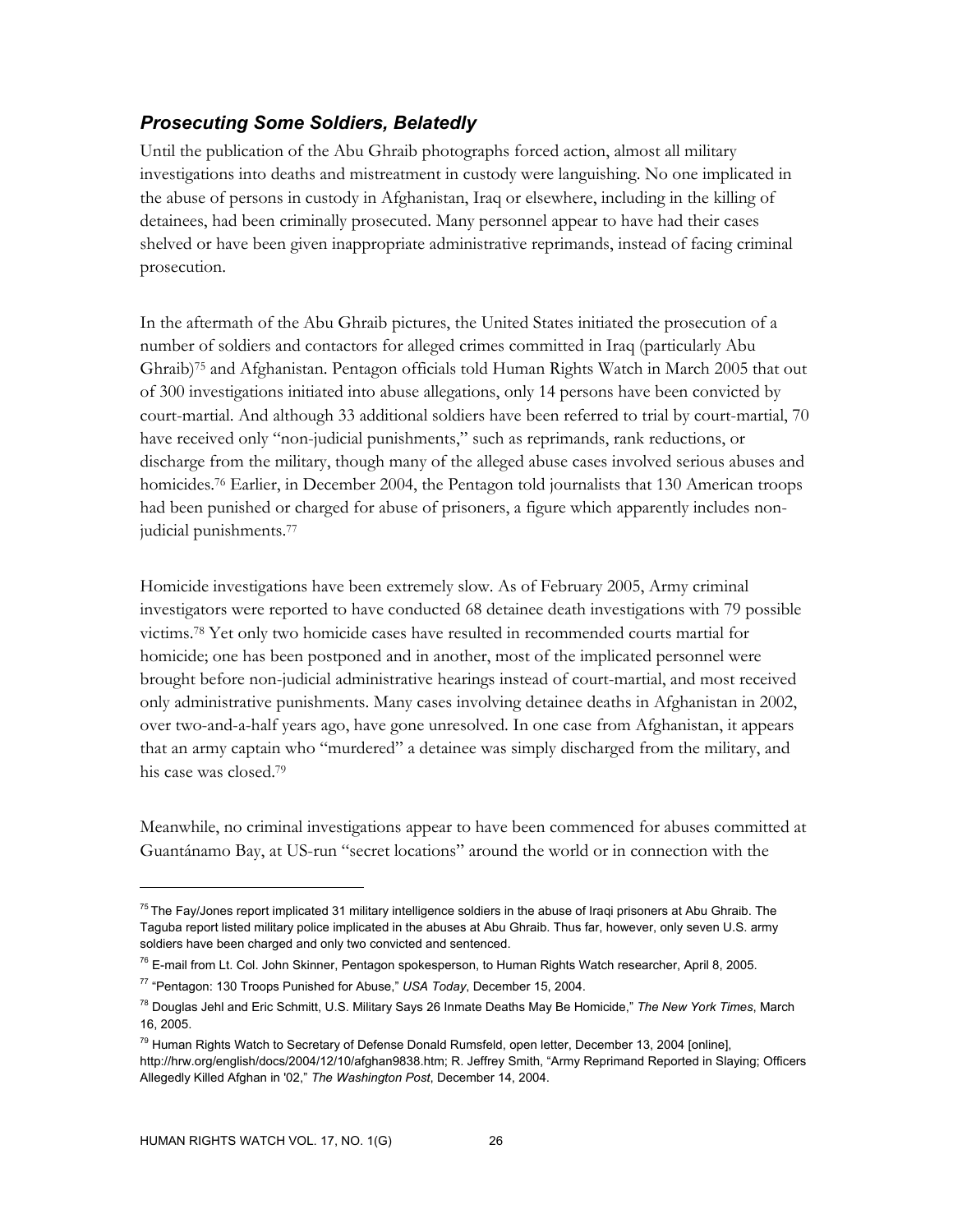rendition of persons to third countries where they were likely to be tortured. With respect to CIA abuses, Porter J. Goss, who replaced George Tenet as director of Central Intelligence, told the Senate Intelligence Committee in February 2005 that "a bunch of other cases" were now under review by the CIA's inspector general. No CIA officers have been charged in relation to alleged mistreatment, with the single exception of a CIA contractor charged in the death of detainee in Afghanistan in 2003.

## **IV. Impunity for the Architects of Illegal Policy**

To date, with the exception of one major directly implicated in abuse, only low-ranking soldiers — privates and sergeants have been prosecuted. No officer has been charged in connection with detainee abuse by people under his command. No civilian leader at the Pentagon or the CIA has been investigated.

Commanders and superiors can be held criminally liable if they order, induce, instigate, aid, or abet in the commission of a crime. This is a principle recognized both in U.S. law<sup>80</sup> and international law.81

In addition, the doctrine of "command responsibility" or "superior responsibility" holds that individuals who are in civilian or military authority may under certain circumstances be criminally liable not for their actions, but rather for the crimes of those under their command. As explained in the annex to this report, three elements are needed to establish such liability:

1. There must be a superior-subordinate relationship;

- 2. The superior must have known or had reason to know that the subordinate was about to commit a crime or had committed a crime; and
- 3. The superior failed to take necessary and reasonable measures to prevent the crime or to punish the perpetrator.

 $80$  See, e.g., 18 U.S.C. § 2 ("(a) Whoever commits an offense against the United States or aids, counsels, commands, induces or procures its commission, is punishable as a principal. (b) Whoever willfully causes an act to be done which if directly performed by him or another would be an offense against the United States, is punishable as a principal.")<br><sup>81</sup> The Rome statute of the International Criminal Court provides in article 25 that "a person shall be c and liable for punishment for a crime within the jurisdiction of the Court if that person: (a) Commits such a crime, whether as an individual, jointly with another or through another person, regardless of whether that other person is criminally responsible; (b) Orders, solicits or induces the commission of such a crime which in fact occurs or is attempted; (c) For the purpose of facilitating the commission of such a crime, aids, abets or otherwise assists in its commission or its attempted commission, including providing the means for its commission; [etc]"; See also Geneva I, art 49, Geneva II, art. 50; Geneva III, art. 129; Geneva IV, art. 146. ("The High Contracting Parties undertake to enact any legislation necessary to provide effective penal sanctions for persons committing, or ordering to be committed, … the grave breaches." Emphasis added.)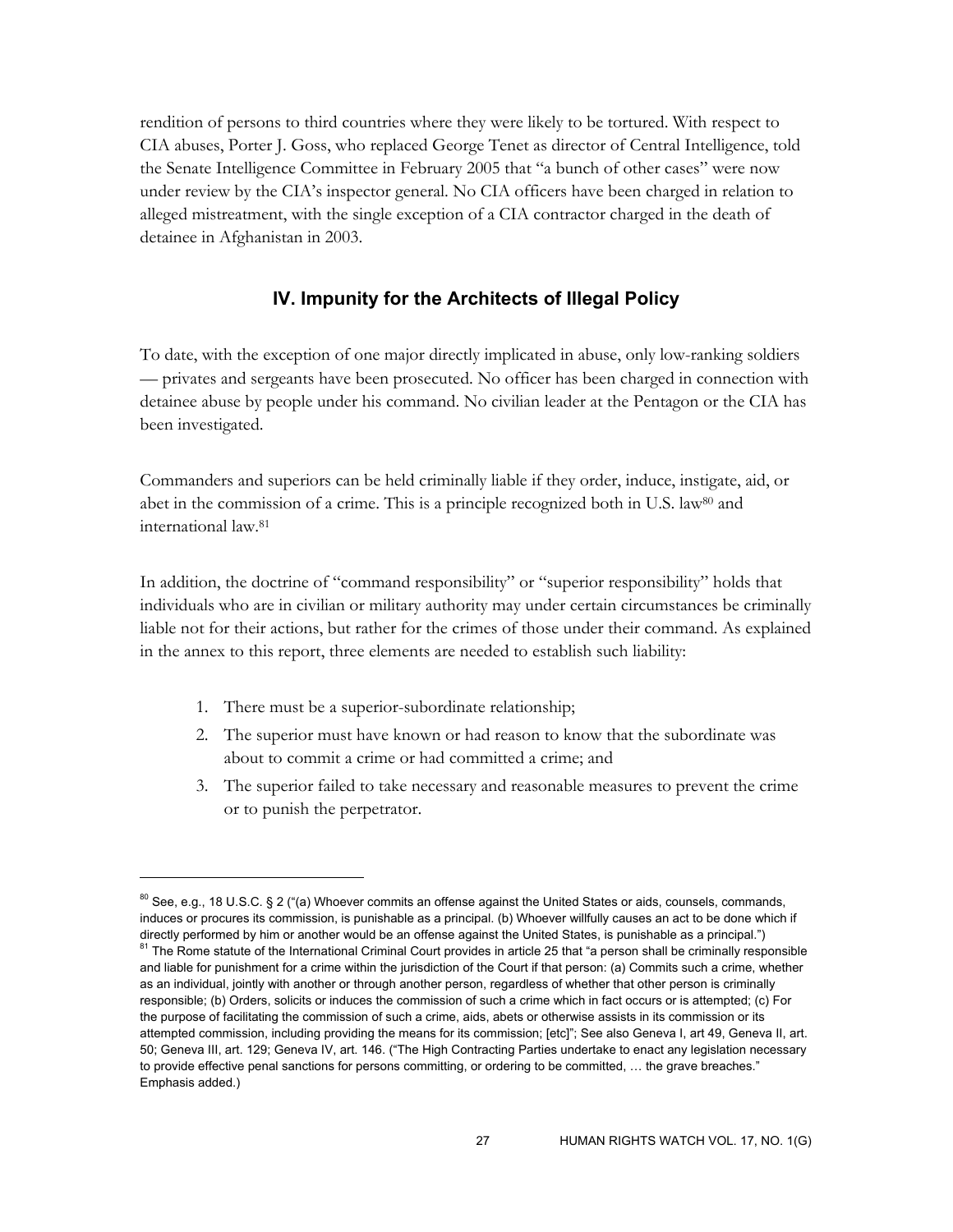The crimes discussed below — war crimes and torture — are punished respectively by the War Crimes Act of 1996, 18 U.S.C. § 2441, and the Anti-Torture Act of 1996, 18 U.S.C. § 2340.

The War Crimes Act provides criminal punishment for whomever, inside or outside the United States, commits a war crime, if either the perpetrator or the victim is a member of the U.S. Armed Forces or a national of the United States. A "war crime" is defined as any "grave breach" of the Geneva Conventions or acts which violate common Article 3 of those pacts.82 "Grave breaches" include "willful killing, torture or inhuman treatment" of prisoners of war (POWs) and of civilians qualified as "protected persons." Common Article 3 prohibits, *inter alia*, murder, mutilation, cruel treatment and torture, and "outrages upon personal dignity, in particular humiliating and degrading treatment."

The Anti-Torture Act criminalizes acts of torture — including attempts to commit torture and conspiracy to commit an act of torture — occurring *outside* the United States' territorial jurisdiction regardless of the citizenship of the perpetrator or victim.83 In the case of torture committed *within* the United States, as for instance at Guantánamo, prosecution would be possible under several federal statutes, among them the civil rights laws, which bar government employees from using excessive force, and laws against homicide, battery, and the like.<sup>84</sup> Similarly, state criminal laws could be invoked for any abuse taking place within particular states.

The USA Patriot Act expanded U.S. federal criminal jurisdiction to, among other things, U.S. military bases and U.S. government properties abroad. This is the jurisdictional basis for the criminal case against a CIA contractor.

In addition, the Uniform Code of Military Justice (UCMJ), 85 which provides procedures for courts martial, applies to the conduct of all persons serving in the U.S. Armed Forces,  $86$ 

<sup>82 18</sup> U.S.C. §§ 2401, 2441.

 $83$  18 U.S.C. § 2340 A (a). Section 2340(3) defined the "United States" as including "all areas under the jurisdiction of the United States including any of the places described in sections 5 and 7 of this title and section 46501(2) of title 49." The USA Patriot Act broadened the scope of section 7, extending jurisdiction under that section to foreign diplomatic, military and other facilities. The Ronald W. Reagan National Defense Authorization Act for Fiscal Year 2005 amends section 2340(3) to define the "United States" as "the several States of the United States, the District of Columbia, and the commonwealths, territories, and possessions of the United States" (H.R.4200, 108th Cong. §1089 (2004)).

<sup>&</sup>lt;sup>84</sup> The United States reported to the U.N. Committee against Torture that "Where acts constituting torture under the Convention are subject to federal jurisdiction, they fall within the scope of such criminal offences as assault, maiming, murder, manslaughter, attempt to commit murder or manslaughter, or rape. See 18 U.S.C. §§ 113, 114, 1111, 1113, 2031. Conspiracy to commit these crimes, and being an accessory after the fact, are also crimes. See 18 U.S.C. §§ 3, 371 and 1117" (U.N. Committee against Torture, "Consideration of Reports Submitted by State Parties under Article 19 of the Convention: Initial Reports of State Parties due in 1995; Addendum; United States of America" (Geneva: United Nations, 2000), CAT/C/28/Add.5, para. 178).

<sup>85 10</sup> U.S.C. §§801-941 (1994 and Supp. IV, 1999).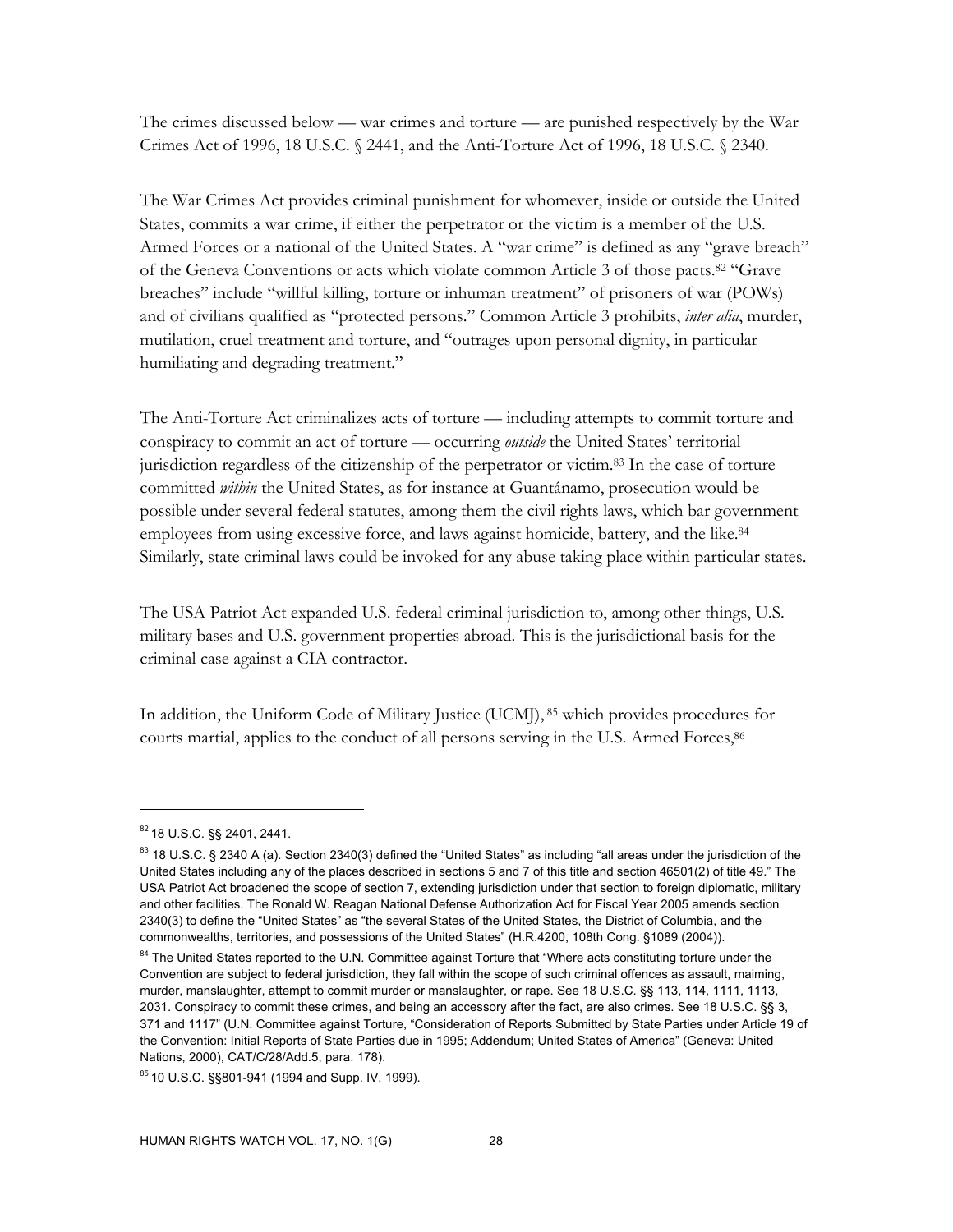including the officers identified below. (These officers are thus potentially subject to the concurrent jurisdiction of civilian courts and the UCMJ.) The UCMJ applies worldwide.87 It comprises a set of criminal laws, which include many crimes punished under civilian law (e.g., assault, manslaughter, murder, rape, etc.), as well as offenses such as cruelty and maltreatment 88and dereliction of duty 89 (these are separate offenses under 10 U.S.C. §892). In addition, a service member whose conduct is alleged to violate a federal criminal law, such as the Anti-Torture Statute, could be prosecuted under Article 134 of the UCMJ.

Human Rights Watch expresses no opinion about the ultimate guilt or innocence of the four officials listed below, or of any other officials, particularly because so much evidence has been withheld and so many questions remain unanswered, but does believe that a *prima facie* case exists that warrants the opening of a criminal investigation with respect to each.

#### *Secretary of Defense Donald Rumsfeld*

"These events occurred on my watch. As Secretary of Defense I am accountable for them. I take full responsibility."

- Donald Rumsfeld90

*Secretary Rumsfeld should be investigated for war crimes and torture by US troops in Afghanistan, Iraq, and Guantánamo under the doctrine of "command responsibility." Secretary Rumsfeld created the conditions for U.S. troops to commit war crimes and torture by sidelining and disparaging the Geneva Conventions, by approving interrogation techniques that violated the Geneva Conventions as well as the Convention against Torture, and by approving the hiding of detainees from the International Committee of the Red Cross. From the earliest days of the war in Afghanistan, Secretary Rumsfeld was on notice through briefings, ICRC reports, human rights reports, and press accounts that U.S. troops were committing war crimes, including acts of torture. However, there is no evidence that he ever exerted his authority and warned that the mistreatment of prisoners must stop. Had he done so, many of the crimes committed by U.S. forces could have been avoided.* 

<sup>86 10</sup> U.S.C.. §802 (1994). The term "armed forces" is defined in section 101(a)(4) to mean the "Army, Navy, Air Force, Marine Corps, and Coast Guard" (10 U.S.C. §101(a)(4) (1994)). The UCMJ applies to civilians accompanying the armed forces only during a congressionally declared war.

<sup>87 10</sup> U.S.C. §805.

<sup>88 10</sup> U.S.C. §893

<sup>89 10</sup> U.S.C. §892. This offense, which applies to personnel who know of offenses by others and fail to report them, as well as failure to obey orders, has been frequently used against soldiers involved in recent prisoner abuse.

<sup>&</sup>lt;sup>90</sup> Donald Rumsfeld, "Testimony of Secretary of Defense Donald H. Rumsfeld before the Senate and House Armed Services Committees," U.S. Senate Armed Services Committee, May 7, 2004 [online], http://armedservices.senate.gov/statemnt/2004/May/Rumsfeld.pdf.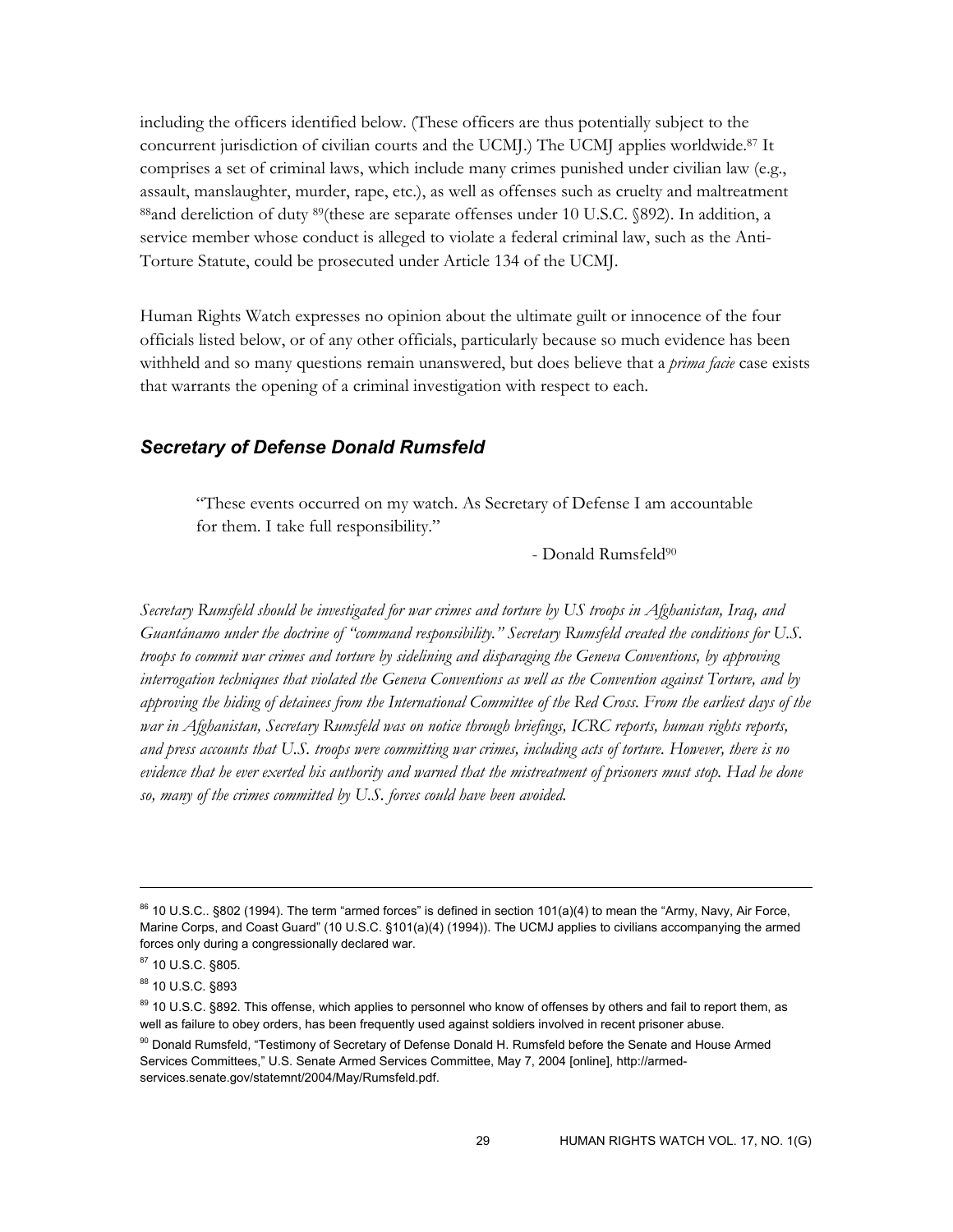*An investigation would also determine whether the illegal interrogation techniques that Secretary Rumsfeld approved for Guantánamo were actually used to inflict inhuman treatment on detainees there before he rescinded his approval to use them without requesting his permission. It would also examine whether Secretary Rumsfeld approved a secret program that encouraged physical coercion and sexual humiliation of Iraqi prisoners, as alleged by the journalist Seymour Hersh. If either were true, Secretary Rumsfeld might also, in addition to command responsibility, incur liability as the instigator of crimes against detainees.* 

Secretary Rumsfeld is the top civilian official in the Pentagon. By law and in fact, he has command authority over all geographic and functional military commands.<sup>91</sup>

## *Secretary Rumsfeld created the conditions for U.S. troops to commit war crimes and torture and thus should have known that crimes were likely to occur*

## Secretary Rumsfeld denigrated the Geneva Conventions

Secretary Rumsfeld has been central to the Bush Administration's effort to redefine and minimize the protections due to prisoners captured in the "global war on terror." Ignoring the deeply rooted U.S. military practice of applying the Geneva Conventions broadly, Secretary Rumsfeld labeled the first detainees to arrive at Guantánamo from Afghanistan on January 11, 2002 as "unlawful combatants," denying them possible status as POWs. "Unlawful combatants do not have any rights under the Geneva Convention," Secretary Rumsfeld said,<sup>92</sup> overlooking that the Geneva Conventions provide explicit protections to all persons captured in an international armed conflict, even if they are not entitled to POW status. Secretary Rumsfeld signaled a casual approach to U.S. compliance with international law by saying that the government would "for the most part, treat them in a manner that is reasonably consistent with the Geneva Conventions, to the extent they are appropriate."93 On January 27, Secretary Rumsfeld visited Guantánamo and said that the detainees there were not POWs.94

 $\ddot{\phantom{a}}$ 

<sup>&</sup>lt;sup>91</sup> "Unless otherwise directed by the President, the chain of command to a unified or specified combatant command runs — (1) from the President to the Secretary of Defense; and (2) from the Secretary of Defense to the commander of the combatant command" (10 U.S.C. § 162(b)). For charts and organigrams, see "Chapter 24: National Security Structure and Strategy," The Judge Advocate General's Corps, U.S. Army, [online],

https://www.jagcnet.army.mil/JAGCNETInternet/Homepages/AC/CLAMO-

Public.nsf/0/1af4860452f962c085256a490049856f/\$FILE/Chapter%2024%20-

<sup>%20</sup>National%20Security%20Structure.htm. As Secretary Rumsfeld himself noted, "I am in the chain of command" ("Secretary Rumsfeld on *ABC*'s Today Show with Diane Sawyer," news transcript, U.S. Department of Defense, May 5, 2004 [online], http://www.defenselink.mil/transcripts/2004/tr20040505-secdef0703.html).

<sup>&</sup>lt;sup>92</sup> Katharine Q. Seeyle, "A Nation Challenged: The Prisoners; First 'Unlawful Combatants' Seized in Afghanistan Arrive at U.S. Base in Cuba," *The New York Times*, January 12, 2002, p. A7.

<sup>93 &</sup>quot;Geneva Convention Doesn't Cover Detainees," Reuters, January 11, 2002.

*<sup>94</sup>* "Rumsfeld Visits Camp X-Ray," *CNN*, January 27, 2002 [online],

http://transcripts.cnn.com/TRANSCRIPTS/0201/27/sun.09.html.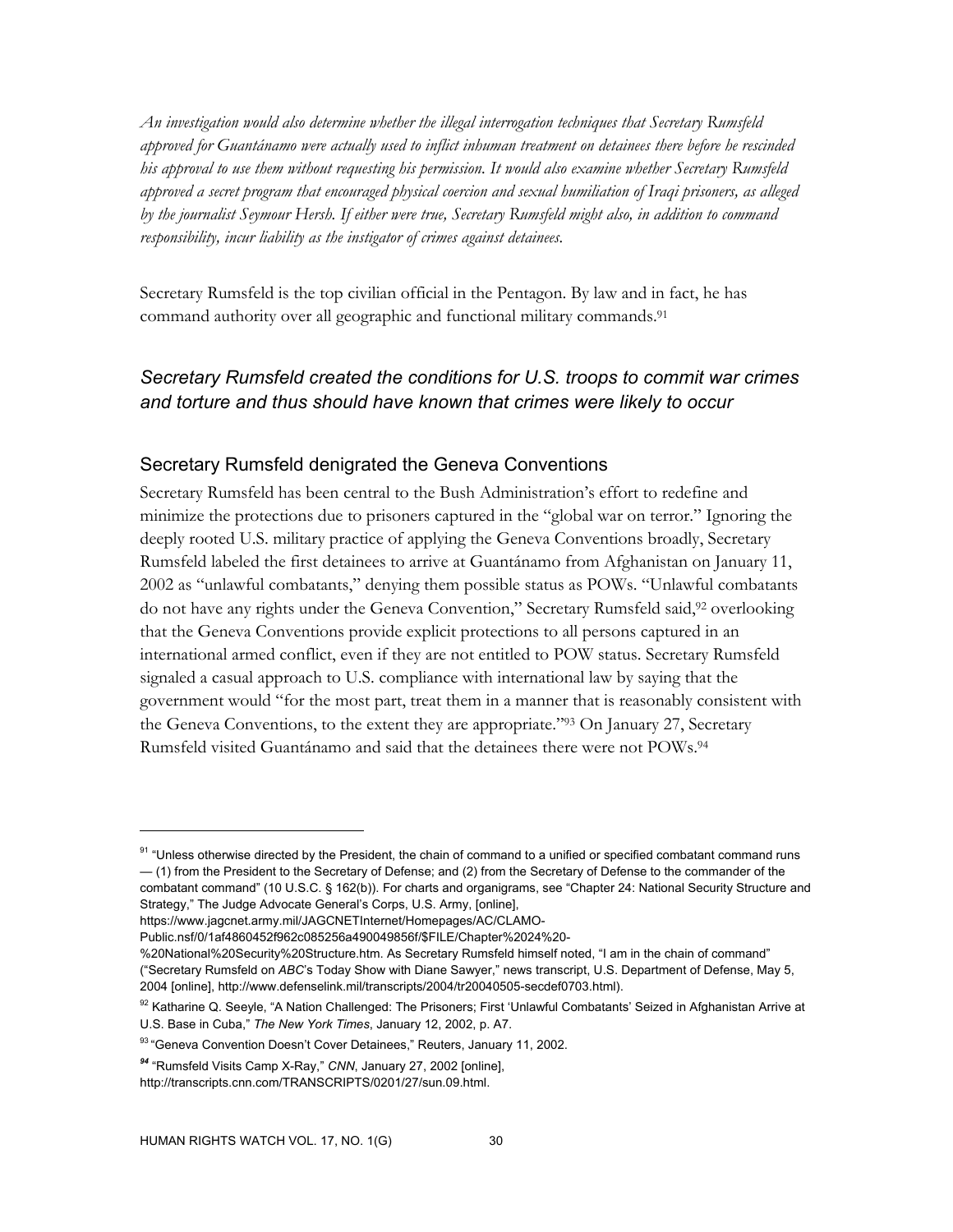On February 7, 2002, Secretary Rumsfeld questioned the relevance of the Geneva Conventions to current U.S. military operations: "The reality is the set of facts that exist today with the al-Qaeda and the Taliban were not necessarily the set of facts that were considered when the Geneva Convention was fashioned."95

Even after the Abu Ghraib scandal broke, Secretary Rumsfeld continued to take a loose view of the applicability of the Geneva Conventions. On May 5, 2004, he told a television interviewer that the Geneva Conventions "did not apply precisely" in Iraq but were "basic rules" for handling prisoners.96 Visiting Abu Ghraib prison on May 14, Rumsfeld remarked, "Geneva doesn't say what you do when you get up in the morning."

Secretary Rumsfeld's belittling of the Geneva Conventions created a climate in which respect for legal norms by U.S. troops may have been loosened. In May 2004, for instance, a member of the 377th Military Police Company told *The New York Times* that the labeling of prisoners in Afghanistan as "enemy combatants" not subject to the Geneva Conventions contributed to their abuse. "We were pretty much told that they were nobodies, that they were just enemy combatants," he said. "I think that giving them the distinction of soldier would have changed our attitudes toward them."97

Similarly, speaking of the decision to apply Geneva Convention rules only where this was "appropriate" and "consistent with military necessity," William H. Taft IV, who until recently served as the State Department's top legal adviser said it:

unhinged those responsible for the treatment of the detainees in Guantánamo from the legal guidelines for interrogation of detainees reflected in the Conventions and embodied in the Army field manual for decades. Set adrift in uncharted waters and under pressure from their leaders to develop information on the plans and practices of al Qaeda, it was predictable that those managing the interrogation would eventually go too far98

<sup>95</sup> See Jim Garamone, "Geneva Convention Applies to Taliban, Not Al-Qaeda," *DefenseLink News* (US Military), American Forces Press Service, February 7, 2002; "Redefining Torture: Did the U.S. Go Too Far in Changing the Rules, or Did It Apply the New Rules to the Wrong People?" *Time Magazine*, June 21, 2004.

<sup>96</sup> Secretary Rumsfeld, "Today," Interview by Matt Lauer, *NBC*, news transcript, U.S. Department of Defense, May 5, 2004 [online], http://www.dod.gov/transcripts/2004/tr20040505-secdef1425.html.

<sup>&</sup>lt;sup>97</sup> Douglas Jehl and Andrea Elliott, "The Reach of War: GI Instructors; Cuba Base Sent its Interrogators to Iragi Prison," *The New York Times*, May 29, 2004, p. A1.

<sup>98</sup> William H. Taft IV, "Keynote Remarks," The Geneva Convention and the Rules of War in the Post 9-11 and Iraq World, conference, Washington College of Law American University, March 24, 2005. On file with Human Rights Watch.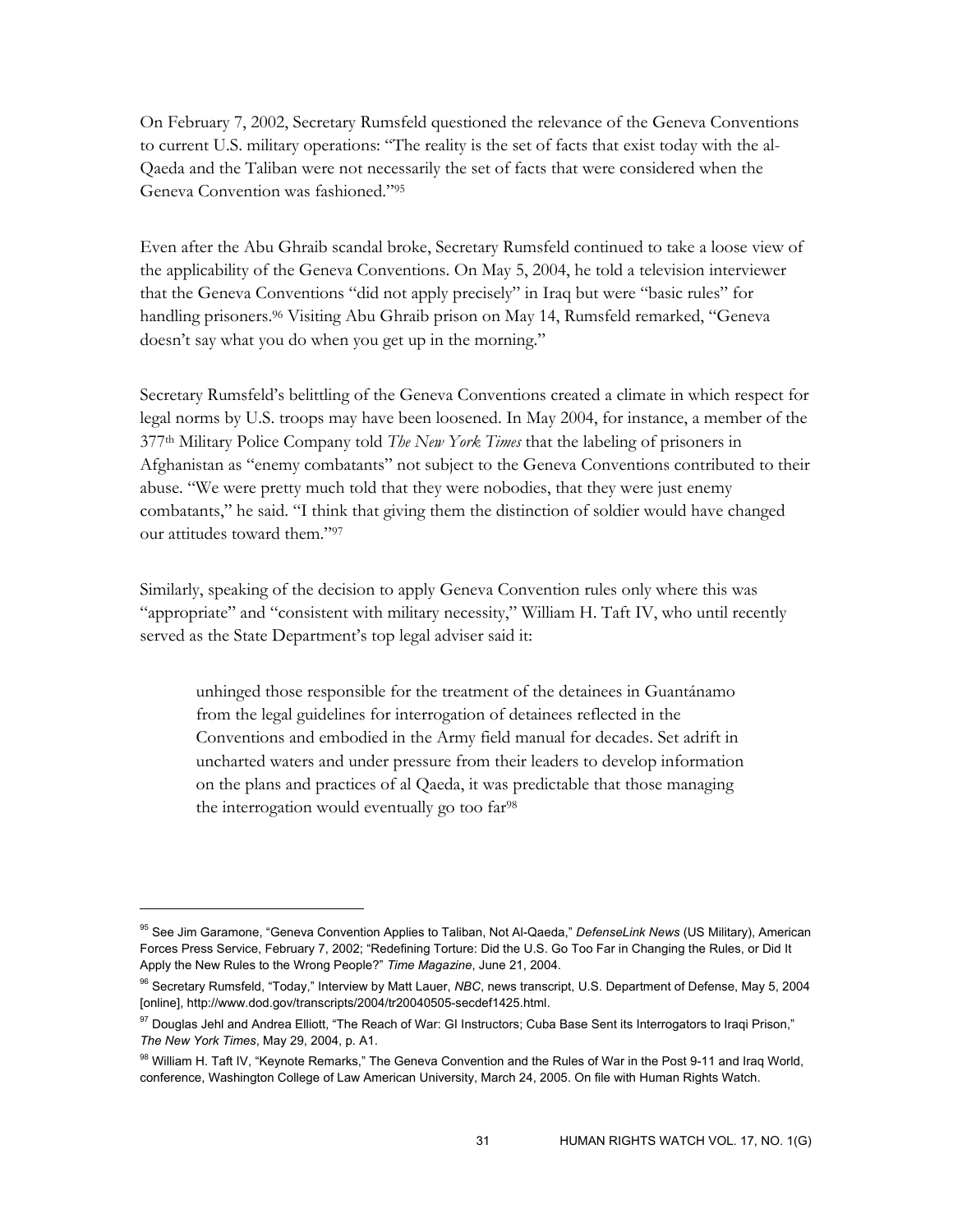One of the earliest indications of Secretary Rumsfeld's approach to interrogations came with the capture in Afghanistan of John Walker Lindh, the so-called "American Taliban." Photos presented by Lindh's lawyers on April 2, 2002 showed Lindh stripped naked, blindfolded, with plastic cuffs on his wrists, and bound to a stretcher with duct tape.99 According to a motion filed in federal court by Lindh's attorneys, Lindh was left for days on this gurney in an unheated and unlit metal shipping container, removed from the container only during interrogations.A group of armed American soldiers allegedly "blindfolded Mr. Lindh, and took several pictures of Mr. Lindh and themselves with Mr. Lindh. In one, the soldiers scrawled 'shithead' across Mr. Lindh's blindfold and posed with him. … Another told Mr. Lindh that he was 'going to hang' for his actions and that after he was dead, the soldiers would sell the photographs and give the money to a Christian organization." Mr. Lindh still had a bullet in his thigh, which was said by a U.S. physician to be "seeping and malodorous." He was also said to be suffering from hypothermia, malnourishment, and exposure.100 According to the motion, "A Navy physician… recounted that the lead military interrogator in charge of Mr. Lindh's initial questioning told the physician 'that sleep deprivation, cold and hunger might be employed' during Mr. Lindh's interrogations." According to documents examined by the *Los Angeles Times*, Rumsfeld's legal counsel instructed military intelligence officers to "take the gloves off" when interrogating Lindh.101 In the early stages of Lindh's interrogation, his responses were reportedly cabled to Washington hourly.102

In addition, as the Schlesinger report found, Secretary Rumsfeld's multiple policy changes regarding acceptable interrogation techniques at Guantánamo "contribut[ed] to uncertainties in the field as to which techniques were authorized."103

## Secretary Rumsfeld approved interrogation methods that violated the Geneva Conventions and the Convention against Torture

Secretary Rumsfeld was intimately involved in the minutiae of interrogation techniques for detainees at Guantánamo Bay, Cuba, for whom the U.S. government had announced that POW protections would not apply. On December 2, 2002, responding to a request from officers at Guantánamo, Secretary Rumsfeld authorized a list of techniques for interrogation of prisoners in

 $\overline{a}$ 

<sup>99</sup> See "Setback for 'US Taleban' Defence," *BBC News*, April 1, 2002 [online], http://news.bbc.co.uk/1/hi/world/americas/1905647.stm.

<sup>100</sup> United States of America v. John Philip Walker Lindh, U.S. District Court, E.D. Va., Crim. No. 02-37-A, Proffer of facts in Support of Defendant's Motion to Suppress, June 13, 2002 [online],

http://www.lindhdefense.info/20020613\_FactsSuppSuppress.pdf.

<sup>101</sup> Richard A. Serrano, "Prison Interrogators' Gloves Came off before Abu Ghraib," *Los Angeles Times*, June 9, 2004.

*<sup>102</sup>* Ibid. On the eve of a court hearing on his motion to suppress his confession, at which he likely would have testified to his treatment in Aghanistan, Lindh agreed to plead guilty to lesser charges than those for which he was indicted. As part of the arrangement Lindh — reportedly at the request of the Department of Defense — agreed to the following statement: "The defendant agrees that this agreement puts to rest his claims of mistreatment by the United States military, and all claims of mistreatment are withdrawn. The defendant acknowledges that he was not intentionally mistreated by the U.S. military." See Dave Lindorff, "A First Glimpse at Bush's Torture Show," *Counterpunch*, June 5-6, 2004; Dave Lindorff, "Chertoff and Torture," *The Nation*, February 14, 2005. 103 Schlesinger report, p. 14.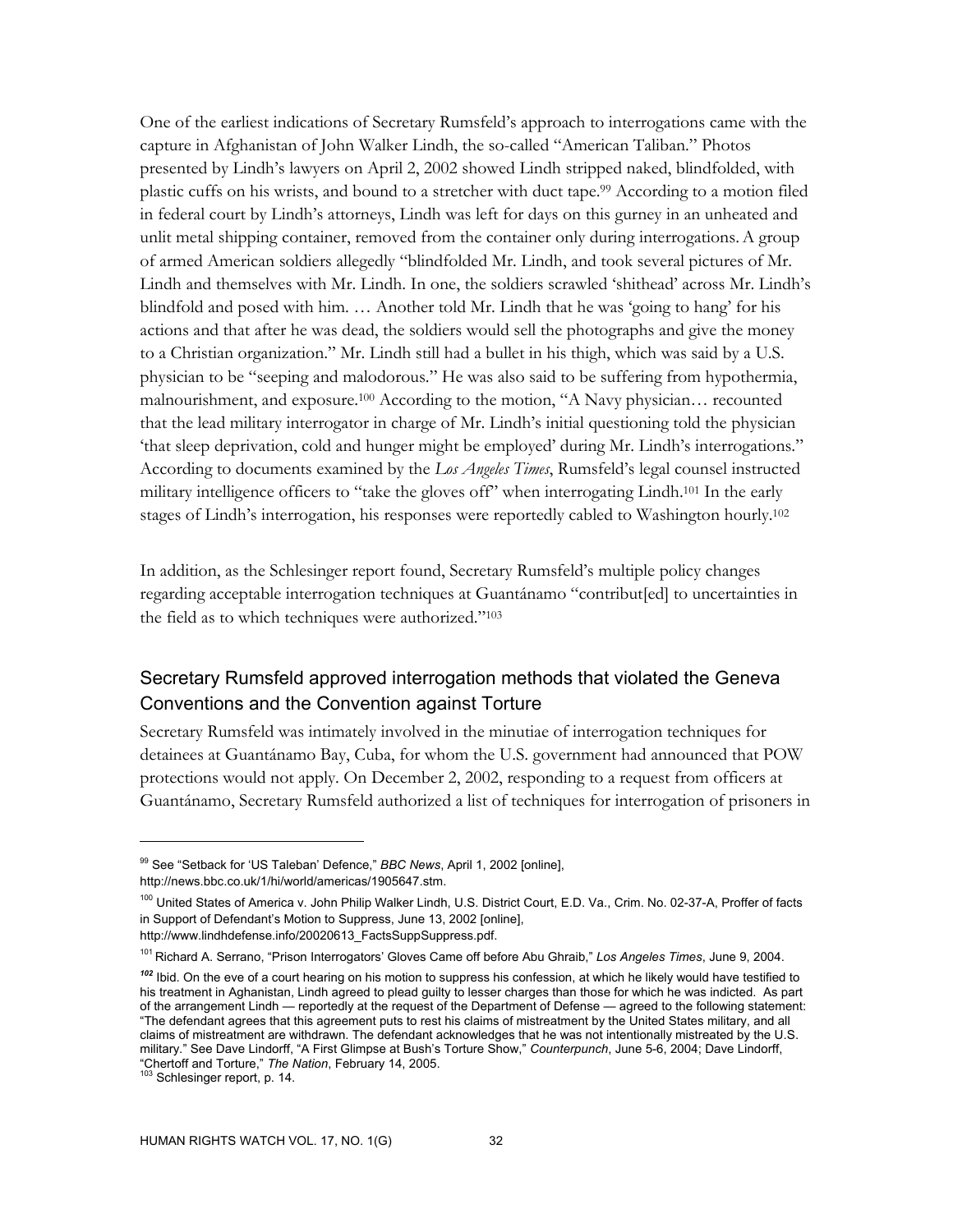Guantánamo that was an unprecedented expansion of army doctrine.104 The techniques approved by Rumsfeld included:

- "The use of stress positions (like standing) for a maximum of four hours";
- Isolation up to 30 days;
- "The detainee may also have a hood placed over his head during transportation and questioning";
- "Deprivation of light and auditory stimuli";
- "Removal of all comfort items (including religious items)";
- "Forced grooming (shaving of facial hair, etc)";
- "Removal of clothing"; and

-

• "Using detainees' individual phobias (such as fear of dogs) to induce stress."105

These methods violate the protections afforded to POWs, the presumptive classification of many of the Guantánamo detainees.<sup>106</sup> Depending on how they are used, these methods also likely violate the Geneva Conventions' prohibition on torture or inhuman treatment of prisoners, regardless of whether the prisoners are entitled to POW protections.107 Their use on prisoners would thus constitute a war crime.

<sup>104</sup> That doctrine is embodied in Department of the Army *Field Manual 34-52*: Intelligence Interrogation, which stresses cooperation as the basis for successful interrogation. It specifically prohibits torture or coercion. The field manual also lists relevant sections of the Geneva Conventions, including the prohibition against, "subjecting the individual to humiliating or degrading treatment, implying harm to the individual or his property or implying a deprivation of rights guaranteed under international law because of failure to cooperate" (*Field Manual 34-52: Intelligence Interrogation*, U.S. Department of the Army, September 1992). As the working group on interrogation techniques established by Secretary Rumsfeld pointed out, "Army interrogation experts view the use of force as an inferior technique that yields information of questionable quality" ("Working Group Report on Detainee Interrogations on the Global War on Terrorism: Assessment of Legal, Historical, Policy, and Operational Considerations," April 4, 2003 [online], http://www.washingtonpost.com/wpsrv/nation/documents/040403dod.pdf, p. 53).

<sup>105</sup> Jerald Phifer to Commander of Joint Task Force 170, memorandum, "Request for Approval of Counter-resistance Techniques," October 11, 2002, which was attached to William J. Haynes II to Secretary of Defense, memorandum, "Counter-resistance Techniques," November 27, 2002, and approved by Secretary Rumsfeld on December 2, 2002 [online], http://www.washingtonpost.com/wp-srv/nation/documents/dodmemos.pdf, p. 1 Rumsfeld appended a handwritten note to his authorization of these techniques: "However, I stand for 8-10 hours a day. Why is standing limited to 4 hours?" 106 Article 5 of the Geneva Convention relative to the Treatment of Prisoners of War (1949) states:

Should any doubt arise as to whether persons, having committed a belligerent act and having fallen into the hands of the enemy, belong to any of the categories enumerated in Article 4, such persons shall enjoy the protection of the present Convention until such time as their status has been determined by a competent tribunal.

<sup>&</sup>lt;sup>107</sup>Article 31 of the Geneva Convention relative to the Protection of Civilian Persons in Time of War (Geneva Convention IV, 1949) prohibits, "physical or moral coercion" against protected persons (i.e. non-POW prisoners), while Article 27 states that such civilian prisoners must "at all times be humanely treated, and shall be protected especially against all acts of violence or threats thereof and against insults and public curiosity." Article 17 of the Geneva Convention relative to the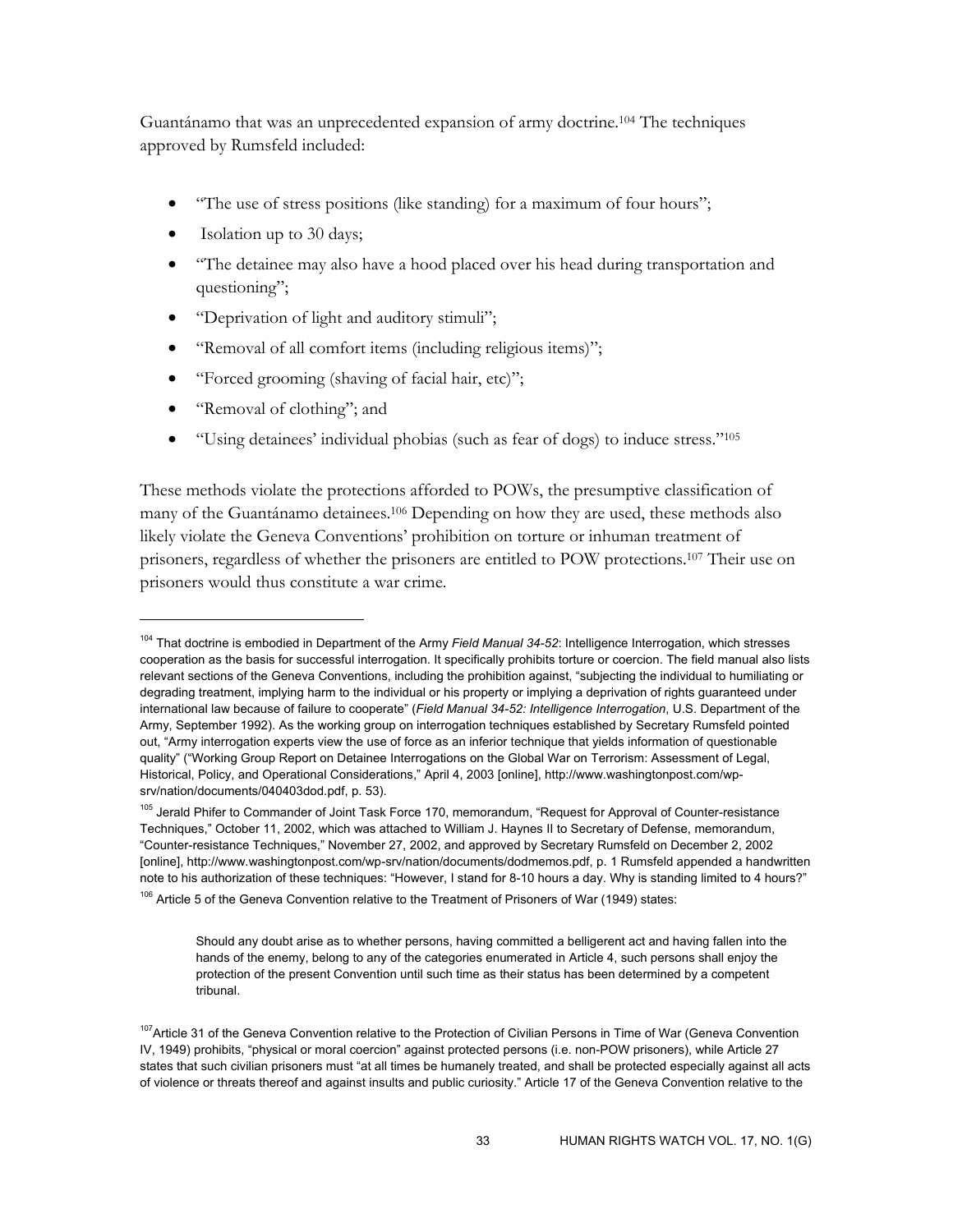Additionally, Army *Field Manual 34-52* cites "forcing an individual to stand, sit, or kneel in abnormal positions for prolonged periods of time" as an example of torture. Mental torture includes "abnormal sleep deprivation," which may or may not have resulted from the authorization of light control and loud music. The field manual also prohibits forms of coercion including threats. Perhaps most importantly, the field manual instructs soldiers, when in doubt, to ask themselves: "If your contemplated actions were perpetrated by the enemy against U.S. POWs, you would believe such actions violate international or U.S. law."108

As the U.N.'s Special Rapporteur on Torture made clear in his 2004 report to the U.N. General Assembly, the techniques also violate the prohibitions of the Convention against Torture109:

The Special Rapporteur has recently received information on certain methods that have been condoned and used to secure information from suspected terrorists. They notably include holding detainees in painful and/or stressful positions, depriving them of sleep and light for prolonged periods, exposing them to extremes of heat, cold, noise and light, hooding, depriving them of clothing, stripping detainees naked and threatening them with dogs. The jurisprudence of both international and regional human rights mechanisms is unanimous in stating that such methods violate the prohibition of torture and ill-treatment.110

Indeed, the United States has denounced as torture these same methods when practiced by other countries, including Burma (being forced to squat or remain in uncomfortable periods for long periods of time), Egypt (stripping and blindfolding of prisoners), Eritrea (tying of hands and feet for extended periods of time), Iran (sleep deprivation and "suspension for long periods in

Treatment of Prisoners of War (Geneva Convention III, 1949) states, "No physical or mental torture, nor any other form of coercion, may be inflicted on prisoners of war to secure from them information of any kind whatever. Prisoners of war who refuse to answer may not be threatened, insulted, or exposed to unpleasant or disadvantageous treatment of any kind."

<sup>108</sup>*Field Manual 34-52: Intelligence Interrogation*, U.S. Department of the Army, September 1992, pp. 1-9.

<sup>&</sup>lt;sup>109</sup> The U.N. Committee against Torture, in its consideration of the report of Israel, for example, noted that methods allegedly included: "(1) restraining in very painful conditions, (2) hooding under special conditions, (3) sounding of loud music for prolonged periods, (4) sleep deprivation for prolonged periods, (5) threats, including death threats, (6) violent shaking, and (7) using cold air to chill, and are, in the Committee's view, breaches of article 16 and also constitute torture as defined in article 1 of the Convention. This conclusion is particularly evident where such methods of interrogation are used in combination, which appears to be the standard case" (U.N. Committee against Torture (CAT), "Concluding Observations concerning Israel" (United Nations, Geneva, 1997), A/52/44, para. 257, emphasis added). See also CAT, "Concluding Observations concerning Republic of Korea" (United Nations, Geneva, 1996), A/52/44, para. 56 (severe sleep deprivation constitutes torture); CAT, "Concluding Observations concerning New Zealand" (United Nations, Geneva, 1993), A/48/44, para. 148 (threat of torture constitutes torture). The U.N. Special Rapporteur on Torture has condemned many of these practices, pointing out that while cruel, inhuman or degrading treatment may be subject to different rules than torture under the Convention against Torture and Other Cruel, Human or Degrading Treatment or Punishment (CAT), its prohibition is nonetheless "non-derogable" (absolute at all times) under Article 4 of the ICCPR. See "Interim Report of the Special Rapporteur of the Commission on Human Rights on the Question of Torture and Other Cruel, Inhuman or Degrading Treatment or Punishment," (United Nations, Geneva, 2004), A/59/324.

<sup>&</sup>lt;sup>110</sup> "Interim Report of the Special Rapporteur of the Commission on Human Rights on the Question of Torture and Other Cruel, Inhuman or Degrading Treatment or Punishment," (United Nations, Geneva, 2004), A/59/324, para 17.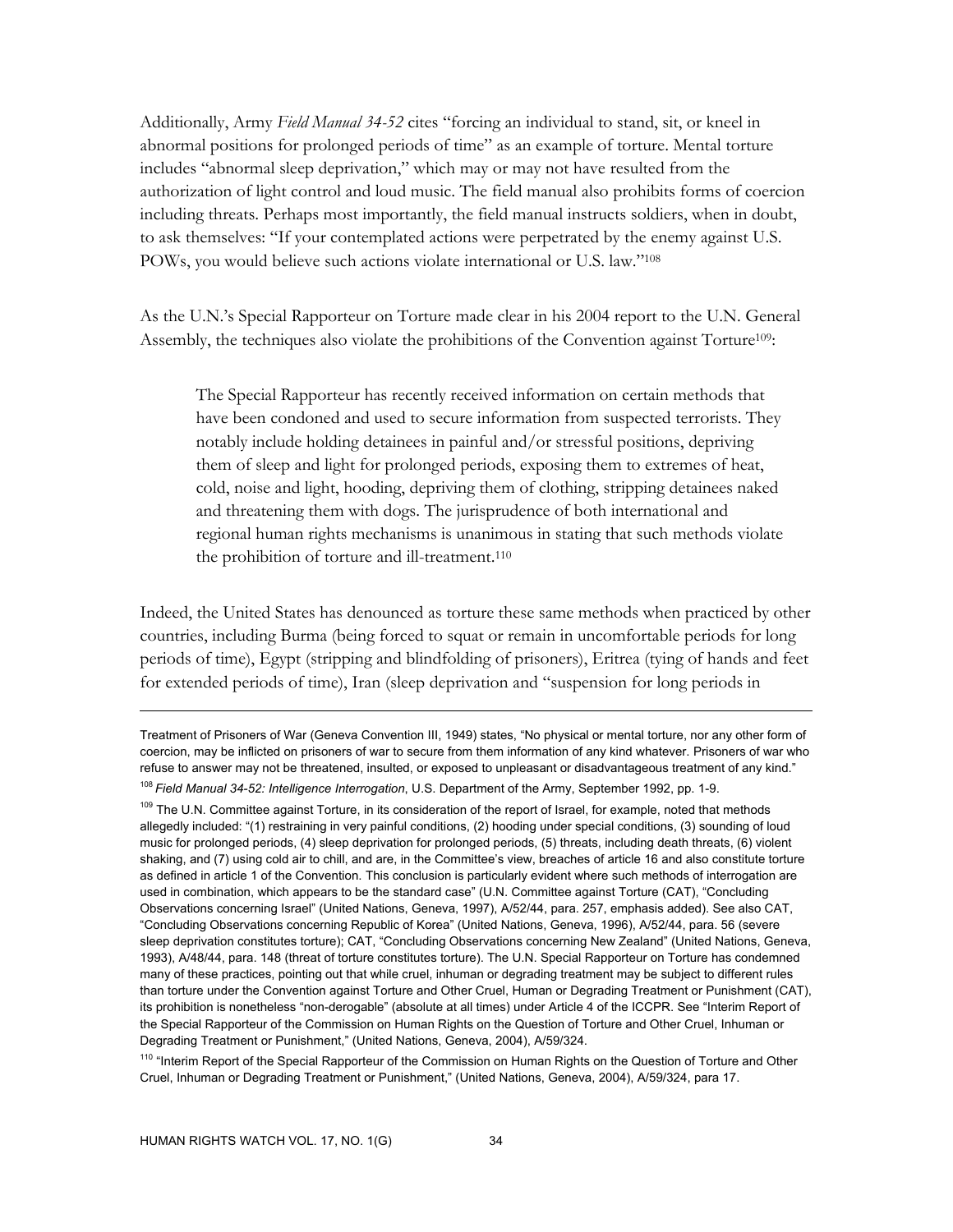contorted positions"), Iraq (food and water deprivation), Jordan (sleep deprivation and solitary confinement), Pakistan (prolonged isolation and denial of food or sleep), Saudi Arabia (sleep deprivation), Tunisia (food and sleep deprivation), and Turkey (prolonged standing, isolation).111 In the most recent report covering the use of torture in 2004, the State Department criticized: Egypt for stripping and blindfolding detainees and pouring cold water on them; Tunisia, Iran, and Libya for using sleep deprivation; Libya for threatening chained detainees with dogs; and North Korea for forcing detainees to stand up and sit down to the point of collapse.112

Of Secretary Rumsfeld's methods, "fear of dogs…to induce stress" deserves special attention. Threatening a prisoner with torture to make him talk is considered to be a form of torture or cruel, inhuman or degrading treatment.113 Threatening a prisoner with a ferocious guard dog is no different as a matter of law from pointing a gun at a prisoner's head. And, of course, many of the pictures from Abu Ghraib show unmuzzled dogs being used to intimidate detainees, sometimes while they are cowering, naked. As General Fay noted, "When dogs are used to threaten and terrify detainees, there is a clear violation of applicable laws and regulations."114

After objections from the Navy's general counsel, Secretary Rumsfeld rescinded his blanket approval of the harsh techniques listed above on January 15, 2003.

 $114$  Fay report, p. 68.

<sup>&</sup>lt;sup>111</sup> See Human Rights Watch, "U.S. State Department Criticism of 'Stress and Duress' Interrogation Around the World," A Human Rights Watch Backgrounder, April 2003 [online], http://www.hrw.org/press/2003/04/stressnduress.htm.<br><sup>112</sup> Country Reports on Human Rights Practices: 2004, U.S. Department of State, Bureau of Democracy, Human Rights, and Labor, February 28, 2005.

<sup>113</sup> See *Field Manual 34-52*, Department of Army, 1992, Chapter 1 ("The use of force, mental torture, threats, insults, or exposure to unpleasant and inhumane treatment of any kind is prohibited by law and is neither authorized nor condoned by the US Government"). Under 18 U.S.C. § 2340(1), torture is defined to include an act specifically intended to inflict severe mental pain or suffering. Section 2340 (2) defines "severe mental pain or suffering" to mean: "the prolonged mental harm caused by or resulting from (A) the intentional infliction or threatened infliction of severe physical pain or suffering; or… (C) the threat of imminent death." According the U.N. Special Rapporteur on Torture,

A number of decisions by human rights monitoring mechanisms have referred to the notion of mental pain or suffering, including suffering through intimidation and threats, as a violation of the prohibition of torture and other forms of ill-treatment. Similarly, international humanitarian law prohibits at any time and any place whatsoever any threats to commit violence to the life, health and physical or mental well-being of persons. It is my opinion that serious and credible threats, including death threats, to the physical integrity of the victim or a third person can amount to cruel, inhuman or degrading treatment or even torture, especially when the victim remains in the hands of law enforcement officials.

<sup>(&</sup>quot;Report of the Special Rapporteur, Sir Nigel Rodley, submitted pursuant to Commission on Human Rights resolution 2001/62," (United Nations, Geneva, 2001), E/CN.4/2002/76, Annex III.) See also Commission on Human Rights resolution 2003/38, "Torture and Other Cruel, Inhuman or Degrading Treatment or Punishment," which states, "intimidation and coercion, as described in article 1 of the Convention against Torture and Other Cruel, Inhuman or Degrading Treatment or Punishment, including serious and credible threats, as well as death threats, to the physical integrity of the victim or of a third person, can amount to cruel, inhuman or degrading treatment or to torture" (United Nations, Geneva, 2002), E/CN/4/RES/2002/38, emphasis added; In Brazil, for example, the U.N. Special Rapporteur on Torture stated that: "the most common forms of torture were electric shocks, beatings, and threats."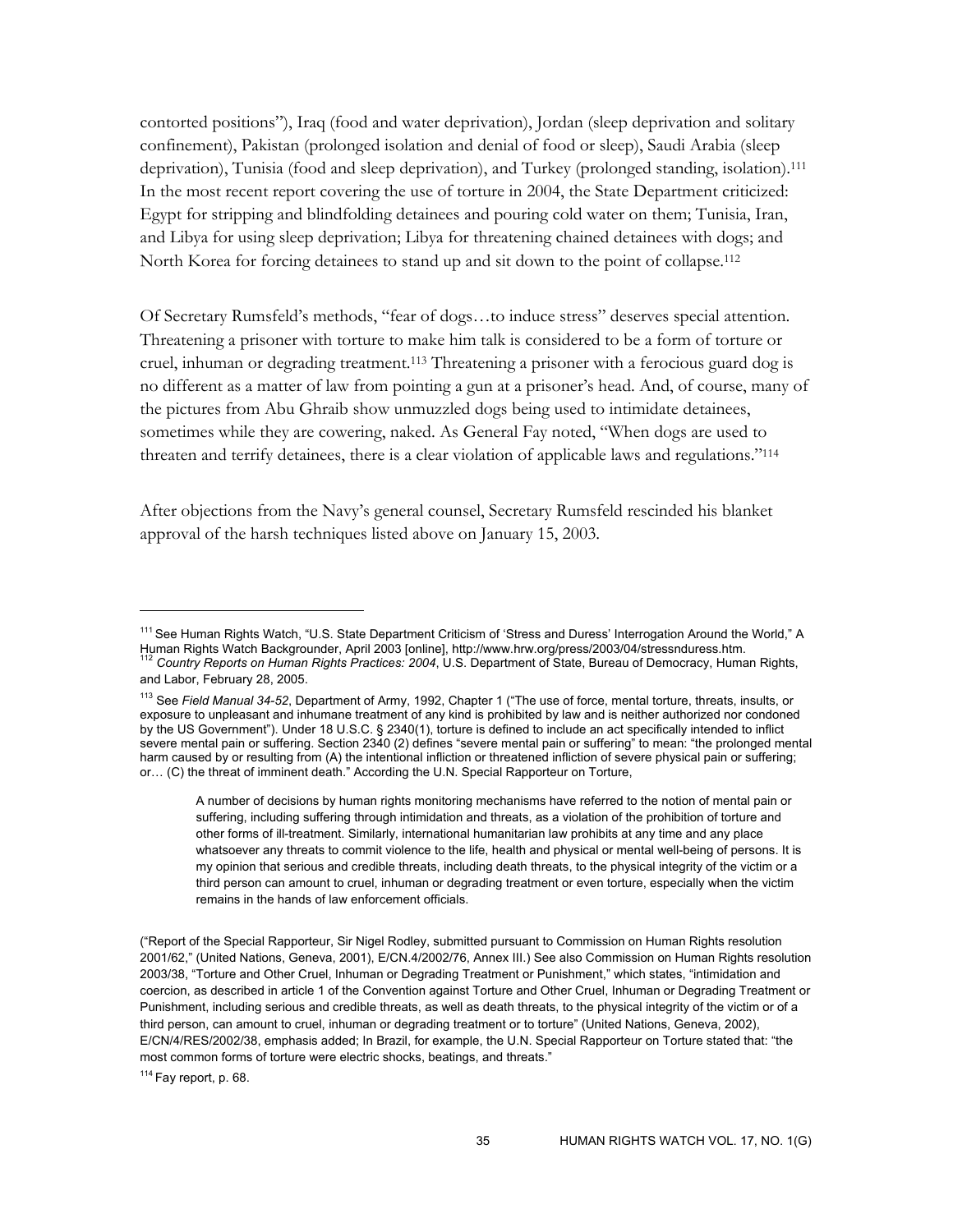#### Direct responsibility for abuses at Guantánamo?

An investigation could reveal whether any of the illegal tactics Secretary Rumsfeld authorized on December 2, 2002 were then used in the interrogation of prisoners at Guantánamo before his authorization to use them without requesting his permission was rescinded. There is some evidence suggesting that they may have been. In that case, Secretary Rumsfeld could potentially bear direct criminal responsibility, as opposed to command responsibility.

According to the classified sections of the Church report as described by U.S. Senator Carl Levin, Dr. Michael Gelles, the chief psychologist of the Navy Criminal Investigative Service, completed a study of Guantánamo interrogations in December 2002 (when the harsh Rumsfeld-approved techniques were in effect) that included extracts of interrogation logs. Gelles reported to the service director, David Brant, that interrogators were using ''abusive techniques and coercive psychological procedures." According to Levin, Gelles' report prompted Brant to argue that if those aggressive practices continued, the Navy would have to ''consider whether to remain" at Guantánamo. At the same time, Alberto J. Mora, the Navy's general counsel, said that the techniques were "unlawful and unworthy of the military services," according to Levin's account.<sup>115</sup>

Since most public accounts of abuse at Guantánamo come from released detainees and since the nature of their confinement renders detainees generally unable to specify dates.<sup>116</sup> it is difficult to say with precision whether the abusive techniques approved by Secretary Rumsfeld were employed before blanket approval was rescinded.

According to the Department of Defense, some of the more severe techniques — including "inducing stress (use of female interrogator)," and "up to 20 hour interrogations," but not the use of dogs — were used on Guantánamo detainees in the interim.<sup>117</sup> The Church report summary states that:

"[D]uring the course of interrogation operations at GTMO, the Secretary of Defense approved specific interrogation plans for two "high-value" detainees who had resisted interrogation for many months, and who were believed to possess actionable intelligence that could be used to prevent attacks against the United States. Both plans employed several of the counter resistance techniques found in the December 2, 2002 GTMO policy, and both successfully neutralized the two detainees' resistance training and yielded valuable intelligence. We note, however, that these interrogations were sufficiently aggressive that they highlighted the difficult question of precisely defining the boundaries of humane treatment of detainees."<sup>118</sup>

<sup>&</sup>lt;sup>115</sup> "U.S. Senate Armed Services Committee Holds a Hearing on Military Strategy and Operational Requirements for Combatant Commanders in Review of the Fiscal Year 2006 Defense Authorization Request," March 15, 2005; Charlie Savage, "Abuse Led Navy to Consider Pulling Cuba Interrogators," *The Boston Globe*, March 16, 2005 [online], http://www.boston.com/news/nation/washington/articles/2005/03/16/abuse\_led\_navy\_to\_consider\_pulling\_cuba\_interroga tors/.

<sup>&</sup>lt;sup>116</sup> In addition, there are now e-mail accounts from FBI agents released as a result of FOIA litigation. These accounts do also not specify the dates of the observations contained.

<sup>&</sup>lt;sup>117</sup> "GTMO Interrogation Techniques," (a one-page summary issued to reporters by Bush aides, listing which specific techniques were approved and/or used), June 22,2004, as published in Karen J. Greenberg and Joshua L. Dratel, ed., *The Torture Papers: The Road to Abu Ghraib* (Cambridge: University of Cambridge Press, 2005), Appendix A. See also Josh White, "Methods Used on 2 at Guantánamo," *The Washington Post*, June 4, 2004.

<sup>118</sup> Church report, p. 10.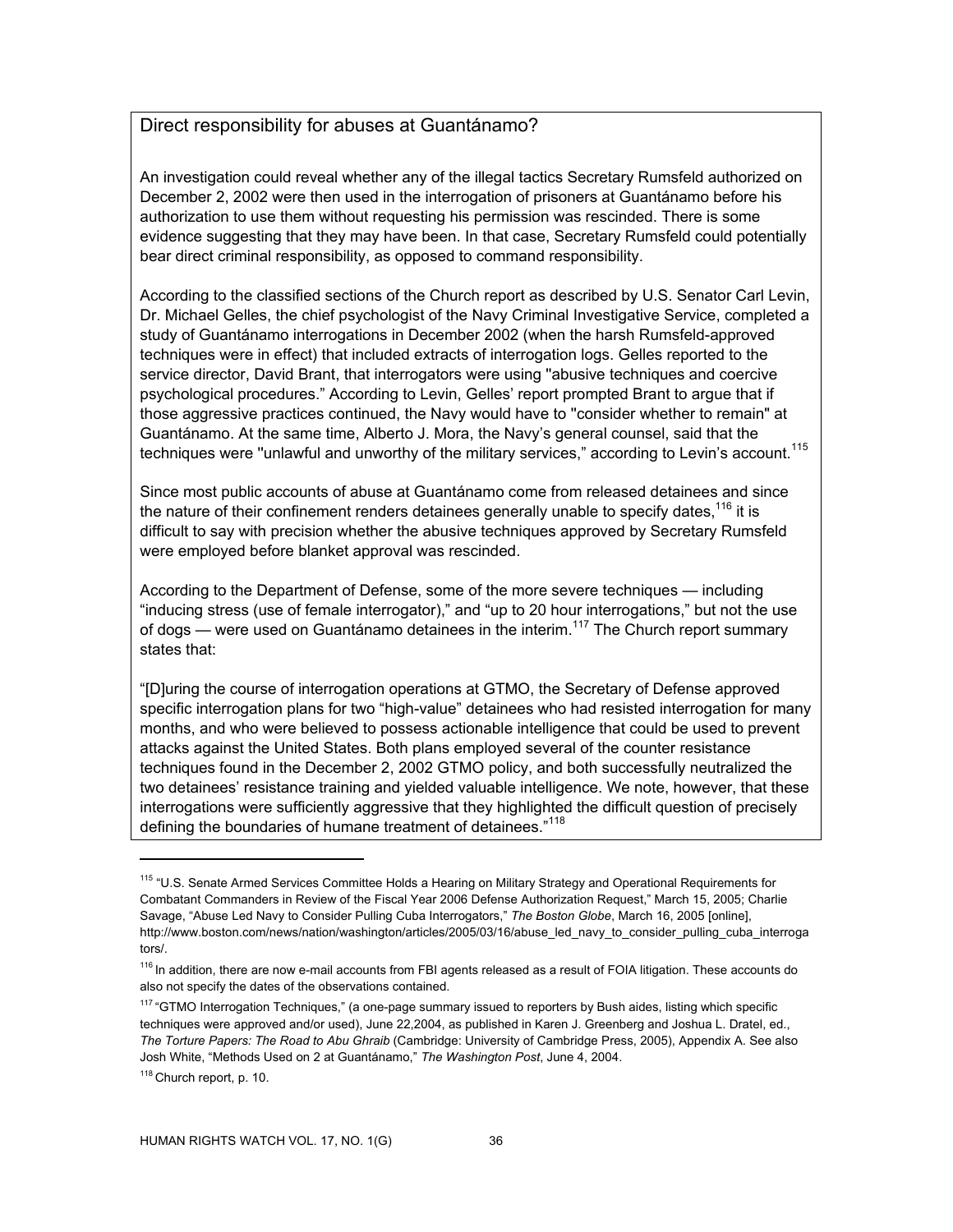Rather than discard the techniques entirely, however, Secretary Rumsfeld ordered that any use of the harsher categories of techniques be approved by him personally, thus suggesting that he continued to consider them legitimate:

Should you determine that particular techniques in either of these categories are warranted in an individual case, you should forward that request to me. Such a request should include a thorough justification for the use of such techniques.119

Also on January 15, 2003, Secretary Rumsfeld ordered the establishment of a working group to consider the legal permissibility of interrogation techniques in the "war on terror." The working group played a significant role in relaxing the definition of torture.120 Based on the recommendations of this group, Secretary Rumsfeld issued a final interrogation policy for Guantánamo on April 16, 2003. These guidelines, while more restrictive than the December 2002 rules, still allowed techniques that go beyond what the Geneva Conventions permitted for POWs.121 Indeed, the Secretary's memo itself states in relation to several techniques — including isolation and removing privileges from detainees — that "those nations that believe detainees are subject to POW protections" may find that technique to violate those protections.

The Schlesinger report found that "the augmented techniques [approved by Secretary Rumsfeld] for Guantánamo migrated to Afghanistan and Iraq where they were neither limited nor safeguarded."

Contrary to the attention given to interrogation techniques at Guantánamo, there was no prescribed interrogation regime for prisoners held in Afghanistan. According to the Church report, the U.S. military command in Afghanistan in January 2003 submitted, as requested, a list of interrogation techniques to the military's Joint Staff and Central Command. The list included

<sup>119</sup> Donald Rumsfeld to Commander USSOUTHCOM, "Counter-Resistance Techniques," memorandum, January 15, 2003 [online], www.washingtonpost.com/wp-srv/nation/documents/011503rumsfeld.pdf.

<sup>&</sup>lt;sup>120</sup> Its recommendations echoed arguments put forth by then-Assistant Attorney General Jay S. Bybee detailing ways in which interrogation techniques could be made more severe without exposing U.S. soldiers or officials to legal liability. The findings of the working group acknowledge and then ignore the Army's opinion that cooperation is the most effective way to obtain intelligence from interrogations. Like the Bybee memo, the working group sought to exploit the distinction between "torture" and "cruel, inhuman or degrading treatment" in the language of the U.N. Convention against Torture and Other Cruel, Human or Degrading Treatment or Punishment. The working group also explored the possibility of defenses (such as necessity and self-defense) that could excuse the use of torture during interrogation. ("Working Group Report on Detainee Interrogations in the Global War on Terrorism: Assessment of Legal, Historical, Policy, and Operational Considerations," Department of Defense, April 4, 2003. A copy of the report can be found in Karen J. Greenberg and Joshua L. Dratel, ed., *The Torture Papers: The Road to Abu Ghraib* (Cambridge: University of Cambridge Press, 2005), pp. 286-359.)

<sup>&</sup>lt;sup>121</sup> Donald Rumsfeld, Secretary of Defense, to James T. Hill, Commander, U.S. Southern Command, "Counter-Resistance Techniques in the War on Terrorism," memorandum, April 16, 2003. The memorandum can be found in Karen J. Greenberg and Joshua L. Dratel, ed., *The Torture Papers: The Road to Abu Ghraib* (Cambridge: University of Cambridge Press, 2005), p. 360.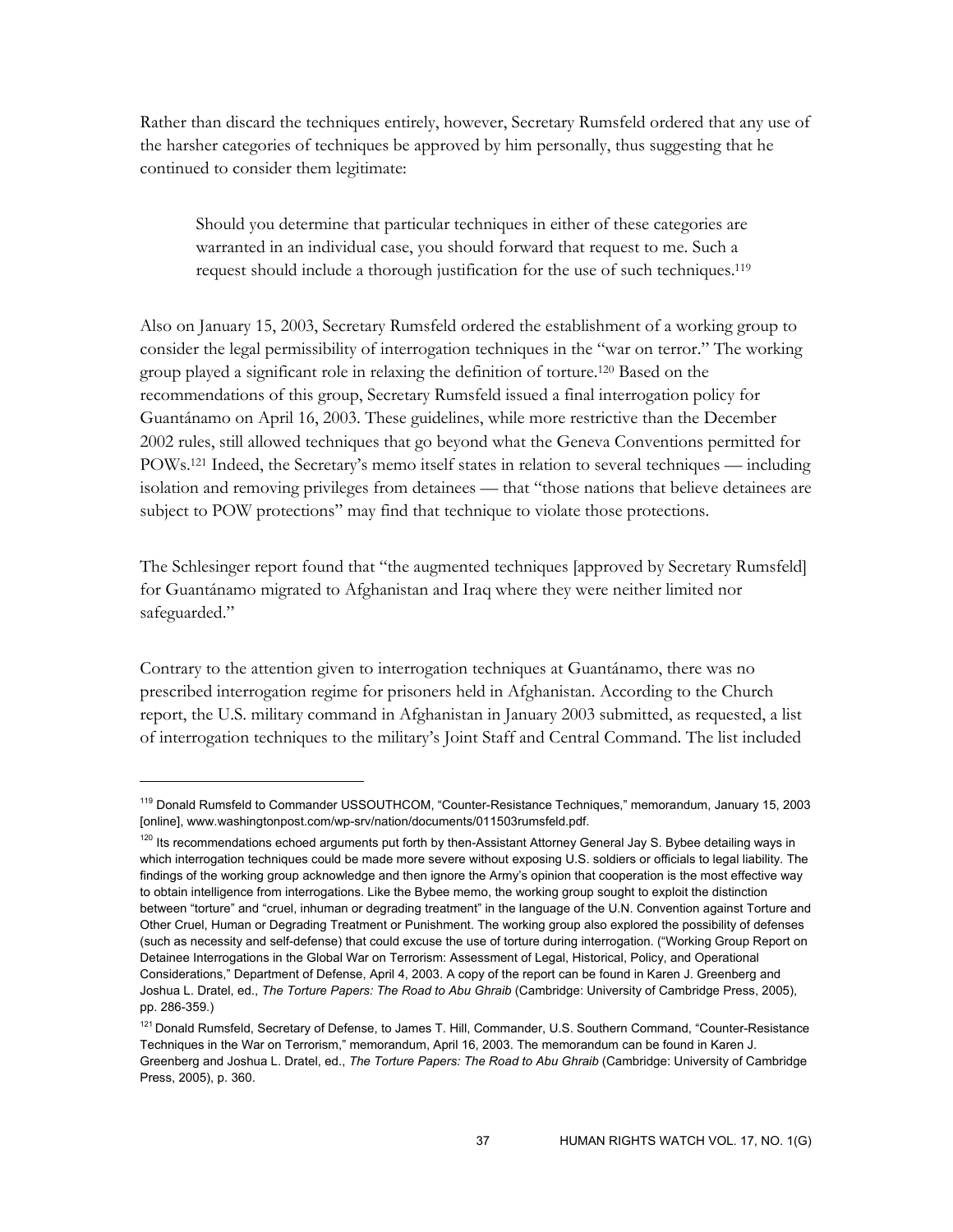techniques "very similar" to those approved by Secretary Rumsfeld for Guantánamo, but were said by Church to have been arrived at locally. When the command in Afghanistan never heard any complaints, it "interpreted this silence to mean that the techniques …were unobjectionable to higher headquarters, and therefore could be considered approved policy."122 According to the Church report, in Iraq as well, the Pentagon offered no help to Central Command in Baghdad in developing its interrogation procedures. The report noted that by September 2003, Baghdad headquarters "was left to struggle with these issues on its own in the midst of fighting an insurgency."123

In both theaters, illegal interrogation methods first approved by Secretary Rumsfeld were, in fact, used. The Schlesinger report found that in Afghanistan, "techniques included removal of clothing, isolating people for long periods of time, use of stress positions, exploiting fear of dogs, and sleep and light deprivation. Interrogators in Iraq, already familiar with some of these ideas, implemented them even prior to any policy guidance from CJTF-7 [the command in Iraq]."124 At Abu Ghraib, of course, the techniques put into play by Secretary Rumsfeld, such as the use of dogs, figured prominently in the war crimes committed against detainees.

#### A secret access program?

Citing "several past and present American intelligence officials," journalist Seymour Hersh alleged that Secretary Rumsfeld "authorized the establishment of a highly secret program that was given blanket advance approval to kill or capture and, if possible, interrogate "high value" targets" in the war on terror. This "secret access program," or SAP, "carried out instant interrogations — using force if necessary — at secret CIA detention centers scattered around the world." Frustrated by a failure to stem the Insurgency in Iraq, Secretary Rumsfeld reportedly decided to "get tough with those Iraqis in the Army prison system who were suspected of being insurgents" and expanded the SAP to Abu Ghraib. "The commandos were to operate in Iraq as they had in Afghanistan. The male prisoners could be treated roughly, and exposed to sexual humiliation."<sup>125</sup>

If Secretary Rumsfeld did in fact approve such a program, he would bear direct liability, as opposed to command responsibility, for war crimes and torture committed by the SAP.

<sup>122</sup> Church report, p.7

<sup>123</sup> Eric Schmitt, "Prison Abuse Inquiry Says Officials Had Little Oversight," *The New York Times*, December 4, 2004.

<sup>&</sup>lt;sup>124</sup> Schlesinger report, p. 68.

<sup>&</sup>lt;sup>125</sup> Seymour Hersh, Chain of Command: The Road from 9/11 to Abu Ghraib (New York: HarperCollins, 2004).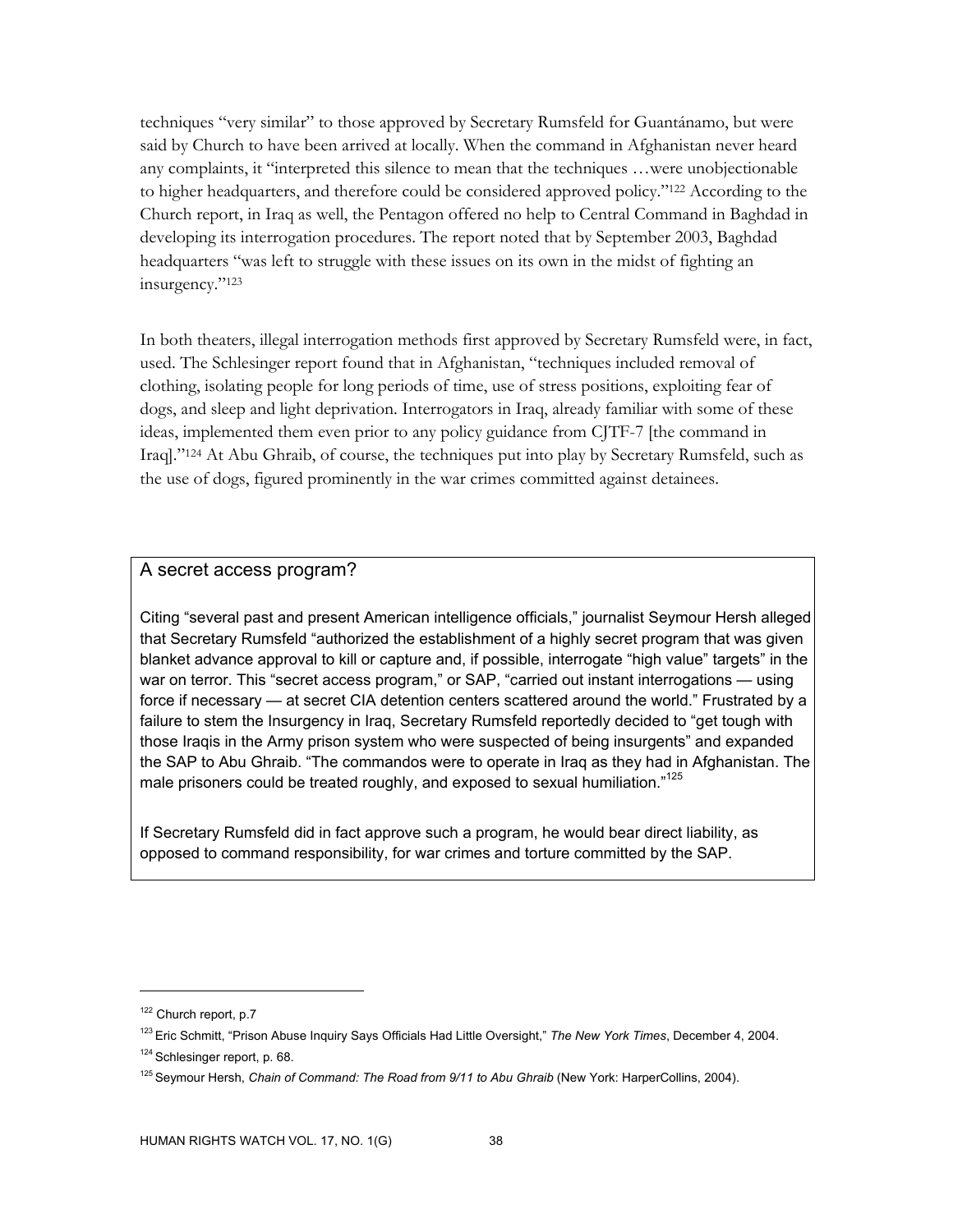### Secretary Rumsfeld approved hiding detainees from the ICRC

Secretary Rumsfeld has publicly admitted that, acting upon a request by George Tenet, thendirector of the CIA, he ordered an Iraqi national held in Camp Cropper, a high security detention center in Iraq, to be kept off the prison's rolls and not presented to the International Committee of the Red Cross.126 The prisoner, referred to as "Triple X" and later identified as Hiwa Abdul Rahman Rashul, was reportedly a senior member of Ansar al-Islam, an al-Qaedalinked organization apparently responsible for several attacks in Iraq.127 Rumsfeld also admitted that there have been other cases in which detainees have been held secretly.128

The Third Geneva Convention in article 126 (concerning prisoners of war) and the Fourth Geneva Convention in article 143 (concerning detained civilians) requires the ICRC to have access to all detainees and places of detention. Visits may only be prohibited for "reasons of imperative military necessity" and then only as "an exceptional and temporary measure."129

### Secretary Rumsfeld reportedly initiated pressure on troops at Abu Ghraib to obtain "actionable intelligence"

The severest abuses at Abu Ghraib occurred after U.S forces there were placed under pressure to produce "actionable intelligence" among Iraqi prisoners. Secretary Rumsfeld's role in that pressure remains to be elucidated.

The Schlesinger panel found that "pressure for additional intelligence and the more aggressive methods sanctioned by the Secretary of Defense memorandum resulted in stronger interrogation techniques. They did contribute to a belief that stronger interrogation methods were needed and appropriate in their treatment of detainees."130

In August 2003, with American troops facing a growing insurgency in Iraq, and frustration rising over the failure to uncover "weapons of mass destruction" or to capture deposed Iraqi President Saddam Hussein, Maj. Gen. Geoffrey D. Miller, who oversaw the interrogation efforts at the

<sup>&</sup>lt;sup>126</sup> "Defense Department Regular Briefing," U.S. Department of Defense, news transcript, June 17, 2004 [online], http://www.defenselink.mil/transcripts/2004/tr20040617-secdef0881.html.

 $127$  Secretary Rumsfeld's order led to a detention of seven months, during which the detainee was interrogated only once. See Eric Schmitt and Thom Shanker, "Rumsfeld Issued an Order to Hide Detainee in Iraq," *The New York Times*, June 17, 2004. See also Thom Shanker, "Rumsfeld Admits He Told Jailers to Keep Detainee in Iraq out of Red Cross View," *The New York Times*, June 17, 2004.

<sup>&</sup>lt;sup>128</sup> "There are instances where that occurs," Rumsfeld said. "And a request was made to do that and we did" (Josh White, "Rumsfeld Authorized Secret Detention of Prisoner," *The Washington Post*, June 18, 2004).

<sup>&</sup>lt;sup>129</sup> Flowing from the Geneva Convention obligations, DoD regulations carry the duty to disclose details of any person in custody. The protection is limited not only to those who have been recognized as prisoners of war but applies to any detainee. Along with the duty of disclosure is the duty to report to Joint Chief of Staffs, Congress of the United States, the International Committee of Red Cross and other Governmental Agencies.

<sup>130</sup> Schlesinger, p. 36.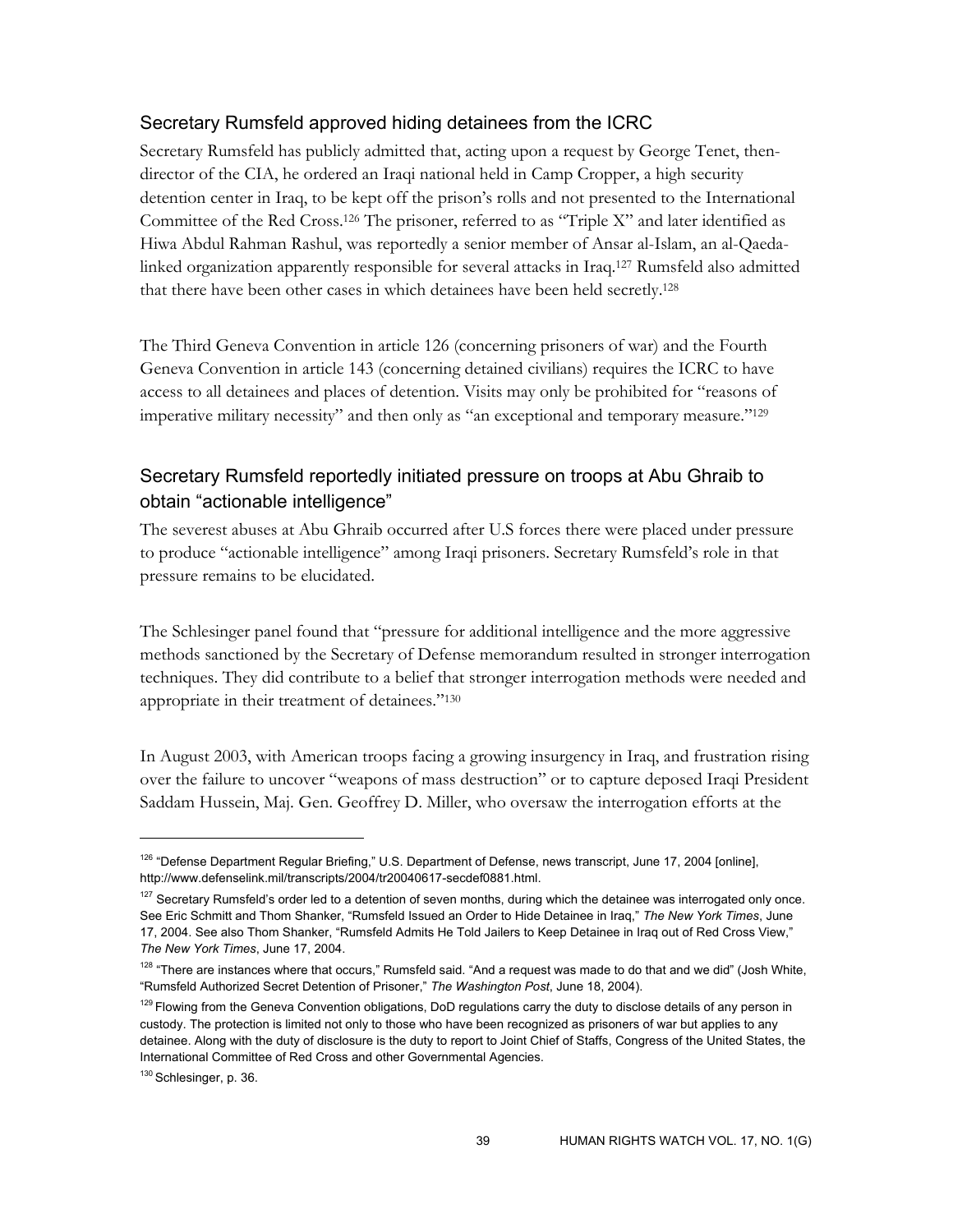U.S. military base at Guantánamo Bay, Cuba, was sent to Iraq. In the words of Maj. Gen. Taguba, Gen. Miller's task was to "review current Iraqi Theater ability to rapidly exploit internees for actionable intelligence."131 As the Schlesinger report noted, Gen Miller brought with him the secretary of defense's April  $16<sup>th</sup>$  memo (the final of three memos) outlining Guantánamo interrogation techniques and presented it as a possible model for interrogations in Iraq.132 As Gen. Taguba highlighted and criticized in his report, Gen. Miller recommended that "the guard force be actively engaged in setting the conditions for successful exploitation of the internees."133

Secretary Rumsfeld's exact role in Gen. Miller's mission has not been fully explored, and there is broad speculation that his role has in fact been deliberately obscured. According to one critic, Scott Horton, chair of the Committee on International Law of the Association of the Bar of the City of New York, citing a "senior uniformed officer present at the briefing"134:

At an intelligence briefing conducted in the summer of 2003 in the Pentagon for the benefit of Rumsfeld, and with the attendance of Cambone, Boykin and other senior officers, Rumsfeld complained loudly about the quality of the intelligence which was being gathered from detainees in Iraq. He contrasted it with the intelligence which was being produced from detainees at Guantánamo following the institution there of new "extreme" interrogation practices. Expressing anger and frustration over the application of Geneva Convention rules in Iraq, *Rumsfeld gave an oral order to dispatch MG Miller to Iraq to "Gitmoize" the intelligence gathering operations there*. Cambone and Boykin were directed to oversee this process.135

*Newsweek* also reported that it was Secretary Rumsfeld who instigated the trip by Gen. Miller:

While the interrogators at Gitmo were refining their techniques, by the summer of 2003 the "postwar" insurgency in Iraq was raging. And Rumsfeld was getting

<sup>&</sup>lt;sup>131</sup> Taguba later decried Miller's idea of transporting interrogation techniques from Guantánamo to Iraq, noting that there were major differences between the status of the detainees in the two locations.

<sup>132</sup> Schlesinger report, p. 8.

<sup>&</sup>lt;sup>133</sup> Taguba took issue with this proposal, and noted that it would be "in conflict with" the recommendations of the Ryder report, a previous review Iraqi prisons that stated that the engagement of military police in military interrogations to "actively set the favorable conditions for subsequent interviews runs counter to the smooth operation of a detention facility" ("Abu Ghurayb Prison Investigations: The Taguba report," *GlobalSecurity.org*, March 23, 2005 [online], http://www.globalsecurity.org/intell/world/iraq/abu-ghurayb-prison-investigation.htm).

<sup>&</sup>lt;sup>134</sup> E-mail from Scott Horton to Human Rights Watch, April 5, 2005.

<sup>&</sup>lt;sup>135</sup> Scott Horton report, p. 5. Emphasis added. None of this information appears in the official investigations listed above. According to Horton, this was part of a conscious effort to shield Rumsfeld. "[T]his simple fact [Rumsfeld's oral order], well known to many senior officers involved in the process, is consciously suppressed in all accounts. Instead the Fay/Jones account states that the visit of MG Miller was requested by CJTF-7, a statement which is technically correct and consciously misleading" (Ibid).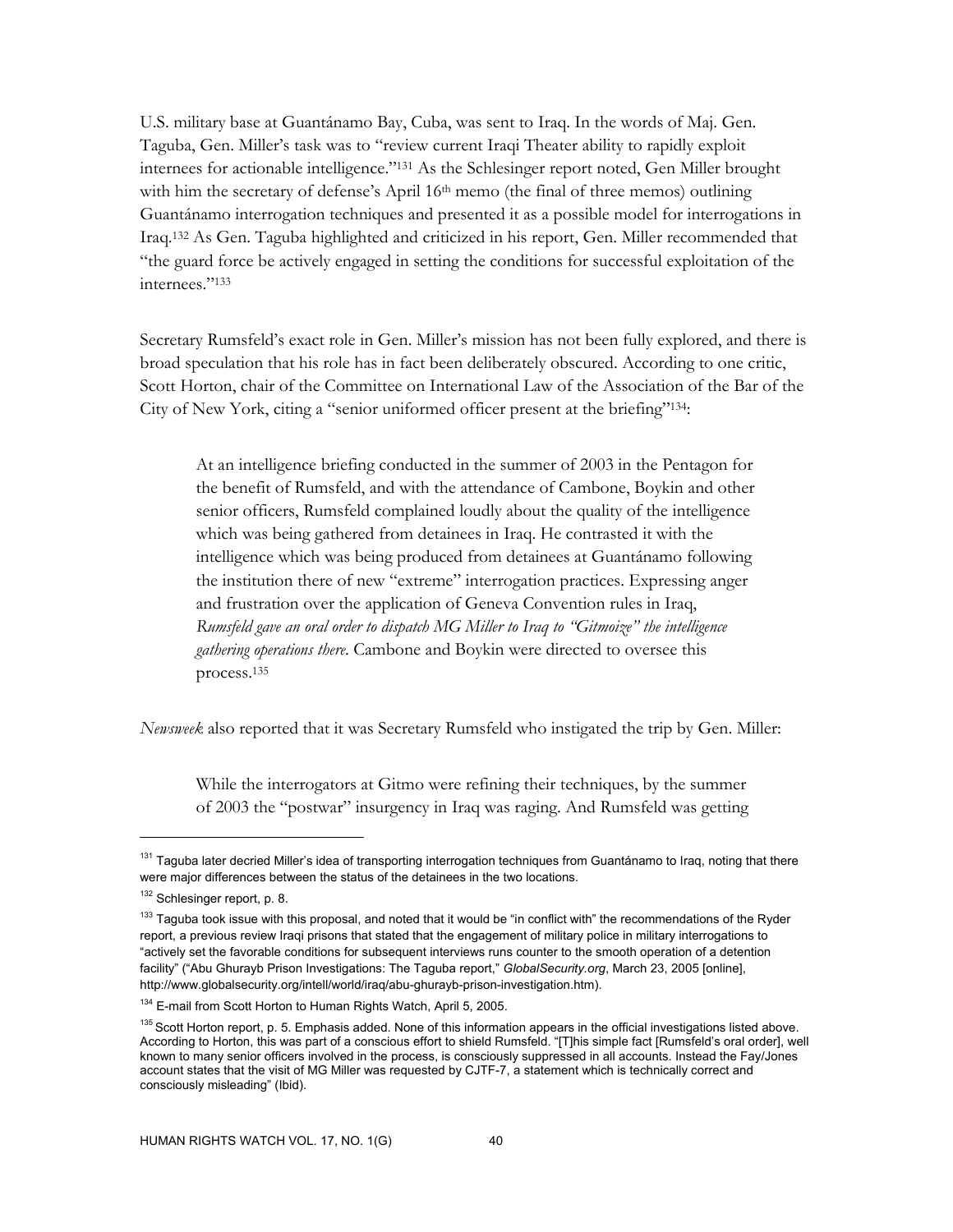impatient about the poor quality of the intelligence coming out of there. He wanted to know: Where was Saddam? Where were the WMD? Most immediately: Why weren't U.S. troops catching or forestalling the gangs planting improvised explosive devices by the roads? Rumsfeld pointed out that Gitmo was producing good intel. So he directed Steve Cambone, his under secretary for intelligence, to send Gitmo commandant Miller to Iraq to improve what they were doing out there. Cambone in turn dispatched his deputy, Lt. Gen. William (Jerry) Boykin — later to gain notoriety for his harsh comments about Islam down to Gitmo to talk with Miller and organize the trip.136

The record of what orders, if any, Secretary Rumsfeld gave to Gen. Miller is confused. Undersecretary of Defense for Intelligence Stephen A. Cambone, Secretary Rumsfeld's top intelligence aide, testified that Gen. Miller went to Iraq "with my encouragement,"137 but Gen. Miller testified that he had no conversations with Undersecretary Cambone either before or after his Iraq visit.<sup>138</sup> Col. Thomas Pappas, who commanded the 205<sup>th</sup> Military Intelligence Brigade at Abu Ghraib, said that Gen. Miller sent a draft report of his findings during his visit to Secretary Rumsfeld,139 but both Rumsfeld and Cambone denied having seen any instruction that MP's be used for "enabling interrogation."140

The interplay between Secretary Rumsfeld and Gen. Miller is critical to determining Secretary Rumsfeld's causal link with the Abu Ghraib abuses (although it does not determine any command responsibility). The questions posed at a congressional hearing by Senator Hillary Clinton to Gen. Taguba remain largely unanswered:

If, indeed, General Miller was sent from Guantánamo to Iraq for the purpose of acquiring more actionable intelligence from detainees, then it is fair to conclude that the actions that are at point here in your report are in some way connected to General Miller's arrival and his specific orders, however they were interpreted, by those MPs and the military intelligence that were involved. … Therefore, I for one don't believe I yet have adequate information from Mr. Cambone and

<sup>136</sup> John Barry, Michael Hirsh & Michael Isikoff, "The Roots of Torture," *Newsweek* (international edition), May 24, 2004 [online], http://msnbc.msn.com/id/4989481/.

<sup>&</sup>lt;sup>137</sup> Dr. Steve Cambone, "Testimony of Dr. Steve Cambone," Senate Armed Services Committee, Hearing on Treatment of Iraqi Prisoners, May 7, 2004, p. 24.

<sup>138</sup> Maior General Geoffrey Miller, "Testimony of Major General Geoffrey Miller," Senate Armed Services Committee, Hearing on Iraq Prisoner Abuse, May 19, 2004, p. 25.

<sup>139</sup> Sworn Statement of Colonel Thomas M. Pappas, Victory Base, Iraq, February 11, 2004.

<sup>&</sup>lt;sup>140</sup> Senate Armed Services Committee, Hearing on Treatment of Iragi Prisoners, May 7, 2004. On page 24 of the hearing transcript, Rumsfeld responds to the question "Did you ever see, approve or encourage this policy of enabling for interrogation?" by saying, "I don't recall that that policy came to me for approval." On page 25, Cambone responds to the question "…[W]ere you aware that a specific recommendation was to use military police to enable in the interrogation process?" by saying, "In that precise language, no."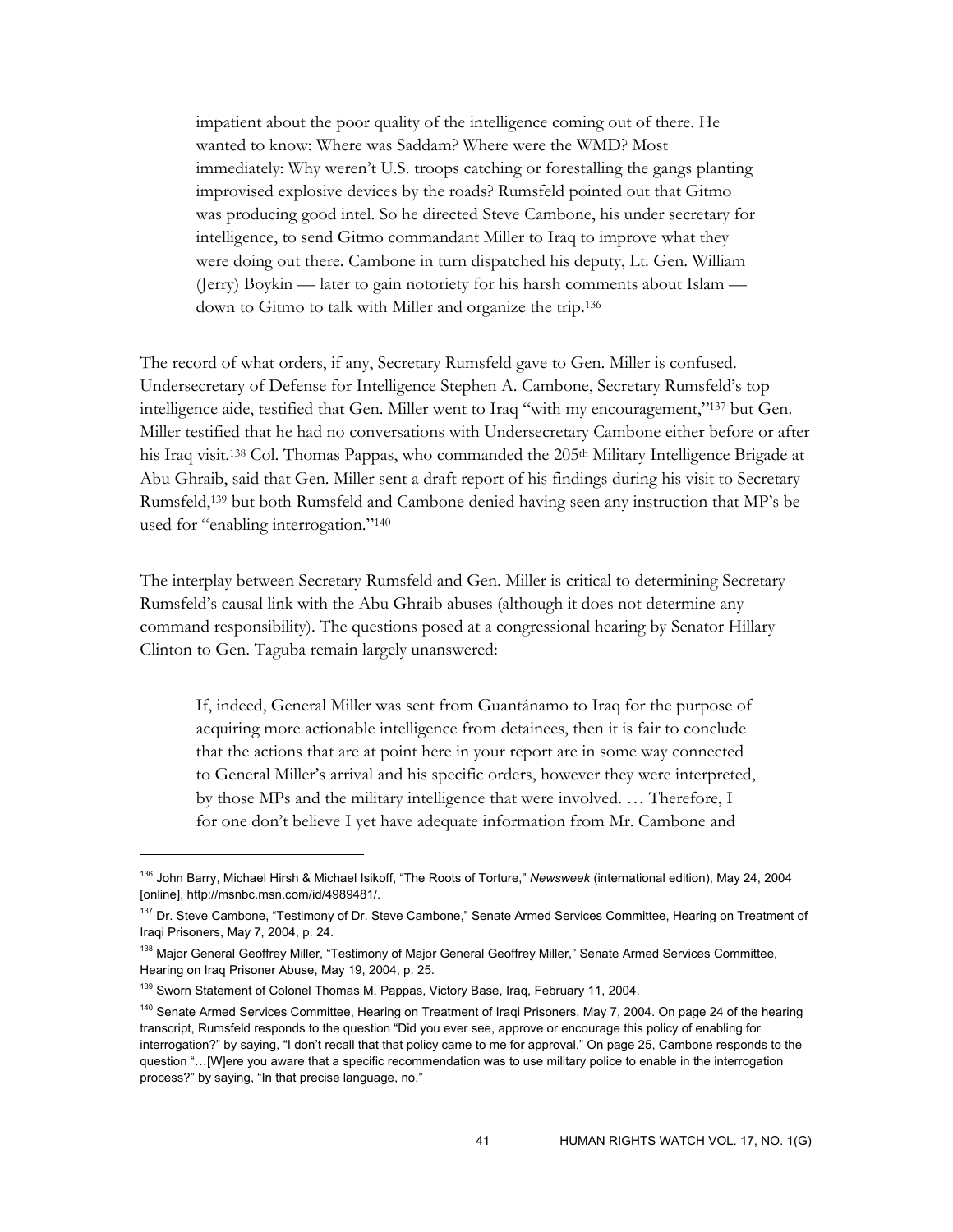the Defense Department as to exactly what General Miller's orders were, what kind of reports came back up the chain of command as to how he carried out those orders, and the connection between his arrival in the fall of '03 and the intensity of the abuses that occurred afterward. 141

On September 14, 2003, the top U.S. commander in Iraq, Lt. Gen. Ricardo Sanchez, implemented Gen. Miller's proposals by adopting a policy that brought back into play the techniques which Secretary Rumsfeld had approved in December 2002 for use at Guantánamo. Gen. Sanchez's memo authorized 29 interrogation techniques, including the "presence of military working dog: Exploits Arab fear of dogs while maintaining security during interrogations," and sleep deprivation,<sup>142</sup> both approved by Secretary Rumsfeld for Guantánamo. The memo also authorized techniques to alter the environment of prisoners, such as adjusting temperatures or introducing unpleasant smells, while recognizing that "some nations may view application of this technique in certain circumstances to be inhumane." Yelling, loud music, and light control were also approved "to create fear, disorientate [the] detainee and prolong capture shock."143

Between three and five interrogation teams were sent in October from Guantánamo to the American command in Iraq "for use in the interrogation effort" at Abu Ghraib.<sup>144</sup>

Beyond this, the Schlesinger report noted that "senior leaders expressed, forcibly at times, their needs for better intelligence." It also concluded that a number of high-level visits to Abu Ghraib contributed to this pressure, including those by Gen. Miller and "a senior member of the National Security Council Staff."145 This second visit, focused primarily on intelligence collection,146 led "some personnel at the facility to conclude, perhaps incorrectly, that even the White House was interested in the intelligence gleaned from their interrogation reports."147 Lieutenant Colonel Stephen L. Jordan, who served as Chief of the Joint Interrogation Debriefing

<sup>&</sup>lt;sup>141</sup> Senator Hillary Clinton, question to General Taguba, Senate Armed Services Committee Testimony, Hearing on Allegations of Mistreatment of Iraqi Prisoners, May 11, 2004 [online], http://www.washingtonpost.com/wpdyn/articles/A17812-2004May11.html.

<sup>&</sup>lt;sup>142</sup> Ricardo S. Sanchez, Lieutenant General, to Combined Joint Staff Force Seven, Baghdad, Iraq, and Commander, 205th Military Intelligence Brigade, Baghdad, Iraq, "CJTF-7 Interrogation and Counter-Resistance Policy," memorandum, September 14, 2003 [online], http://www.aclu.org/SafeandFree/SafeandFree.cfm?ID=17851&c=206.

 $143$  Ibid.

<sup>144</sup> Douglas Jehl and Andrea Elliott, "Cuba Base Sent Its Interrogators to Iraqi Prison," *The New York Times*, May 29, 2004.

<sup>&</sup>lt;sup>145</sup> This was a reference to a visit by Ms. Frances Fragos Townsend, deputy assistant to the president and deputy national security advisor for combating terrorism. See Blake Morrison and John Diamond, "Pressure at Iraqi Prison Detailed," *USA Today*, June 18, 2004.

<sup>&</sup>lt;sup>146</sup> James Schlesinger, "Testimony of James Schlesinger," Senate Armed Services Committee, Hearing on DoD Detention Operations, September 9, 2004, p. 34.

<sup>&</sup>lt;sup>147</sup> Schlesinger report, pp. 65-66.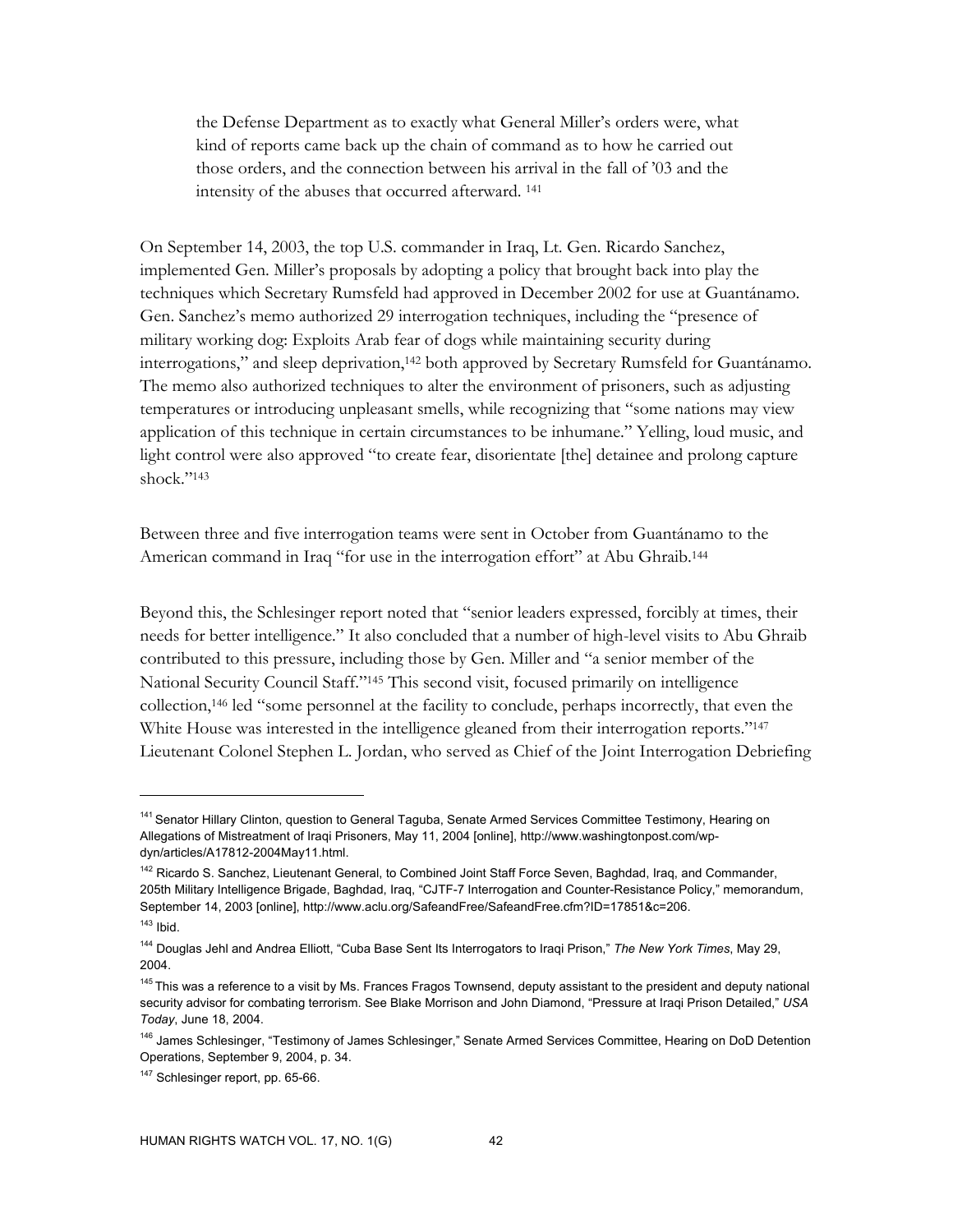Center at Abu Ghraib, told Gen. Taguba that he "spent more time running around, being an aide-de-camp … [for] general officers and folks from the White House … than I can shake a stick at."148 He added, "Sir, I was just told a couple times by Colonel Pappas that some of the reporting was getting read by Rumsfeld, folks out at Langley, some very senior folks…So, I would say it is a true statement sir, that Colonel Pappas was under a lot of pressure to produce, sir, and to produce quality reporting."149

Thus, at a time when (as will be shown below) reports of detainee abuse by U.S. troops were mounting, these troops were placed under added pressure to extract intelligence from detainees, and illegal interrogation methods were re-introduced.

## *Secretary Rumsfeld knew or should have known that soldiers in Afghanistan and Iraq were committing torture and war crimes*

### Secretary Rumsfeld was personally warned about the abuse of detainees

Throughout the period in question, Secretary Rumsfeld was personally notified about the mistreatment of detainees:

- Journalists raised questions about abuse allegations in Afghanistan during press conferences with Secretary Rumsfeld in January and February of 2002.150
- Officials in Afghan President Hamid Karzai's government reportedly raised concerns about detainee abuse allegations with Secretary Rumsfeld during his visits to Afghanistan in 2002.151
- Secretary of State Colin Powell reportedly raised the issue of detainee abuse frequently in meetings with Rumsfeld and others.152
- According to *The Washington Post*, citing U.S. officials familiar with the discussions, as of August 2003, U.S. Administrator in Iraq L. Paul Bremer "pressed the military to improve

 $\ddot{\phantom{a}}$ 

<sup>148</sup> Lieutenant Colonel Stephen L. Jordan, *AR 15-6 Investigation Interview*, February 24, 2004, [online] http://www.aclu.org/torturefoia/released/a53.pdf, p. 96.

<sup>149</sup> Ibid., p. 111.

<sup>&</sup>lt;sup>150</sup> See e.g., Press Conference with Secretary of Defense Donald Rumsfeld, the Pentagon, January 22, 2002 (dismissing claims about mistreatment of detainees captured in Afghanistan as "utter nonsense"); Press Conference with Secretary of Defense Donald Rumsfeld, the Pentagon, February 12, 2002.

<sup>&</sup>lt;sup>151</sup> Human Rights Watch interviews with Afghan officials, Kabul, September 2002.

<sup>152</sup> Peter Slevin and Robin Wright, "Pentagon Was Warned of Abuse Months Ago," *The Washington Post*, May 8, 2004, p. A12; Mark Matthews, "Powell: Bush Told of Red Cross Reports," *The Baltimore Sun*, May 12, 2004.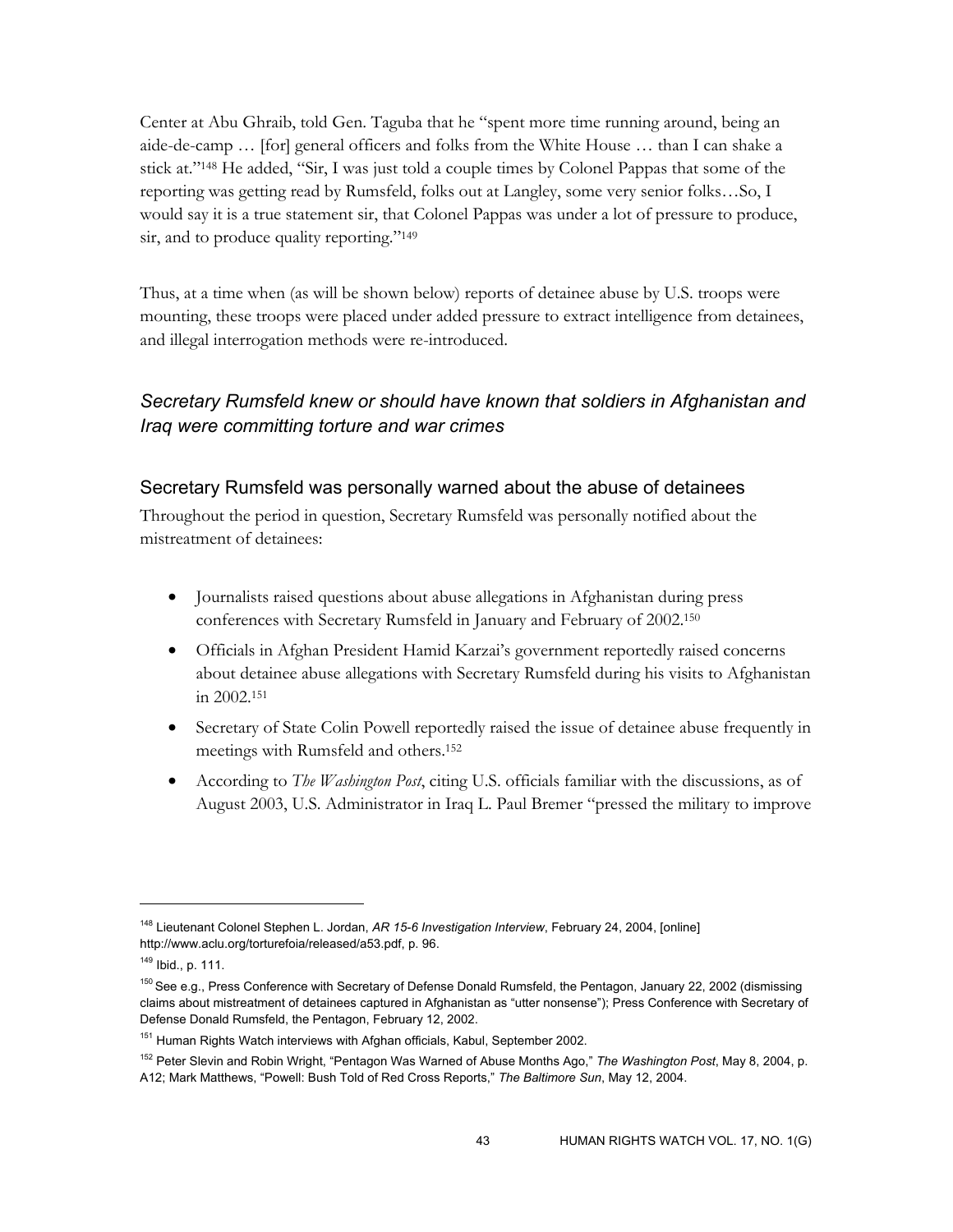conditions and later made the issue a regular talking point in discussions with Rumsfeld, Vice President Cheney and national security adviser Condoleezza Rice."153

#### The Defense Department was warned about the abuse of detainees

The ICRC delivered repeated warnings during the same period. The organization paid 29 visits to 14 detention centers in Iraq, delivering oral and written reports to U.S. officials in Iraq after each visit. 154

According to the ICRC:

In May 2003, the ICRC sent to the CF [Coalition Forces] a memorandum based on over 200 allegations of ill-treatment of prisoners of war during capture and interrogation at collecting points, battle group stations and temporary holding areas. The allegations were consistent with marks on bodies observed by the medical delegate. The memorandum was handed over to [redacted portion] US Central Command in Doha, State of Qatar.

In early July [2003] the ICRC sent the CF a working paper detailing approximately 50 allegations of ill-treatment in the military intelligence section of Camp Cropper, at Baghdad International Airport. They included a combination of petty and deliberate acts of violence aimed at securing the cooperation of the persons deprived of their liberty with their interrogators; threats (to intern individuals indefinitely, to arrest other family members, to transfer individuals to Guantánamo) against persons deprived of their liberty or against members of their families (in particular wives and daughters); hooding; handcuffing; use of stress positions (kneeling, squatting, standing with arms raised over the head) for three or four hours; taking aim at individuals with rifles, striking them with rifle butts, slaps, punches, prolonged exposure to the sun, and isolation in dark cells. ICRC delegates witnessed marks on the bodies of several persons deprived of their liberty consistent with their allegations ...<sup>155</sup>

ICRC President Jakob Kellenberger has confirmed that ICRC officials made "repeated requests" to the U.S.-led occupation authority to correct abuses. He said officials presented "serious

<sup>153</sup> Peter Slevin and Robin Wright, "Pentagon Was Warned of Abuse Months Ago," *The Washington Post*, May 8, 2004, p. A12.

<sup>154</sup> Ibid., p. A12.

<sup>155</sup> ICRC, *Report of the International Committee of the Red Cross (ICRC) on the Treatment by the Coalition Forces of Prisoners of War and Other Protected Persons by the Geneva Conventions in Iraq during Arrest, Internment and Interrogation*, February 2004, paras. 33-34.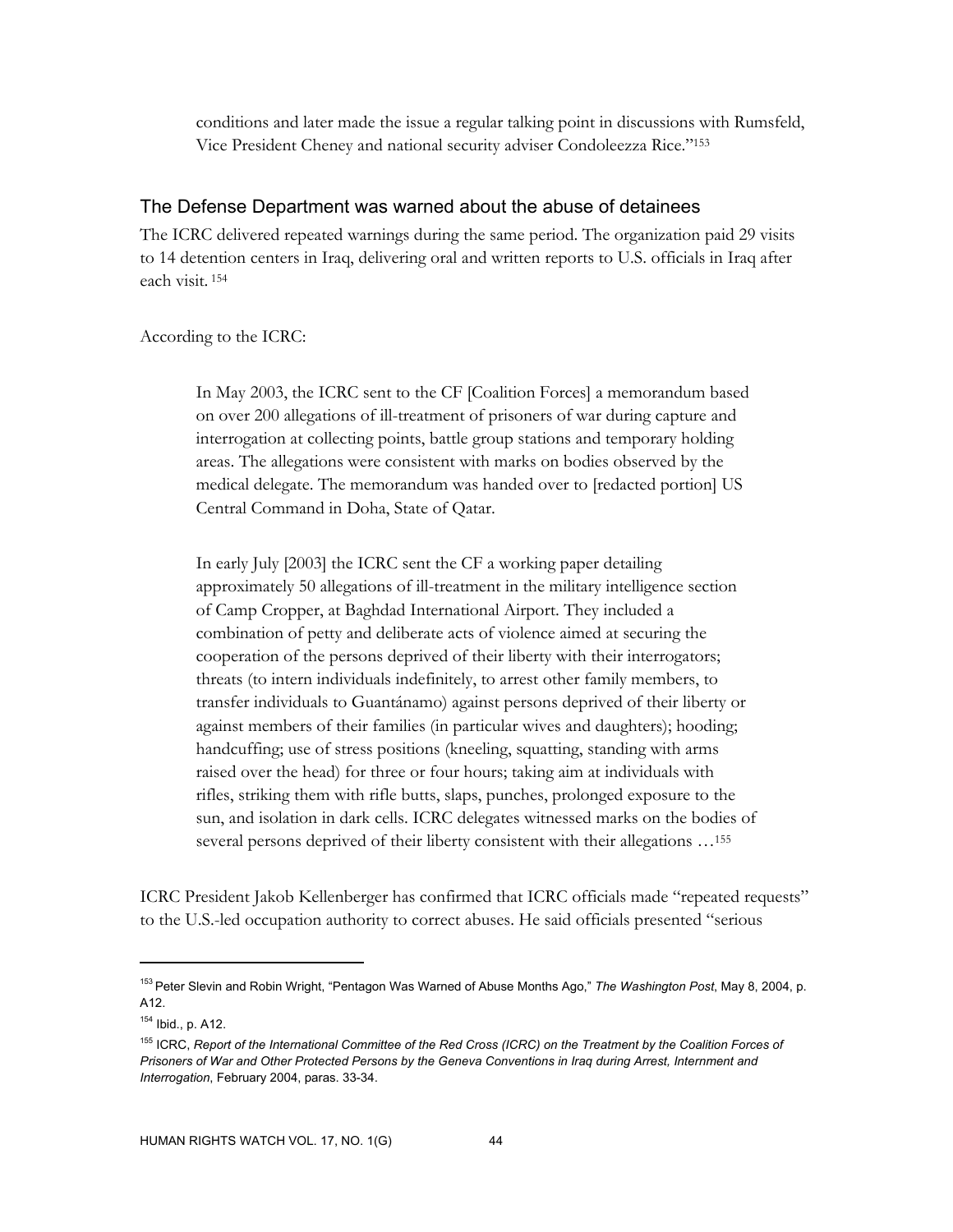concerns" to occupation authorities, reminding them of obligations under the Geneva Conventions and international treaties.156

When, in the midst of the worst abuses at Abu Ghraib, the ICRC complained to Coalition forces, Army officials apparently responded by trying to curtail the ICRC's access.157

The Army provost marshal, Maj. Gen. Donald Ryder, investigated U.S.-run prisons in Iraq. His report on the treatment of Iraqi detainees, delivered to Gen. Sanchez, on Nov. 6, 2003, found "potential human rights training and manpower issues system-wide that needed immediate attention."158

In December 2003, retired Col. Stuart A. Herrington presented a confidential report that warned of detainee abuse throughout Iraq. Herrington's findings were reportedly passed on by Gen. Sanchez to officials at U.S. Central Command. 159

Iraq's former human rights minister Abdel Bassat Turki told the British *Guardian* that he had "informed Mr. Bremer last November and again in December of the rampant abuse in US military prisons." Turki said that he had asked Bremer for permission to visit Abu Ghraib to investigate abuse allegations but was turned down.160

#### There was substantial public information about abuses against detainees

Well before the Abu Ghraib investigation began, Secretary Rumsfeld had access to abundant public information and reports from NGOs that U.S. officials in Afghanistan and Iraq were committing torture and war crimes:

• In **April 2002**, images were released of American John Walker Lindh being held naked and bound by duct tape to a stretcher in Afghanistan.

<sup>156</sup> Peter Slevin and Robin Wright, "Pentagon Was Warned of Abuse Months Ago," *The Washington Post*, May 8, 2004, p. A12.

<sup>157</sup> Douglas Jehl and Eric Schmitt, "Army Tried to Limit Abu Ghraib Access," *The New York Times*, May 20, 2004. This pattern continued even after the Abu Ghraib disclosures. In June 2004, DIA Director, Vice Adm. Lowell Jacoby, complained in a letter to Undersecretary for Intelligence Stephen Cambone, that two DIA agents had witnessed special forces in Baghdad beating a prisoner in the face severely enough to require medical attention. When they protested, Jacoby told Cambone, the DIA officers were threatened and their photos of the injuries confiscated.

<sup>&</sup>lt;sup>158</sup> "Report on Detention and Corrections Operations in Iraq," Office of the Provost Marshal General of the Army, November 5, 2003 [online], http://www.aclu.org/torturefoia/released/18TF.pdf; "Chronology: Early Warnings Missed; A Prison-Abuse Timeline," *Los Angeles Times*, May 16, 2004.

<sup>159</sup> Josh White, "U.S. Generals in Iraq Were Told of Abuse Early, Inquiry Finds," *The Washington Post*, December 1, 2004. 160 Luke Harding, "Bremer Knew, Minister Claims," *The Guardian*, May 10, 2004.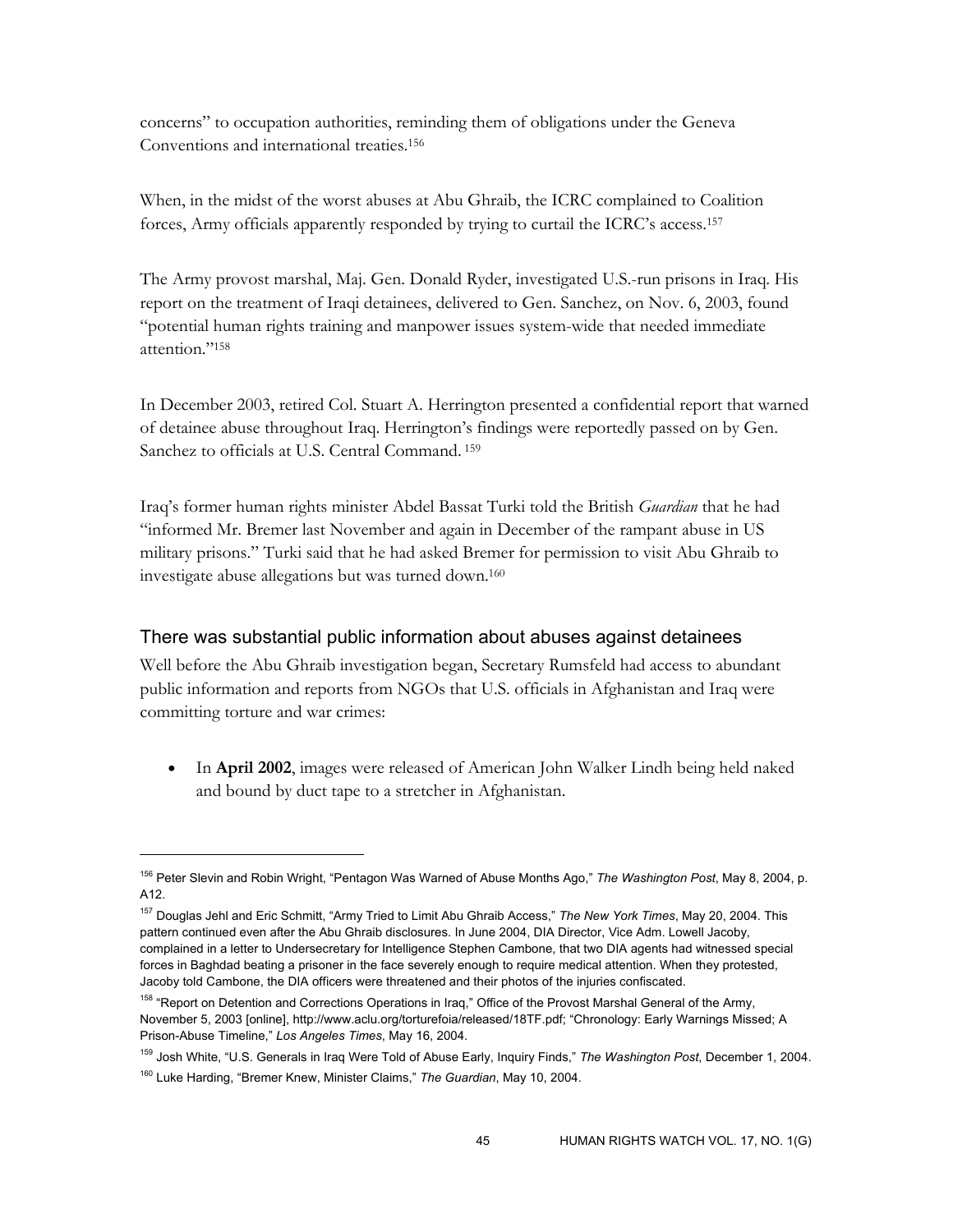- On **April 15, 2002**, Amnesty International sent a letter and 61-page "Memorandum to the US Government on the rights of people in US custody in Afghanistan and Guantánamo Bay" to President Bush, with a copy to Secretary Rumsfeld, expressing concerns over the conditions of transfer to Guantánamo, the killing and ill-treatment of detainees in Afghanistan and inadequate investigations into these abuses, interrogations without access to counsel, and transfers to third countries for possible torture.<sup>161</sup> Secretary Rumsfeld was asked about the Amnesty report at a press conference, and said that he had not read it.162
- On **December 26, 2002**, *The Washington Post* reported that detainees at Bagram Airbase, "are sometimes kept standing or kneeling for hours in black hoods or spray-painted goggles…. At times they are held in awkward, painful positions and deprived of sleep with a 24-hour bombardment of lights — subject to what are known as 'stress and duress' techniques…."
- On **December 27, 2002**, Human Rights Watch wrote to President Bush (and U.K. Prime Minister Tony Blair) about allegations of torture reported in *The Washington Post*, asking that the allegations be investigated immediately.
- Executive directors of leading human rights groups wrote on **January 14, 2003** to Deputy Secretary of Defense Paul Wolfowitz urging, without referring to actual cases, that the administration publicly state that torture in any form or matter would not be tolerated and that the U.S. would not seek intelligence obtained through torture in a third country. The letter also urged the administration to give clear guidelines to U.S. forces. On January 31, the directors wrote to President Bush demanding "unequivocal statements by [Bush] and [his] Cabinet officers that torture in any form or matter will not be tolerated…[and] that any U.S. official found to have used or condoned torture will be held accountable." The directors also called for "clear written guidance applicable to everyone engaged in the interrogation and rendition of prisoners." On **February 5**, **2003,** the groups met with Department of Defense General Counsel Haynes to urge the administration to develop clear standards to prevent the mistreatment of detainees.
- *The New York Times* reported on **March 4, 2003** that "The United States military has begun a criminal investigation into the death of an Afghan man in American custody in December, a death described as a 'homicide' by an American pathologist....Two former prisoners…said the conditions to which they themselves were subjected at the time

 $\ddot{\phantom{a}}$ 

<sup>&</sup>lt;sup>161</sup> Amnesty International to the U.S. Government, "Memorandum to the US Government on the Rights of People in US Custody in Afghanistan and Guantánamo Bay," memorandum, April 15, 2002 [online], http://web.amnesty.org/library/Index/ENGAMR510532002.

<sup>&</sup>lt;sup>162</sup> "DoD News Briefing - Secretary Rumsfeld and Gen. Myers," news transcript, U.S. Department of Defense, April 15, 2002 [online], http://www.defenselink.mil/transcripts/2002/t04152002\_t0415sd.html. Military justice authority A.P.V. Rogers, writing about Command Responsibility, has noted that if a commander "is told that a report deals with, say, the massacre of civilians by troops under his command, he is put under a duty to do something about it. He cannot simply turn a blind eye to it" (Major General (Retired) A. P. V. Rogers, "Command Responsibility under the Law of War," [online], http://lcil.law.cam.ac.uk/lectures/lecture\_papers.php).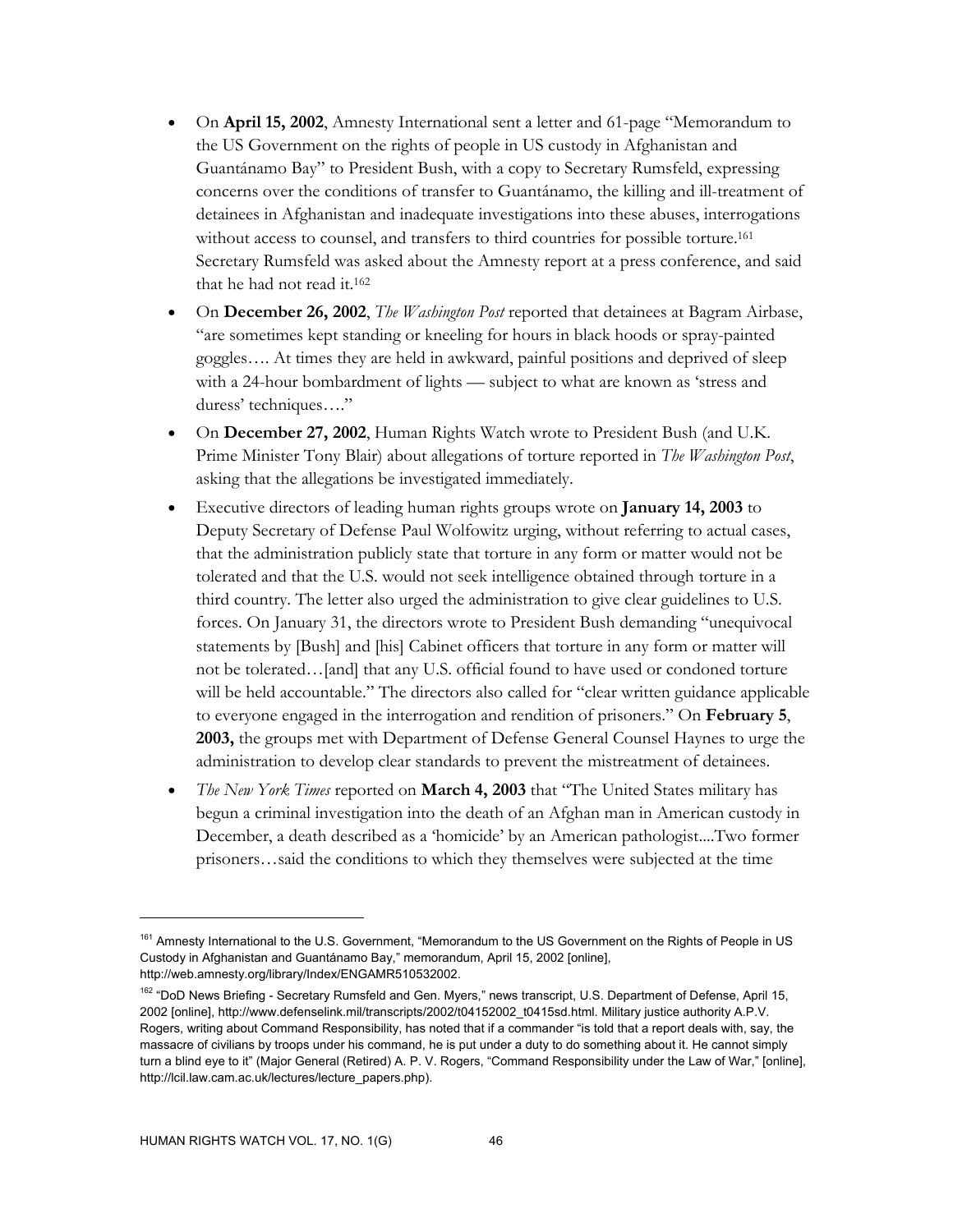included standing naked, hooded and shackled, being kept immobile for long periods and being deprived of sleep for days on end."163

- On **March 15, 2003,** Amnesty International held a news conference in Baghdad to call attention to cases of detainee mistreatment.164
- On **June 26, 2003**, Amnesty International wrote Bremer after interviewing former detainees to criticize methods that "appear to facilitate cruel, inhuman or degrading treatment."165
- On **July 26, 2003**, Amnesty International released "Iraq: Memorandum on Concerns Relating to Law and Order," which details cases of ill-treatment of detainees in Iraq, including Abu Ghraib.166 According to Amnesty, a high-level Amnesty mission to Baghdad (date unclear) met with Coalition Provisional Authority (CPA) officials including: Ambassador John Sawers (UK); Ambassador Macmanway; Lieutenant Colonel Warner, CJTF 7; and Colonel Michael Kelly, Office of Legal Counsel CPA.167
- On **October 19, 2003**, the Associated Press reported that "[e]ight marine reservists face charges ranging from negligent homicide to making false statements in connection with the mistreatment of prisoners of war in Iraq."168
- On **December 17, 2003**, the Associated Press reported "Marine reservists running a detention facility in Iraq ordered prisoners of war to remain standing for hours until interrogators could question them, according to testimony at a military court hearing."169
- On **January 6, 2004**, the Associated Press reported "The U.S. Army discharged three reservists and ordered them to forfeit two months' salary for abusing prisoners at a detention center in Iraq."170
- On **January 12, 2004**, Human Rights Watch wrote to Secretary Rumsfeld to express concern about incidents in which U.S. forces stationed in Iraq detained relatives of wanted suspects in order to compel the suspects to surrender, which amounts to hostage-taking, classified as a war crime under the Geneva Conventions.

<sup>163</sup> Carlotta Gall, "U.S. Military Investigating Death of Afghan in Custody," *The New York Times*, March 4, 2003.

<sup>&</sup>lt;sup>164</sup> Amnesty International, "USA — Chronology of Correspondence and Action," [online], http://news.amnesty.org/pages/USchronology3.

<sup>165</sup> Peter Slevin and Robin Wright, "Pentagon Was Warned of Abuse Months Ago," *The Washington Post*, May 8, 2004.

<sup>166</sup> Amnesty International, "Iraq: Memorandum on Concerns Relating to Law and Order," July 23, 2003 [online], http://web.amnesty.org/library/Index/ENGMDE141572003.

**<sup>167</sup>**See Amnesty International, "USA — Chronology of Correspondence and Action," [online], http://news.amnesty.org/pages/USchronology3.

<sup>&</sup>lt;sup>168</sup> Greg Risling, "Eight California Marine Reservists under Investigation for Death of Iraqi Prisoner-of-War," Associated Press, October 19, 2003.

<sup>169 &</sup>quot;Top Story," *Ventura County Star*, December 18, 2003.

 $170$  Diana Elias, "3 Reservists Discharged from Army after Abuse," Associated Press, January 6, 2004.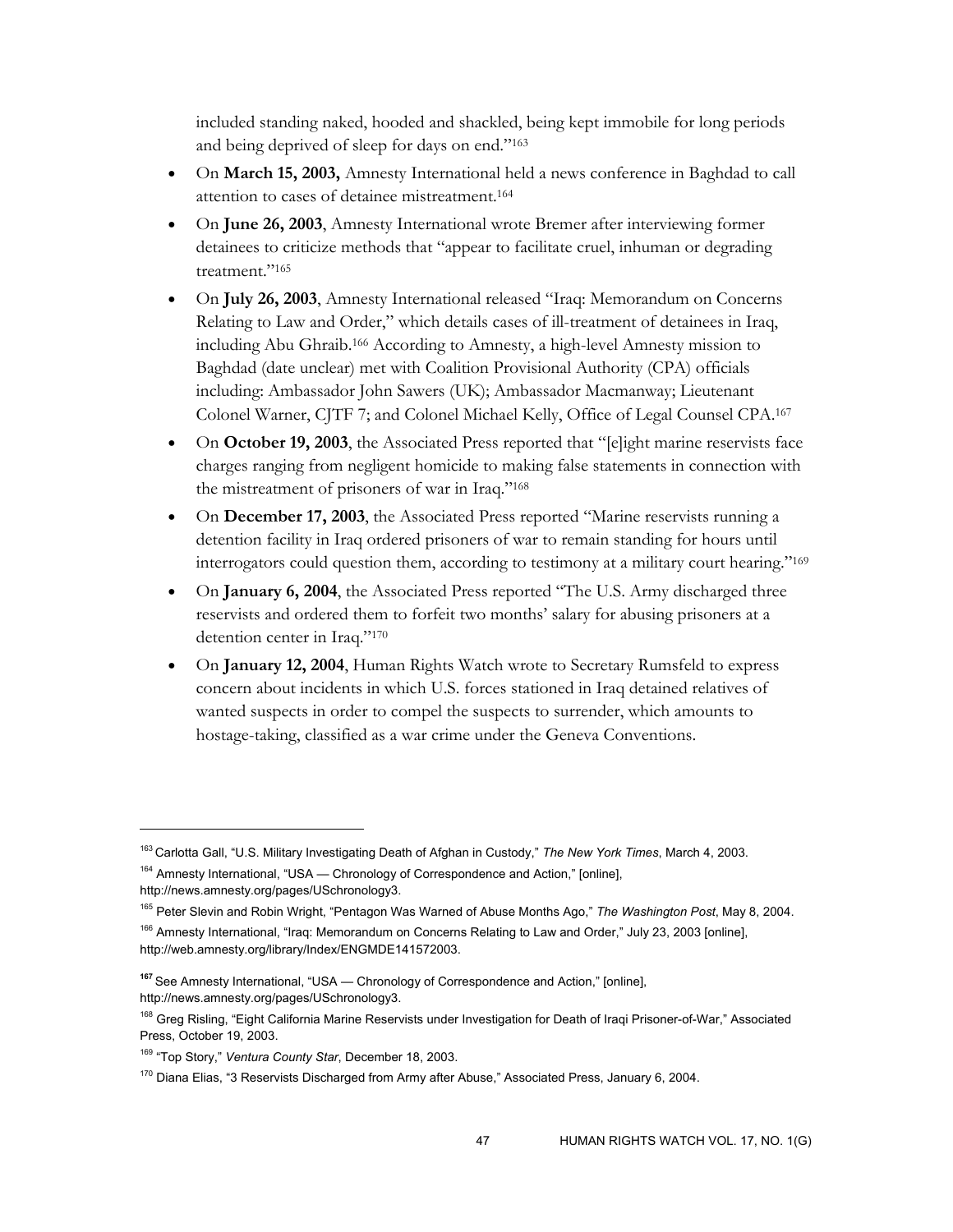• On **January 13, 2004, the press reported that a suspect detained by U.S. forces in Iraq** claimed that "he was ordered to stand upright until he collapsed after 13 hours," and that interrogators "burned his arm with a cigarette."171

## Given the widespread nature of crimes against detainees, Secretary Rumsfeld should have known of them

The Schlesinger report counted about 300 allegations of prisoner mistreatment in Iraq, Afghanistan, and Guantánamo, beginning almost immediately after the invasion of Afghanistan in 2001.172

The widespread nature of the abuses across three countries suggests that the Secretary of Defense should have been aware, through internal channels, that his subordinates were committing crimes.

# *Secretary Rumsfeld failed to intervene to prevent the commission of war crimes and torture by soldiers and officers under his command in Afghanistan and Iraq*

During the entire period listed above Secretary Rumsfeld failed to intervene to prevent further commission of crimes. Even as he was being personally warned about abuses, even as the press and human rights groups were publicly denouncing abuses, even as the ICRC was complaining, Secretary Rumsfeld apparently never issued specific orders or guidelines to forbid coercive methods of interrogation, other than withdrawing his blanket approval for certain methods at Guantánamo in January 2003. Indeed, as described above, in mid-2003 pressure on interrogators in Iraq to use more aggressive methods of questioning detainees was actually increased.

The documents that were released by the Department of Defense in June 2004, as well as those released more recently in response to a lawsuit by the Center for Constitutional Rights and the American Civil Liberties Union are as telling for what is missing as for the indignities they narrate: to date, there is no evidence that Secretary Rumsfeld (or any other senior leader) exerted his authority as the civilian official in charge of the armed forces and warned that the mistreatment of prisoners must stop. Had he done so, many of the crimes committed by U.S. forces could have been avoided.173

<sup>171 &</sup>quot;Iraqi Detainee Details Mistreatment by US Forces," *The Bulletin's Frontrunner*, January 13, 2004.

 $172$  In addition, there may be as many as 100 "ghost detainees" kept hidden from the ICRC ("Rumsfeld Defends Pentagon in Abuse Scandal," Associated Press, September 10, 2004).

 $173$  The Department of Defense has reported that abuses against detainees fell sharply after the Abu Ghraib revelations (Josh White, "Reported Abuse Cases Fell after Abu Ghraib," *The Washington Post*, March 17, 2005, p. A17). This suggests that attention to proper treatment of detainees can have a salutory effect.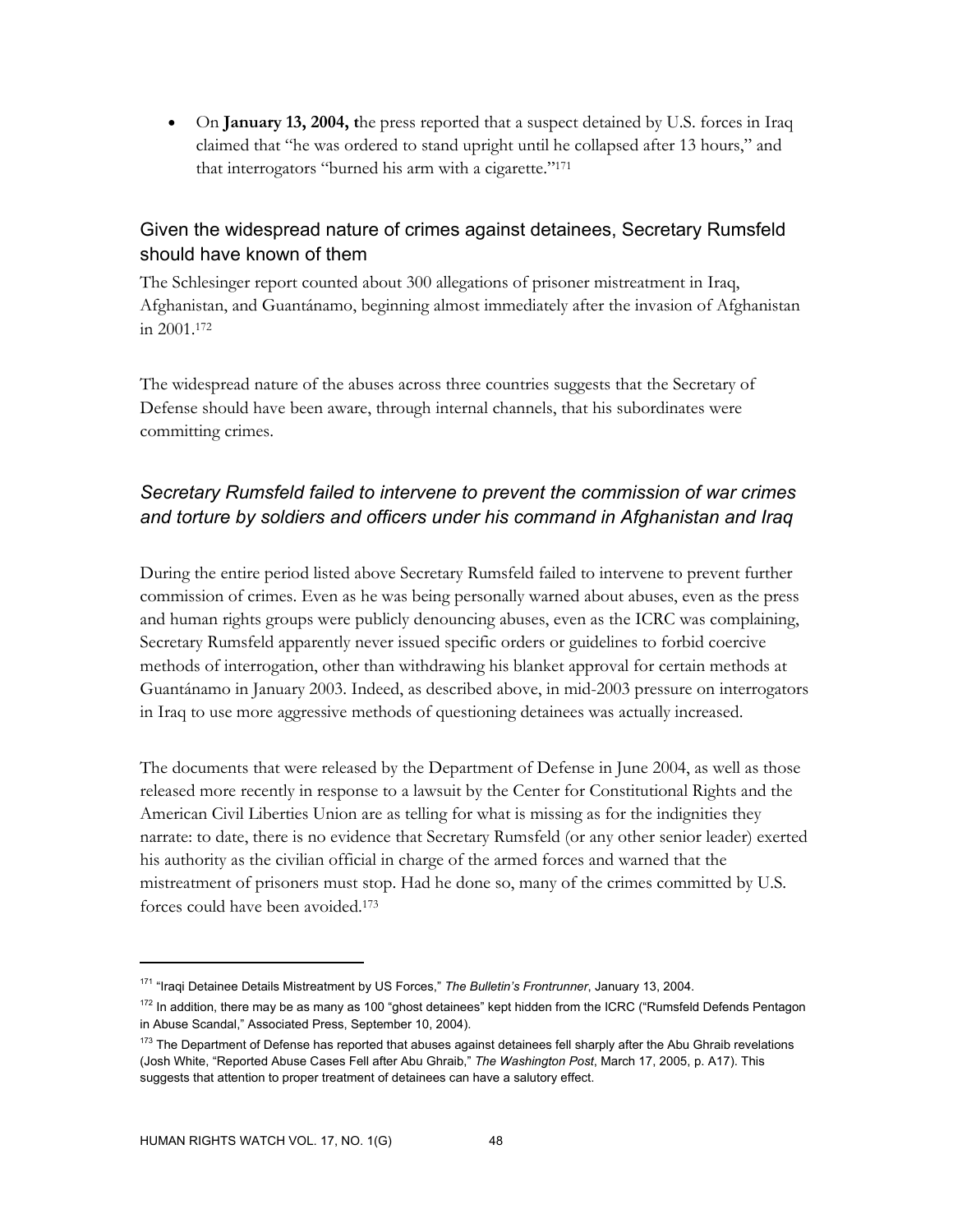#### *Former CIA Director George Tenet*

*Under George Tenet's direction, and reportedly with his specific authorization, the Central Intelligence Agency (CIA) is said to have tortured detainees through waterboarding and withholding medicine. Other tactics reportedly used by the CIA include feigning suffocation, "stress positions," light and noise bombardment, sleep deprivation, and making detainees believe they were in the hands of governments that routinely torture. Under Director Tenet, the CIA "rendered" detainees to other governments which tortured the detainees. Under Director Tenet's direction, the CIA also put detainees beyond the protection of the law, in secret locations in which they were rendered completely defenseless, with no resource or remedy whatsoever, with no contact with the outside world, and completely at the mercy of their captors. These detainees, in long-term* incommunicado *detention, have effectively been "disappeared."* 

George Tenet was the director of central intelligence (DCI) until his resignation in June 2004. As such, he served as head of the Central Intelligence Agency.<sup>174</sup>

Because the CIA has refused to cooperate with any of the probes listed above175 or to provide information pursuant to a Freedom of Information Act (FOIA) request,176 the record is less developed with regard to the CIA's and Director Tenet's potential involvement in criminal activity. No findings of the internal CIA probes that have been conducted have been released.

According to the Schlesinger panel, "the CIA was allowed to operate under different rules."177 The Fay/Jones report into intelligence activities at Abu Ghraib found that "the perception that non-DoD agencies [i.e., the CIA] had different rules regarding interrogation and detention operations was evident."178 The investigators complained that "The lack of OGA [here, a way of referring to the CIA without mentioning it by name] adherence to the practices and procedures established for accounting for detainees eroded the necessity in the minds of soldiers and civilians for them to follow Army rules."179 They concluded that "CIA detention and interrogation practices led to a loss of accountability, abuse, reduced interagency cooperation and an unhealthy mystique that further poisoned the atmosphere at Abu Ghraib."

<sup>174 50</sup> U.S.C. § 403 (a) (3).

<sup>175</sup> The Fay/Jones and Schlesinger investigations requested documentation from the CIA in vain. See Senate Armed Services Committee Hearing, September 9, 2004, pp. 11, 13, 14; see also Schlesinger report, pp. 6, 70, 87. ("The Panel did not have full access to information involving the role of the Central Intelligence Agency in detention operations…" and could not make any determinations about ghost detainees). The CIA provided information to the Church inquiry about Iraq only.

<sup>176</sup> In October 2003, the Center for Constitutional Rights, the American Civil Liberties Union and other organizations filed a FOIA request seeking documents pertaining to the torture or abuse of detainees held by the United States. The organizations then went to court to enforce their request. In response to a judge's order, the FBI, Justice Department, and State Department have produced more than 23,000 pages of documents, but the CIA refused to search its files. On February 2, 2005, a federal judge ordered the CIA to process and release those documents.<br><sup>177</sup> Schlesinger report, p. 70.

<sup>178</sup> Jones report, p. 6.

 $179$  Fay report, pp. 44-45.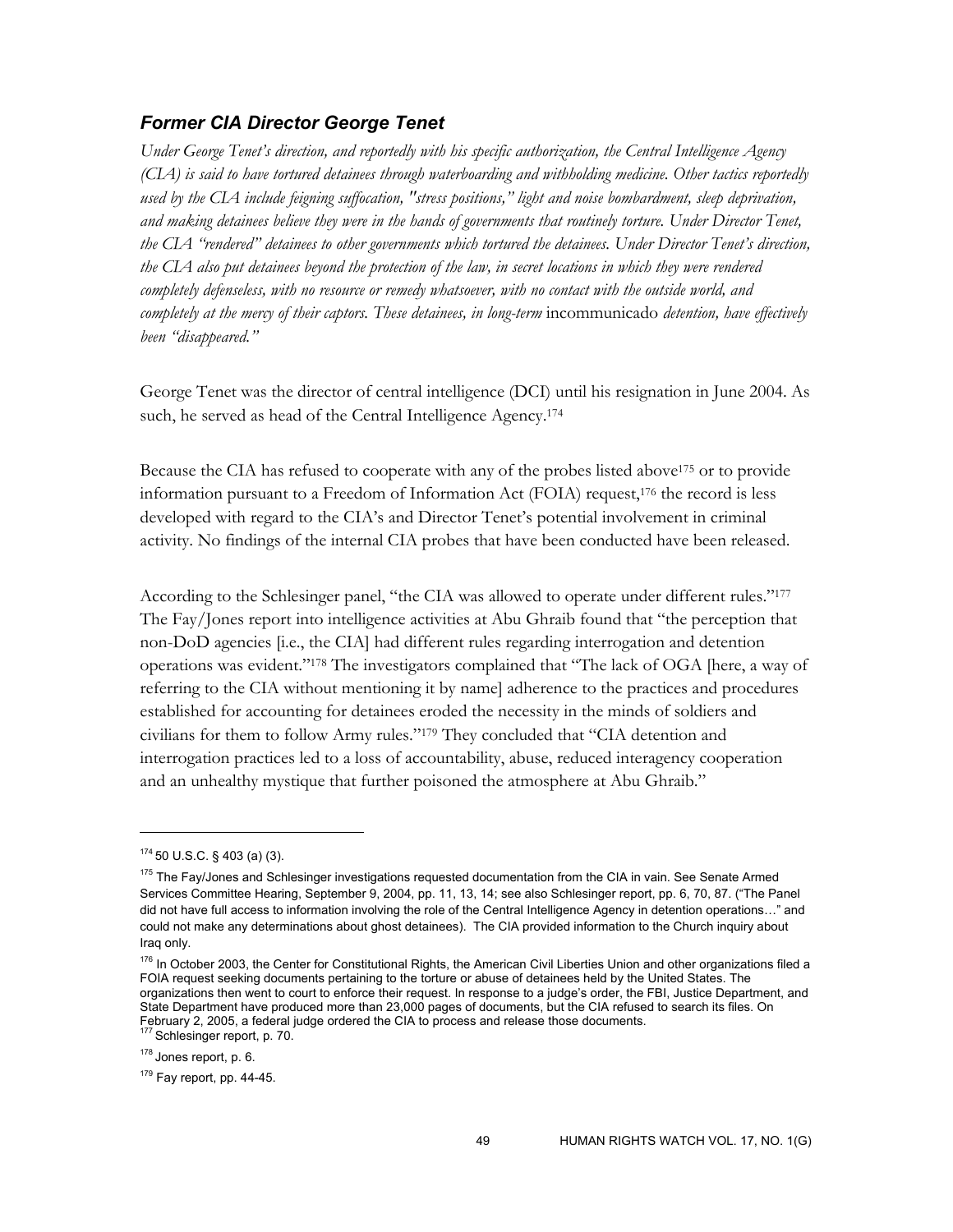The CIA's "different rules" in the "global war on terror" can be traced in part to a secret but now-infamous August 1, 2002 Justice Department memorandum to Alberto Gonzales, then White House Counsel, in response to a CIA request for guidance.180 The memo said that torturing al-Qaeda detainees in captivity abroad "may be justified" and that international laws against torture "may be unconstitutional if applied to interrogations" conducted in the war on terrorism. The memo added that the doctrines of "necessity and self-defense could provide justifications that would eliminate any criminal liability" on the part of officials who tortured al-Qaeda detainees. The memo also took an extremely narrow view of which acts might constitute torture.

The August 2002 memo was reportedly prepared after a debate within the government about the methods used to interrogate alleged al-Qaeda leader Abu Zubaydah after his capture in April 2002.181 Reports suggest that CIA interrogation methods were authorized by a still-secret set of rules that were endorsed in August 2002 by the U.S. Justice Department and the White House. These were said to include waterboarding and refusal of pain medication for injuries.182 Indeed, according to *The New York Times*:

The methods employed by the CIA are so severe that senior officials of the Federal Bureau of Investigation have directed its agents to stay out of many of the interviews of the high-level detainees, counterterrorism officials said. The F.B.I. officials have advised the bureau's director, Robert S. Mueller III that the interrogation techniques, which would be prohibited in criminal cases, could compromise their agents in future criminal cases, the counterterrorism officials said.183

Under Director Tenet, the CIA also developed the widespread practice of using "ghost detainees."

The CIA kept a number of detainees off the books at Abu Ghraib, hiding them from the ICRC. The Fay/Jones report spoke of eight such "ghost" detainees at Abu Ghraib, kept off the prison's

<sup>180</sup> Jay S. Bybee to Alberto R. Gonzales, Counsel to the President, memorandum, "Standards for Conduct of Interrogation under 18 U.S.C. Sections 2340-2340A," August 1, 2002 [online],

http://news.findlaw.com/wp/docs/doj/bybee80102mem.pdf. (This memorandum has since been repudiated by the administration.)

<sup>181</sup> David Johnston and James Risen, "Aides Say Memo Backed Coercion for Qaeda Cases," *The New York Times*, June 27, 2004.

<sup>182</sup> See Toni Locy and John Diamond, "Memo Lists Acceptable 'Aggressive' Interrogation Methods: Justice Dept. Gave Guidance to CIA," *USA Today*, June 28, 2004; Dana Priest, "CIA Puts Harsh Tactics on Hold," *The Washington Post*, June 27, 2004.

<sup>183</sup> James Risen, David Johnston and Neil A. Lewis, "Harsh C.I.A. Methods Cited In Top Qaeda Interrogations," *The New York Times*, May 13, 2004.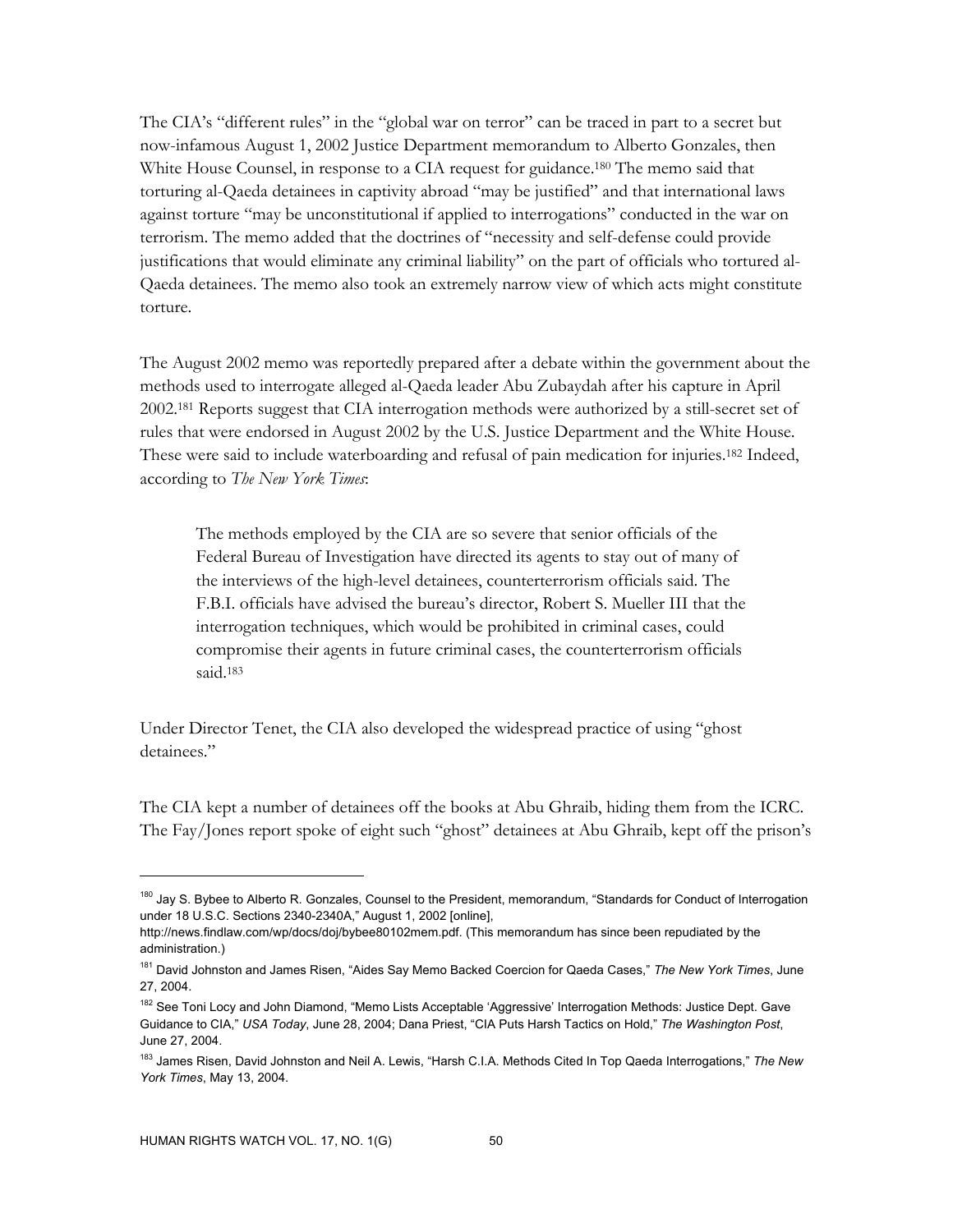roster at the CIA's request. In one of those cases, in November 2003, a detainee brought to the prison by CIA employees but never formally registered with military guards died at the site, and his body was removed after being wrapped in plastic and packed in ice.<sup>184</sup>

In later congressional testimony, General Paul Kern, the senior officer who oversaw the Fay/Jones inquiry, told the Senate Armed Services Committee, "The number [of ghost detainees] is in the dozens, perhaps up to 100." Gen. Fay put the figure at "two dozen or so." Both officers said they could not give a precise number because no records were kept and because the CIA refused to provide information to the investigators.<sup>185</sup> The Church report put the number at 30.186 Logbooks showed that there were consistently three to ten ghost detainees at Abu Ghraib from mid-October 2003 to January 2004.187 Some "ghost detainees" at Abu Ghraib were put in disruptive sleep programs and interrogated in shower rooms and stairwells.188

In the case of Hiwa Abdul Rahman Rashul, Barry Whitman, Pentagon spokesperson, confirmed that Tenet had specifically asked for the detainee to be hidden "without notification."189

Earlier, Maj. Gen. Antonio Taguba sharply criticized this practice of keeping "ghost detainees," correctly saying that "This maneuver was deceptive, contrary to Army Doctrine, and in violation of international law."190

The CIA also reportedly transported as many as a dozen non-Iraqi detainees out of Iraq between April 2003 and March 2004. The transfers were apparently authorized by a draft Department of Justice memo dated March 19, 2004. The CIA has not released the detainees' names or nationalities, and it is unclear whether the detainees were handed over to "friendly" governments or kept in secret American-run sites.191

 $\ddot{\phantom{a}}$ 

<sup>184</sup> MG George R. Fay, *AR 15-6 Investigation of the Abu Ghraib Detention Facility and 205th Military Intelligence Brigade*, 2004 [online], http://news.findlaw.com/hdocs/docs/dod/fay82504rpt.pdf, pp. 53-54.

<sup>185</sup> Senate Armed Services Committee, *Investigation of the 205th Military Intelligence Brigade at Abu Ghraib Prison, Iraq*, September 9, 2004. According to General Kern, "A ghost detainee, by our definition, is a person who has been detained in a U.S. facility and has not been recorded."

<sup>186</sup> Church report, p. 18.

<sup>187</sup> Josh White, "Abu Ghraib Guards Kept a Log of Prison Conditions, Practices," *The Washington Post*, October 25, 2004. 188 Ibid.

<sup>189</sup> Charles Aldinger, "Military Hid Prisoner from Red Cross," *CommonDreams News Center*, July 17, 2004 [online], http://www.commondreams.org/headlines04/0617-04.htm.

<sup>190</sup> Maj. Gen. Antonio M. Taguba, *Article 15-6 Investigation of the 800th Military Police Brigade*, (an investigative report, on alleged abuses at U.S. military prisons in Abu Ghraib and Camp Bucca, Iraq), para. 33, emphasis added.

<sup>191</sup> Douglas Jehl, "Prisoners: U.S. Action Bars Right of Some Captured in Iraq," *The New York Times*, October 26, 2004; Dana Priest, "Memo Lets CIA Take Detainees out of Iraq," *The Washington Post*, October 24, 2004.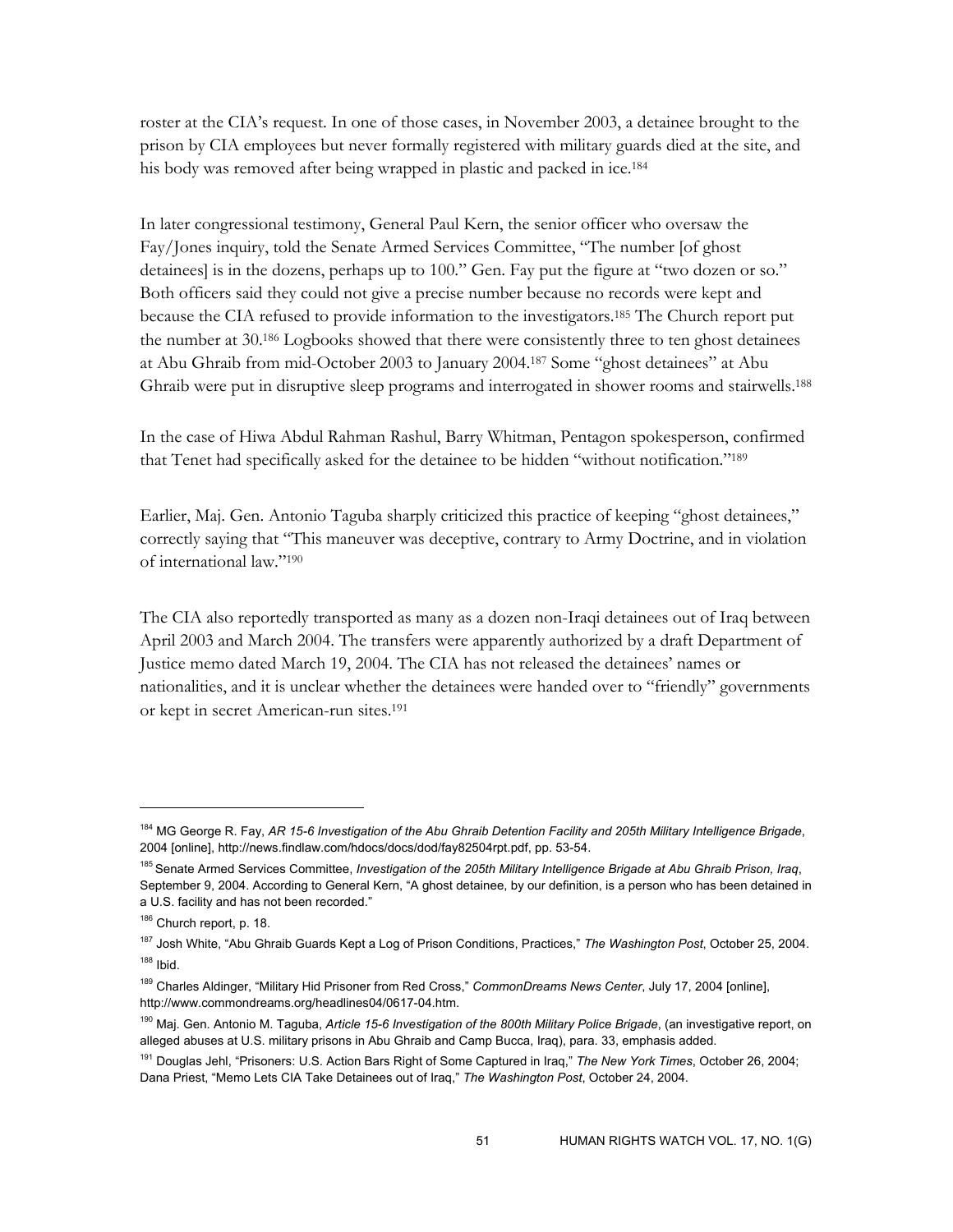### *Under Director Tenet, the CIA "disappeared" detainees*

Under Director Tenet, prisoners have "disappeared" in CIA custody in that they have been detained in undisclosed locations with no access to the ICRC, no oversight of their treatment, no notification to their families, and in many cases, no acknowledgement that they are even being held.192 Human Rights Watch has pieced together information on eleven such detainees who have "disappeared" in U.S. custody, though there may be more. They are:

- 1. Ibn al-Shaikh al-Libi (Libya)
- 2. Abu Zubayda, a.k.a. Zubeida, Zain al-`Abidin Muhammad Husain, `Abd al-Hadi al-Wahab (Palestinian)
- 3. Omar al-Faruq (Kuwait)
- 4. Abu Zubair al-Haili, a.k.a. Fawzi Saad al-`Obaydi (Saudi Arabia)
- 5. Ramzi bin al-Shibh (Yemen)
- 6. Abd al-Rahim al-Nashiri, a.k.a. Abu Bilal al-Makki, Abdul Rahman Husain al-Nashari, formerly Muhammad Omar al-Harazi (Born in Mecca, Saudi Arabia)
- 7. Mustafa al-Hawsawi (Saudi Arabia)
- 8. Khalid Shaikh Muhammad, a.k.a. Shaikh Muhammad, Ashraf Ref`at Nabith Henin, Khalid `Abd al-Wadud, Salem `Ali, Fahd bin Abdullah bin Khalid (Kuwait)
- 9. Waleed Muhammad bin Attash, a.k.a. Tawfiq ibn Attash, Tawfiq Attash Khallad (Yemen)
- 10. Adil al-Jazeeri (Algeria)

-

11. Hambali, a.k.a. Riduan Isamuddin (Indonesia)193

The CIA has consistently refused to provide information on the fate or the whereabouts of these detainees. For instance, Human Rights Watch has made repeated requests for information on Hambali's location, legal status, and conditions of detention — none of which has been answered.194 The news media has had no more success, as evidenced by a report on *ABC*'s

 $192$  "Enforced disappearance," the systematic practice of which can be a crime against humanity, is defined by the Article 7 (2) (1) of the Rome Statute of the International Criminal Court as the

arrest, detention or abduction of persons by, or with the authorization, support or acquiescence of, a State or a political organization, followed by a refusal to acknowledge that deprivation of freedom or to give information on the fate or whereabouts of those persons, with the intention of removing them from the protection of the law for a prolonged period of time.

<sup>193</sup> See Human Rights Watch, "The United States' 'Disappeared': The CIA's Long-Term 'Ghost Detainees,'" *A Human Rights Watch Briefing Paper*, October 2004 [online], http://www.hrw.org/backgrounder/usa/us1004/.

<sup>&</sup>lt;sup>194</sup> Human Rights Watch, "In the Name of Security: Counterterrorism and Human Rights Abuses under Malaysia's Internal Security Act," *A Human Rights Watch Report*, May 2004 [online], http://www.hrw.org/reports/2004/malaysia0504/.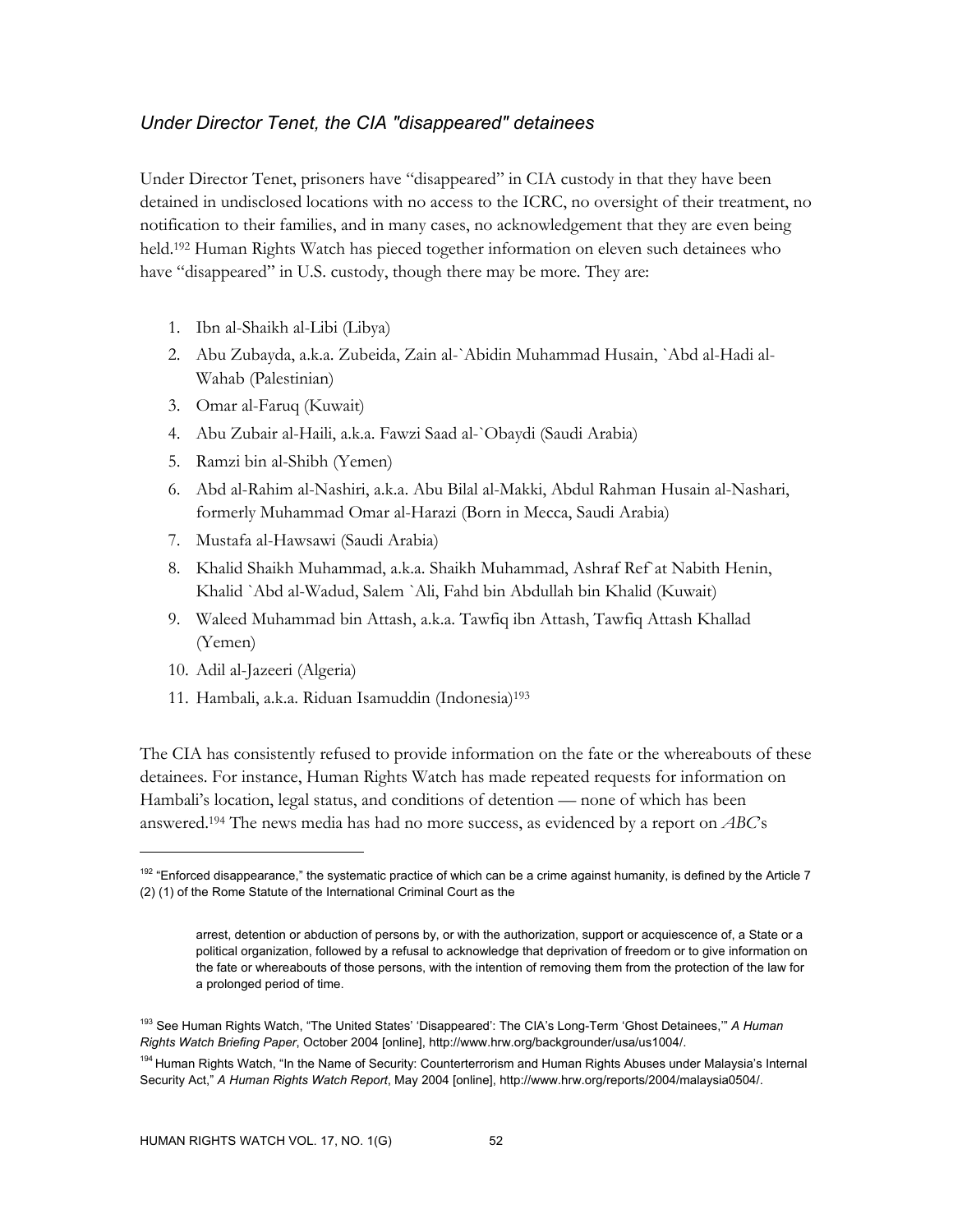"Nightline": "As for the details of where they are being held, exactly how they are being treated, and what the US plans to do with them, that is all a secret. When asked why, an official from the CIA explained, that's a secret, too."195

The International Committee of the Red Cross has also repeatedly sought information on the detainees. In a March 2004 public statement, it noted:

Beyond Bagram and Guantánamo Bay, the ICRC is increasingly concerned about the fate of an unknown number of people captured as part of the socalled global war on terror and held in undisclosed locations. For the ICRC, obtaining information on these detainees and access to them is an important humanitarian priority and a logical continuation of its current detention work in Bagram and Guantánamo Bay.196

In June, Erof Bosisio of the ICRC complained:

We are more and more concerned about the lot of the unknown number of people captured in the context of what we would call "the war against terror" and detained in secret places…We have asked for information on these people and access to them. Until now we have received no response from the Americans.197

According to *The New York Times*, "the agency has refused to grant any independent observer or human rights group access to the high-level detainees, who have been held in strict secrecy. Their whereabouts are such closely guarded secrets that one official said he had been told that Mr. Bush had informed the CIA that he did not want to know where they were."198

It is not clear what the authority is under U.S. law for holding these suspects under these conditions of clandestinity. In June 2004, the U.S. Supreme Court ruled that the Authorization for Use of Military Force Act, which Congress passed after September 11, 2001, authorizing the president to pursue al-Qaeda and its supporters, gave him the power to detain enemy forces captured in battle. Speaking for the plurality of the court, however, Justice Sandra Day

<sup>195</sup> John McWethy, "Nightline," *ABC News*, May 13, 2004.

<sup>196</sup> International Committee of the Red Cross, "United States: ICRC President Urges Progress on Detention-Related Issues," March 4, 2004 [online],

http://www.icrc.org/Web/Eng/siteeng0.nsf/iwpList74/774F1B35A7E20CC9C1256E1D007741C1.

<sup>&</sup>lt;sup>197</sup> "Rights Groups Raise Concerns over Secret U.S.-run Prisons in Afghanistan," Agence France Presse, June 19, 2004.

<sup>198</sup> James Risen, David Johnston, and Neil A. Lewis, "Harsh C.I.A. Methods Cited In Top Qaeda Interrogations," *The New York Times*, May 13, 2004.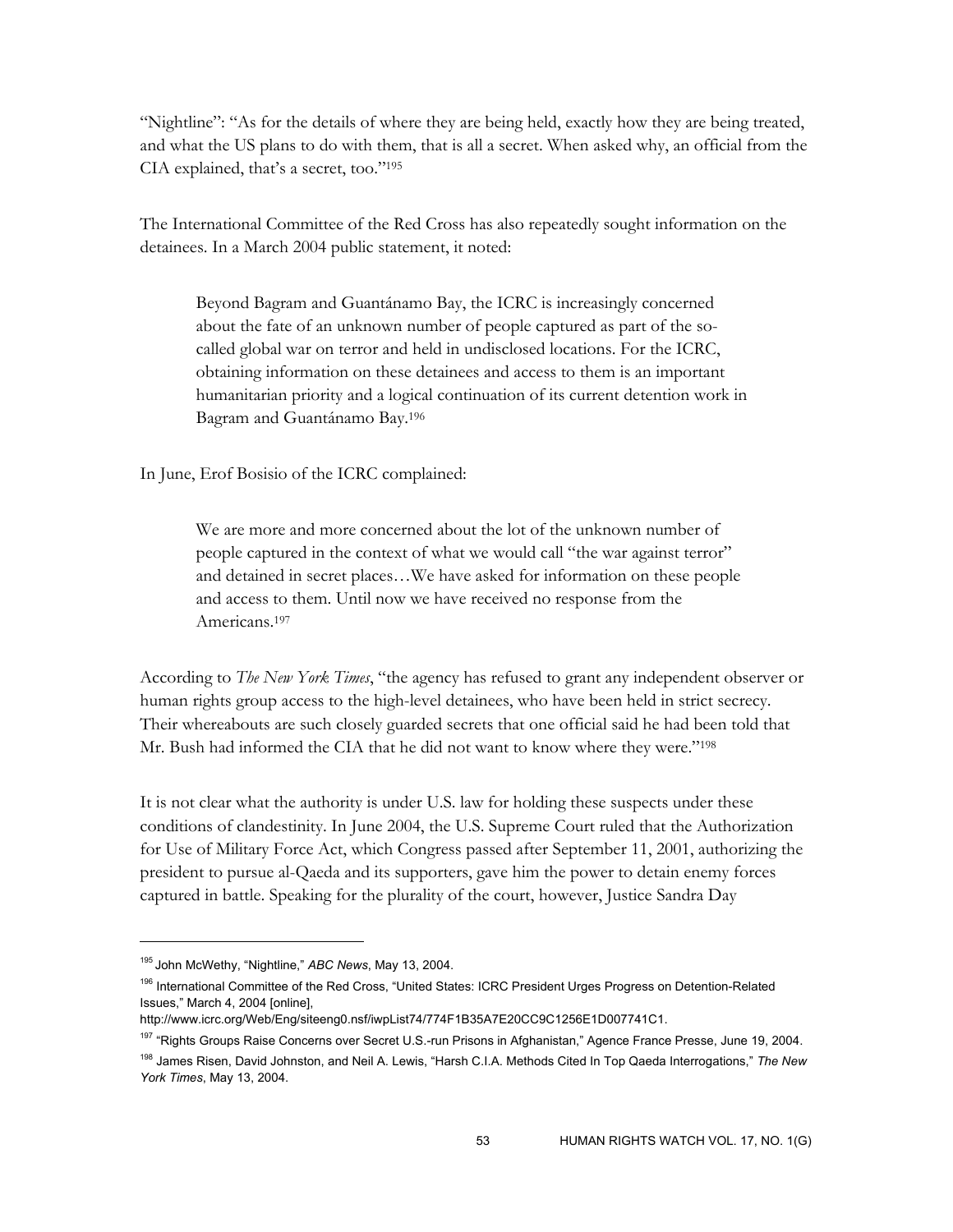O'Connor said, "Certainly, we agree that indefinite detention for the purposes of interrogation is not authorized."199 U.S. law considers both "prolonged detention without charges and trial," and "causing the disappearance of persons by the abduction and clandestine detention of those persons" to constitute "gross violations of internationally recognized human rights."200

Although "disappearances" as such are not defined and punished under U.S. law, prolonged *incommunicado* detention itself is inhuman treatment in contravention of both CAT and the Geneva Conventions, and therefore subject to prosecution under the War Crimes Act and the Anti-Torture Statute. The U.N. Commission on Human Rights has noted that "prolonged incommunicado detention … can *in itself* constitute a form of cruel, inhuman or degrading treatment."201 Likewise, the U.N. Human Rights Committee found "prolonged incommunicado detention in an unknown location" to be "torture and cruel, inhuman treatment."202

### *Under Director Tenet, and reportedly with his authorization, the CIA has allegedly tortured detainees*

Some of the detainees listed above have reportedly been tortured by the CIA. According to *The New York Times*:

In the case of Khalid Shaikh Mohammed, a high-level detainee who is believed to have helped plan the attacks of Sept. 11, 2001, CIA interrogators used graduated levels of force, including a technique known as "water boarding," in

<sup>199</sup> Hamdi et al. v. Rumsfeld, Secretary of Defense, et al., No. 03-6696, (2004), 2004 U.S. LEXIS 4761, p. 13.

<sup>200 22</sup> U.S.C. § 2304 (d) (1).

<sup>&</sup>lt;sup>201</sup> Commission on Human Rights, (United Nations: Geneva, 2004), Resolution 2004/41, emphasis added. See also "ICCPR General Comment 20 (Forty-fourth Session, 1992): Article 7: Replaces General Comment 7 Concerning Prohibition of Torture and Cruel Treatment or Punishment," A/47/40 (1992) 193, para 6 ("prolonged solitary confinement of the detained or imprisoned person may amount to acts prohibited by article 7").

<sup>&</sup>lt;sup>202</sup> El-Megreisi v. Libyan Arab Jamahiriya, Communication No. 440/1990, (United Nations: 1994), CCPR/C/50/D/440/1990. The Inter-American Court on Human Rights has also held that "prolonged isolation and deprivation of communication are in themselves cruel and inhuman treatment." Inter-Am. Ct. H. R., Velasquez-Rodriguez case, Judgment of 29 July 1988, Series C, No. 4, para. 156. ( "prolonged isolation and deprivation of communication are in themselves cruel and inhuman treatment, harmful to the psychological and moral integrity of the person and a violation of the right of any detainee to respect for his inherent dignity as a human being. Such treatment, therefore, violates Article 5 of the [American] Convention on Human Rights [prohibition against torture etc.].") As noted above, the Third Geneva Convention in article 126 (concerning prisoners of war) and the Fourth Geneva Convention in article 143 (concerning detained civilians) requires the ICRC to have access to all detainees and places of detention. Visits may only be prohibited for "reasons of imperative military necessity" and then only as "an exceptional and temporary measure." These provisions also require that prisoners be documented, and that their whereabouts be made available to their family and governments.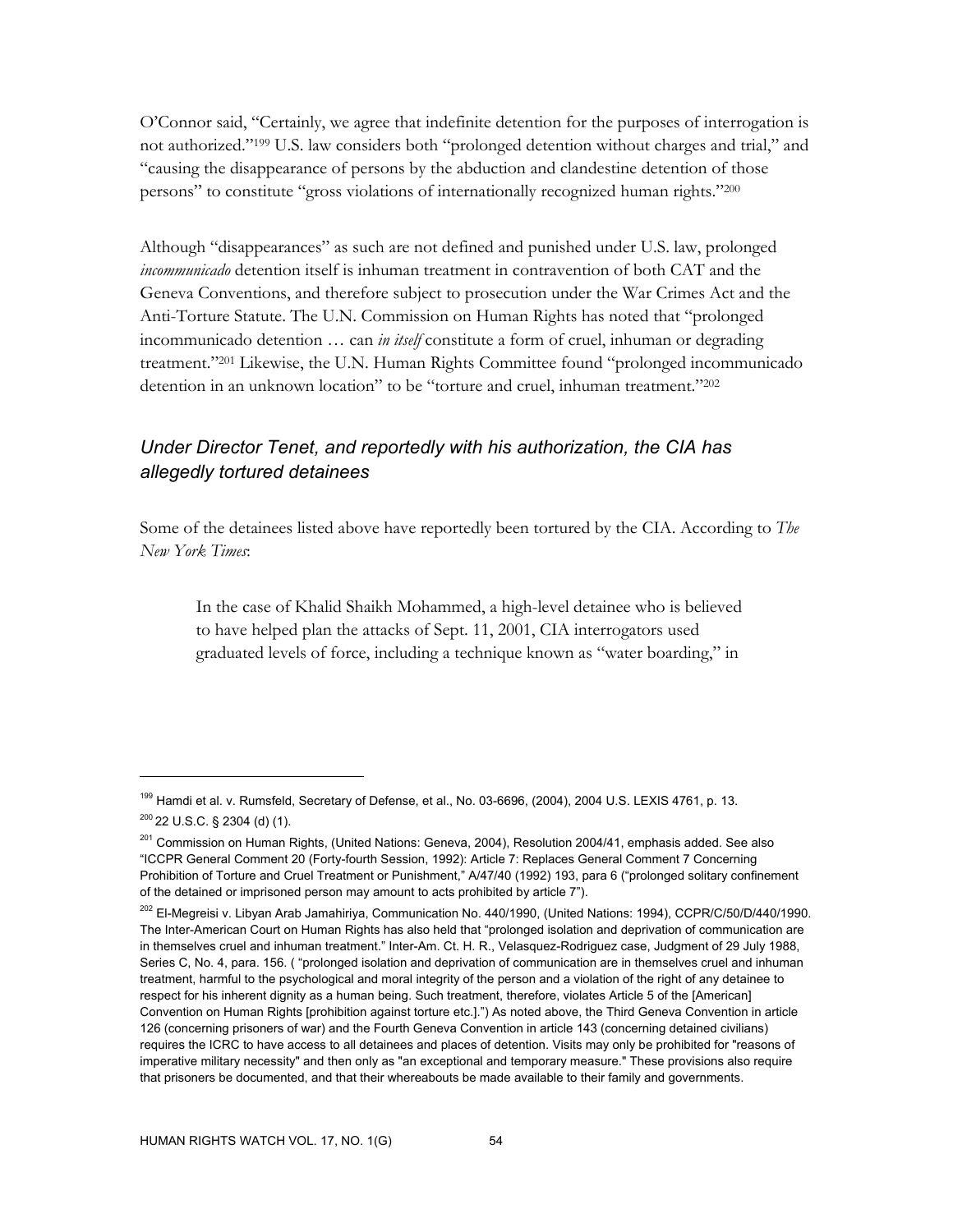which a prisoner is strapped down, forcibly pushed under water and made to believe he might drown.203

Waterboarding is a technique reportedly approved by the Department of Justice.<sup>204</sup> The current director of U.S. central intelligence, Porter Goss, seemed to suggest that the CIA was indeed using waterboarding when he defined it in Senate testimony as "an area of what I will call professional interrogation techniques."205 Waterboarding, however, is a notorious form of torture that was practiced by the military dictatorships in Latin America in the 1970s and 1980s, where it became known as the "*submarino*."206 It has been denounced as a torture method by the U.S. State Department<sup>207</sup> and the U.N. Special Rapporteur on Torture.<sup>208</sup>

It is also reported that U.S. officials initially withheld painkillers from Abu Zubaydah, who was shot during his capture, as an interrogation device.209 To the extent that this action brought about unnecessary but deliberate additional severe pain or suffering, it would constitute torture.210 Other tactics used by the CIA, according to *The Washington Post*, include "feigning

*(United Nations: Geneva, 1999), E.01.XIV.1.* 

 $\overline{a}$ 

<sup>207</sup> U.S Department of State Country Reports on Human Rights Practices; Tunisia, 2004 [online],

http://www.state.gov/g/drl/rls/hrrpt/2004/41733.htm. ("The forms of torture included: electric shock; confinement to tiny, unlit cells; submersion of the head in water.")

<sup>208</sup> "Torture and other Cruel, Inhuman or Degrading Treatment or Punishment," Report of the Special Rapporteur, Mr. P. Kooijmans, appointed pursuant to Commission on Human Rights res. 1985/33 E/CN.4/1986/15, 19 Feb. 1986, at para. 119 (describing "suffocation by near-drowning in water (sous-marin) and/or excrement").

209 Dana Priest, "CIA Puts Harsh Tactics on Hold," *The Washington Post*, June 27, 2004.

<sup>210</sup> See Physicians for Human Rights, Letter to President Bush, March 21, 2003 [online],

http://www.phrusa.org/waronterror/letter\_032103.html. "As health professionals we are keenly aware that withholding necessary medical care for severe injuries also constitutes torture because it brings about unnecessary but deliberate additional suffering from those injuries." This will, of course, depend on whether there is the intentional infliction of "severe

<sup>203</sup> James Risen, David Johnston, and Neil A. Lewis, "Harsh C.I.A. Methods Cited In Top Qaeda Interrogations," *The New York Times*, May 13, 2004; Waterboarding may also include "pouring water on a detainee's toweled face to induce the misperception of suffocation" (Church report, p. 5).

<sup>&</sup>lt;sup>204</sup> See Toni Locy and John Diamond, "Memo Lists Acceptable 'Aggressive' Interrogation Methods: Justice Dept. Gave Guidance to CIA," *USA Today*, June 28, 2004; Dana Priest, "CIA Puts Harsh Tactics on Hold," *The Washington Post*, June 27, 2004.

<sup>205</sup> Testimony of Porter Goss, Senate Armed Services Committee, Hearing on Threats to U.S. National Security, March 17, 2005, p. 16.

<sup>206</sup> *The Instanbul Protocol: The Manual on Effective Investigation and Documentation of Torture and Other Cruel, Inhuman or Degrading Treatment or Punishment*, a prominent set of international guidelines for documentation of torture and its consequences, states:

Near asphyxiation by suffocation is an increasingly common method of torture. It usually leaves no marks and recuperation is rapid. This method of torture was so widely used in Latin America, that its Spanish name "submarino" became part of the human rights vocabulary. Normal respiration might be prevented through methods such as covering the head with plastic bag, closure of the mouth and the nose, pressure or ligature around the neck, or forced aspiration of dusts, cement, hot peppers, etc. This is also known as "dry submarino." Various complications might develop such as petechiae of the skin, nosebleeds, bleeding from the ears, congestion of the face, infections in the mouth and acute and chronic respiratory problems. ….Forcible *immersion of the head into water, often contaminated with urine, feces, vomit, or other impurities, may result in near drowning or drowning. Aspiration of the water into the lungs may lead to pneumonia. This form of torture is also called "wet submarino."*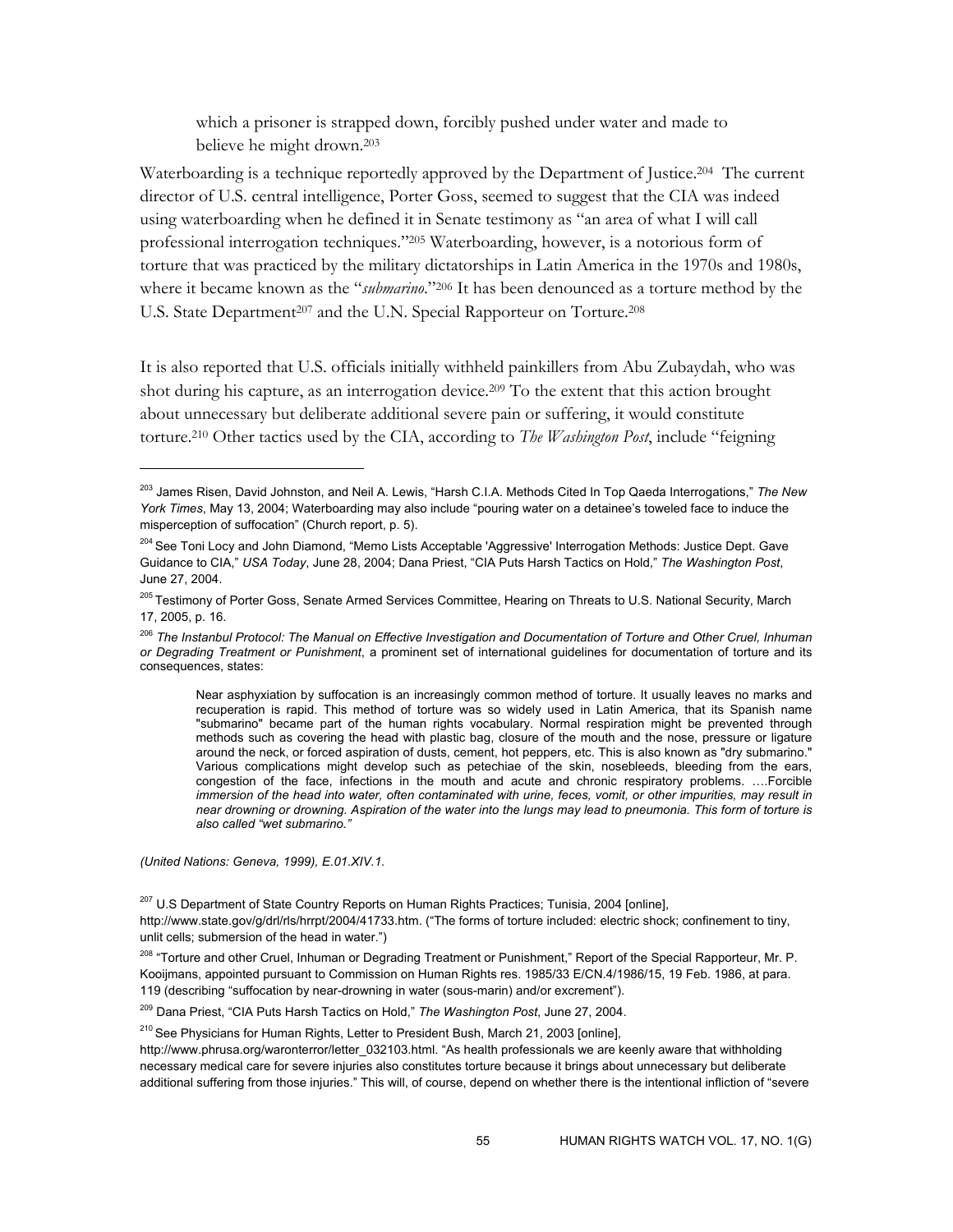suffocation, 'stress positions,' light and noise bombardment, sleep deprivation, and making captives think they are being interrogated by another government."211 These techniques can easily amount to torture, particularly when used in a combined manner.<sup>212</sup>

#### According to *The Washington Post*:

-

The interrogation methods were approved by Justice Department and National Security Council lawyers in 2002, briefed to key congressional leaders *and required the authorization of CIA Director George J. Tenet for use*, according to intelligence officials and other government officials with knowledge of the secret decisionmaking process.213

The CIA has reportedly used torture and other prohibited mistreatment in other detention centers as well. As early as December 2002, *The Washington Post* reported that in the "forbidden zone" at the U.S.-occupied Bagram Airbase in Afghanistan:

Those who refuse to cooperate inside this secret CIA interrogation center are sometimes kept standing or kneeling for hours, in black hoods or spray-painted goggles, according to intelligence specialists familiar with CIA interrogation methods. At times they are held in awkward, painful positions and deprived of sleep with a 24-hour bombardment of lights — subject to what are known as "stress and duress" techniques.214

213 Dana Priest, "CIA Puts Harsh Tactics on Hold," *The Washington Post*, June 27, 2004.

pain or suffering" as required by the Convention against Torture. In Hurtado v. Switzerland, the European Commission on Human Rights unanimously found a violation of the prohibition against inhuman or degrading treatment "because [the detainee] was not given immediate medical treatment" for injuries suffered when he was apprehended (Eur. Ct. H.R., App. No. 17549/90 (January 28, 1994), at para. 12 (noting the Commission's findings)). See also Case of Cantoral-Benavides v. Peru, Judgment of August 18, 2000, Inter-Am. Ct. H.R. (Ser C) No. 69 (2000), See Jama v. U.S. Immigration and Naturalization Service, 22 F. Supp.2d 353, 363 (D.N.J. 1998) (noting inadequate medical treatment as part of the conduct which constituted CID treatment). The Special Rapporteur on Torture has recommended that "Governments and professional medical associations should take strict measures against medical personnel that play a role, direct or indirect, in torture… [T]he withholding of appropriate medical treatment by medical personnel should be subject to sanction." Report of the Special Rapporteur, Sir Nigel Rodley, submitted pursuant to Commission on Human Rights resolution 2001/62, E/CN.4/2003/68, 17 December 2002, Annex 1.

<sup>211</sup> Dana Priest, "CIA Puts Harsh Tactics on Hold: Memo on Methods of Interrogation Had Wide Review," *The Washington Post*, June 27, 2004.

<sup>&</sup>lt;sup>212</sup> The U.N. Committee Against Torture, in its consideration of the report of Israel, for example, noted that methods allegedly included: "(1) restraining in very painful conditions, (2) hooding under special conditions, (3) sounding of loud music for prolonged periods, (4) sleep deprivation for prolonged periods, (5) threats, including death threats, (6) violent shaking, and (7) using cold air to chill, and are, in the Committee's view, breaches of article 16 and also constitute torture as defined in article 1 of the Convention. This conclusion is particularly evident where such methods of interrogation are used in combination, which appears to be the standard case" (U.N. Committee against Torture (CAT), "Concluding Observations concerning Israel" (United Nations, Geneva, 1997), A/52/44, para. 257, emphasis added).

<sup>214</sup> Dana Priest and Barton Gellman, "U.S. Decries Abuse but Defends Interrogations," *The Washington Post*, December 26, 2002.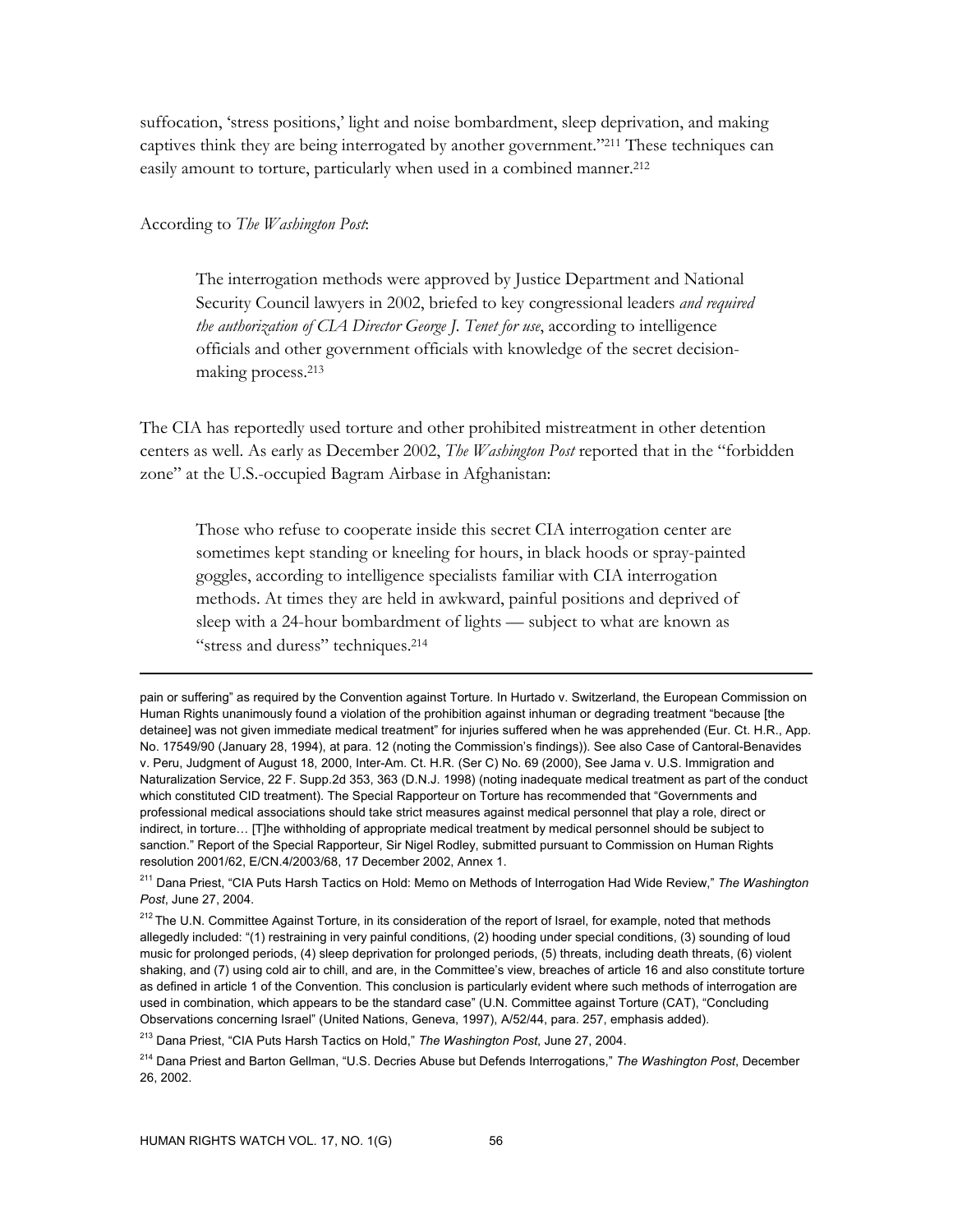*Newsweek* reported a clash between the FBI and the CIA during the interrogation in Afghanistan of terror suspect Ibn al-Shaikh al-Libi:

FBI officials brought their plea to retain control over al-Libi's interrogation up to FBI Director Robert Mueller. The CIA station chief in Afghanistan, meanwhile, appealed to the agency's hawkish counterterrorism chief, Cofer Black. *He in turn called CIA Director George Tenet*, who went to the White House. Al-Libi was handed over to the CIA. "They duct-taped his mouth, cinched him up and sent him to Cairo" for more-fearsome Egyptian interrogations, says the ex-FBI official. "At the airport the CIA case officer goes up to him and says, 'You're going to Cairo, you know. Before you get there I'm going to find your mother and I'm going to f--- her.' So we lost that fight." (A CIA official said he had no comment.)<sup>215</sup>

*The Washington Post* likewise reported that the capture of al-Libi generated the first real fight over interrogations of the secret detainees: the CIA wanted to threaten his life and family; the FBI objected.216

## *Under Director Tenet, and reportedly with his authorization, the CIA has sent detainees to countries in which they were tortured*

Even prior to September 11, the CIA was involved in the "extraordinary rendition" of terror suspects to third countries. In a written statement to the 9-11 Commission, Director Tenet stated that:

CIA's policy and objectives statement for the FY 1998 budget submission prepared in early 1997 evidenced a strong determination to go on the offensive against terrorists. The submission outlined our Counterterrorist Center's offensive operations and noted the goal to "render the masterminds, disrupt terrorist infrastructure, infiltrate terrorist groups, and work with foreign partners."217

<sup>215</sup> Michael Hirsh, John Barry, and Daniel Klaidman, "A Tortured Debate," *Newsweek*, June 21, 2004, emphasis added.

<sup>216</sup> Dana Priest, "CIA Puts Harsh Tactics on Hold," *The Washington Post*, June 27, 2004.

<sup>&</sup>lt;sup>217</sup> Statement by George Tenet, "Counterterrorism Policy: Hearing before the National Commission on Terrorist Attacks upon the United States," March 24, 2004 [online], http://www.9-11commission.gov/archive/hearing8/9- 11Commission\_Hearing\_2004-03-24.htm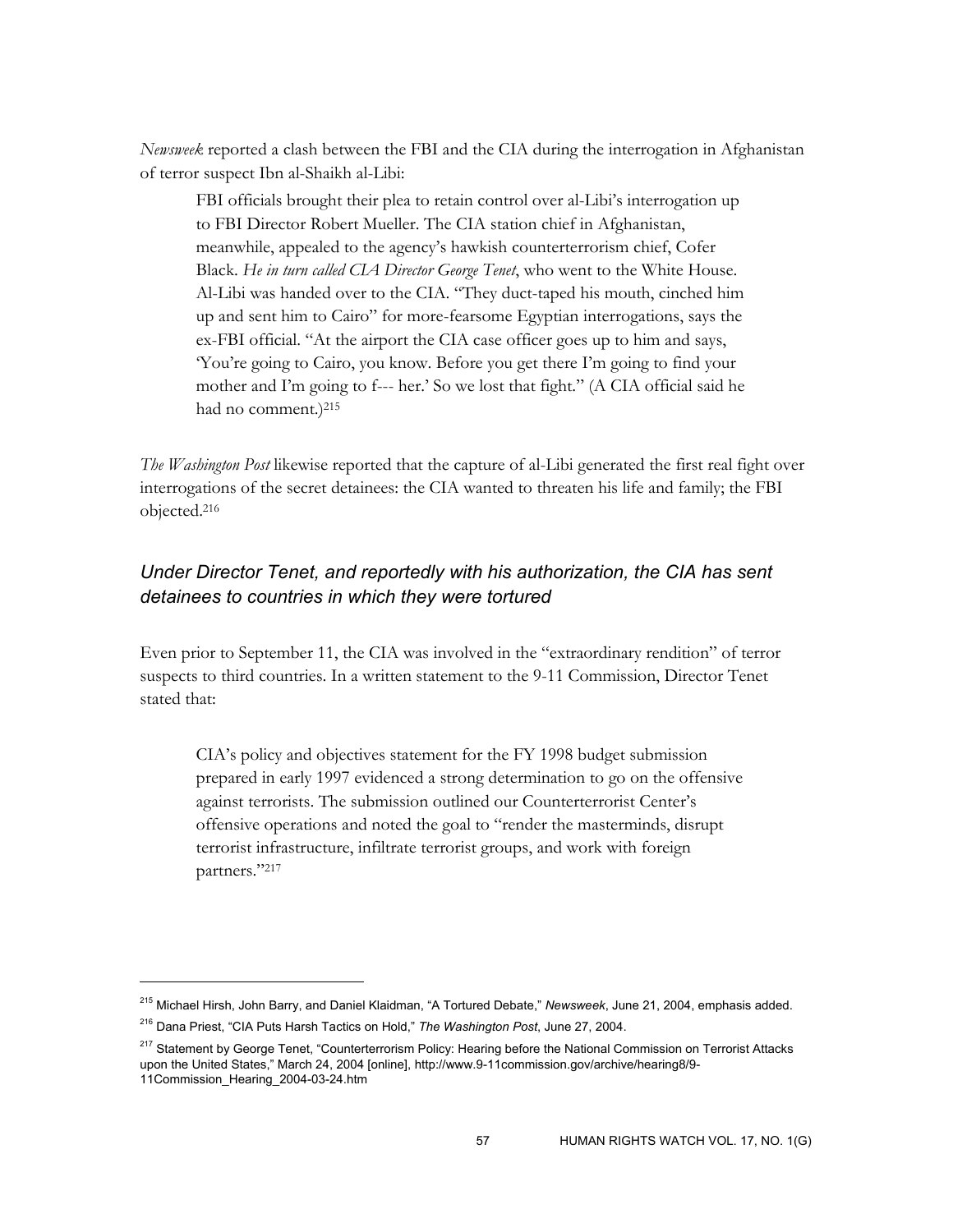Director Tenet said that the CIA took part in over eighty renditions before September 11, 2001.218

Shortly after the September 11 attacks, President Bush reportedly signed a still-classified directive giving the CIA broad authority to transfer terrorist suspects to third countries.<sup>219</sup> Since then, largely under Secretary Tenet, the CIA has reportedly flown 100 to 150 suspects to foreign countries, including many countries in the Middle East known to practice torture routinely.220 In several cases, detainees rendered into third country custody are known or believed to have been tortured:

- Maher Arar, a Syrian-born Canadian in transit from a family vacation through John F. Kennedy airport in New York, was detained by U.S. authorities. After holding him for nearly two weeks, U.S. authorities flew him to Jordan, where he was driven across the border and handed over to Syrian authorities, despite his statements to U.S. officials that he would be tortured in Syria and his repeated requests to be sent home to Canada. Mr. Arar was released without charge from Syrian custody ten months later and has described repeated torture, often with cables and electrical cords, during his confinement in a Syrian prison. The United States has refused to cooperate with an official Canadian inquiry into the Arar rendition.221
- In early October 2001, Australian citizen Mamdouh Habib was arrested in Pakistan. Pakistan's interior minister later said that Habib was sent to Egypt on U.S. orders and in U.S. custody.222 Habib says that while imprisoned in Egypt for six months, he was suspended from hooks on the wall, rammed with an electric cattle prod, forced to stand tip-toe in a water-filled room, and threatened by a German Shepard dog.223 In 2002, Habib was transferred from Egypt to Bagram Air Force Base, and then to Guantánamo

<sup>&</sup>lt;sup>218</sup> Ibid. (It is not clear which transfers were included in this number, but it would appear that this number encompasses both transfers to the United States and those to other states.)

<sup>&</sup>lt;sup>219</sup> Douglas Jehl and David Johnston, "Rule Change Lets CIA Freely Send Suspects Abroad to Jails," *The New York Times*, March 6, 2005.

 $220$  Ibid.

<sup>&</sup>lt;sup>221</sup> This case and ten others are compiled from news reports in Association of the Bar of the City of New York & Center for Human Rights and Global Justice, *Torture by Proxy: International and Domestic Law Applicable to "Extraordinary Renditions"* (New York: ABCNY & NYU School of Law, 2004).

<sup>222 &</sup>quot;The Trials of Mamdouh Habib," *Dateline SBS*, July 7, 2004.

<sup>&</sup>lt;sup>223</sup> See Declaration of Joseph Margulies, attached to Plaintiff's Application for Temporary Restraining Order, Habib v. Bush, filed November 24, 2004. (D.C. Dist.) (No. 02-CV-1130) According to The New Yorker, "Hossam el Hamalawy said that Egyptian security forces train German shepherds for police work, and that other prisoners have also been threatened with rape by trained dogs, although he knows of no one who has been assaulted this way" (Jane Mayer, "Outsourcing Torture," *The New Yorker*, February 14, 2005, p. 118). Dr. Hajib Al-Naumi, Qatar's former justice minister, told the Australian television program "Dateline" that according to reports from contacts of his in Egypt, Habib "was in fact tortured. He was interrogated in a way which a human cannot stand up…We were told that he -- they rang the bell that he will die and somebody had to help him" ("The Trials of Mamdouh Habib," Dateline SBS, July 7, 2004).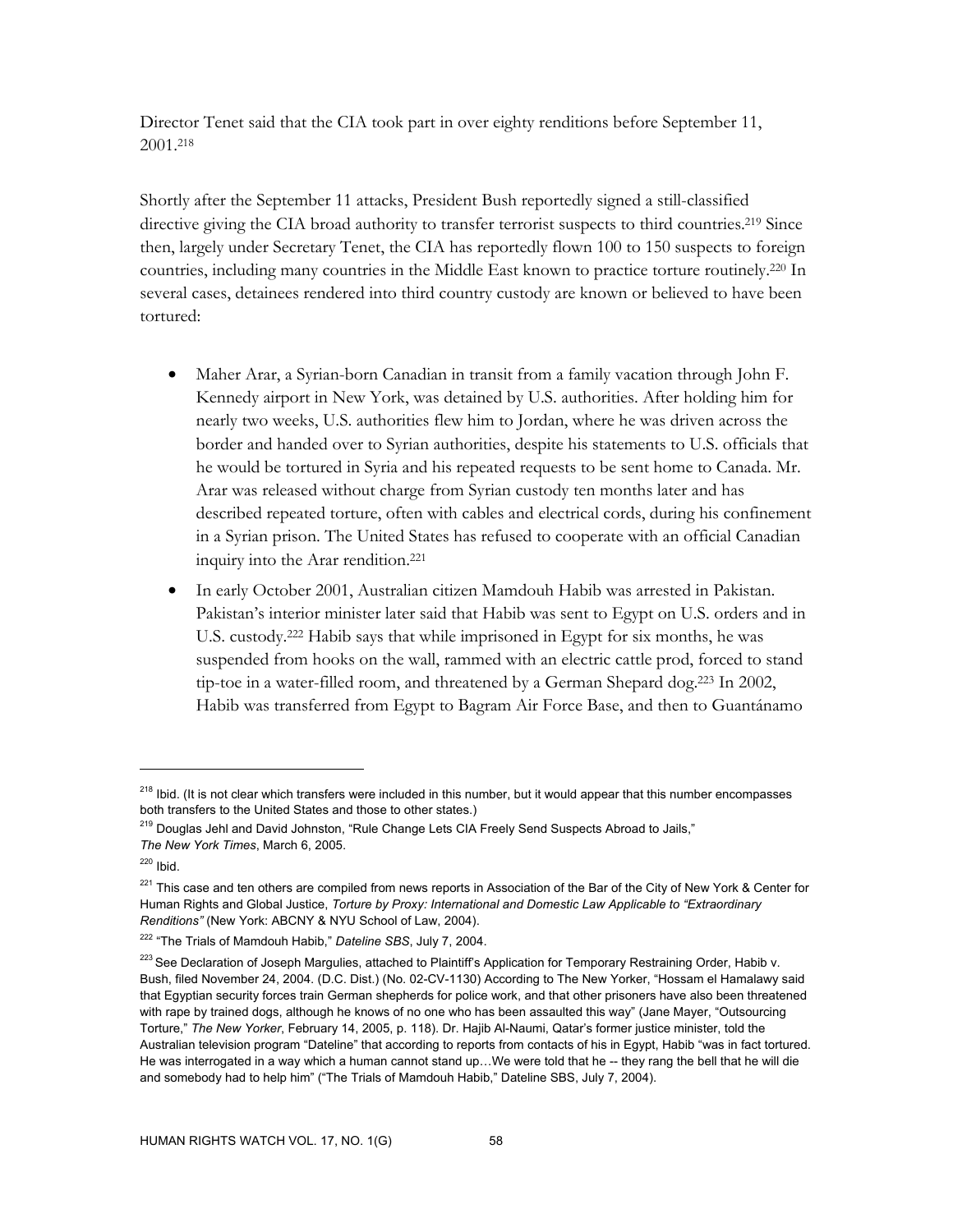Bay. On January 28, 2005, Habib was sent home from Guantánamo to Sydney, Australia.224

- Two Egyptians, Ahmed Agiza and Mohammed al-Zari, were handed by the Swedish authorities to U.S. operatives at Bromma Airport in Stockholm in December 2001. The operatives hooded, shackled, and drugged them, placed them aboard a U.S. governmentleased plane, and transported them to Egypt. There the two men were reportedly tortured, including in Cairo's notorious Tora prison.225
- Italian police are investigating whether American agents illegally seized Milan resident Osama Moustafa Nasr and flew him to Egpyt. Nasr disappeared from Milan on November 16, 2003. Sometime in 2004, he called his wife and friends in Milan and reportedly described being stopped in the street "by western people," forced into a car, and taken to an air force base. From the airbase, Nasr was allegedly flown to Cairo and turned over to secret police. The *London Times* reported that Nasr "claimed he had been tortured so badly by secret police in Cairo that he had lost hearing in one ear. Italian officers who intercepted the call believe he has since been rearrested."226
- Muhammad Haydar Zammar, a German citizen of Syrian descent<sup>227</sup> was arrested in Morocco in November 2001 and flown to Syria.228 Moroccan government sources have told reporters that the CIA asked them to arrest Zammar and send him to Syria,229 and that CIA agents took part in his interrogation sessions in Morocco.230 Zammar was taken to the same Syrian prison where Maher Arar was held.231 On July 1, 2002, *Time* magazine reported:

U.S. officials tell *Time* that no Americans are in the room with the Syrian who interrogate Zammar. U.S. officials in Damascus submit written questions to the Syrians, who relay Zammar's answers back. State Department officials like the arrangement because it insulates the U.S.

<sup>224</sup> Raymond Bonner, "Australian's Long Path in U.S. Antiterrorism Maze," *The New York Times*, January 29, 2005. 225 "The Broken Promise," *Kalla Fakta,* Swedish TV4 Program, May 17, 2004 [online],

http://hrw.org/english/docs/2004/05/17/sweden8620.htm; Craig Whitlock, "A Secret Deportation of Terror Suspects; 2 Men Reportedly Tortured in Egypt," *The Washington Post*, July 25, 2004.

<sup>226</sup> Stephen Grey, "U.S. Agents "Kidnapped Militant" for Torture in Egypt," *The Sunday Times*, February 6, 2005.

<sup>&</sup>lt;sup>227</sup> As in Arar's case, Zammar was technically a dual citizen because Damascus does not allow those born in Syria to renounce their citizenship.

<sup>228</sup> Peter Finn, "Al Qaeda Recruiter Reportedly Tortured; Ex-Inmate in Syria Cites Others' Accounts," *The Washington Post*, January 31, 2003.

<sup>229</sup> Douglas Frantz, "War of Secrets: Sharing Information; Learning to Spy with Allies," *The New York Times*, September 8, 2002; John Crewsdon, "Bid for New Witness Could Slow Plot Trial; Defense Sets Sights on Radical in Syria," *The Chicago Tribune*, January 29, 2003.

<sup>230</sup> Peter Finn, "Al Qaeda Recruiter Reportedly Tortured; Ex-Inmate in Syria Cites Others' Accounts," *The Washington Post*, January 31, 2003.

<sup>&</sup>lt;sup>231</sup> See Amnesty International, "Syria: Syrian German Held Three Years Without Charge in Rat-Infested Syrian 'Tomb," October 8, 2004 [online], http://web.amnesty.org/library/Index/ENGMDE240662004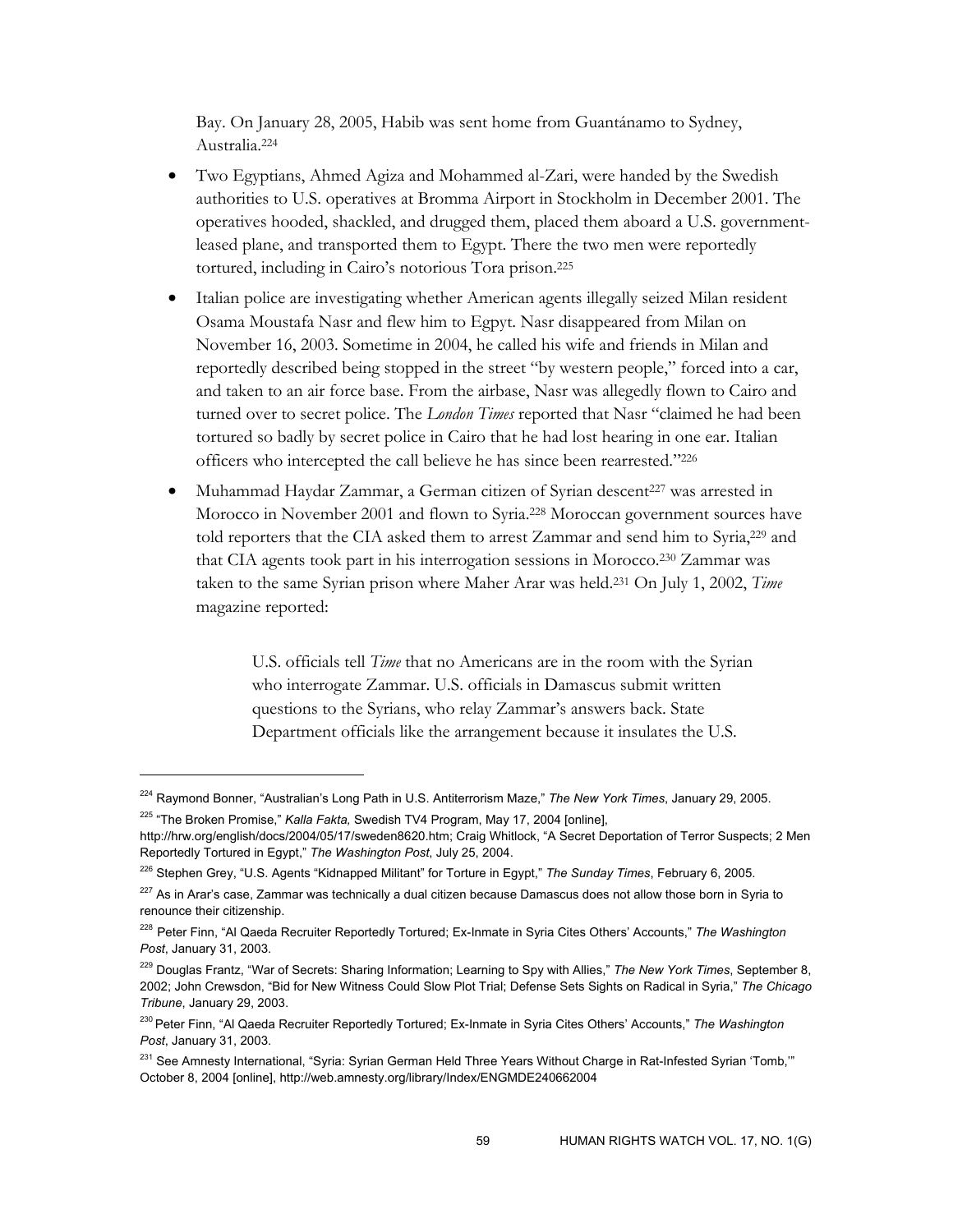government from any torture the Syrians may be applying to Zammar. And some State Department officials suspect that Zammar is being tortured.232

• Muhammad Saad Iqbal Madni, a Pakistani national, was arrested in Jakarta, Indonesia on January 9, 2002. Indonesian officials and diplomats told *The Washington Post* that this was done at the CIA's request. Several days later, Egypt made a formal request that Indonesia extradite Madni for unspecified, terrorism-related crimes. However, according to "a senior Indonesian government official," "[t]his was a U.S. deal all along…Egypt just provided the formalities." On January 11, the Indonesian officials said, Madni was taken onto a U.S. registered Gulfstream V jet at a military airport, and flown to Egypt.233 On September 11, 2004, the *Times* of London reported that despite repeated inquiries by Madni's relatives, "nothing has been seen or heard from" him since he was taken from Jakarta.234

The post 9/11 rendition of terror suspects was first reported in *The Washington Post* in December 2002, which described transfers to countries including Syria, Uzbekistan, Pakistan, Egypt, Jordan, Saudi Arabia, and Morocco, where they were tortured or otherwise mistreated. One official was quoted as saying, "We don't kick the [expletive] out of them. We send them to other countries so they can kick the [expletive] out of them."235 Since then, the *New Yorker*, the *BBC* and *CBS*'s "60 Minutes" have described an organized U.S. program of renditions to Egypt of suspects captured in places such as Afghanistan, Albania, Croatia, and Sweden, resulting in many cases of torture and "disappearance."236

Director Tenet was certainly aware of the torture involved in these renditions. The Middle Eastern countries to which detainees have been rendered — Egypt, Syria, Pakistan, Jordan, Saudi Arabia, and Morocco — are notorious for their use of torture.237 The U.S. State Department had

<sup>232</sup> Mitch Frank, "Help From an Unlikely Ally," *Time Magazine*, July 1, 2002. *The Daily Telegraph* and *The Washington Post* have also reported that U.S. agents were telling Syrian interrogators what questions to ask Zammar; David Rennie & Toby Helm, "War on Terrorism: Syrians Reveal Secret Help in al-Qa'eda Hunt," June 20, 2002 ("American agents had been allowed to submit written questions to Zammar and had received a steady flow of information in return"); Glenn Kessler, "U.S.-Syria Relations Not Quite as Cold," *The Washington Post*, June 20, 2002. ("While U.S. officials have not been able to question Zammar, Americans have submitted questions to the Syrians"); Howard Schneider, "Syria Evolves as Anti-Terror Ally," *The Washington Post*, July 25, 2002 ("it is unclear whether U.S. officials are being allowed to question [Zammar] in person or merely pose questions through Syrian interrogators").

<sup>233</sup> Rajiv Chandrasekaran and Peter Finn, "U.S. Behind Secret Transfer of Terror Suspects," *The Washington Post*, March 11, 2002.

<sup>234</sup> Daniel McGory, "Ghost Prisoners Haunt Terrorism Hunt," *The London Times*, September 11, 2004.

<sup>235</sup> Dana Priest and Barton Gellman, "U.S. Decries Abuse but Defends Interrogations," *The Washington Post*, December 25, 2002.

<sup>236</sup> Jane Mayer, "Outsourcing Torture: The Secret History of America's 'Extraordinary Rendition' Program," *The New Yorker*, February 8, 2005; "Transcript of 'File on 4' Rendition," BBC Current Affairs Group, February 8, 2005; "CIA Flying Suspects to Torture?" "A 60 Minutes Special Report," March 6, 2005.

<sup>&</sup>lt;sup>237</sup> See Human Rights Watch, "State Department Criticism of Torture in Countries to Which Detainees Have Allegedly Been Rendered," *A Human Rights Watch Press Release*, April 2003 [online], http://hrw.org/press/2003/04/torture.htm.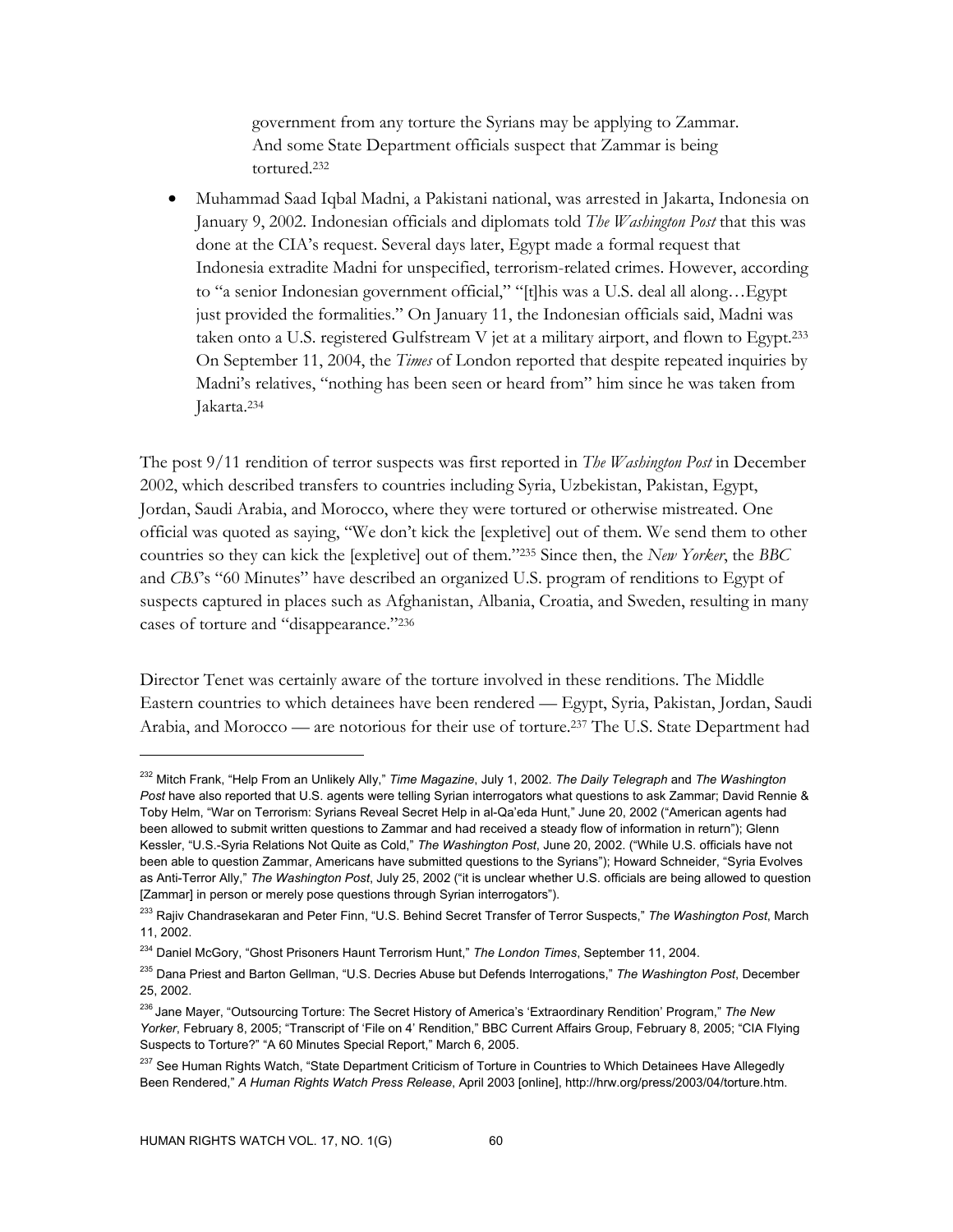the following to say in its 2003 reports about torture in Egypt and Syria, two of the major "extraordinary rendition" destinations:

[Egypt::] [T]here were numerous, credible reports that security forces tortured and mistreated detainees. …. Principal methods of torture reportedly employed … included victims being: stripped and blindfolded; suspended from a ceiling or doorframe with feet just touching the floor; beaten with fists, whips, metal rods, or other objects; subjected to electrical shocks; and doused with cold water.238

[Syria:] [T]here was credible evidence that security forces continued to use torture. …[Syrian groups and ex-detainees] reported that torture methods included administering electrical shocks; pulling out fingernails; forcing objects into the rectum; beating, sometimes while the victim is suspended from the ceiling; hyper extending the spine; bending the detainees into the frame of a wheel and whipping exposed body parts; and using a chair that bends backwards to asphyxiate the victim or fracture the victim's spine.239

*Newsweek* reported that at a classified briefing for senators not long after September 11, 2001, Tenet was asked whether the United States was planning to seek the transfer of suspected al-Qaeda detainees from governments known for their brutality. Citing Congressional sources, *Newsweek* reported "that Tenet suggested it might be better sometimes for such suspects to remain in the hands of foreign authorities, who might be able to use more aggressive interrogation methods."240

Michael Sheuer, head of the CIA's bin Laden desk, who ran the detainee rendition program, provides evidence that Tenet was very aware of what was happening to detainees, yet nevertheless personally signed off on renditions. Sheuer said he "never a saw a set of operations that was more closely scrutinized by the director of central intelligence, the National Security Council and the Congressional intelligence committees" and that "we told them — again and again and again" that the detainees might be mistreated.241 According to Sheuer, each individual operation, "I think, …went to either the Director of Central Intelligence or to the Assistant

<sup>&</sup>lt;sup>238</sup> U.S. Department of State Country Reports on Human Rights Practices: Egypt, February 2004 [online], http://www.state.gov/g/drl/rls/hrrpt/2003/27926.htm.

<sup>&</sup>lt;sup>239</sup> U.S. Department of State Country Reports on Human Rights Practices: Syria, February 2004 [online],

http://www.state.gov/g/drl/rls/hrrpt/2003/27938.htm. In November 2003, just days after Maher Arar was released from Syrian custody, President Bush declared that the government of Syria had left "a legacy of torture, oppression, misery, and ruin." Remarks by the President George W. Bush on the Occasion of the 20th Anniversary of the National Endowment for Democracy, November 6, 2003 [online], http://www.whitehouse.gov/news/releases/2003/11/20031106- 2.html

<sup>240</sup> John Barry, Michael Hirsh & Michael Isikoff, "The Roots of Torture," *Newsweek*, May 24, 2004,

<sup>241</sup> Michael Scheuer, "A Fine Rendition," *The New York Times*, March 11, 2005.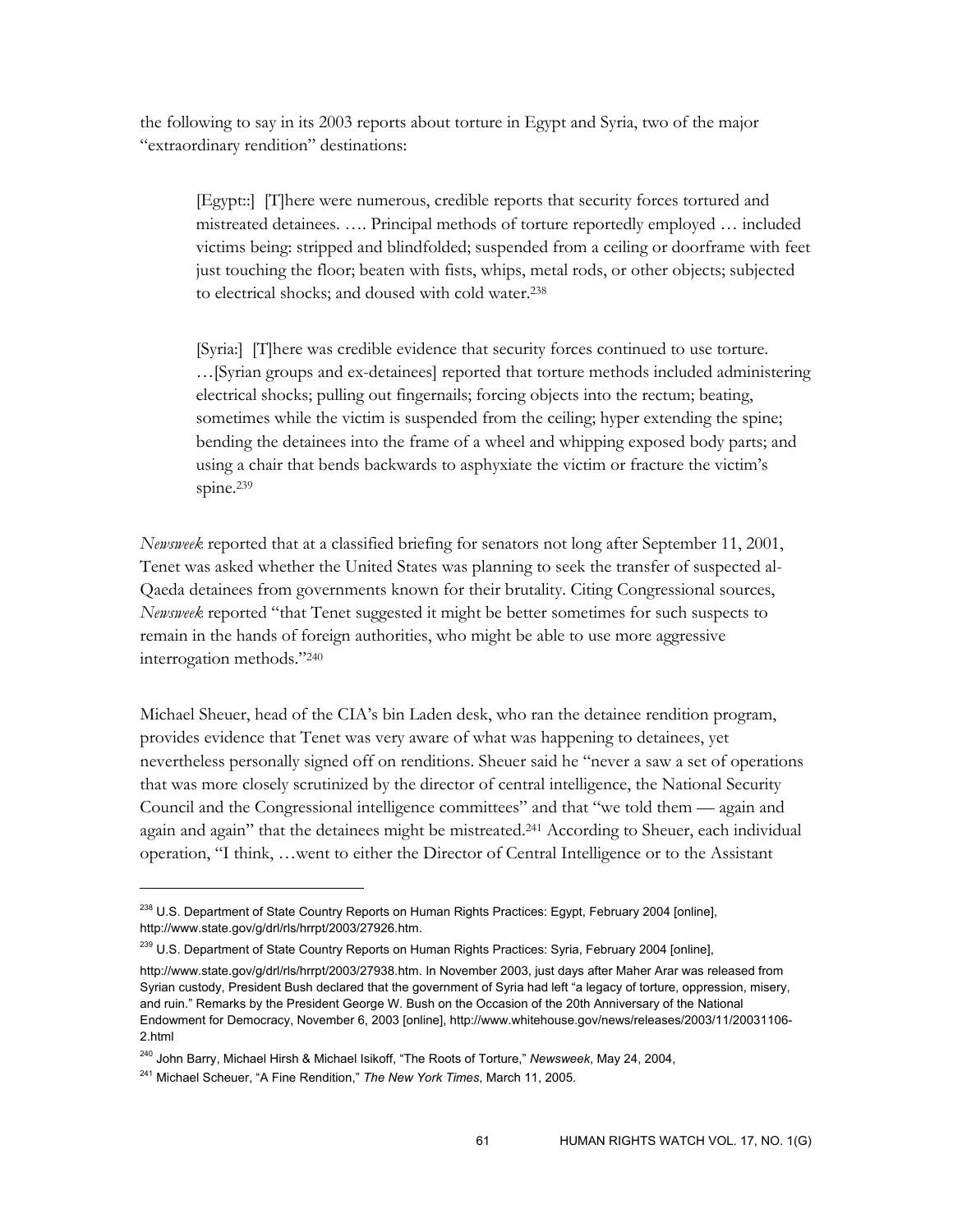Director of Central Intelligence. So basically the number one and two men in the intelligence community are the ones who signed off."242

As noted above, Director Tenet was reportedly involved in wresting from the FBI the terror suspect Ibn al-Shaikh al-Libi so he could be sent to Egypt.

U.S. law, in addition to criminalizing direct acts of torture, provides that "a person who *conspires* to commit [torture] shall be subject to the same penalties (other than the penalty of death) as the penalties prescribed for the offense, the commission of which was the object of the conspiracy."243 Similarly, U.S. law provides for so-called "aiding and abetting" liability:

- 1. Whoever commits an offense against the United States or aids, counsels, commands, induces or procures its commission, is punishable as a principal.
- 2. Whoever willfully causes an act to be done which if directly performed by him or another would be an offense against the United States, is punishable as a principal.244

As a general principle of U.S. criminal law, the liability of an accomplice or a conspirator depends upon giving encouragement or assistance with the knowledge that it will promote or facilitate a crime.245

In the light of these legal provisions, Director Tenet' role in these renditions should be investigated to determine if it amounted to conspiracy to commit torture and/or to aiding and abetting in the commission of torture.246

Director Tenet might argue that the United States obtained "diplomatic assurances" from receiving states such as Syria and Egypt that the detainees would not be tortured. In a recent study of the use of "diplomatic assurances," however, Human Rights Watch concluded:

In contexts where torture is a serious and persistent problem, or there is otherwise reason to believe that particular individuals will be targeted for torture and ill-treatment, diplomatic assurances do not and cannot prevent torture. Sending countries that rely on such assurances are either engaging in wishful

 $242$  "Transcript of 'File on 4' Rendition." BBC Current Affairs Group, February 8, 2005.

 $24318$  U.S.C. § 2340A(c), emphasis added.

<sup>244 18</sup> U.S.C. §2.

 $245$  Wayne R. Lafave, Criminal Law (3d ed. 2000), § 6.7.

<sup>246</sup> See Association of the Bar of the City of New York & Center for Human Rights and Global Justice, *Torture by Proxy: International and Domestic Law Applicable to "Extraordinary Renditions"* (New York: ABCNY & NYU School of Law, 2004), Section VIII.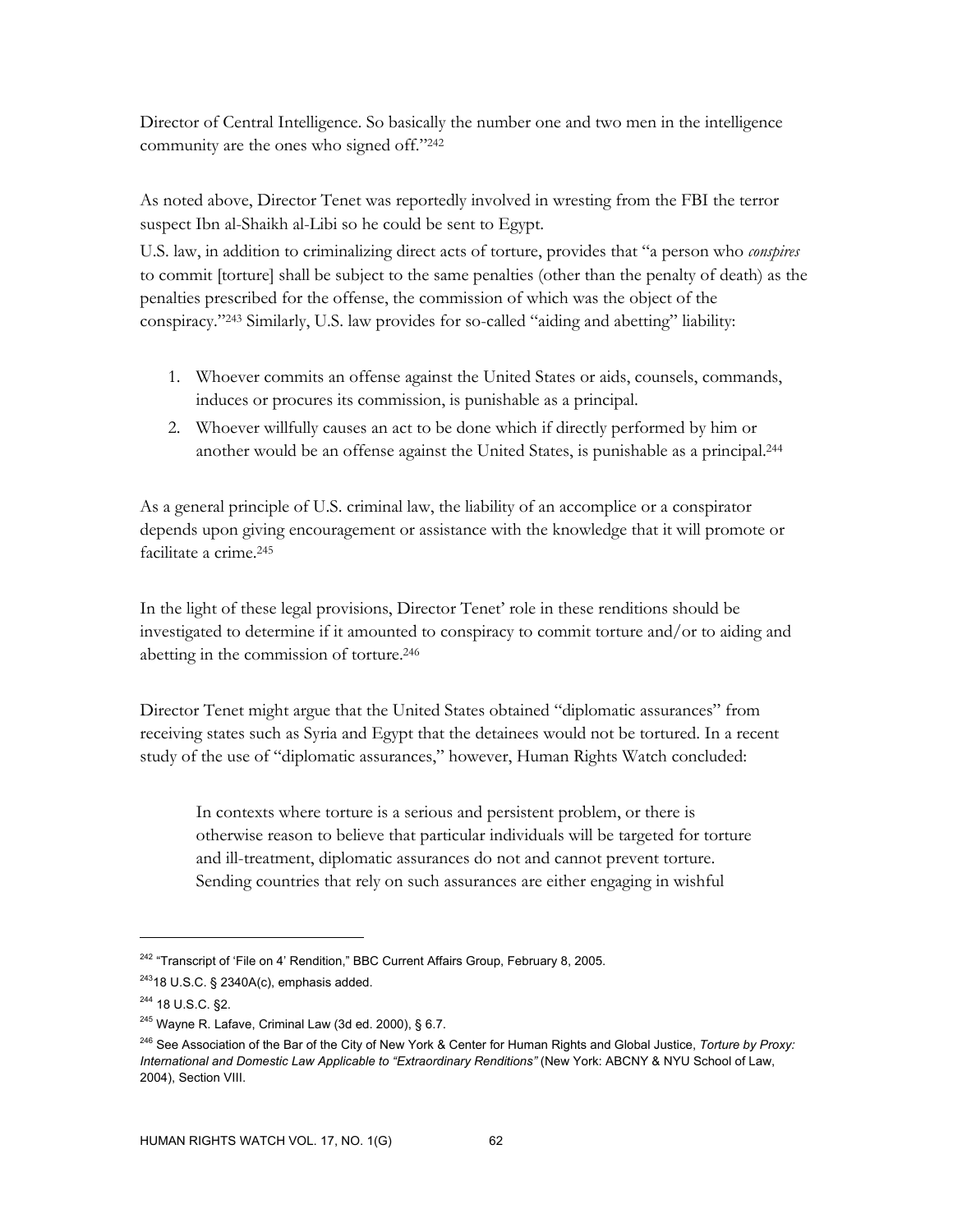thinking or using the assurances as a fig leaf to cover their complicity in torture and their role in the erosion of the international norm against torture.<sup>247</sup>

From the point of view of criminal law, liability would turn on Director Tenet's mental state his intent that the detainee be tortured or his knowledge or reckless indifference to whether or not torture would result. 248

In this respect, Human Rights Watch wrote in the study described above:

It defies common sense to presume that a government that routinely flouts its obligations under international law can be trusted to respect those obligations in an isolated case. And indeed, in an increasing number of cases, allegations of torture are emerging after individuals are returned based on such assurances.

As former CIA counterterrorism official Vincent Cannistraro has remarked: "You would have to be deaf, dumb and blind to believe that the Syrians were not going to use torture, even if they were making claims to the contrary."249

#### *Lieutenant General Ricardo Sanchez*

 $\overline{a}$ 

"As senior commander in Iraq, I accept responsibility for what happened at Abu Ghraib"

- Ricardo Sanchez<sup>250</sup>

*Lt. Gen. Sanchez should be investigated for war crimes and torture either as a principal or under the doctrine of "command responsibility." Gen. Sanchez authorized interrogation methods that violate the Geneva Conventions* 

<sup>247</sup> See Human Rights Watch, "Still at Risk: Diplomatic Assurances No Safeguard against Torture," *A Human Rights Watch Report*, April 2005 [online], http://hrw.org/reports/2005/eca0405/.

<sup>&</sup>lt;sup>248</sup> See Wayne R. Lafave, Criminal Law (3d ed. 2000), §6.7 (d). U.S. courts differ on whether liability rests on whether mere "knowing assistance" suffices for criminal liability or whether the defendant must desire the result (that the detainee be tortured).

<sup>249</sup> Shannon McCaffrey, "Canadian Sent to Syria Prison Disputes U.S. Claims against Torture," *Knight Ridder*, July 28, 2004 [online] http://www.realcities.com/mld/krwashington/9264400.htm. See also Dana Priest, "Man was Deported after Syrian Assurances," *The Washington Post*, November 20, 2003: "Spokesmen at the Justice Department and the CIA declined to comment on why they believed the Syrian assurances to be credible." *The Washington Post* quoted an "Arab diplomat, whose country is actively engaged in counterterrorism operations and shares intelligence with the CIA," as saying that it was unrealistic to believe the CIA really wanted to follow up on the assurances. "It would be stupid to keep track of them because then you would know what's going on," he said. "It's really more like 'Don't ask, don't tell" (Dana Priest, "CIA's Assurances on Transferred Suspects Doubted," *The Washington Post*, March 17, 2005).

<sup>&</sup>lt;sup>250</sup> Testimony of Lt. Gen Ricardo Sanchez, Senate Armed Services Committee, Hearing on Iraq Prisoner Abuse, May 19, 2004.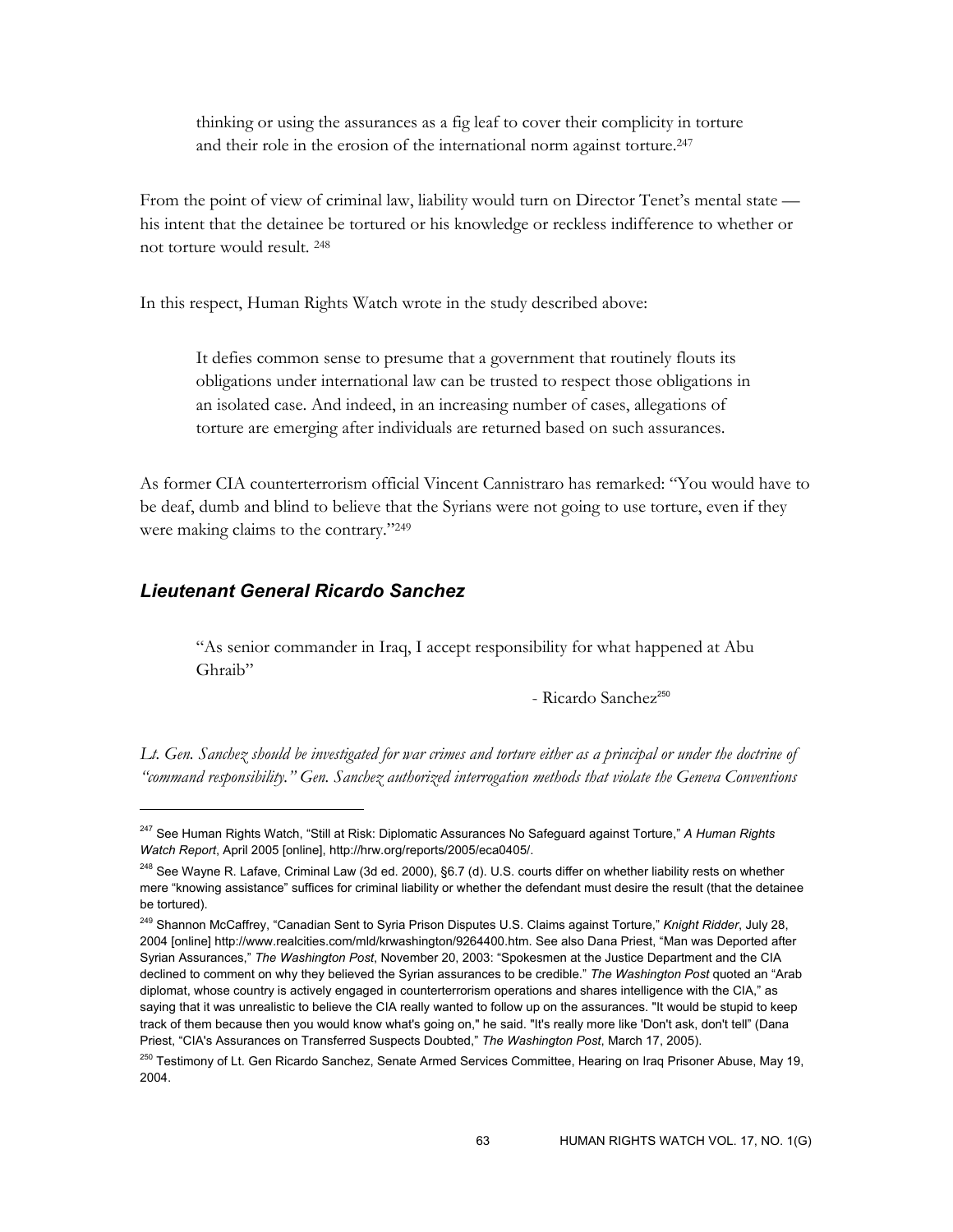*and the Convention against Torture. He knew, or should have known, that torture and war crimes were committed by troops under his direct command, but failed to take effective measures to stop these acts.* 

## *Gen. Sanchez promulgated interrogation rules and techniques that violated the Geneva Conventions and the Convention against Torture*

Lt. Gen. Sanchez took command of V Corps in Baghdad in April 2003 and went on to become Commander of the Combined and Joint Task Force 7 (CJTF-7). Over the spring and summer of 2003, CJTF-7 was responsible for the detention of combatant and civilian prisoners in Iraq.251

Although Gen. Sanchez testified before Congress that compliance with the Geneva Conventions in Iraq "was always the standard,"252 it has since been revealed that Gen. Sanchez, "despite lacking specific authorization to operate beyond the confines of the Geneva Conventions" (in the words of the Schlesinger report), took it upon himself to declare some prisoners "unlawful combatants."253

As noted by the Schlesinger panel, during the early and mid-2003, General Sanchez's troops interrogated detainees at Abu Ghraib and elsewhere relying "on Field Manual 34-52 and on unauthorized techniques that migrated from Afghanistan."<sup>254</sup> Members of the 519<sup>th</sup> MI Battalion, which had previously been accused in a Criminal Investigation Command homicide investigation of abusive interrogation practices in Afghanistan, were left to devise interrogation rules on their own.255 In so doing, they were said to have copied rules "almost verbatim" from the "Battlefield Interrogation Team and Facility Policy" of Special Operations Forces/Central Intelligence Agency Joint Task Force 121, a secretive Special Operations Forces/CIA mission seeking former government members in Iraq.<sup>256</sup> That policy reportedly endorsed the use of stress positions during harsh interrogation procedures, the use of dogs, yelling, loud music, light control, isolation, and other procedures used previously in Afghanistan and Iraq.257 In mid-August 2003, according to journalist Mark Danner, a captain in military intelligence at Abu Ghraib sent his colleagues an e-mail in which, responding to an earlier request from interrogators, he sought to define "unlawful combatants," distinguishing them from "lawful combatants [who] receive protections of the Geneva Convention and gain combat immunity for

 $\ddot{\phantom{a}}$ 

<sup>&</sup>lt;sup>251</sup> Jones report, pp. 9-10.

<sup>&</sup>lt;sup>252</sup> Testimony of Lt. Gen Ricardo Sanchez, Senate Armed Services Committee, Hearing on Iraq Prisoner Abuse, May 19, 2004, p. 26.

<sup>&</sup>lt;sup>253</sup> Schlesinger report, p. 83.

<sup>254</sup> Ibid, p. 14.

 $255$  Fay report, p. 29.

<sup>256</sup> Douglas Jehl and Eric Schmitt, "Army's Report Faults General in Prison Abuse," *The New York Times*, August 27, 2004.

 $257$  Ibid.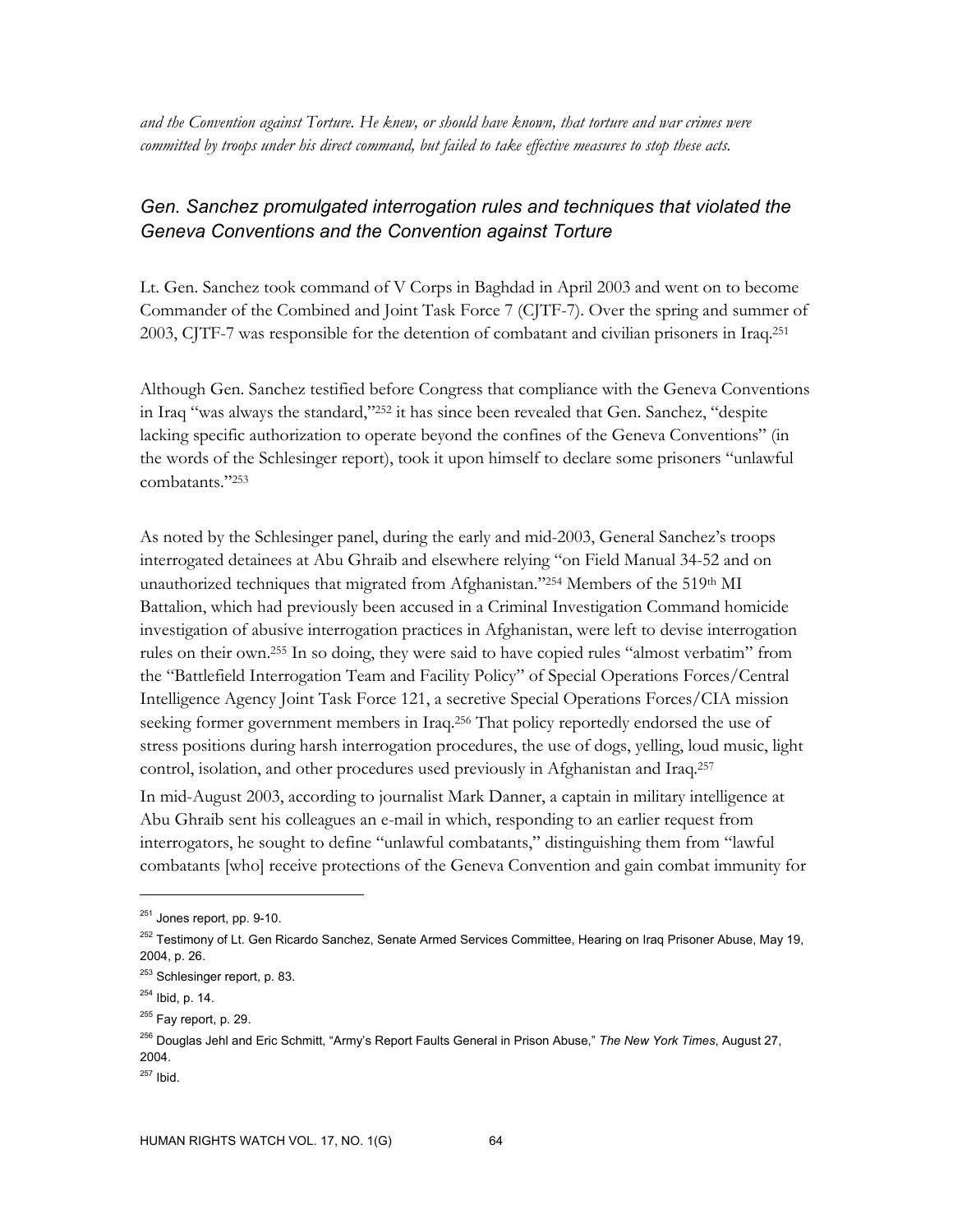their warlike acts." After promising to provide rules of engagement — "that addresses the treatment of enemy combatants, specifically, unprivileged belligerents," the captain asked the interrogators for "input...concerning what their special interrogation knowledge base is and more importantly, what techniques would they feel would be effective techniques." Then, reminding the intelligence people to "provide Interrogation techniques 'wish list' by 17 AUG 03," the captain signed off saying: "The gloves are coming off gentlemen regarding these detainees, Col Boltz258 has made it clear that we want these individuals broken. Casualties are mounting and we need to start gathering info to help protect our fellow soldiers from any further attacks."259

Gen. Miller, who ran the detention operations at Guantánamo Bay, visited Iraq from August to September 2003, and met with Gen. Sanchez and others. Gen. Sanchez recalls that Gen. Miller "left behind a whole series of SOPs that could be used as a start point for CJTF-7 interrogation operations."260 Gen. Sanchez took into consideration Gen. Miller's "call for strong, commandwide interrogation policies," when he finally formalized the interrogation rules for Iraq in a memorandum dated September 14.261

Sanchez's September 14 memo<sup>262</sup> — released only in March 2005 in response to a FDIA lawsuit — approved the use of a number of harsh interrogation techniques, including:

- "Presence of Military Working Dog: Exploits Arab fear of dogs while maintaining security during interrogations. Dogs will be muzzled and under control of …handler at all times to prevent contact with detainee";
- "Sleep Management: Detainee provided minimum 4 hours of sleep per 24 hour period, not to exceed 72 continuous hours";
- "Yelling, Loud Music and Light Control: Used to create fear, disorient detainee and prolong capture shock. Volume controlled to prevent injury";
- "Stress Positions: Use of physical postures (sitting, standing, kneeling, prode, etc.) for no more than 1 hour per use. Use of technique(s) will not exceed 4 hours and adequate rest between use of each position will be provided"; and
- "False Flag: Convincing the detainee that individuals from a country other than the United States are interrogating him."

<sup>&</sup>lt;sup>258</sup> Col. Steven Boltz, the second-ranking military intelligence officer in Iraq.

<sup>&</sup>lt;sup>259</sup> Mark Danner, *Torture and Truth; America, Abu Ghraib and the War on Terrorism* (New York: The New York Review of Books, 2004), p. 33.

 $260$  Fay report, p. 58.

<sup>&</sup>lt;sup>261</sup> Schlesinger report, pp. 9-10.

<sup>&</sup>lt;sup>262</sup> From Lt. Ricardo Sanchez to Commander U.S. Central Command, memorandum, Interrogation and Counter-Resistance Policy, September 14, 2003 [online], http://www.aclu.org/SafeandFree/SafeandFree.cfm?ID=17851&c=206.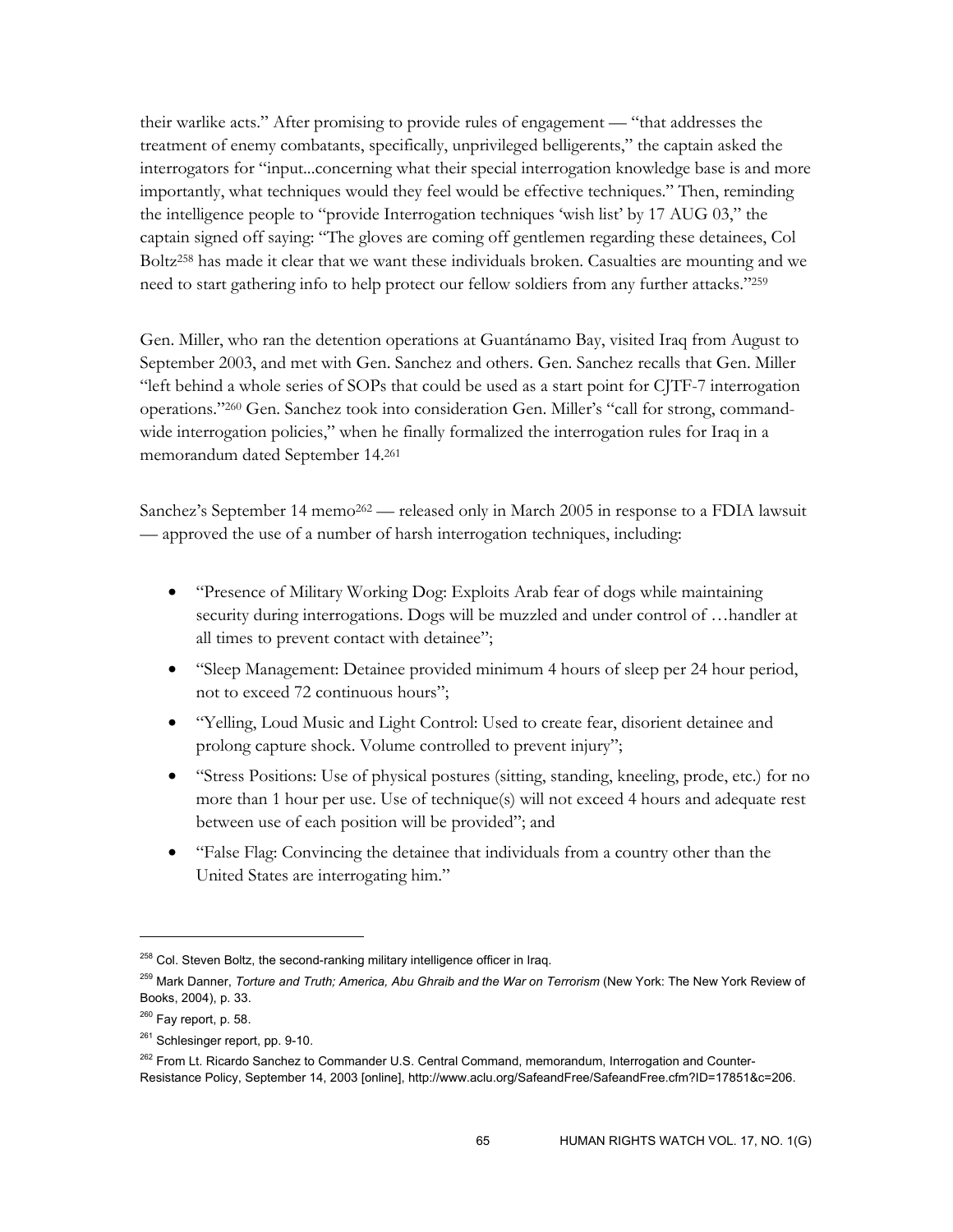Among the goals Gen. Sanchez thought these techniques would accomplish were "to create fear, disorient detainees and capture shock."

The Schlesinger report found that Gen. Sanchez's September 14 memorandum included "a dozen interrogation techniques beyond [Army] Field Manual 34-52 — five beyond those approved for Guantánamo."263 As described above in the section on Donald Rumsfeld, these techniques also violate the Geneva Conventions and, depending on their use, can constitute war crimes.

Unreleased portions of the report by Maj. Gen. George R. Fay state that with Gen. Sanchez's September 14 order, national policies and those of Gen. Sanchez "collided, introducing ambiguities and inconsistencies in policy and practice," and that "Policies and practices developed and approved for use on al-Qaeda and Taliban detainees who were not afforded the protection of the Geneva Conventions now applied to detainees who did fall under the Geneva Conventions' protections."264 The report adds that the memo "established a requirement to obtain LTG Sanchez's approval prior to using certain techniques on EPWs [enemy prisoners of war]." The policy failed to address what, if any, approval authority had to be obtained for using any of the interrogation techniques on civilian internees, who were the bulk of the detainees at that time."265 In other words, Gen. Sanchez apparently gave Abu Ghraib interrogators the blanket authority to use dogs to threaten detainees — an act that may easily amount to torture or cross the threshold into torture.

Gen. Sanchez appears to have misled Congress in his sworn testimony on this issue. Asked in May 2004, months before the release of his actual memoranda, if he had "ordered or approved the use of sleep deprivation, intimidation by guard dogs, excessive noise and inducing fear," Gen. Sanchez replied: "I never approved any of those measures to be used within the CJTF-7 at any time in the last year." In response to a follow-up question, he repeated, "I have never approved the use of any of those methods within CJTF-7 in the 12-and-a-half months that I've been in Iraq."266

At the same time, Gen. Sanchez was apparently relaying the pressure from above for "actionable intelligence." According to one soldier whose testimony is in a declassified attachment to the Fay report:

<sup>&</sup>lt;sup>263</sup> Schlesinger report, p. 9.

<sup>264</sup> Fay report, pp. 25-26. See Mark Danner, *Torture and Truth; America, Abu Ghraib and the War on Terrorism* (New York: The New York Review of Books, 2004), p. 461, which includes sections of the Fay report not released to the public.

<sup>265</sup> Fay report, p. 26; Mark Danner, *Torture and Truth; America, Abu Ghraib and the War on Terrorism* (New York: The New York Review of Books, 2004), p. 462.

<sup>&</sup>lt;sup>266</sup> Senate Armed Services Committee, Hearing on Allegations of Mistreatment of Iraqi Prisoners, May 19, 2004.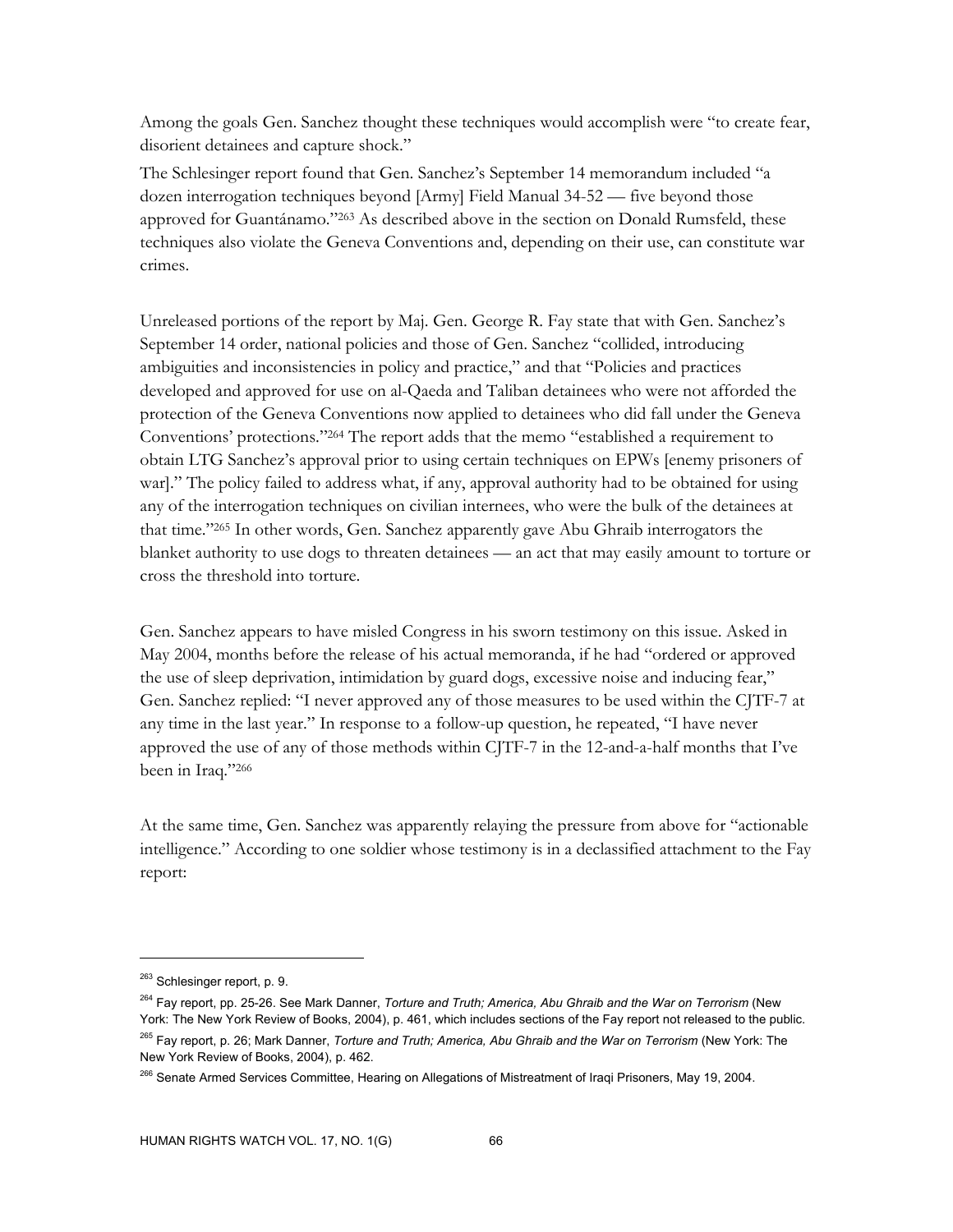COL Pappas and (REDACTED) were under intense pressure from LTG Sanchez to provide intelligence reporting...On occasion (REDACTED) and (REDACTED) conducted interrogations themselves. One interrogation occurred at the request of LTG Sanchez in the middle of the night.267

These guidelines were used by personnel at Abu Ghraib until October 2003.268 Gen. Sanchez's September 14 guidelines were criticized by CENTCOM, however, which viewed them as "unacceptably aggressive," resulting in Gen. Sanchez drafting new guidelines on October 12, 2003.269

While the September 14 memo did not qualify its approval of dogs for interrogation, the October 12 memo confusingly contained two seemingly contradictory sheets of paper. One sheet, a list of approved techniques, did not include dogs. The second sheet, a list of safeguards, now said, "should military working dogs be present during interrogations, they will be muzzled and under control of handler at all times to ensure safety."270 This memo, Gen. Fay noted, "confused doctrine and policy even further."271

#### As Gen. Fay pointed out:

Another confusing change involved removing the use of dogs from the list of approaches. The October 12, 2003 policy did not specifically preclude it. In fact, the safeguards section of the policy established the conditions for the use of dogs, should they be present during interrogations: They had to be muzzled and they had to be under the control of a trained handler. Even though it was not listed in the approved techniques section, which meant that it required the LTG Sanchez's approval, its inclusion in the safeguards section is confusing. In fact, the Commander, 205 MI BDE, COL Pappas, believed that he could approve the use of dogs. Dogs as an interrogation tool should have been specifically excluded because the practice was never doctrine. In approving the concept, LTG Sanchez did not adequately consider the distinction between using dogs at the facility to patrol for security and using them as an interrogation tool, and the implications for interrogation policy. Interrogators at Abu Ghraib used both

<sup>&</sup>lt;sup>267</sup> Sworn Statement of E5, A Company, 519th Military Intelligence Battalion, 525th Military Intelligence Brigade, Fort Bragg, June 4, 2004.

<sup>&</sup>lt;sup>268</sup> Colonel Thomas M. Pappas, "AR 15-6 Investigation Interview," February 9, 2004, p. 34.

 $269$  CJTF-7 Interrogation and Counter-Resistance Policy, memorandum, October 12, 2003 [online], http://www.aclu.org/torturefoia/released/a94.pdf.

<sup>270</sup> Ibid.

 $271$  Fay report, p. 27.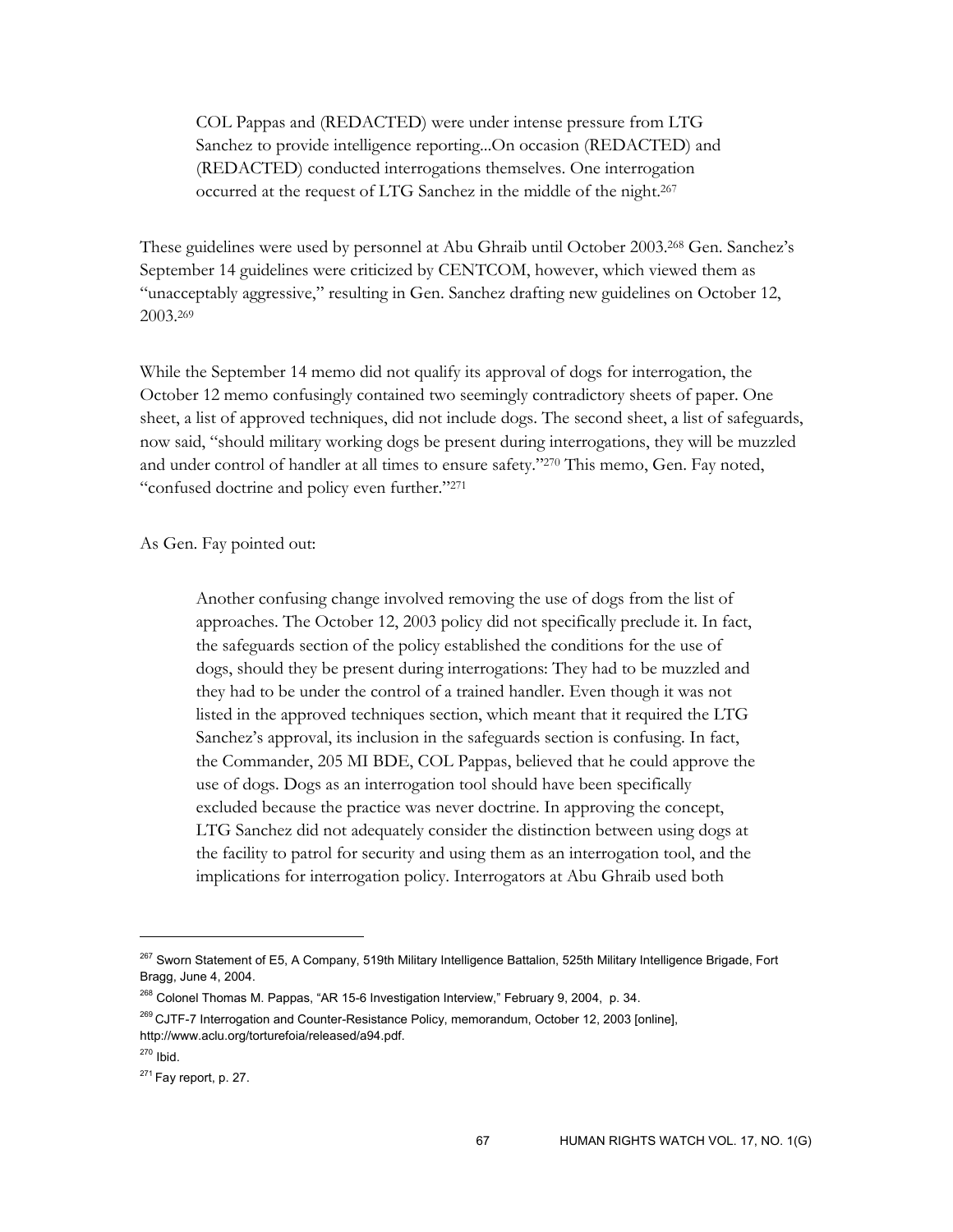dogs and isolation as interrogation practices. *The manner in which they were used on some occasions clearly violated the Geneva Conventions.* 272

Gen. Jones added that "policy memoranda promulgated by the CJTF-7 Commander [Sanchez] led indirectly to some of the non-violent and non-sexual abuses at Abu Ghraib." 273 Jones added that some of these abuses "may have violated international law."

### *Lt. Gen. Sanchez knew or should have known about torture and war crimes committed by troops under his command*

In his Congressional testimony, Gen. Miller was asked to explain how abuse at Abu Ghraib had taken place without the top leadership knowing about it. He replied, "I think there are failures in people doing their duty, there are failures in systems. *And we should have known and we should have uncovered it and taken action before it got to the point that it got to.* I think there's no doubt about that."274

U.S. military personnel under the command of Gen. Sanchez committed numerous war crimes. The Schlesinger report noted 55 substantiated cases of detainee abuse in Iraq, plus 20 instances of detainee deaths still under investigation.275 The earlier Taguba report had found "numerous incidents of sadistic, blatant, and wanton criminal abuses" that constituted "systematic and illegal abuse of detainees" at Abu Ghraib.276 The Fay report documents 44 allegations of acts that may amount to war crimes.277 An ICRC report concluded that in military intelligence sections of Abu Ghraib, "methods of physical and psychological coercion used by the interrogators appeared to be part of the standard operating procedures by military intelligence personnel to obtain confessions and extract information."278 The ICRC also found that "the use of ill-treatment against persons deprived of their liberty went beyond exceptional cases and might be considered as a practice tolerated by the CF [Coalition Forces]."279

 $272$  Fay report, p. 28, emphasis added. The Schlesinger report noted that "The Taguba and Jones/Fay investigations identified a number of abuses related to using muzzled and unmuzzled dogs during interrogations." Schlesinger report, p. 77. See also Douglas Jehl and Eric Schmitt, "Army's Report Faults General in Prison Abuse," *The New York Times*, August 27, 2004.

<sup>273</sup> Jones report, p. 4.

<sup>&</sup>lt;sup>274</sup> Testimony of Gen. Miller, Senate Armed Services Committee, Hearing on Allegations of Mistreatment of Iraqi Prisoners, May 19, 2004, emphasis added.

<sup>&</sup>lt;sup>275</sup> Schlesinger report, pp. 12-13.

 $276$  Taguba report, p. 16.

 $277$  Fav report, p. 7.

<sup>278</sup> International Committee of the Red Cross, *Report on the Treatment by the Coalition Forces of Prisoners of War and Other Protected Persons by the Geneva Conventions in Iraq during Arrest, Internment and Interrogation*, February 2004 [online], http://www.icrc.org/web/eng/siteeng0.nsf/iwpList74/E4EC091842422511C1256EB500636F70 .  $279$  Ibid.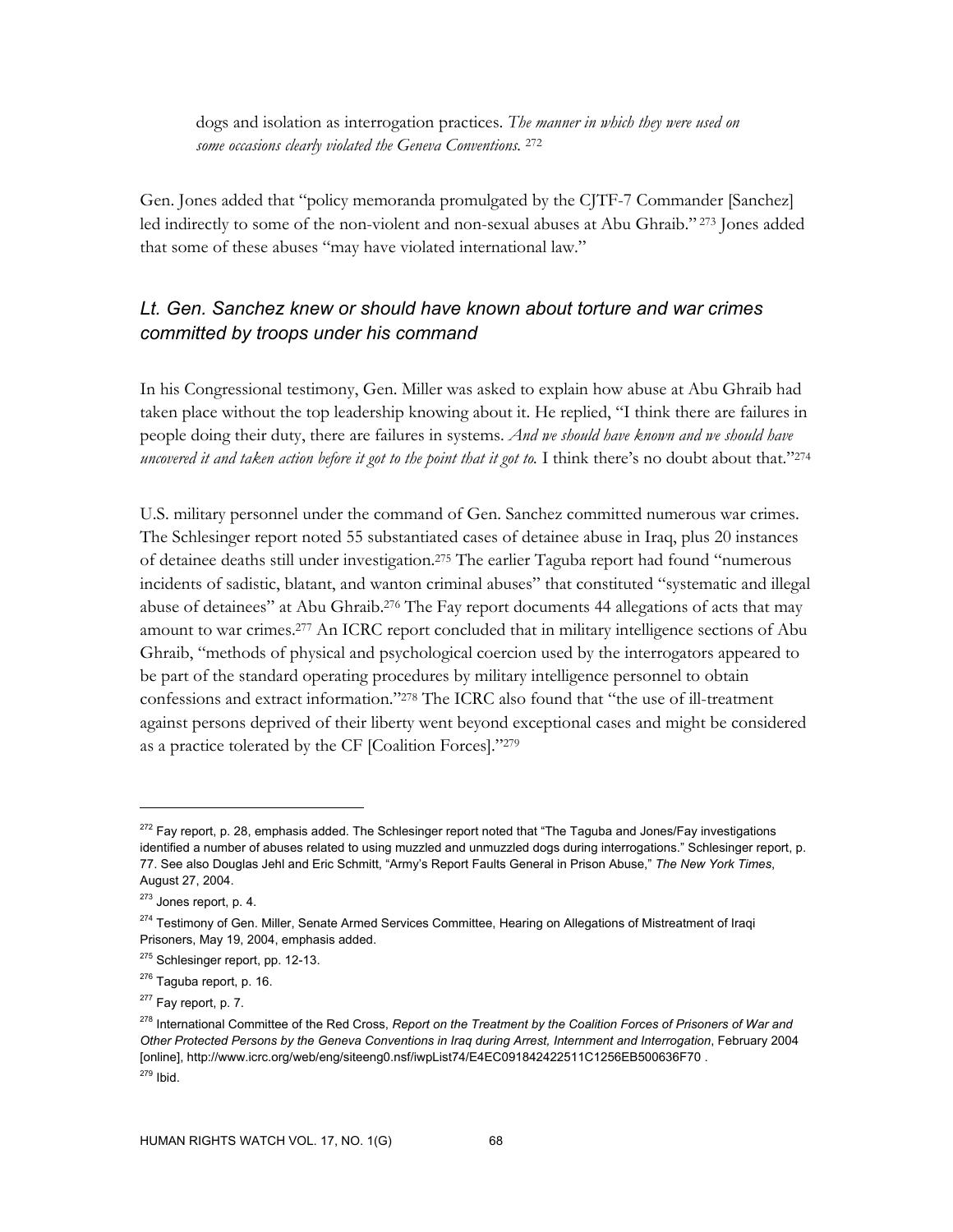Gen. Jones concluded that:

[I]n retrospect, indications and warnings had surfaced at the CJTF-7 level that additional oversight and corrective actions were needed in the handling of detainees…Examples of these indications and warnings include: the investigation of an incident at Camp Cropper,280 the International Committee of the Red Cross (ICRC) reports on handling of detainees in subordinate units, ICRC reports on Abu Ghraib detainee conditions and treatment, CID investigations and disciplinary actions being taken by commanders, the death of an OGA detainee at Abu Ghraib.281

Indeed, Brigadier General Janis Karpinski has said that when CJTF-7 was alerted to prisoner abuse by the ICRC in November 2003, lawyers who answered directly to Sanchez responded by restricting the access of the ICRC.282 In May 2003, the ICRC sent a memorandum documenting over 200 allegations of ill-treatment. Though Gen. Sanchez has denied seeing it, the memorandum was forwarded to U.S. Central Command in Qatar.283 Gen. Sanchez also concedes that he spoke numerous times with U.S. Ambassador Paul Bremer during the summer and fall of 2003 about, among other things, issues of "quality of life of prisoners and the conditions that existed."284

A confidential report in December 2003 by retired Col. Stuart A. Herrington, which was commissioned by Maj. Gen. Barbara Fast, the top intelligence officer in Iraq, warned of detainee abuse throughout Iraq.285 The report, which was reportedly seen by Gen. Sanchez, found that members of Task Force 121 — the joint Special Operations and CIA mission searching for weapons of mass destruction and high-value targets — had been abusing detainees throughout Iraq and had been using a secret interrogation facility to hide their activities.

According to the Schlesinger report, "[b]oth the CJTF-7 commander [Gen. Sanchez] and his intelligence officer, CJTF-7 C2 [Major General Walter Wojdakowski], visited the prison [Abu Ghraib] on several occasions."286 These visits were among those that the report concluded

<sup>&</sup>lt;sup>280</sup> In early July 2003, the ICRC presented a paper detailing approximately 50 allegations of ill-treatment in the military intelligence section of Camp Cropper, at Baghdad International Airport.

<sup>&</sup>lt;sup>281</sup> Jones report, p. 12.

<sup>282</sup> Douglas Jehl and Eric Schmitt, "Army Tried to Limit Abu Ghraib Access," *The New York Times*, May 20, 2004.

<sup>283</sup> International Committee of the Red Cross, *Report on the Treatment by the Coalition Forces of Prisoners of War and Other Protected Persons by the Geneva Conventions in Iraq during Arrest, Internment and Interrogation*, February 2004 [online], http://www.icrc.org/web/eng/siteeng0.nsf/iwpList74/E4EC091842422511C1256EB500636F70.

<sup>&</sup>lt;sup>284</sup> Testimonv of Lt. Gen. Ricardo Sanchez, Senate Armed Services Committee, Hearing on Iraq Prisoner Abuse, May 19, 2004.

<sup>285</sup> Josh White, "U.S. Generals in Iraq Were Told of Abuse Early, Inquiry Finds," *The Washington Post*, December 1, 2004. 286 Schlesinger report, p. 65.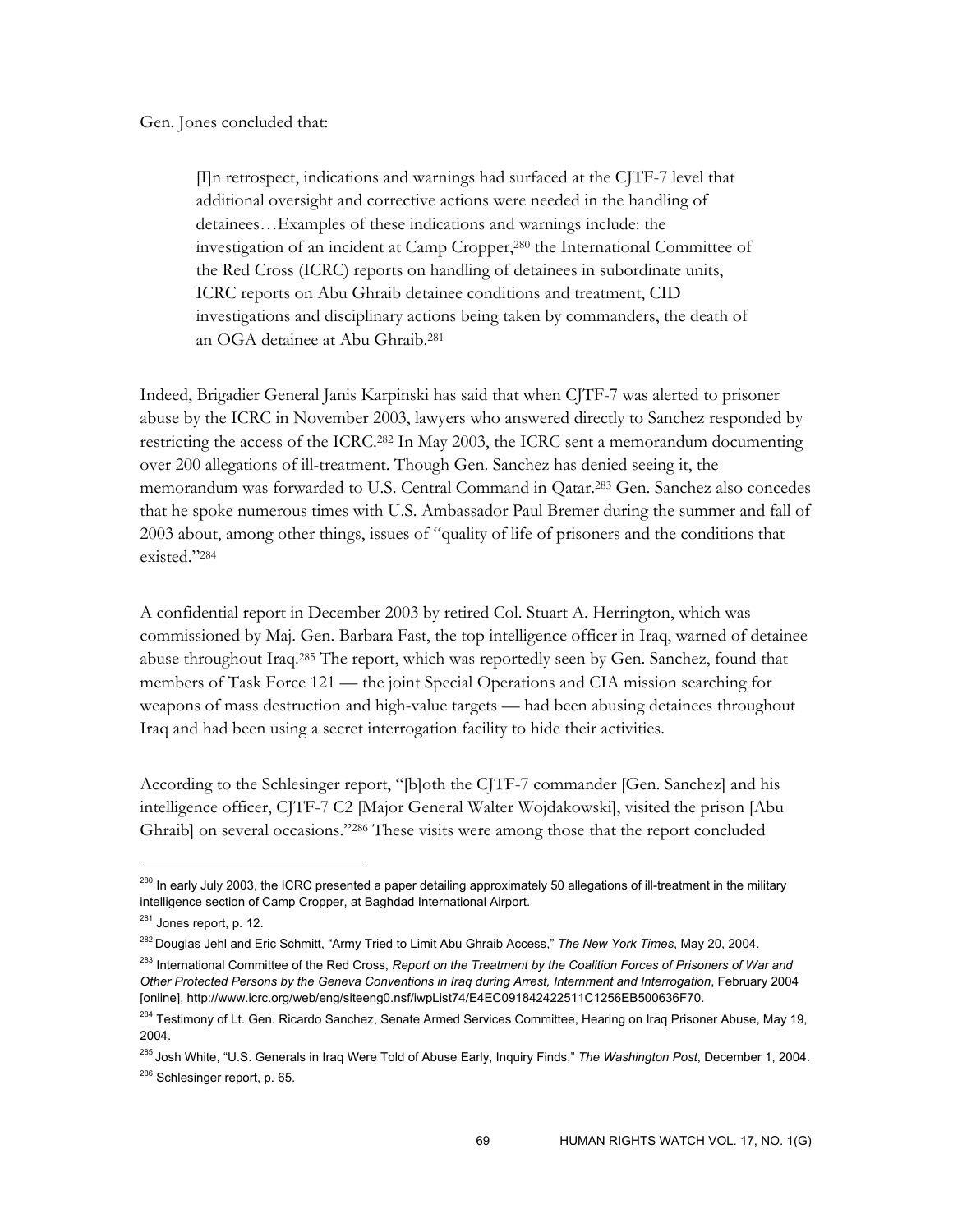"undoubtedly" contributed to the fact that "pressure was placed on the interrogators to produce 'actionable' intelligence."287 One soldier in the 800<sup>th</sup> MP Brigade stated that he believed Brig. Gen. Karpinski spoke to Lt. Gen. Sanchez "every 3 days or so."288 According to another soldier serving at Abu Ghraib, whose allegation has not been corroborated, Gen. Sanchez was present during some interrogations and was aware of the abuse.<sup>289</sup>

A letter from Col. Pappas to Gen. Sanchez dated November 30, 2003 requested permission to throw tables and chairs while continuously yelling at a detainee, drive the detainee around hooded while interrogating him, threaten him with barking dogs, conduct a strip search while the detainee was hooded, place him in isolation on an adjusted sleep schedule while also using techniques such as loud music and stress positions "in accordance with CJTF-7 IROE."290 Gen. Sanchez told Congress that he had never seen the letter. 291

Despite these warnings, Gen. Sanchez seems to have taken no steps to curtail the rampant abuses that were ongoing during his command.

Gen. Jones concluded that "LTG Sanchez…failed to ensure proper staff oversight of detention and interrogation operations"292 and that "CJTF-7 staff elements reacted inadequately to earlier indications and warnings that problems existed at Abu Ghraib."293 The Schlesinger report stated that "[w]e believe LTG Sanchez should have taken strong action in November when he realized the extent of the leadership problems at Abu Ghraib. We concur with the Jones findings that LTG Sanchez and MG Wojdakowski failed to ensure proper staff oversight of detention and interrogation operations."294

In addition, the Schlesinger panel noted that "the unclear chain of command established by CJTF-7, combined with the poor leadership and lack of supervision, contributed to the atmosphere at Abu Ghraib that allowed the abuses to take place."295

 $287$  Ibid.

<sup>&</sup>lt;sup>288</sup> First Lieutenant Elvis L. Mabry, "AR 15-6 Investigation Interview," February 15, 2004, p. 3.

<sup>&</sup>lt;sup>289</sup> Joe Stephens and Josh White, "Prison Visits by General Reported in Hearing; Alleged Presence of Sanchez Cited by Lawyer," *The Washington Post*, May 23, 2004.

<sup>290</sup> Col. Thomas M. Pappas to Commander CJTF-7 LTG Sanchez, "Request for Exception to CJTF-7 Interrogation and Counter Resistance Policy," memorandum, November 30, 2003.

<sup>&</sup>lt;sup>291</sup> Testimony of Lt. Gen. Ricardo Sanchez, Senate Armed Services Committee, Hearing on Iraq Prisoner Abuse, May 19, 2004, pp. 31-32.

<sup>292</sup> Jones report, p. 24.

 $293$  Ibid., p. 4.

<sup>&</sup>lt;sup>294</sup> Schlesinger report, p. 15.

 $^{295}$  Ibid., p. 45.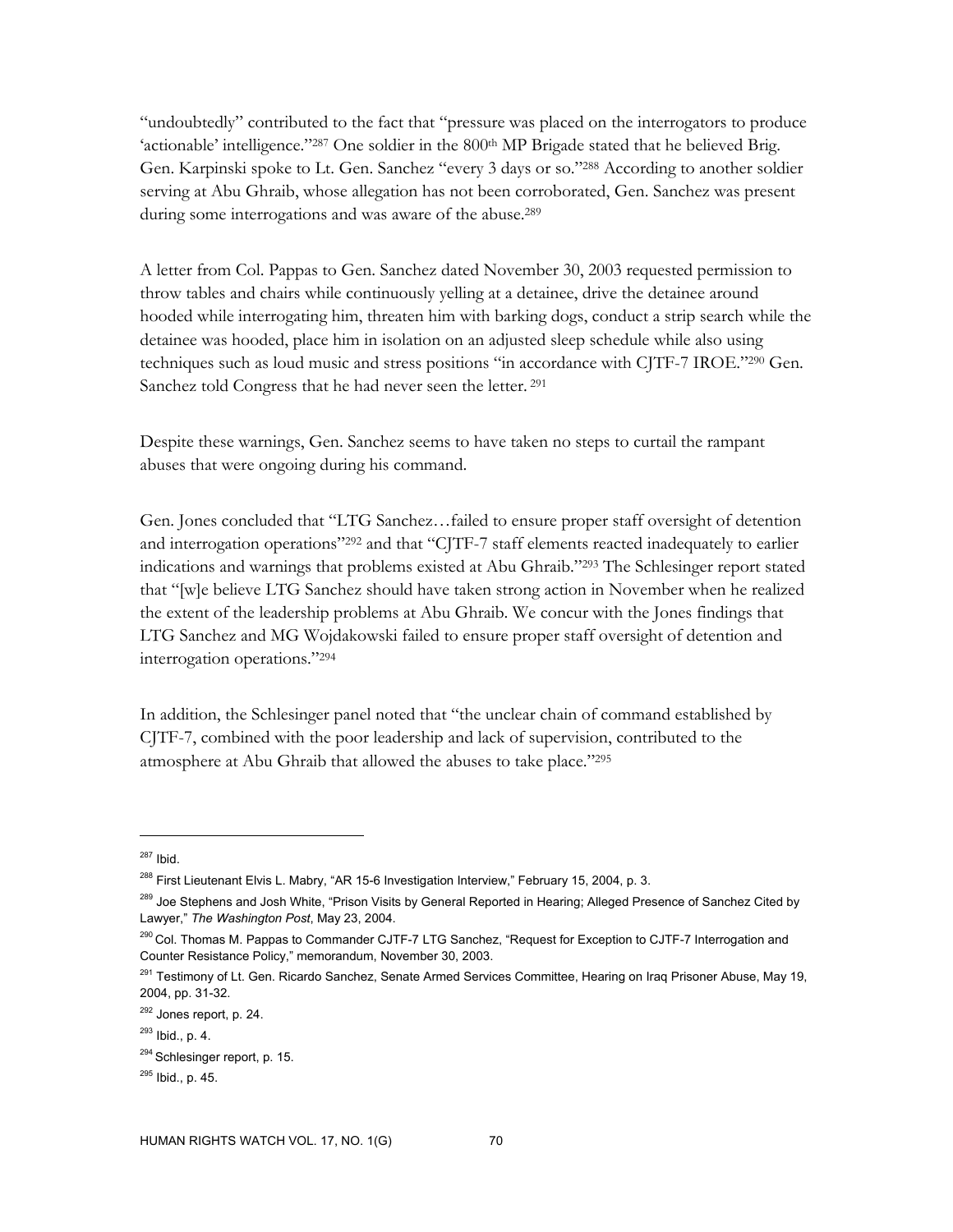### *Major General Geoffrey Miller*

*Major General Geoffrey Miller, as commander at the tightly-controlled prison camp at Guantánamo Bay, Cuba, should be investigated for his potential responsibility in the war crimes and acts of torture committed against detainees there.* 

Gen. Miller was commander of Joint Task Force-Guantánamo (JTF-GTMO) from November 2002 until April 2004, when he became deputy commanding general of detention operations in Iraq, the position he currently holds.

# *Gen. Miller knew or should have known that troops under his command were committing war crimes and acts of torture against detainees at Guantánamo*

As commander of JTF-Guantánamo, Gen. Miller oversaw both military intelligence and military police functions. His mission was "to integrate both the detention and intelligence function to produce actionable intelligence for the nation… operational and strategic intelligence to help the [United States] win the global war on terror."296 Before Gen. Miller was brought to Guantánamo, his predecessor in charge of detention, Brigadier General Rick Baccus, was reportedly accused by Pentagon officials of interfering with interrogation by "coddling" detainees for addressing them with words such as "peace be with you," and "may God be with you," promising them that they would be "treated humanely," and authorizing placement in the camp of ICRC posters specifying certain rights that prisoners have under the Geneva Conventions.297 Under Gen. Miller, detention and interrogation functions were brought together for the first time. The Schlesinger panel described the use of interrogation techniques at Guantánamo as "carefully controlled."298 Church described the "strict command oversight" and "controlled conditions."299

Because no independent monitors with the ability to publicly report on conditions have been able to visit Guantánamo, it is difficult to get a complete picture of practices under Gen. Miller. However based on the testimony of people released from Guantánamo, as well as evidence that has been released as a result of litigation, it appears that under Gen. Miller's command, detainees at Guantánamo were frequently subject to torture or other cruel, inhuman or degrading treatment. The ICRC has reportedly described the psychological and sometimes physical

<sup>&</sup>lt;sup>296</sup> Testimony of General Miller, Senate Armed Forces Committee, Hearing on Iraq Prisoner Abuse, May 19, 2004.

<sup>297</sup> See Bill Gertz and Rowan Scarborough, "Inside the Ring," *The Washington Times*, October 4, 2002; David Rose, *Guantánamo* (New York, The New Press, 2004), p. 85; "GITMO Camp Commander Relieved," *The Washington Post*, October 14, 2002.

<sup>298</sup> Schlesinger report, p. 9.

<sup>&</sup>lt;sup>299</sup> Church report, p. 9.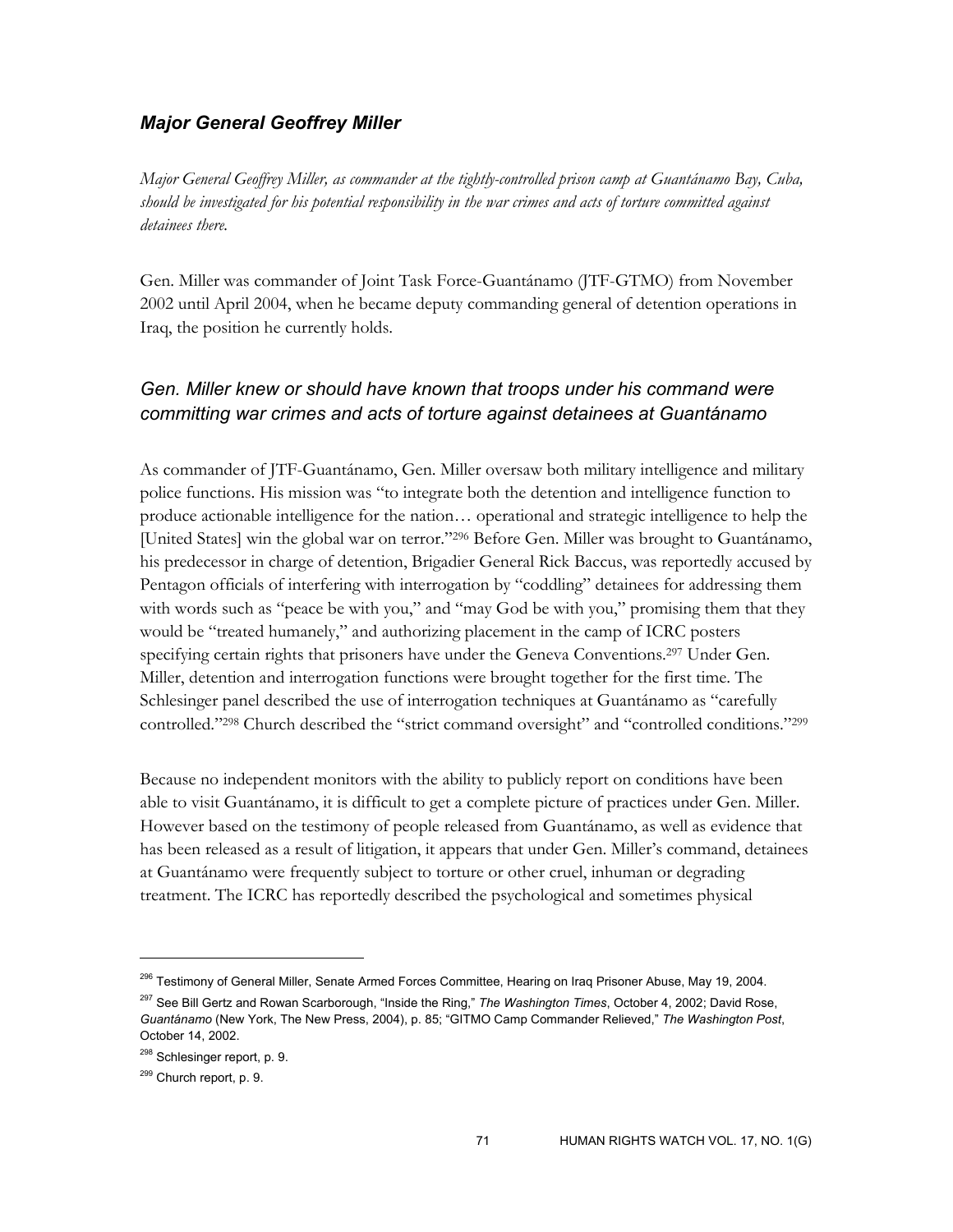coercion on prisoners at Guantánamo as "tantamount to torture."300 Among tactics that appear to have regularly been in use are prolonged sleep deprivation and shackling prisoners in uncomfortable "stress positions" for many hours.301

Released detainees also describe: threats with unmuzzled dogs; forced stripping; being photographed naked; being intentionally subjected to extremes of heat and cold for the purpose of causing suffering; being kept around the clock in filthy cages with no exercise or sanitation; denial of access to necessary medical care; deprivation of adequate food, sleep, communication with family and friends, and of information about their status; and violent beatings.<sup>302</sup>

In one case, military intelligence officials and interrogators told *The New York Times* that Mohammed al-Kahtani, a Saudi detainee, was put on a plane, blindfolded, and made to believe that he was being flown to the Middle East. After several hours in the air, the plane returned to Guantánamo and al-Kahtani was allegedly put in an isolation cell for several months, hidden from the ICRC, and subjected to harsh interrogations conducted by people he was encouraged to believe were Egyptian security agents. Al-Kahtani was reportedly forcibly given an enema because it was uncomfortable and degrading. 303

The *Times* also reported that:

[I]nterviews with former intelligence officers and interrogators provided new details and confirmed earlier accounts of inmates being shackled for hours and left to soil themselves while exposed to blaring music or the insistent meowing of a cat-food commercial. In addition, some may have been forcibly given enemas as punishment.

While all the detainees were threatened with harsh tactics if they did not cooperate, about one in six were eventually subjected to those procedures, one former interrogator estimated. The interrogator said that when new interrogators arrived they were told they had great flexibility in extracting information from detainees because the Geneva Conventions did not apply at the base.304

<sup>300</sup> Neil A. Lewis, "Red Cross Finds Detainee Abuse in Guantánamo," *The New York Times*, November 30, 2004.

<sup>301</sup> See Human Rights Watch, "Guantánamo: Detainee Accounts," *A Human Rights Watch Backgrounder*, October 2004 [online], http://www.hrw.org/backgrounder/usa/gitmo1004/; Center for Constitutional Rights, "Report of Former Guantánamo Detainees," August 4, 2004 [online], http://www.ccr-ny.org/v2/reports/docs/GitmocompositestatementFINAL23july04.pdf.

 $302$  Ibid.

<sup>303</sup> Neil A. Lewis, "Fresh details emerge on harsh methods at Guantánamo," *The New York Times*, January 1, 2005.  $304$  Ibid.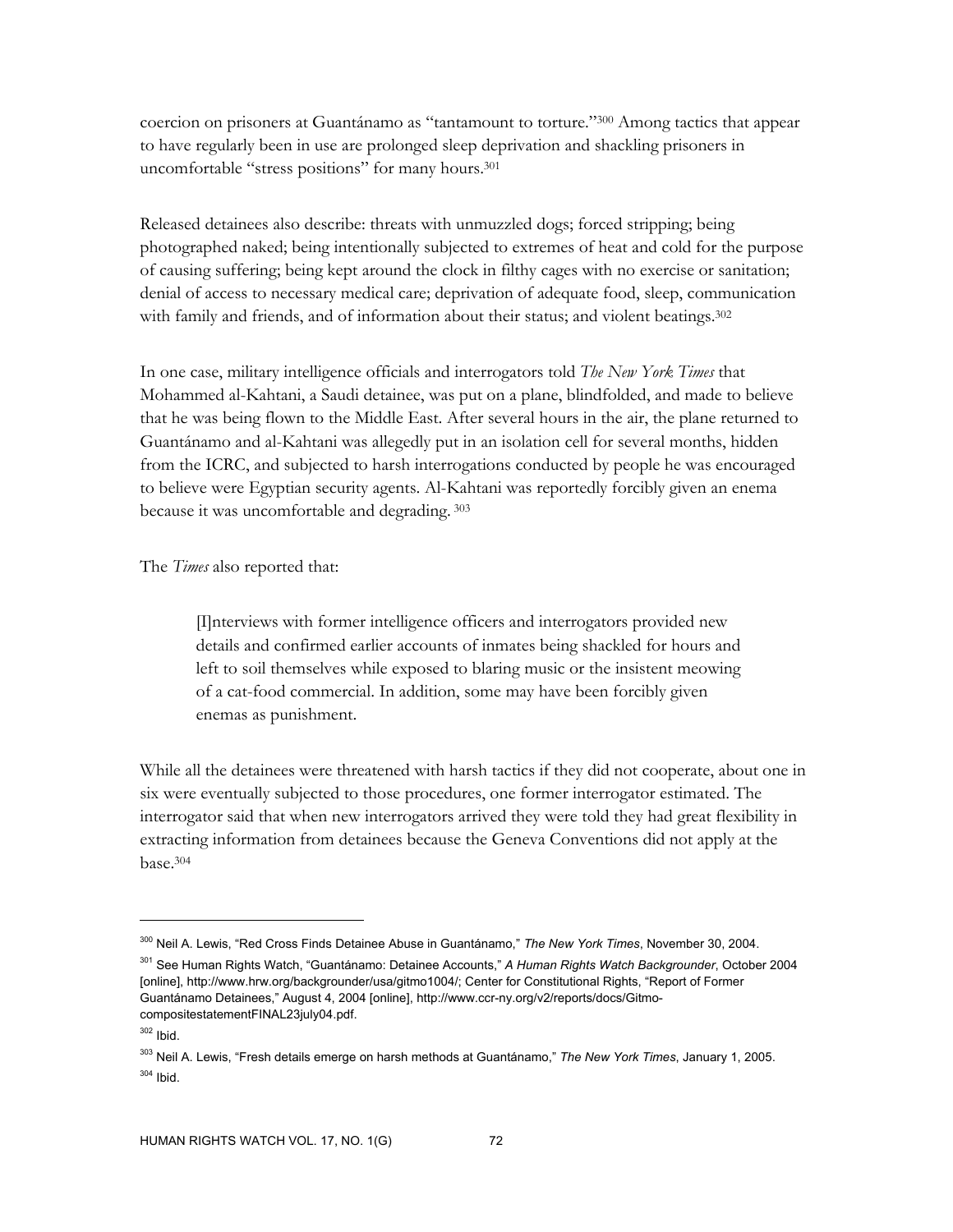Documents released to the American Civil Liberties Union and the Center for Constitutional Rights following a Freedom of Information Act (FOIA) lawsuit paint a bleak picture of the treatment of Guantánamo detainees under Gen. Miller. In particular, agents of the Federal Bureau of Investigation express their shock at techniques used on detainees. In one e-mail, an FBI agent wrote:

Here is a brief summary of what I observed at GTMO. On a couple of occassions (sic), I entered interview rooms to find a detainee chained hand and foot in a fetal position to the floor, with no chair, food, or water. Most times they had urinated or defacated (sic) on themselves and had been left there for 18, 24 hours or more. On one occassion (sic), the air conditioning had been turned down so far and the temperature was so cold in the room, that the barefooted detainee was shaking with cold. When I asked the [military police] what was going on, I was told that interrogators from the day prior had ordered this treatment, and the detainee was not to be moved. On another occassion (sic), the A/C had been turned off, making the temperature in the unventilated room probably well over 100 degrees. The detainee was almost unconscious on the floor with a pile of hair next to him. He had apparently been literally pulling his own hair out throughout the night. On another occassion (sic), not only was the temperature unbearably hot, but extremely loud rap music was being played in the room, and had been since the day before, with the detainee chained hand and foot in the fetal position on the tile floor. 305

Another FBI agent reported seeing a detainee "sitting on the floor of the interview room with an Israeli flag draped around him, loud music being played and a strobe light flashing." In another recently-declassified FBI e-mail, the author writes:

from what cnn reports, gen karpinsky at abu gharib (sic) said that gen miller came to the prison several months ago and told her they wanted to "gitmotize" abu ghraib. i am not sure what this means. however, if this refers to intell gathering as i suspect, it suggests he has continued to support interrogation strategies we not only advised against, but questioned in terms of effectiveness.

yesterday, however, we were surprised to read an article in stars and stripes, in which gen. miller is quoted as saying that he believes in the rapport-building approach. this is not what was saying at gitmo when i was there. [redacted] and i

<sup>305</sup> American Civil Liberties Union, E-mail from [redacted] to [redacted], August 2, 2004 [online], www.aclu.org/torturefoia/released/FBI\_5053\_5054.pdf (though this was written in 2004, it was recalling earlier events).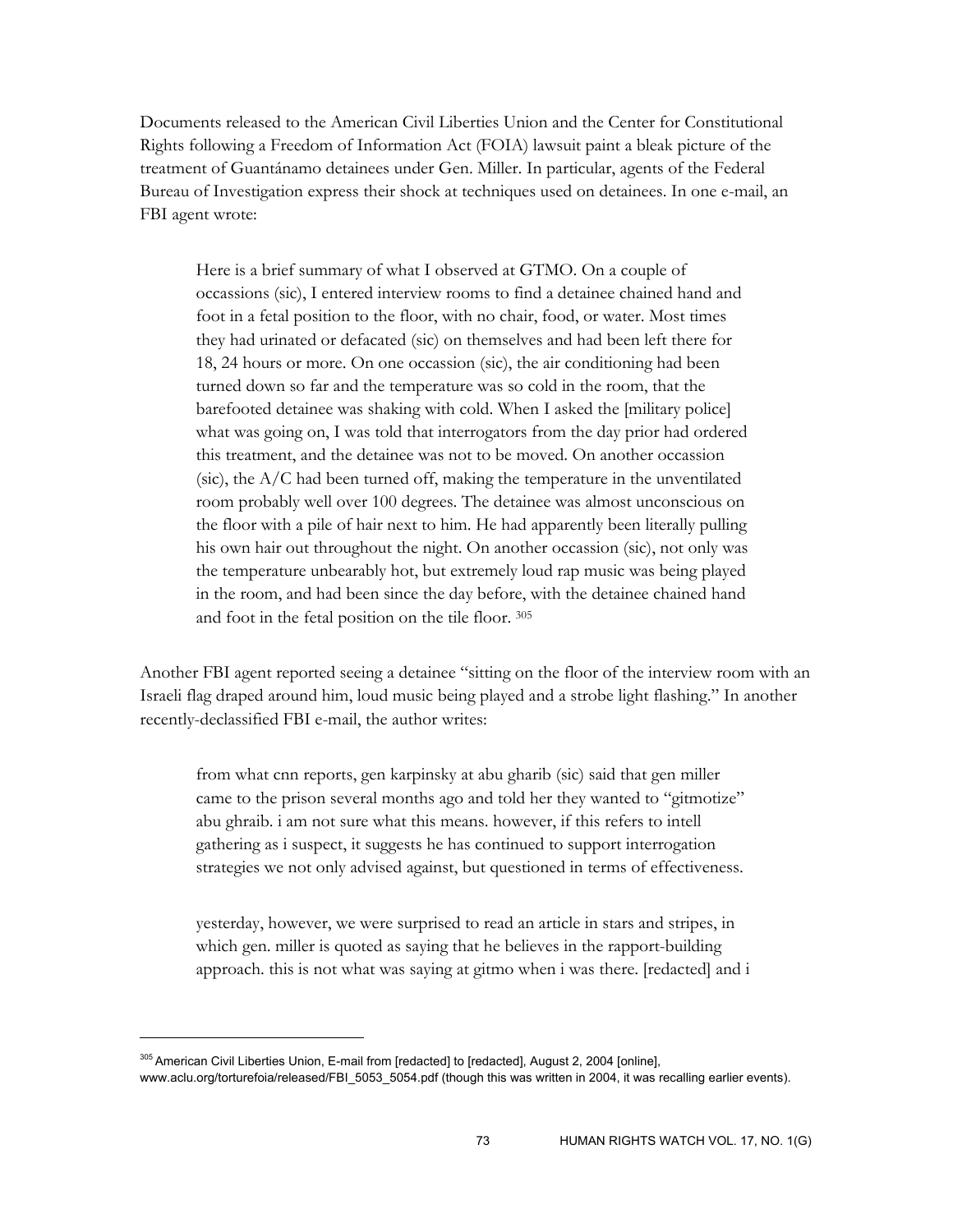did cart wheels. the battles fought in gitmo while gen. miller he was there are on the record.

Recently-revealed videotapes of so-called "Immediate Reaction Forces" (or "Extreme Reaction Force" (ERF)) reportedly show guards punching some detainees, a guard kneeing a detainee in the head, tying one to a gurney for questioning and forcing a dozen to strip from the waist down. One guard squad was all-female, traumatizing some Muslim prisoners.<sup>306</sup>

Between 2002 and 2004, Gen. Miller met on several occasions with the ICRC, which made him aware of their evolving concerns over the treatment of detainees. In October 2003, the ICRC conducted more than 500 interviews at Guantánamo before meeting with Miller and his top aides. According to defense department documents,307 the ICRC told Miller of its concern over the lack of a legal system for the detainees, the continued use of steel cages, the "excessive use of isolation" and the lack of repatriation for the detainees. The ICRC felt that the interrogators had "too much control over the basic needs of detainees… the interrogators have total control over the level of isolation in which detainees were kept; the level of comfort items detainees can receive; and the access to basic needs of the detainees." According to the documents, Gen. Miller responded that interrogation techniques were not the ICRC's concern. The ICRC countered that those methods and the lengths of interrogations were coercive and having a "cumulative effect" on the mental health of the detainees.308

One of the detainees whom Gen. Miller refused to show to the ICRC as recently as February 2, 2004, was Abdallah Tabarak, a Moroccan citizen and allegedly Osama bin Laden's personal bodyguard. According to a Department of Defense memo, Gen. Miller told the ICRC that "Because of military necessity, the ICRC may not have private talks with him." Tabarak was transferred to Morocco in August 2004. In December 2004, he reportedly said that in Guantánamo, he had been beaten, given forcible injections, and held in a dark cell which left him with eyesight problems.<sup>309</sup>

-

*<sup>306</sup>* Paisley Dodds, "Guantánamo Tapes Show Teams Punching, Stripping Prisoners," Associated Press, February 1, 2005. In November 2002, just before Miller arrived, U.S. National Guardsman Spc. Sean Baker was allegedly abused by an ERF while posing undercover as a detainee. Baker was told to put on an orange jumpsuit and crawl under a bunk in a cell. According to Baker, the ERF members "grabbed my arms, my legs, twisted me up and unfortunately one of the individuals got up on my back from behind and put pressure down on me while I was facedown. Then he — the same individual — reached around and began to choke me and press my head down against the steel floor. After several seconds, twenty to thirty seconds, it seemed like an eternity because I couldn't breathe, I began to panic..." Baker was evacuated to a hospital in Virginia, and was later sent to an Army hospital for treatment of traumatic brain injury and he has been plagued by seizures ever since. See David Rose, *Guantánamo* (New York, The New Press, 2004), pp. 72-74. <sup>307</sup> These documents are collected at "Conditions at Guantánamo Bay: DoD Documents Detail Red Cross Comments on

Detainee Treatment and Actions Taken in Response," *The Washington Post*, June 18, 2004 [online], http://www.washingtonpost.com/wp-srv/nation/documents/gitmomemos.html.

<sup>&</sup>lt;sup>308</sup> See also Scott Higham, "A Look Behind the 'Wire' at Guantánamo: Defense Memos Raise Questions about Detainee Treatment as Red Cross Sought Changes," *The Washington Post*, June 13, 2004.

<sup>309</sup> See Amnesty International, "United States of America: Guantánamo — An Icon of Lawlessness," January 6, 2005.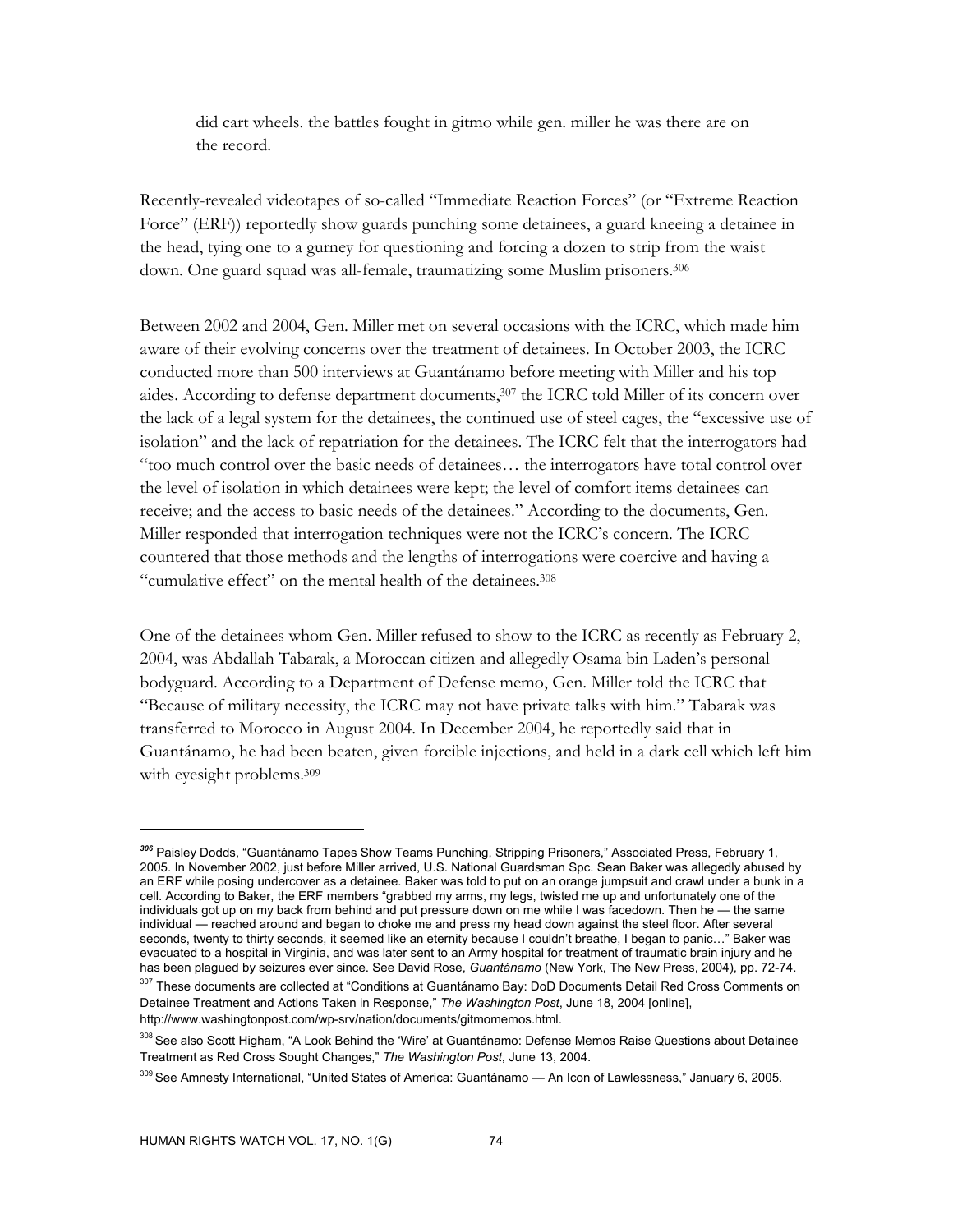In June 2004, shortly after Gen. Miller left Guantánamo, the ICRC conducted a full visit and concluded (in the words of *The New York Times*, which obtained a memorandum based on the ICRC report that quotes from it in detail and lists its major findings):

[I]nvestigators had found a system devised to break the will of the prisoners at Guantánamo… and make them dependent on their interrogators through "humiliating acts, solitary confinement, temperature extremes, use of forced positions." …[T]he methods used were increasingly "more refined and repressive" than what the Red Cross learned about on previous visits. "The construction of such a system, whose stated purpose is the production of intelligence, cannot be considered other than an intentional system of cruel, unusual and degrading treatment and a form of torture." It said that in addition to the exposure to loud and persistent noise and music and to prolonged cold, detainees were subjected to "some beatings."310

Thus, there is a mounting body of evidence that acts of torture and war crimes were committed at Guantánamo, and that Gen. Miller, as the commander of the tightly-controlled camp, knew or should have known about these crimes.

# *Gen. Miller may have proposed interrogation methods for Iraq which were the proximate cause of the torture and war crimes committed at Abu Ghraib*

As discussed above, the most severe abuses at Abu Ghraib occurred just after Gen. Miller went to Iraq to advise Gen. Sanchez on the hunt for "actionable intelligence" among Iraqi prisoners.

Gen Janis Karpinski, commander of the 800<sup>th</sup> Military Police Brigade with authority over the U.S. prison facilities in Iraq, said that Miller "came up there and told me he was going to 'Gitmoize' the detention operation."311 Miller has denied using this word.312

As Gen. Taguba highlighted in his report, Miller recommended that "the guard force be actively engaged in setting the conditions for successful exploitation of the internees." As the Fay report makes clear, Gen. Sanchez "relied heavily on the series of SOPs [standard operating procedures] which MG G. Miller provided to develop not only the structure, but also the interrogation policies for detainee operations."

<sup>310</sup> Neil A. Lewis, "Red Cross Finds Detainee Abuse in Guantánamo," *The New York Times*, November 30, 2004.

<sup>311</sup> Scott Wilson and Sewell Chan, "As Insurgency Grew, So Did Prison Abuse," *The Washington Post*, May 9, 2004.

<sup>312</sup> Testimony of Gen. Miller, Senate Armed Services Committee, Hearing on Iraq Prison Abuse, May 19, 2004 ("Senator, I did not tell General Karpinski I was going to Gitmo-ize Abu Ghraib. I don't believe I've ever used that term — ever").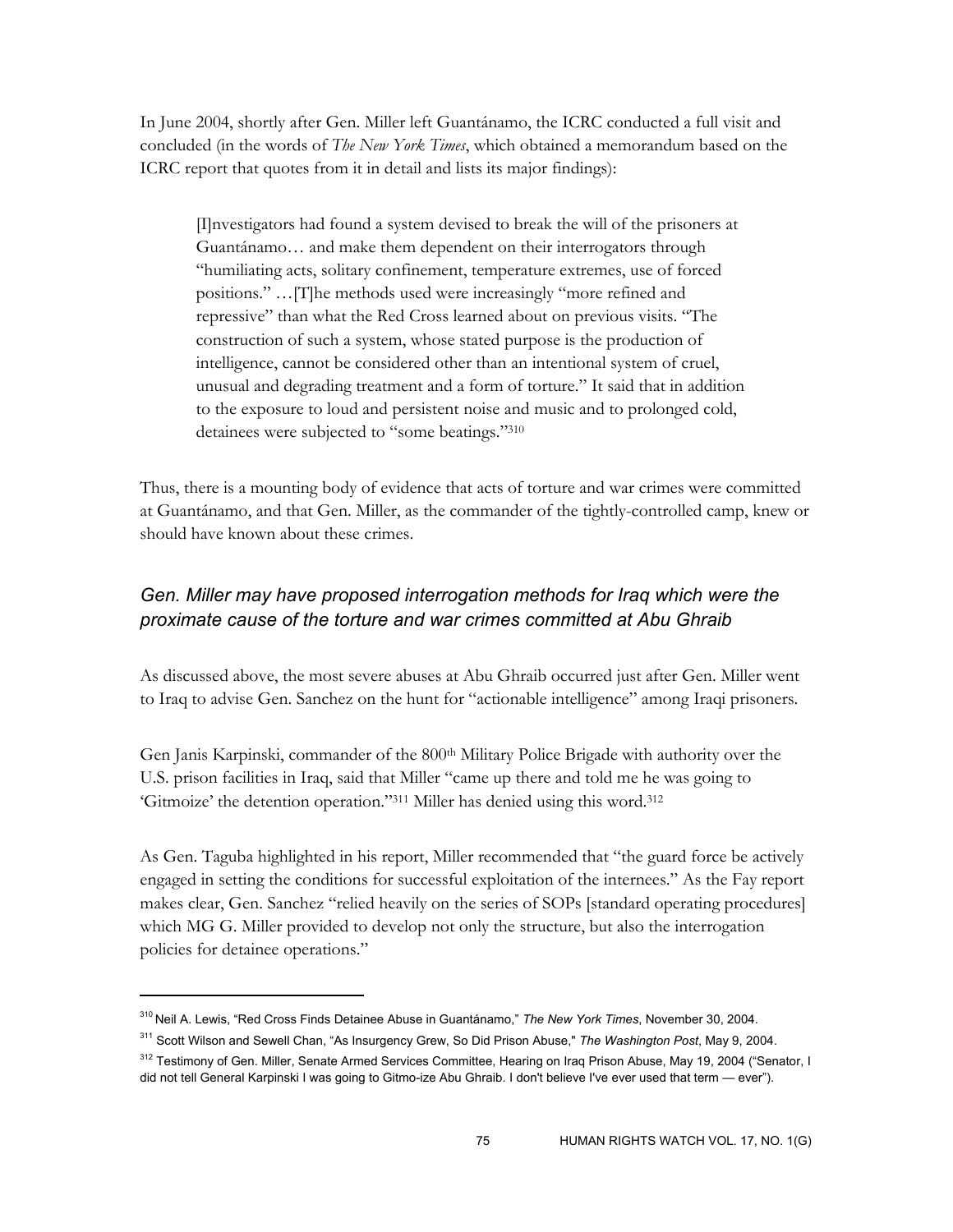There is controversy over Gen. Miller's alleged recommendation regarding the use of dogs. According to Col. Thomas Pappas, the top U.S. intelligence officer at Abu Ghraib, Gen. Miller, "said that they used military working dogs at Gitmo [Guantánamo], and that they were effective in setting the atmosphere for which, you know, you could get information" from the prisoners.313 Pappas said that Gen. Miller said the use of the dogs "with or without a muzzle" was "okay." Gen. Miller is said to deny this.<sup>314</sup> Gen. Fay found that:

Abusing detainees with dogs started almost immediately after the dogs arrived at Abu Ghraib on 20 November 2003. By that date, abuses of detainees was already occurring and the addition of dogs was just one more abuse device. Dog Teams were brought to Abu Ghraib as a result of recommendations from MG G. Miller's assessment team from JTF-GTMO. MG G. Miller recommended dogs as beneficial for detainee custody and control issues, especially in instances where there were large numbers of detainees and few guards to help reduce the risk of detainee demonstrations or acts of violence, as at Abu Ghraib.315

Gen Karpinski said that Gen. Miller told her that prisoners "are like dogs, and if you allow them to believe at any point that they are more than a dog then you've lost control of them."316 Gen. Miller denies this.

### *Other Generals in Iraq*

Because all of the published probes have focused on the event at Abu Ghraib, the public record is more developed than for the other theatres of abuse. Other generals identified in the Pentagon reports who may bear liability for the crimes committed at Abu Ghraib are:

**Major General Barbara Fast**: Described in the Jones report as the "senior intelligence officer" on Gen. Sanchez's staff (the "C2" of CJTF-7), Gen. Fast was responsible for "[p]riorities for intelligence collection, analysis and fusion."317 The Jones report states that Fast was responsible for designing the new intelligence-gathering "architecture" put in place at Abu Ghraib in late 2003 and was centrally involved in defining intelligence gathering needs at Abu Ghraib.318 The Fay report states that directions as to interrogation needs from Col. Pappas, who played a central

<sup>313</sup> Jeffrey R. Smith, "General Is Said to Have Urged Use of Dogs," *The Washington Post*, May 26, 2004.

<sup>&</sup>lt;sup>314</sup> Ibid. ("Miller never had a conversation with Colonel Pappas regarding the use of military dogs for interrogation purposes in Iraq. Further, military dogs were never used in interrogations at Guantánamo," said Brig. Gen. Mark Kimmitt, spokesman for U.S. forces in Iraq.)

<sup>&</sup>lt;sup>315</sup> Fav report, p. 83.

<sup>316&</sup>quot;Iraq Abuse 'Ordered from the Top,'" *BBC*, June 15, 2004 [online], http://news.bbc.co.uk/1/hi/world/americas/3806713.stm.

<sup>317</sup> Jones report, p. 14.

<sup>318</sup> Ibid., pp. 11, 13.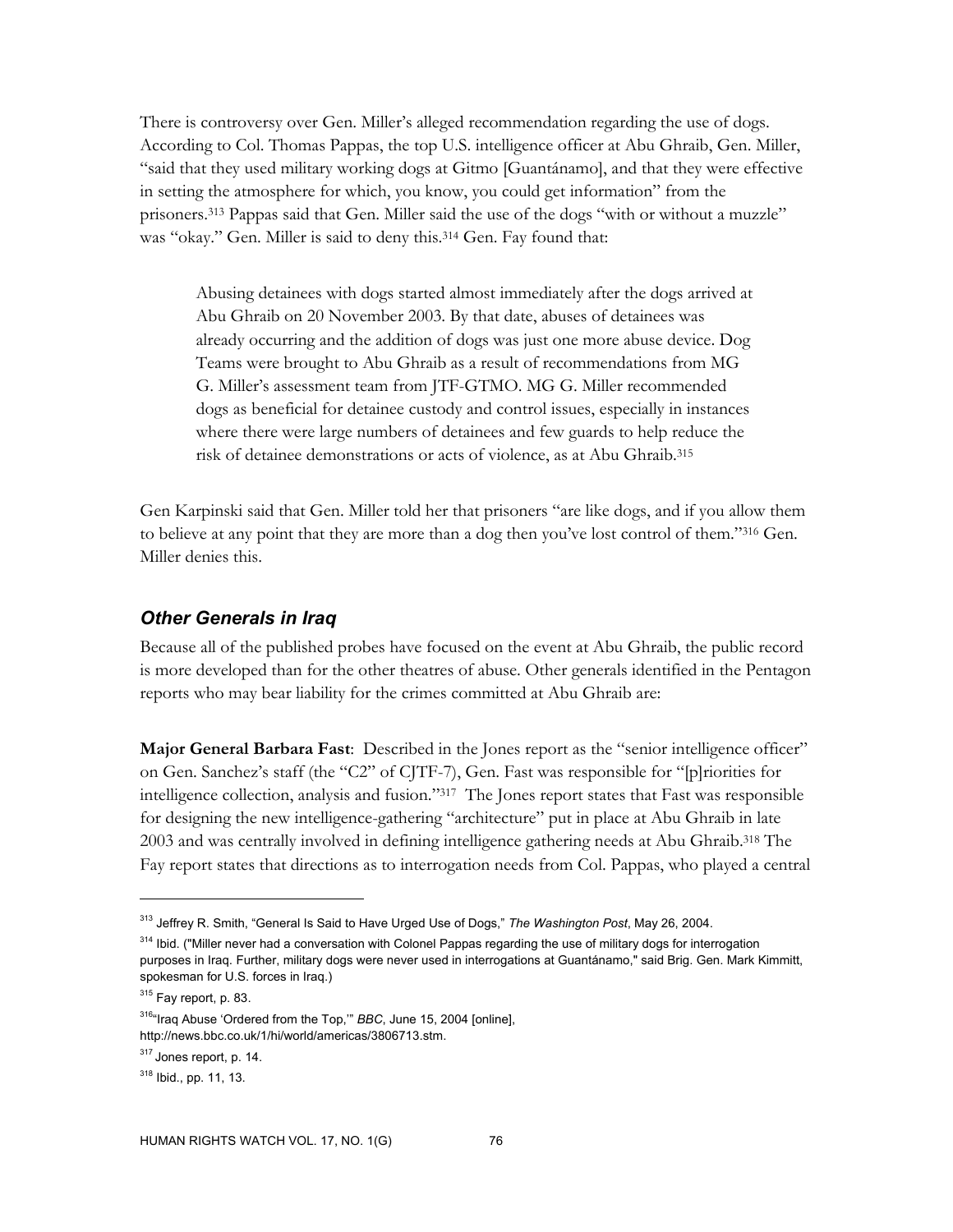role in the abuse (as discussed in more detail below) were "coming from LTG Sanchez directly as well as from MG Fast, the C2."319

**Major General Walter Wojdakowski**: deputy commanding general of Combined Joint Task Force Seven (CJTF-7), (i.e. Sanchez's Deputy). According to the Schlesinger report, Gen. Sanchez "delegated responsibility for detention operations to his Deputy, MG Wojdakowski."320 Pappas told Taguba that interrogation plans involving the use of dogs, shackling, "making detainees strip down," or similar aggressive measures followed Sanchez's policy, but were often approved by Gen. Wojdakowski.321 Gen. Wojdakowski was also reportedly aware from meetings with the ICRC in November 2003 of allegations of crimes at Abu Gharib and failed to take action.322 The Schlesinger report found, among other criticisms, that "Wojdakowski failed to ensure proper staff oversight of detention and interrogation operations."323

**Brigadier General Janis Karpinski:** commander of the 800<sup>th</sup> Military Police Brigade with authority over the U.S. prison facilities in Iraq. Gen. Taguba noted that "following the abuse of several detainees at Camp Bucca in May 2003, I could find no evidence that BG Karpinski ever directed corrective training for her soldiers or ensured that MP Soldiers throughout Iraq clearly understood the requirements of the Geneva Conventions relating to the treatment of detainees."324 The Fay report noted that throughout 2003, Gen. Karpinski received ICRC reports regarding abuses at Abu Ghraib.325 Nevertheless, as noted by the Schlesinger panel, Gen. Karpinski "failed to ensure that soldiers had appropriate SOPs [standard operating procedures] for dealing with detainees."326 Taguba wrote that "LTG Sanchez also cited the recent detainee abuse at Abu Ghraib (BCCF) as the most recent example of a poor leadership climate that 'permeates the Brigade.' I totally concur with LTG Sanchez' opinion regarding the performance of BG Karpinski and the 800th MP Brigade." The Schlesinger report agreed and found:

that the weak and ineffectual leadership of the Commanding General of the 800th MP Brigade [Karpinski] and the Commanding Officer of the 205th MI Brigade [Pappas] allowed the abuses at Abu Ghraib. There were serious lapses of leadership in both units from junior non-commissioned officers to battalion and

-

 $319$  Fay report, p. 109.

<sup>320</sup> Schlesinger report, p. 45.

<sup>321</sup> Jeffrey R. Smith, "General Is Said to Have Urged Use of Dogs," *The Washington Post*, May 26, 2004.

<sup>322</sup> Douglas Jehl, "U.S. Rules on Prisoners Seen as a Back and Forth of Mixed Messages to G.I.'s," *The New York Times*, June 24, 2004. ("[S]everal senior Army officers knew by last November that the Red Cross had complained about problems at the prison, including forced nudity and physical and verbal abuse of prisoners. Among those aware of the concerns were General Sanchez's top deputy, Maj. Gen. Walter Wojdakowski.")<br>
<sup>323</sup> Schlesinger report, p. 25.

<sup>324</sup> Taguba report, p. 24.

 $325$  Fay report, pp. 65-67.

<sup>326</sup> Schlesinger report, p. 67.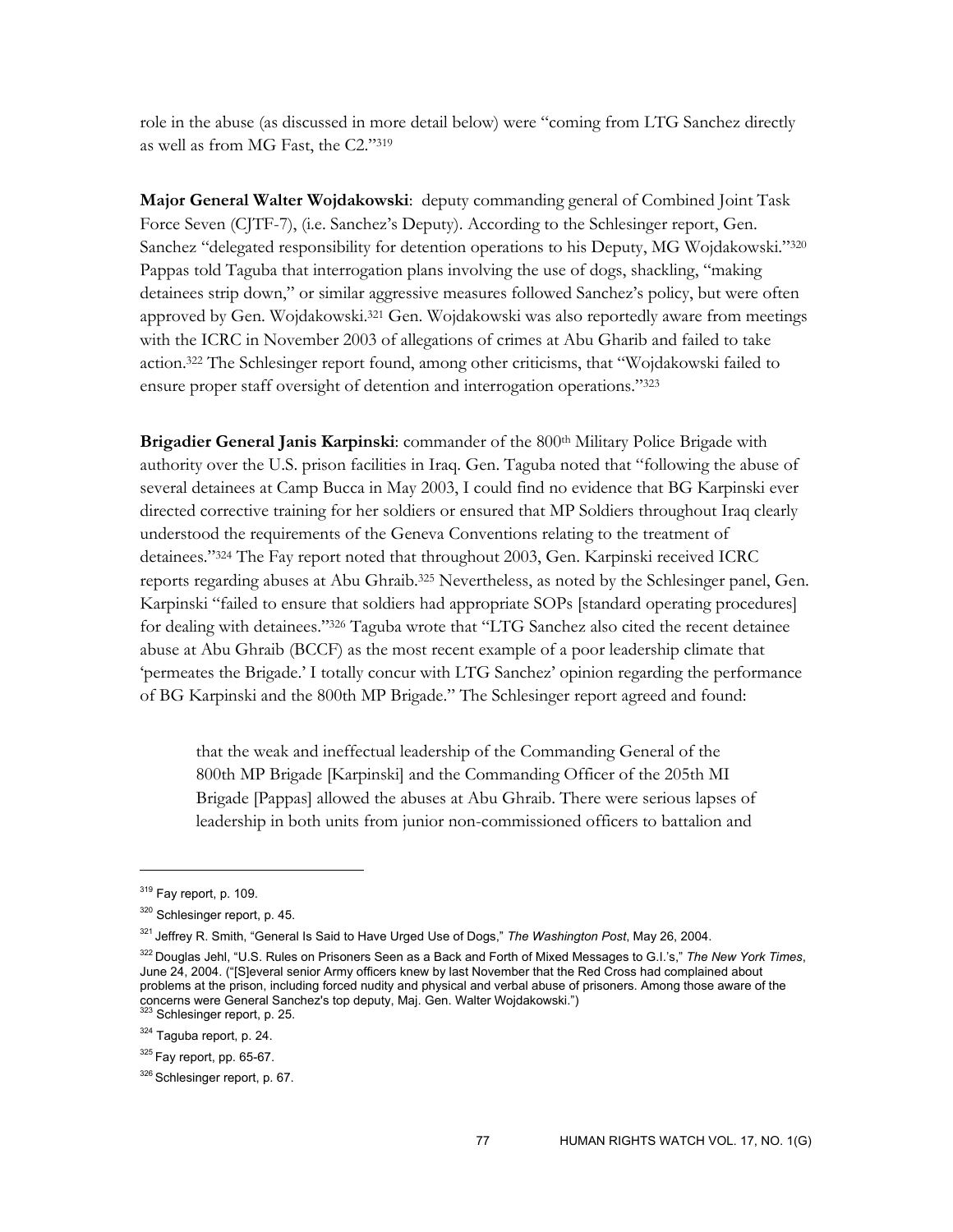brigade levels. *The commanders of both brigades either knew, or should have known, abuses were taking place and taken measures to prevent them…*The independent panel finds that BG Karpinski's leadership failure helped set the conditions at the prison which led to the abuses, including her failure to establish appropriate standard operating procedures (SOPs) and to ensure the relevant Geneva Conventions protections were afforded prisoners, as well as her failure to take appropriate actions regarding ineffective commanders and staff officers.327

#### *Abu Ghraib-based Officers*

Gen. Taguba wrote:

I suspect that COL **Thomas M. Pappas**, LTC. **Steve L. Jordan**, Mr. **Steven Stephanowicz**, and Mr. **John Israel** were either directly or indirectly responsible for the abuses at Abu Ghraib (BCCF) and strongly recommend immediate disciplinary action as described in the preceding paragraphs as well as the initiation of a Procedure 15 Inquiry to determine the full extent of their culpability.328

The Fay report found that Col. **Pappas**, Col. **Jordan**, Maj. **David Price**, Maj. **Michael Thompson**, and Capt. **Carolyn Wood**, among others, bore individual responsibility for detainee abuse at Abu Ghraib and that their cases should be forwarded to their chains of command for appropriate action.

The Jones report states that Sanchez used Colonel **Marc Warren**, the staff judge advocate for CJTF-7 and Gen. Sanchez's senior legal advisor, "to advise him on the limits of authority for interrogation and compliance with the Geneva Conventions for the memos published."329 Colonel **Stephen Boltz**, the second-ranking military intelligence officer in Iraq under General Barbara Fast, was centrally involved in administering intelligence gathering efforts in Iraq, including at Abu Ghraib. The journalist Mark Danner obtained an e-mail sent by an intelligence captain at Abu Ghraib in August 2003 that reads: "The gloves are coming off gentlemen regarding these detainees, Col. Boltz has made it clear that we want these individuals broken."330

Some of the individuals named above are looked at here in more detail:

<sup>327</sup> Ibid., p. 43, emphasis added.

<sup>328</sup> Taguba report, p. 42.

 $329$  Jones report, p. 14.

<sup>330</sup> Mark Danner, *Torture and Truth; America, Abu Ghraib and the War on Terrorism* (New York: The New York Review of Books, 2004), p. 33.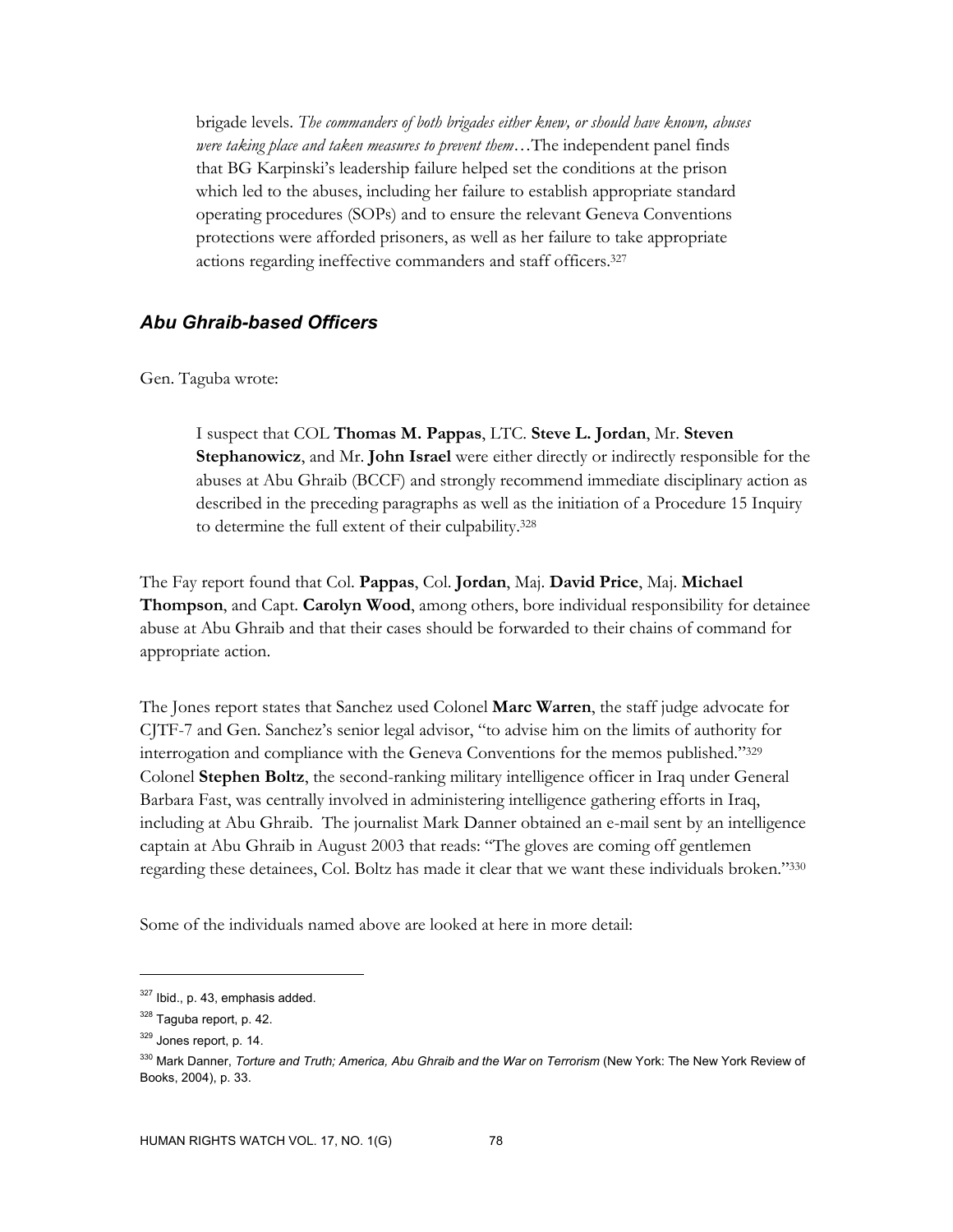**Colonel Thomas Pappas**: commander of the 205th Military Intelligence Brigade with "tactical control" of Abu Ghraib from November 19, 2003 to February 6, 2004. Col. Pappas visited Abu Ghraib regularly, even occasionally staying overnight. As of November 16, 2003, he took up residence at Abu Ghraib.331 Col. Pappas saw the ICRC report on abuse at Abu Ghraib, and twice refused to allow the ICRC teams access to specified detainees, including one detainee who was "abused by the use of dogs."332 According to the testimony of Capt. Donald J. Reese, commander of the 372nd Military Police Company, on November 4, 2003, he witnessed a group of intelligence personnel standing around the body of a bloody detainee discussing what to do. Reese said that Pappas, one of those present, said "I'm not going down for this alone." Reese said no medics were called, the detainee's identification was never logged, and the death was covered up.333 Fay reported that after a female soldier stripped a male detainee as punishment for uncooperative behavior and forced the detainee to walk semi-naked across the camp, Pappas left the issue for Jordan to handle, and his failure to take sterner action sent the wrong message to the troops.334 The Fay report found that Col. Pappas, *inter alia*:

Improperly authorized the use of dogs during interrogations. Failed to properly supervise the use of dogs to make sure they were muzzled after he improperly permitted their use. Failed to take appropriate action regarding the ICRC reports of abuse. Failed to take aggressive action against Soldiers who violated the ICRP, the CJTF-7 interrogation and Counter-Resistance Policy and the Geneva Conventions.

Taguba, Jones, and Schlesinger were similarly critical of Pappas.335

**Lieutenant Colonel Stephen L. Jordan**: director of the Joint Intelligence and Debriefing Center (JIDC) in Iraq, which included all of the interrogators at Abu Ghraib. According to Capt. Donald J. Reese, commander of the 372nd Military Police Company, "Jordan was very involved in the interrogation process and the day to day activity that occurred."336 Reese also implicated Col. Jordan in the covering up of the death of a detainee (see above).337 Col. Jordan also

<sup>331</sup> Fay report, p. 55.

<sup>332</sup> Ibid., pp. 66-67.

<sup>333</sup> See Fay report, p. 53; Jackie Spinner, "MP Captain Tells of Efforts to Hide Details of Detainee's Death," *The Washington Post*, June 25, 2004.

<sup>334</sup> Fay report, p. 91.

<sup>335</sup> Taguba report, p. 45. See also Jones report pp. 5, 17 and Schlesinger report, p. 15.

<sup>&</sup>lt;sup>336</sup> Captain Donald J. Reese's sworn statement and interview on January 18, 2004. (Appendix to Taguba report, [online], http://usnews.com/usnews/news/articles/040709/Pappas.pdf.)

<sup>337</sup> See Fay report, p. 53; Jackie Spinner, "MP Captain Tells of Efforts to Hide Details of Detainee's Death," *The Washington Post*, June 25, 2004.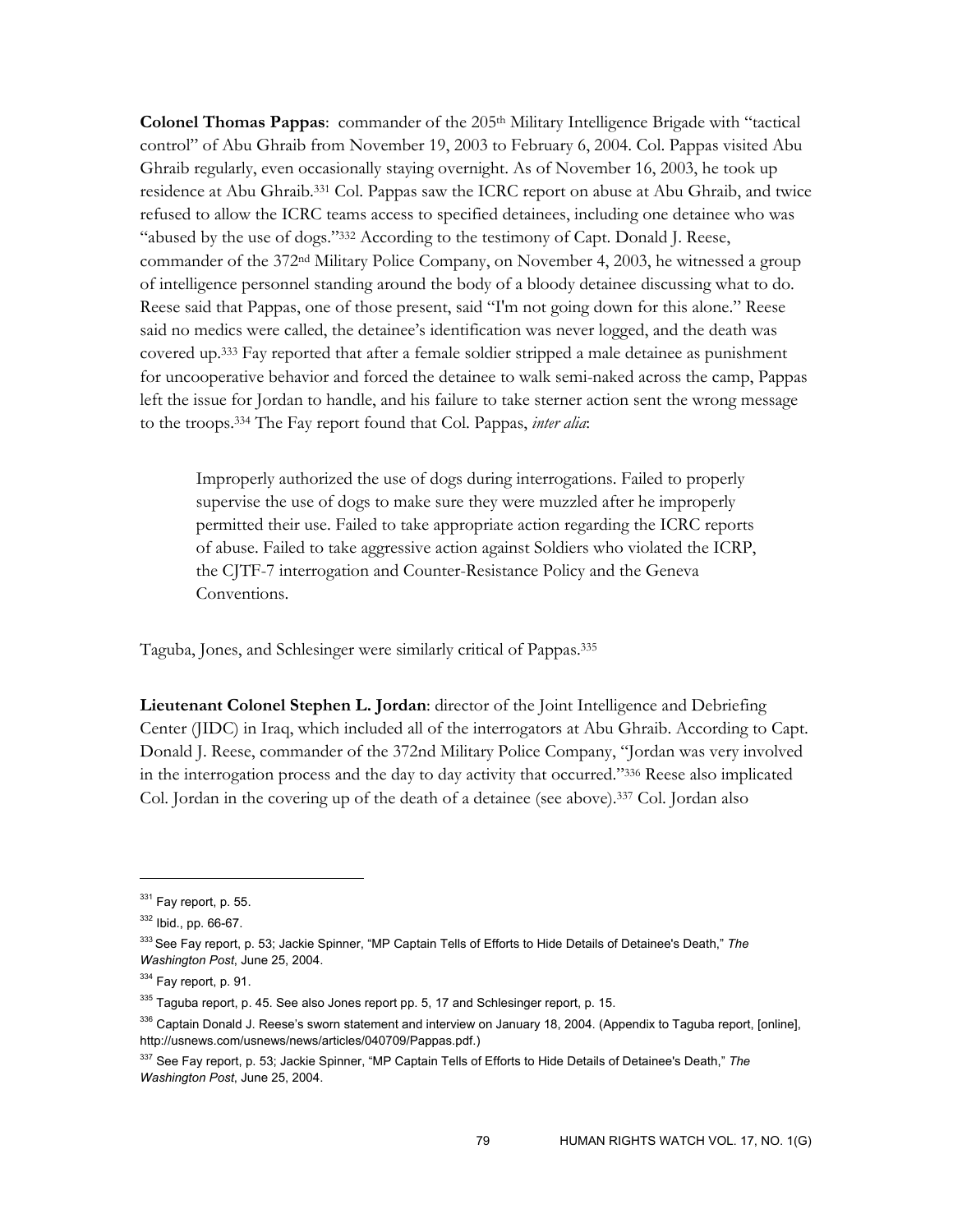supervised "the first documented incident of abuse with dogs" which became a "chaotic" situation.338 Fay concluded that:

Jordan is responsible for allowing the chaotic situation, the unauthorized nakedness and resultant humiliation, and the military dog abuses that occurred that night. … The tone and the environment that occurred that night, with the tacit approval of Ltc. Jordan, can be pointed as the causative factor that set the stage for the abuses that followed for days afterward related.339

Col. Jordan reportedly told Col. Phillabaum that "it was common practice for some of the detainees to be kept naked in their cells."340 According to Gen. Fay, Col. Jordan's failure to adequately punish soldiers who walked a semi-nude detainee across the camp "did not send a strong enough message to the rest of the JIDC that abuse would not be tolerated."341 Col. Jordan also reversed earlier policy to allow the CIA to conduct interrogations without the presence of Army personnel which "eroded the necessity in the minds of Soldiers and civilians for them to follow Army rules."342 General Fay also concluded that Col. Jordan: "Failed to prevent the unauthorized use of dogs and the humiliation of detainees who were kept naked for no acceptable purpose while he was the senior officer in charge; Failed to accurately and timely relay critical information to his superior officer about the International Committee of the Red Cross report."343 The Schlesinger report found that leadership problems by Col. Jordan allowed the abuses to occur at Abu Ghraib.344

To Human Rights Watch's knowledge, however, no criminal investigations are underway regarding any of the officers or contactors listed above.

### **V. Non-Governmental Attempts at Accountability**

Because the United States has failed to date to allow for an independent criminal investigation into the role and responsibility of high-ranking civilian and military officials for widespread crimes against detainees, victims and human rights activists have sought alternative routes to justice.

<sup>338</sup> Fay report, pp. 56, 84.

<sup>339</sup> Ibid., p. 56.

<sup>340</sup> Ibid., p. 65.

<sup>341</sup> Ibid., p. 91.

<sup>342</sup> Ibid., pp. 44-45.

<sup>343</sup> Ibid., p. 121.

<sup>344</sup> Schlesinger report, p. 15.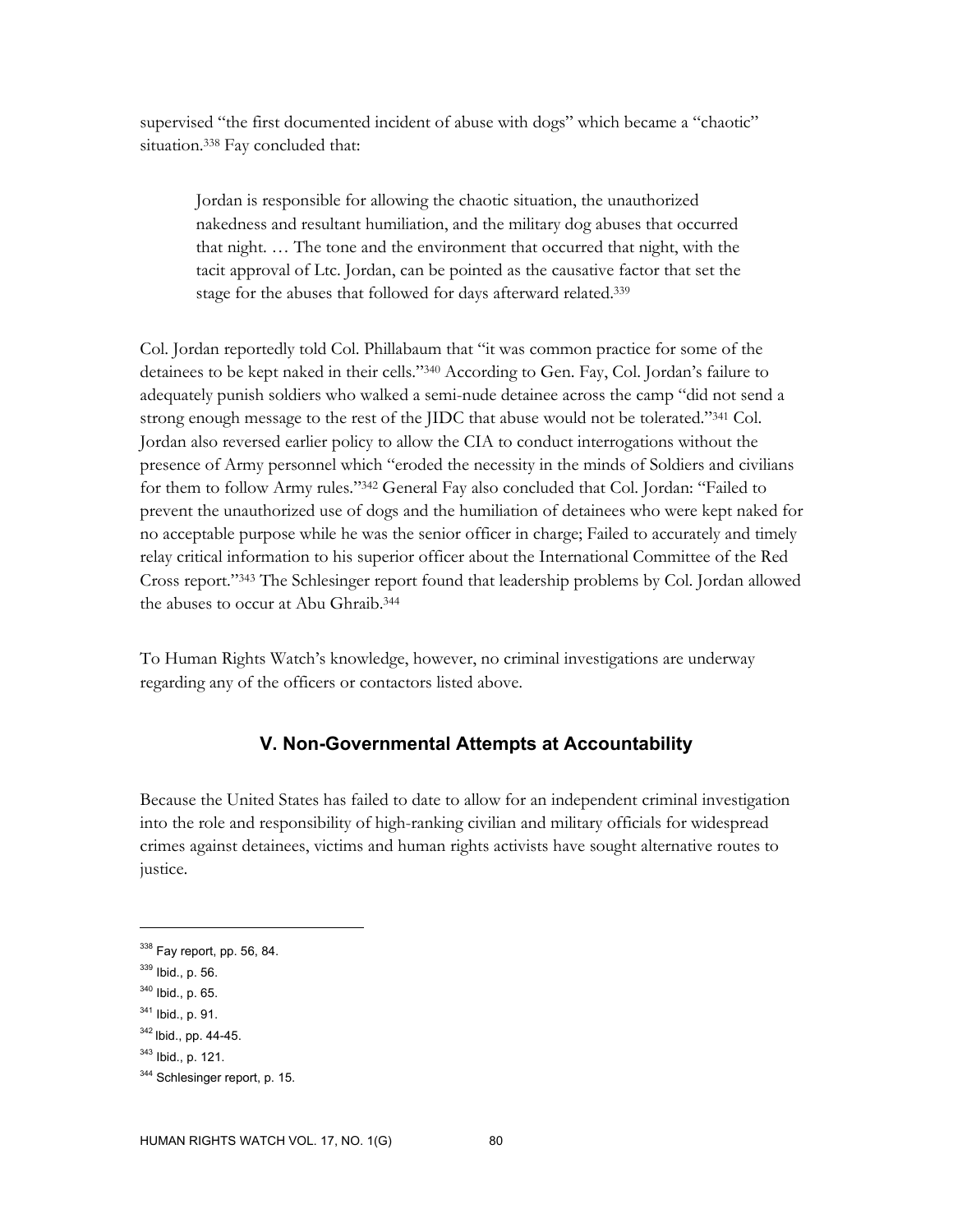### *The attempted prosecution of Secretary Rumsfeld and others in Germany*

Four Iraqis allegedly abused at Abu Ghraib filed a criminal complaint in November 2004 with the German Federal Prosecutor's Office in Karlsruhe, Germany, under the doctrine of "universal jurisdiction."345 Officials named as defendants include Secretary Rumsfeld, current Attorney General and former White House Counsel Alberto Gonzales, Director Tenet, Undersecretary of Defense Stephen Cambone, Gen. Miller, Gen. Sanchez, Gen. Wojdakowski, Gen. Karpinski, Lt. Col. Jerry L. Phillabaum, Col. Pappas, and Lt. Col. Stephen L. Jordan. 346

The complainants were assisted by the Center for Constitutional Rights (CCR) which argued that Germany was "a court of last resort," as it was "clear that the U.S. government is not willing to open an investigation into these allegations against these officials."

The case apparently became hostage to political events, however, when the German prosecutor dismissed the complaint on the eve of a visit to Germany by Secretary Rumsfeld. When questioned about the case at a Pentagon press conference on February 3, 2005, Secretary Rumsfeld hinted that that he might refuse to attend the annual Munich Conference on Security Policy because of the lawsuit, stating, "[W]hether I end up there, we'll soon know. It will be a week, and we'll find out."347

On February 10, 2005, a few days before the Munich conference, German prosecutor Kay Nehm dismissed the complaint on the ground that the United States, which has primary jurisdiction for prosecuting the alleged crimes, would investigate the matter. Nehm maintained that "there are no indications that the authorities and courts of the United States of America are refraining, or would refrain, from penal measures as regards the violations described in the complaint. Thus several proceedings have already been conducted against participants, even against members of the 800<sup>th</sup> Military Police Brigade." The next day, Secretary Rumsfeld announced that he would attend the Munich conference.

<sup>345</sup> See e.g., Human Rights Watch, "The Pinochet Precedent: How Victims Can Pursue Human Rights Criminals Abroad," last modified March 2000 [online], http://www.hrw.org/campaigns/chile-98/brochfln.htm. (The doctrine of "universal jurisdiction" holds that every state has an interest in bringing to justice the perpetrators of particular crimes of international concern, no matter where the crime was committed, and regardless of the nationality of the perpetrators or their victims.)

<sup>346</sup> See all the relevant documents at "Center for Constitutional Rights Seeks Criminal Investigation in Germany into Culpability of U.S. Officials in Abu Ghraib Torture," [online], http://www.ccr-

ny.org/v2/legal/september\_11th/sept11Article.asp?ObjID=1xiADJOOQx&Content=472. The German Code of Crimes against International Law in Article 1, Part 1, Section 1 states: "This Act shall apply to all criminal offenses against international law designated under this Act, to serious criminal offences designated therein even when the offence was committed abroad and bears no relation to Germany." In addition, three of the defendants are present in Germany: Lt. General Sanchez and Major General Wojdakowski are stationed in Heidelberg, and Colonel Pappas is in Wiesbaden.

**<sup>347</sup>** DoD News Briefing, February 3, 2005 [online], http://www.defenselink.mil/transcripts/2005/tr20050203 secdef2082.html. The exchange continued as follows: "Reporter: Are you concerned at all about the universal jurisdiction that Germany has, and the fact that … Rumsfeld: It's certainly an issue, as it was in Belgium [where suits against U.S. officials led Secretary Rumsfeld to threaten to move NATO headquarters]. It's something that we have to take into consideration."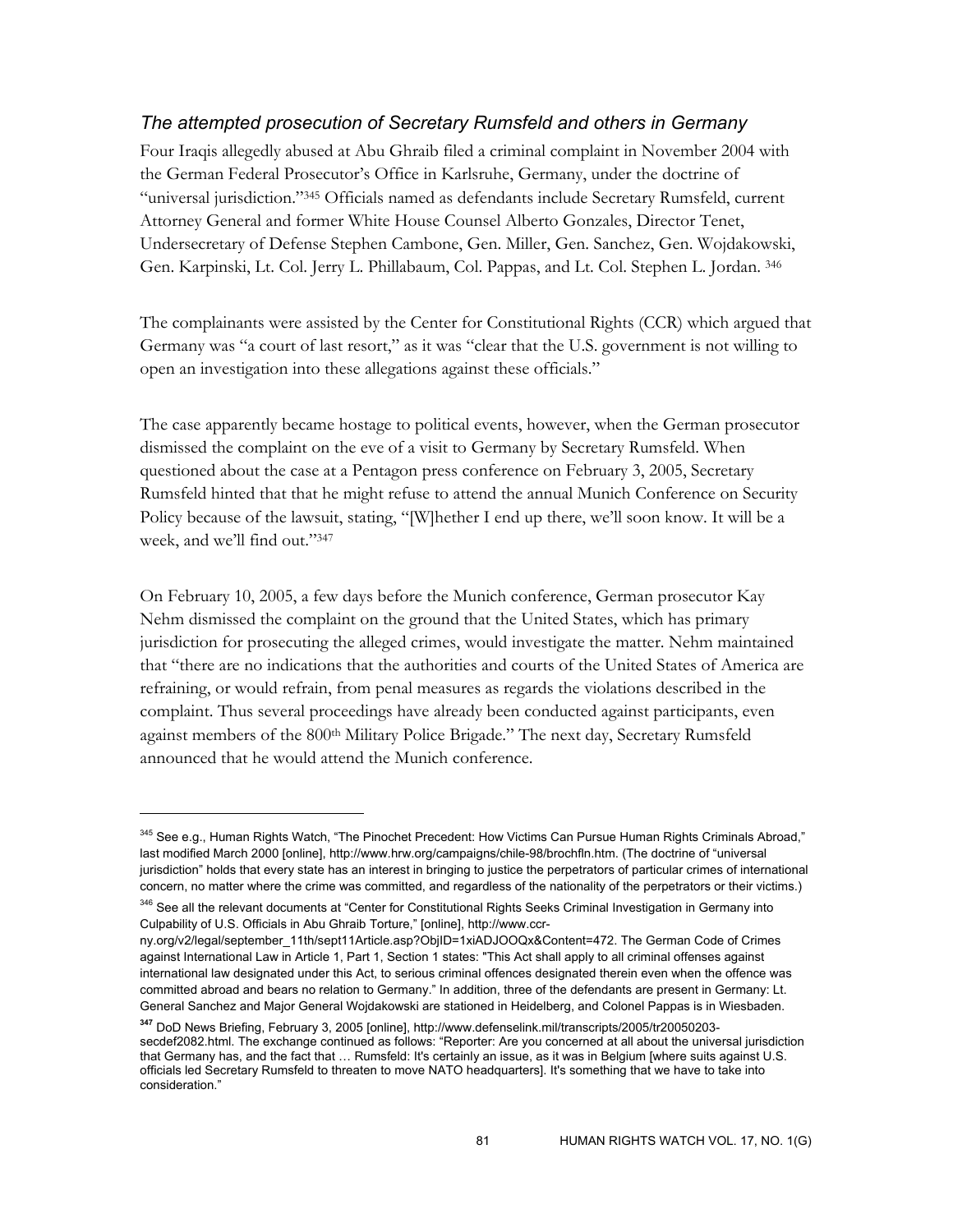The plaintiffs are currently filing a petition for re-consideration with the prosecutor's office, before they file a formal appeal to a German superior court.

The German prosecutor's decision flies in the face of the evidence, presented in this report, that the United States is not pursuing accountability for those most responsible for the pattern of crimes against detainees in U.S. custody.

## *Civil suits in the United States against Secretary Rumsfeld and others*

On March 1, 2005, Iraqi and Afghan civilians who were allegedly tortured and abused while in U.S. custody, filed lawsuits in U.S. federal courts against Secretary Rumsfeld, Gen. Sanchez, Gen. Karpinski, and Col. Pappas, assisted by the ACLU and Human Rights First. The lawsuit against Secretary Rumsfeld alleges that he and the others ordered the torture and abuse of detainees in Iraq and Afghanistan and that he failed to stop the torture and cruel, inhuman, and degrading treatment even after credible reports of such treatment began to emerge in the media and in military documents. The victims seek a court order that their treatment was unlawful and violated international law, the U.S. Constitution, and U.S. military law. They also seek monetary compensation for the harms they suffered.348

# **VI. The Need for a Special Prosecutor**

This report has set forth the publicly-available evidence against two senior civilian leaders and two top military generals in connection with the widespread abuse of detainees in U.S. detention. Human Rights Watch expresses no opinion about the ultimate guilt or innocence of these men, particularly because so much evidence has been withheld and so many questions remain unanswered, but does believe that a criminal investigation is called for with respect to each of them. There may be other senior officials whose conduct also justifies an investigation.

Because there is no realistic possibility that the U.S. Attorney General or the U.S. military will investigate these senior leaders for the crimes described above, the appointment of a special prosecutor is warranted.

Under the Convention against Torture and the Geneva Conventions, the United States is required to prosecute acts of torture and war crimes.

Article 12 of the torture convention provides that:

<sup>&</sup>lt;sup>348</sup> The legal papers are collected at http://www.aclu.org/SafeandFree/SafeandFree.cfm?ID=17572&c=206.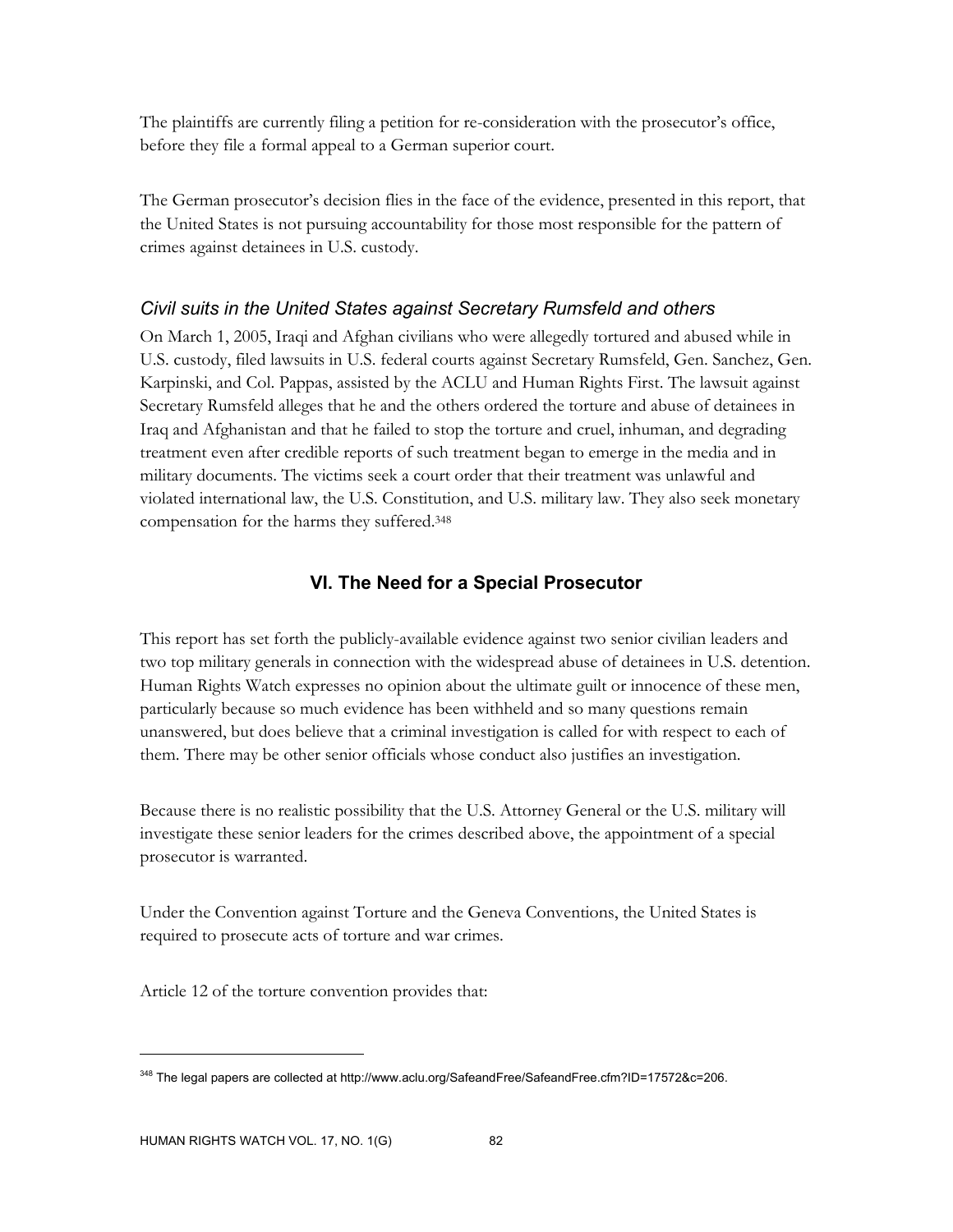Each State Party shall ensure that its competent authorities proceed to a prompt and impartial investigation, wherever there is reasonable ground to believe that an act of torture has been committed in any territory under its jurisdiction.

Similarly, the Geneva Conventions require the United States to investigate allegations of "grave breaches" of the Geneva Conventions, 349 including "willful killing, torture or inhuman treatment" of POWs and civilians qualified as "protected persons," and to prosecute, or extradite to another state that will prosecute, perpetrators of "grave breaches."350

Under U.S. law, as described above, there are two avenues to prosecution for the alleged crimes described in this report — the civilian and the military justice systems.

Under the civilian justice system, criminal enforcement is committed to the U.S. Department of Justice and, in particular, to the Attorney General — Alberto Gonzales.

Under the military justice system, criminal investigations may be undertaken by command authority, with the Secretary of Defense — Donald Rumsfeld — as the ultimate authority.

Given that the two people who can trigger investigations and prosecutions for the alleged war crimes and acts of torture discussed in this report have been deeply involved in the policies leading to these alleged crimes, if not in the crimes themselves, it is extremely unlikely that any such investigations will be undertaken.

Human Rights Watch, together with the American Bar Association, the American Civil Liberties Union, the Center for Constitutional Rights, Human Rights First, and other groups, has called for the appointment of a special prosecutor to pursue these crimes.

Under the former Independent Counsel Act (28 U.S.C. § 591, expired 1999), it might have been possible to compel the appointment of an independent counsel by a special panel. That act expired in 1999, however.

<sup>349</sup> Convention for the Amelioration of the Condition of the Wounded and Sick in Armed Forces in the Field (Geneva Convention I, 1949), Article 51; Convention for the Amelioration of the Condition of Wounded, Sick and Shipwrecked Members of Armed Forces at Sea (Geneva Convention II, 1949), Article 52; Convention Relative to the Treatment of Prisoners of War, (Geneva Convention III, 1949), Article 131; Convention Relative to the Protection of Civilian Persons in Time of War, (Geneva Convention IV, 1949), Article 148.

<sup>&</sup>lt;sup>350</sup> Convention for the Amelioration of the Condition of the Wounded and Sick in Armed Forces in the Field (Geneva Convention I, 1949), Article 50; Convention for the Amelioration of the Condition of Wounded, Sick and Shipwrecked Members of Armed Forces at Sea (Geneva Convention II, 1949), Article 51; Convention Relative to the Treatment of Prisoners of War, (Geneva Convention III, 1949), Article 130; Convention Relative to the Protection of Civilian Persons in Time of War, (Geneva Convention IV, 1949), Article 147.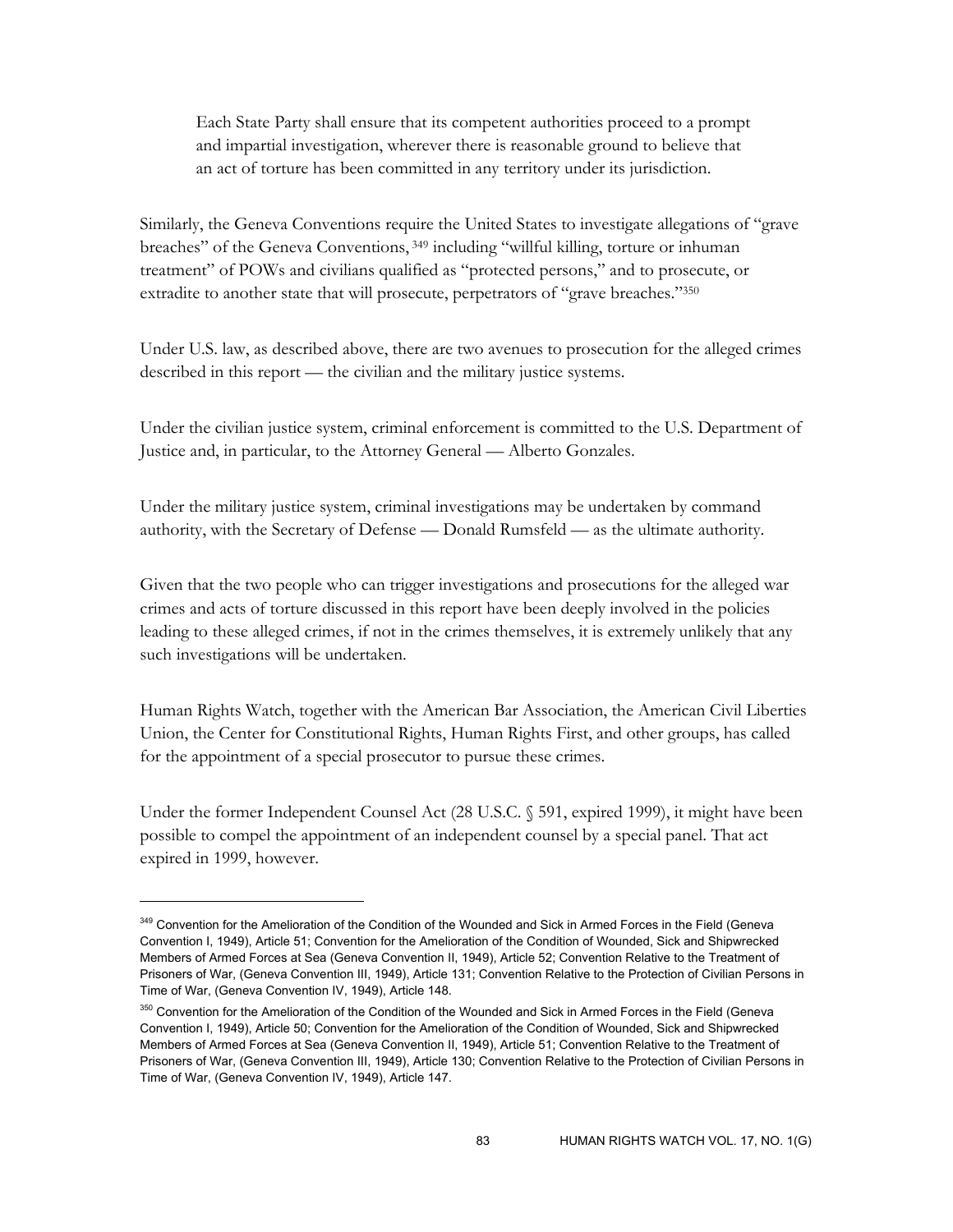Nevertheless, U.S. Department of Justice regulations call for the appointment of an outside special counsel when a three-prong test is met:

First, a "criminal investigation of a person or matter [must be] warranted."351 Second, the "investigation or prosecution of that person or matter by a United States Attorney's Office or litigating Division of the Department of Justice would present a conflict of interest for the Department."352 Third, "under the circumstances it would be in the public interest to appoint an outside Special Counsel to assume responsibility for the matter."353 If the regulation's threeprong test is met, then the Attorney General is to select a special counsel from outside the government.354

In this case, it is easy to see how those three prongs are met. A criminal investigation is warranted, as outlined above. Attorney General Gonzales' conflict of interest is plain. The public interest in uncovering the truth about these alleged crimes that have shocked the nation's conscience and damaged the reputation and the interests of the United States is also selfevident.355

The Bush administration has already appointed one special prosecutor. When an unidentified government official retaliated against a critic of the Bush administration by revealing his wife to be a CIA agent — a serious crime because it could endanger her — the administration agreed, under pressure, to appoint a special prosecutor who, while not from outside the Department of Justice, has been promised independence from administration direction.356 Yet the administration has refused to appoint a special prosecutor to determine whether senior officials authorized torture and other forms of coercive interrogation, which are far more serious and systematic offenses.

 $352$  Ibid.

-

<sup>351 28</sup> C.F.R. 600.1

<sup>353</sup> Ibid.

<sup>354</sup> Ibid., at 600.3.

<sup>&</sup>lt;sup>355</sup> See American Civil Liberties Union, "Letter to Senate Urging Alberto Gonzales to Appoint Outside Special Counsel," January 28, 2005, http://www.aclu.org/SafeandFree/SafeandFree.cfm?ID=17374&c=206.

*<sup>356</sup>* U.S. Attorney Patrick J. Fitzgerald of Chicago was appointed to lead the investigation. Although Fitzgerald is a career prosecutor, the choice of someone from within the Department of Justice was criticized as outside the regulations. Deputy Attorney General James Comey, in making the announcement, explained that he wanted to "avoid the delay that would come from selecting, clearing and staffing an outside special counsel operation" and promised that Fitzgerald would have the authority to make all prosecutorial decisions — including issuing subpoenas, granting immunity to witnesses, or bringing charges — without first getting approval from the Justice Department. (Deputy Attorney General James Comey and Assistant Attorney General Christopher Ray, "Department of Justice Press Conference, Washington, D.C., Appointment Of Special Prosecutor to Oversee Investigation into Alleged Leak of CIA Agent Identity and Recusal of Attorney General Ashcroft from the Investigation," December 30, 2003 [online], http://news.findlaw.com/hdocs/docs/doj/comey123003doj-pconf.html.)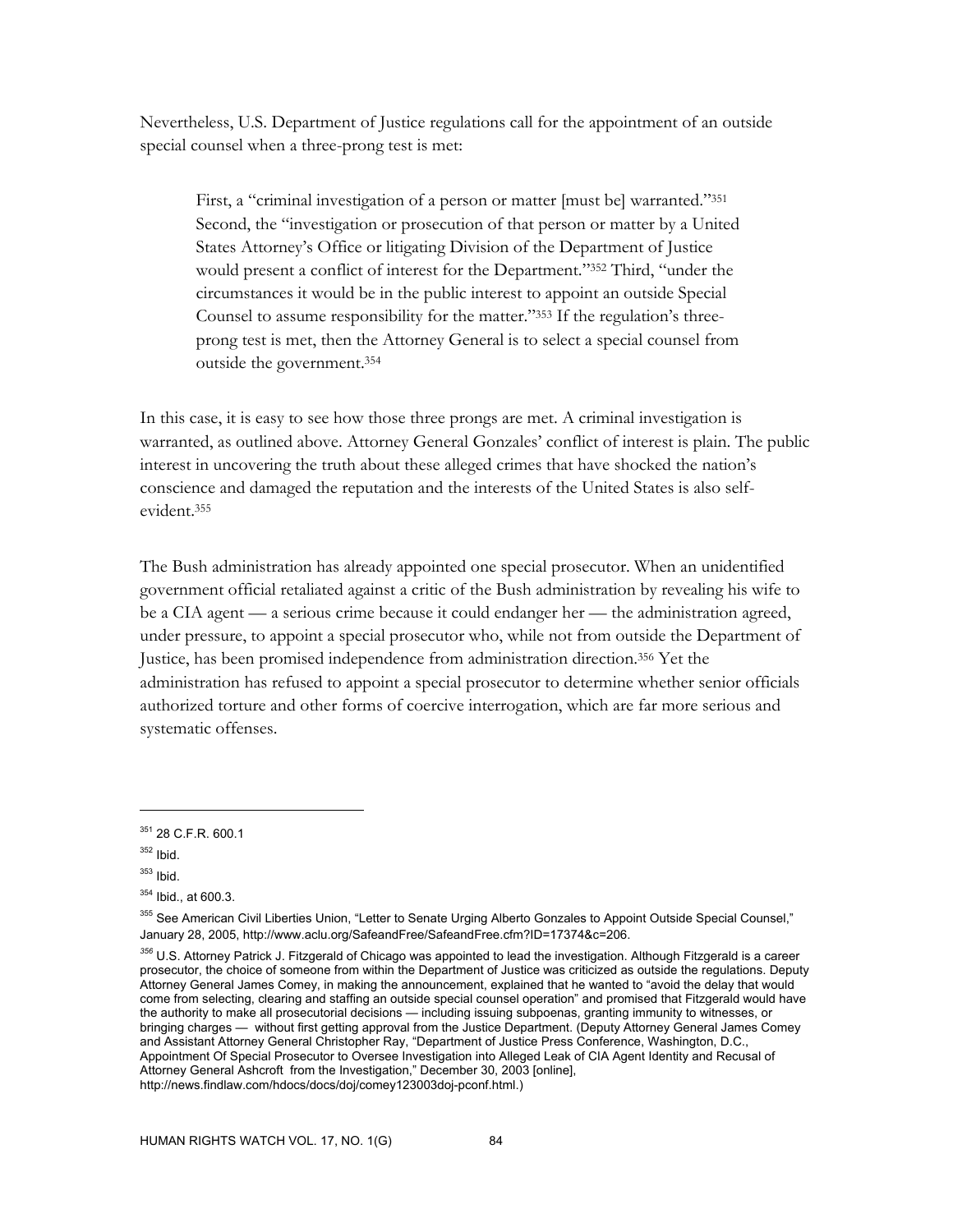As a result, no criminal inquiry that the administration itself does not control is being conducted into the U.S. government's abusive interrogation methods. The flurry of self-investigations cannot obscure the lack of any genuinely independent one.

Under the Department of Justice regulations,

-

[a]n individual named as Special Counsel shall be a lawyer with a reputation for integrity and impartial decision making, and with appropriate experience to ensure both that the investigation will be conducted ably, expeditiously and thoroughly, and that investigative and prosecutorial decisions will be supported by an informed understanding of the criminal law and Department of Justice policies. The Special Counsel shall be selected from outside the United States Government. Special Counsels shall agree that their responsibilities as Special Counsel shall take first precedence in their professional lives, and that it may be necessary to devote their full time to the investigation, depending on its complexity and the stage of the investigation.

The special counsel has "full power and independent authority to exercise all investigative and prosecutorial functions of any United States Attorney."

Such a prosecutor, however, would not have authority to investigate or prosecute officers within the military, such as General Sanchez and General Miller, for their violations of the UCMJ,357 although as noted above, a prosecutor would be able to investigate those officers' violations of federal law. A prosecutor outside the military would also be unable to investigate and subpoena lower-level officers and soldiers for UCMJ violations (such as "dereliction of duty") and thus obtain their cooperation in the prosecution of more senior officers — a standard prosecutorial tool. Without such powers, it would be difficult for a prosecutor to compel such persons to cooperate with investigations.

A solution to this problem would be for the secretary of defense to appoint a consolidated convening authority within the military to cooperate with a civilian prosecutor and serve to prosecute UCMJ violations in connection with the prosecutor's investigations.

The appointment of a special prosecutor could answer the many questions which remain about the officials listed in this report, as well as about detainee policy generally.

<sup>&</sup>lt;sup>357</sup> Only military investigators can investigate UCMJ violations, and only an officer in the military chain of command can act as a convening authority to appoint a court martial to try UCMJ violations.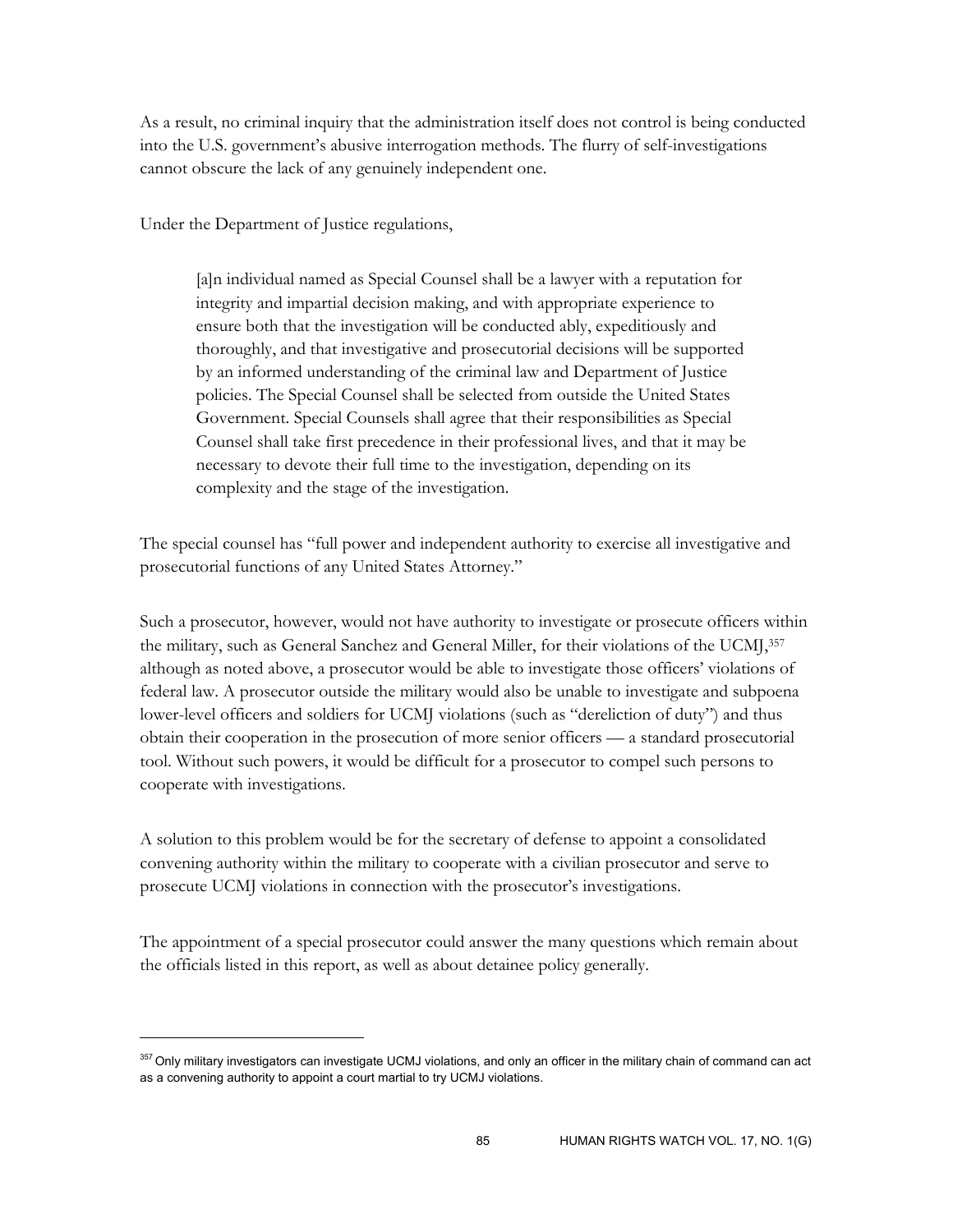With respect to Secretary Rumsfeld, the probe could examine whether any of the illegal coercive interrogation methods approved by Secretary Rumsfeld for use on detainees at Guantánamo between December 2, 2002 and January 15, 2003were actually used on Guantánamo detainees during that period. It could determine whether Secretary Rumsfeld was actually aware that troops were committing torture and war crimes in Afghanistan, Iraq, and Guantánamo. It could determine, once and for all, what orders, if any, did Secretary Rumsfeld give to Gen. Miller before his mission to Iraq. It could examine the allegations by Seymour Hersh that Secretary Rumsfeld authorized a "secret access program" to treat prisoners roughly and expose them to sexual humiliation.

With respect to the CIA and Director Tenet, an independent investigation could examine whether the CIA, as reported, subjected Khalid Shaikh Mohammed to waterboarding or withheld painkillers from Abu Zubaydah, or subjected them or other detainees to other forms of torture, and whether that treatment was approved by Director Tenet or other senior officials. It could also examine the policy of "extraordinary renditions" and determine Director Tenet's role, if any, in the rendition of suspects to countries such as Syria and Egypt where they were tortured.

With respect to Gen. Sanchez, the inquiry should establish if and when he became personally aware of the abuses committed under his command and whether, as alleged, he personally witnessed detainee abuse yet did not act to end the abuse.

With respect to Guantánamo and Gen. Miller, a probe should investigate the treatment of prisoners at the base, and whether Gen. Miller was aware of the tactics alleged in this report and whether he approved them. An investigation could also establish whether Gen. Miller proposed the use in Iraq of guard dogs during the interrogation of detainees, and whether his recommendations were a proximate cause of the crimes committed at Abu Ghraib.

### **VII. An Independent Commission**

In addition, Congress should create a special commission, along the lines of the National Commission on Terrorist Attacks upon the United States (also known as the 9-11 Commission),358 to investigate the issue of prisoner abuse, including all the issues described above. Such a commission would hold hearings, have full subpoena power, and be empowered

<sup>&</sup>lt;sup>358</sup> The National Commission on Terrorist Attacks Upon the United States (also known as the 9-11 Commission) was an independent, bipartisan commission created by congressional legislation and the signature of President George W. Bush in late 2002, to prepare an account of the circumstances surrounding the September 11, 2001 terrorist attacks, including preparedness for and the immediate response to the attacks. Its report is available at http://www.9-11commission.gov/.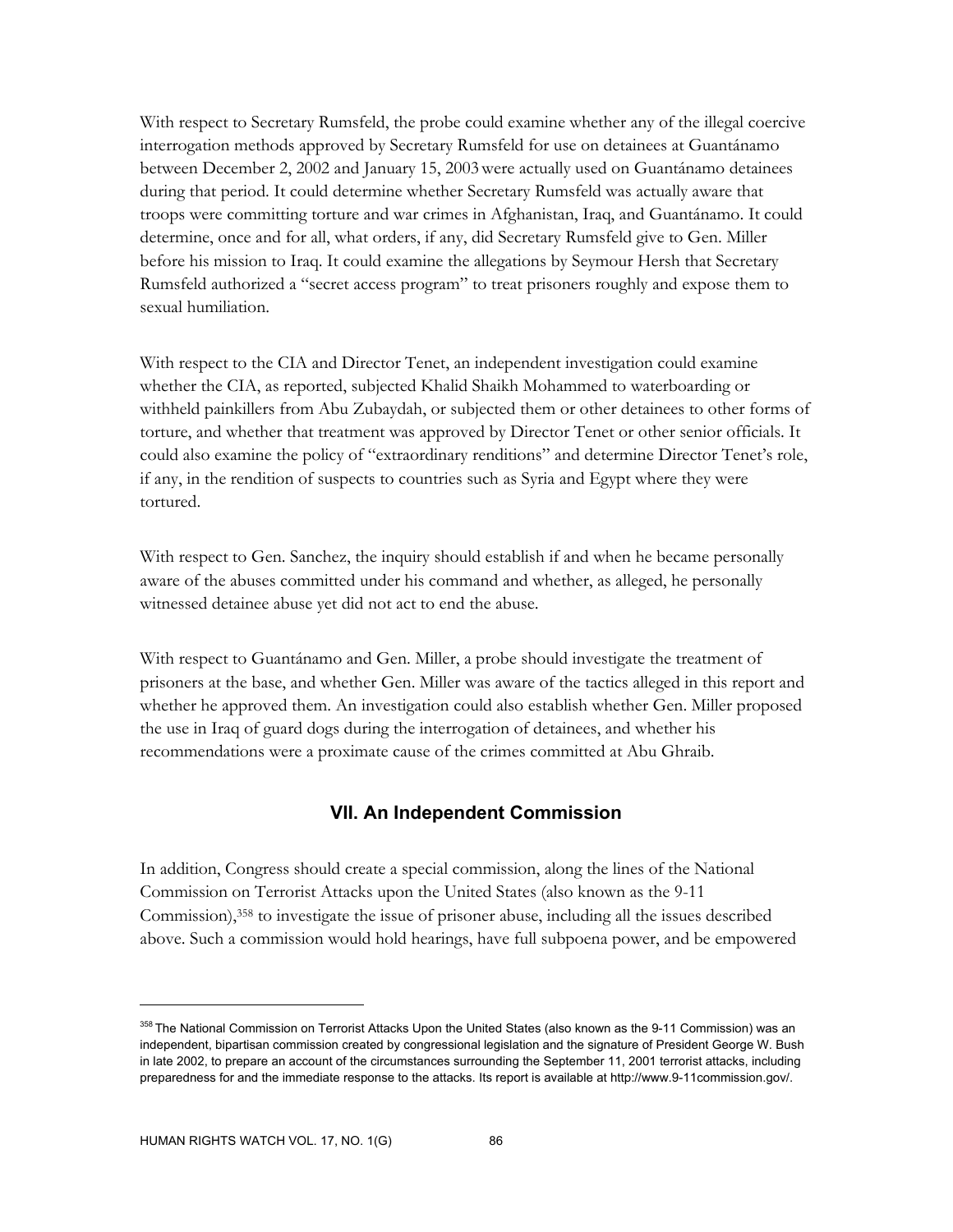to recommend the creation of a special prosecutor to investigate possible criminal offenses, if the Attorney General had not yet named one.

An independent commission could compel evidence that the government has continued to conceal, including directives reportedly signed by President Bush in late 2001 which have not been public and which are said to authorize the CIA to establish secret detention facilities and to transfer detainees to the custody of foreign nations,359 and the still-secret August 2002 Justice Department guidance to the CIA on permissible interrogation techniques which reportedly authorized the use of waterboarding.360

The commission could also examine Secretary Rumsfeld's role in the chain of events leading to the worst period of abuses at Abu Ghraib.

Unless a special counsel or an independent commission are named, and those who designed or authorized the illegal policies are held to account, all the protestations of "disgust" at the Abu Ghraib photos by President George W. Bush and others will be meaningless. If there is no real accountability for these crimes, for years to come, the perpetrators of atrocities around the world will point to the U.S.'s treatment of prisoners to deflect criticism of their own conduct. Indeed, when a government as dominant and influential as the United States openly defies laws against torture, it virtually invites others to do the same. Washington's much-needed credibility as a proponent of human rights, damaged by the torture revelations, will be further damaged if the torture is followed by the substantial impunity that has prevailed until now.

-

<sup>359</sup> Douglas Jehl and David Johnston, "Rule Change Lets C.I.A. Freely Send Suspects Abroad to Jails," *The New York Times*, March 6, 2005; John Barry, Michael Hirsh & Michael Isikoff, "The Roots of Torture," *Newsweek*, May 24, 2004 [online], http://msnbc.msn.com/id/4989422/site/newsweek/.

<sup>360</sup> See Toni Locy and John Diamond, "Memo Lists Acceptable 'Aggressive' Interrogation Methods: Justice Dept. Gave Guidance to CIA," *USA Today*, June 28, 2004; Dana Priest, "CIA Puts Harsh Tactics on Hold," *The Washington Post*, June 27, 2004.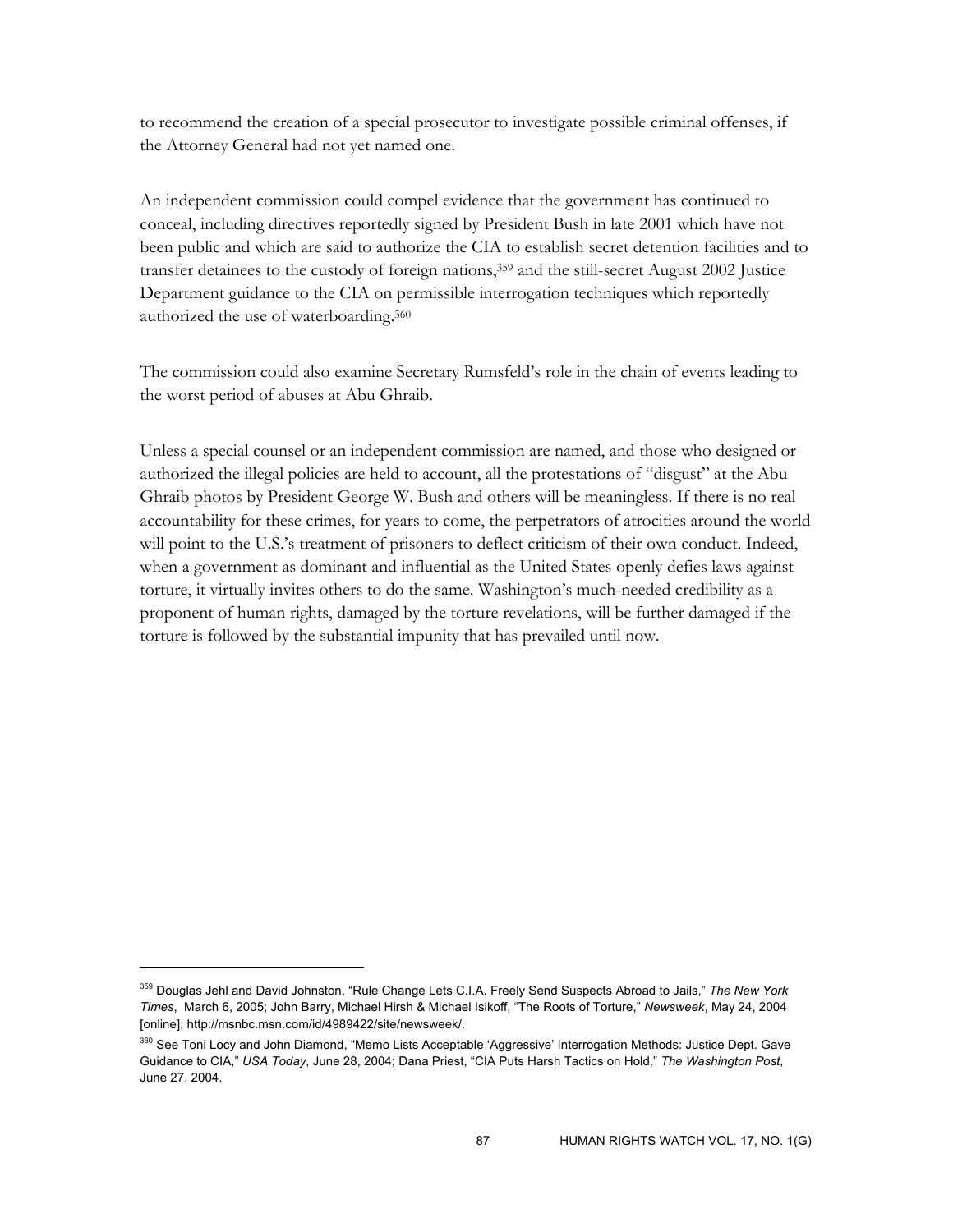## **Annex — A Note on Command Responsibility**

The first and most significant U.S. case involving "command responsibility" was that of General Tomoyuki Yamashita, commander of the Japanese forces in the Philippines in World War II, whose troops committed brutal atrocities against the civilian population and prisoners of war. Gen. Yamashita, who had lost almost all command, control, and communications over his troops, was nevertheless convicted by the International Military Tribunal in Tokyo based on the doctrine of command responsibility. The U.S. Supreme Court affirmed the decision, holding that General Yamashita was, by virtue of his position as commander of the Japanese forces in the Philippines, under an "affirmative duty to take such measures as were within his power and appropriate in the circumstances to protect prisoners of war and the civilian population."361 General Yamashita was executed by hanging.

International and U.S. authorities have since set forth three elements to establishing liability for criminal acts pursuant to the doctrine of command responsibility:

- 1. There must be a superior-subordinate relationship.
- 2. The superior must have known or had reason to know that the subordinate was about to commit a crime or had committed a crime.
- 3. The superior failed to take necessary and reasonable measures to prevent the crime or to punish the perpetrator.*<sup>362</sup>*

U.S Army *Field Manual 27-10*, Section 501 states:

In some cases, military commanders may be responsible for war crimes committed by subordinate members of the armed forces, or other persons subject to their control. Thus, for instance, when troops commit massacres and atrocities against the civilian population of occupied territory or against prisoners of war, the responsibility may rest not only with the actual perpetrators but also with the commander. Such a responsibility arises directly when the acts

<sup>361</sup> In Re Yamashita 327, U.S. 1, 16 (1946).

<sup>&</sup>lt;sup>362</sup> In Re Yamashita; The Prosecutor v. Delalic et al. (Celebici Case), Case No. IT-96-21-T, ICTY TC, November 16, 1998 [online], http://www.un.org/icty/celebici/trialc2/jugement/main.htm. More recently, several decisions under the Torture Victim Protection Act of 1991 (28 U.S.C.S. § 1350) have applied the doctrine of command responsibility. See Hilao v. Estate of Ferdinand Marcos, 103.F.3d 767, 777-78 (9th Cir.1996); Kadic v Karadzic, 70 F.3d 232, 239, 242 (2d Cir. 1995); Paul v Avril, 901 F.Supp. 330,335 (S.D.Fla. 1994); Xuncax v. Gramajo, 886 F.Supp. 162, 171-172 (D.Mass. 1995). In Ford v. Garcia, 289 F.3d 1283 (11th Cir. Fla. 2002), for example, family members of victims of atrocities committed by members of the Salvadorian National Guard, filed a case in a Florida federal court against a general and the former minister of defense. The judge directed that the two generals could be held responsible for the crimes of their subordinates if the defendants were in "effective command" and if they "knew or should have known" that persons under their effective command were committing such crimes.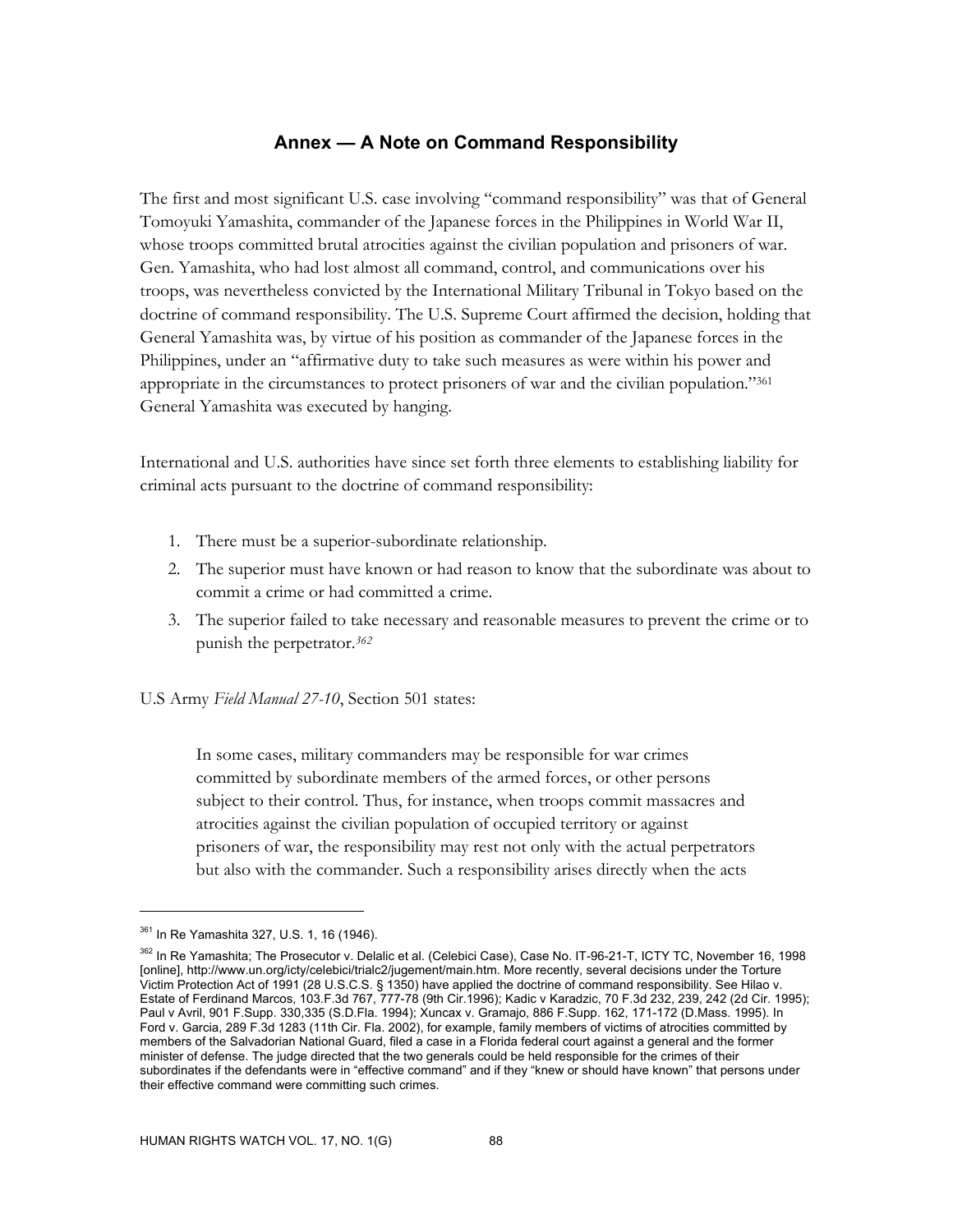in question have been committed in pursuance of an order of the commander concerned. The commander is also responsible if he has actual knowledge, or should have knowledge, through reports received by him or through other means, that troops or other persons subject to his control are about to commit or have committed a war crime and he fails to take the necessary and reasonable steps to insure compliance with the law of war or to punish violators thereof.

Similarly, the U.S. Department of Defense draft instructions for guidance to military commissions states: "A person is criminally liable for a completed substantive offense if that person commits the offense, aids or abets the commission of the offense, solicits commission of the offense, or is otherwise responsible due to command responsibility," and provides the following elements:

- 1. The accused had command and control, or effective authority and control, over one or more subordinates;
- 2. One or more of the accused's subordinates committed, attempted to commit, conspired to commit, solicited to commit, or aided or abetted the commission of one or more substantive offenses triable by military commission;
- 3. The accused either knew or should have known that the subordinate or subordinates were committing, attempting to commit, conspiring to commit, soliciting, or aiding and abetting such offense or offenses; [and]
- 4. The accused failed to take all necessary and reasonable measures within his or her power to prevent or repress the commission of the offense or offenses.363

The rule under customary international law is the same. According to an authoritative study by the ICRC, that rule is:

Commanders and other superiors are criminally responsible for war crimes committed by their subordinates if they knew, or had reason to know, that the subordinates were about to commit or were committing such crimes and did not take all necessary and reasonable measures in their power to prevent their commission, or if such crimes had been committed, to punish the persons responsible.364

<sup>&</sup>lt;sup>363</sup> Department of Defense, "Military Commission Instruction No. 2, Crimes and Elements for Trials by Military Commission," April 30, 2003 [online], http://www.defenselink.mil/news/May2003/d20030430milcominstno2.pdf.

<sup>364</sup> Henckaerts and Doswald-Beck, *Customary International Humanitarian Law*, 2005.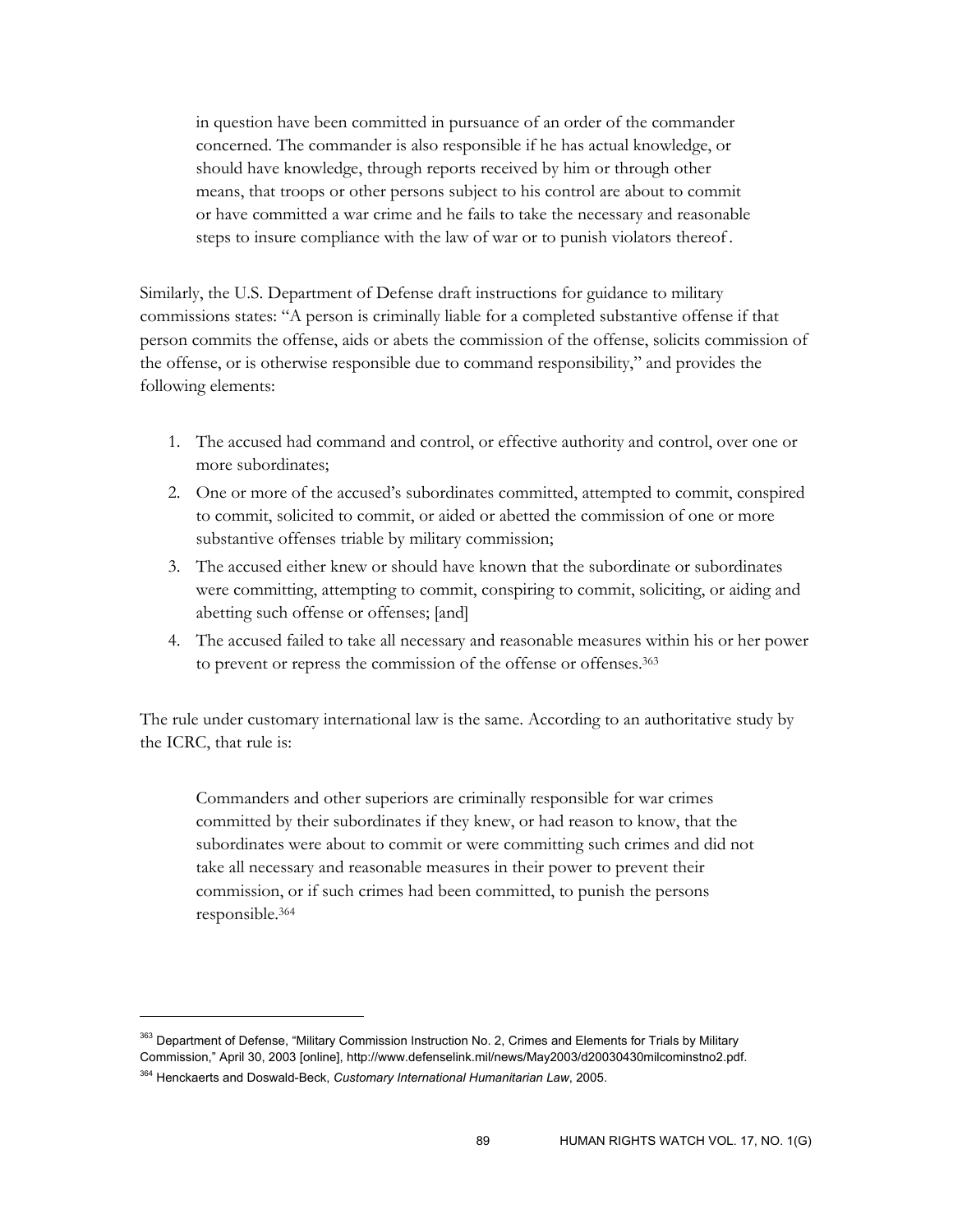#### Superior-subordinate relationship

A superior-subordinate relationship is clearest when there are formal rules, for example when legislation or a military chain of command specify the existence of a relationship. However, even in the absence of formal rules, a superior can have actual and effective control.365 Thus, civilian and political superiors, as well as those in military command, may be held liable under this doctrine.366 In establishing whether a superior-subordinate relationship exists, case law has found the following questions useful: What are the powers of influence of the alleged superior?367 What capacity does the superior have to issue orders?368 Does analysis of the distribution of tasks within any relationship demonstrate a superior-subordinate relationship?<sup>369</sup>

### The superior's knowledge

A superior may be held liable under the command responsibility doctrine where he or she either knew, had reason to know, or should have known that crimes were being committed by his/her subordinates.370

According to A. P. V. Rogers, one of the foremost authorities on the laws of war, there are three ways of proving knowledge:

- 1. that he actually knew (admission or documentary or witness evidence), or
- 2. that he must have known (evidence of notoriety), or
- 3. that he ought to have known (serious nature of offence plus evidence of a dereliction of duty on the part of the commander or of his being put on notice).<sup>371</sup>

With respect to superior and subordinate relationships not described in paragraph (a) [military chain of command], a superior shall be criminally responsible for crimes within the jurisdiction of the Court committed by subordinates under his or her effective authority and control, as a result of his or her failure to exercise control properly over such subordinates, where:

- (i) The superior either knew, or consciously disregarded information which clearly indicated, that the subordinates were committing or about to commit such crimes;
- (ii) The crimes concerned activities that were within the effective responsibility and control of the superior; and (iii) The superior failed to take all necessary and reasonable measures within his or her power to prevent or repress their commission or to submit the matter to the competent authorities for investigation and prosecution.

368 Celebici judgment.

<sup>365</sup> Sadaiche case, cited in 15 Law Reports, at 175. Which held that "superior means superior in capacity and powers to force a certain act. It does not mean superiority only in rank."

<sup>366</sup> The Prosecutor v. Delalic et al. (Celebici Case), Case No. IT-96-21-T, ICTY TC, November 16, 1998. See also Article 28 of Statute of the International Criminal Court:

<sup>367</sup> United States v. von Weizsaecker, 14 Trials of War Criminals before the Nuremberg Military Tribunals under Control Council Law No. 10 (1952).

<sup>369</sup> Prosecutor v. Nikolic, Case No. IT-94-2-R61, ICTY TC, Oct. 20, 1995.

<sup>&</sup>lt;sup>370</sup> In Re Yamashita 327 U.S. 1 .See also Article 86 of Geneva Conventions Protocol I.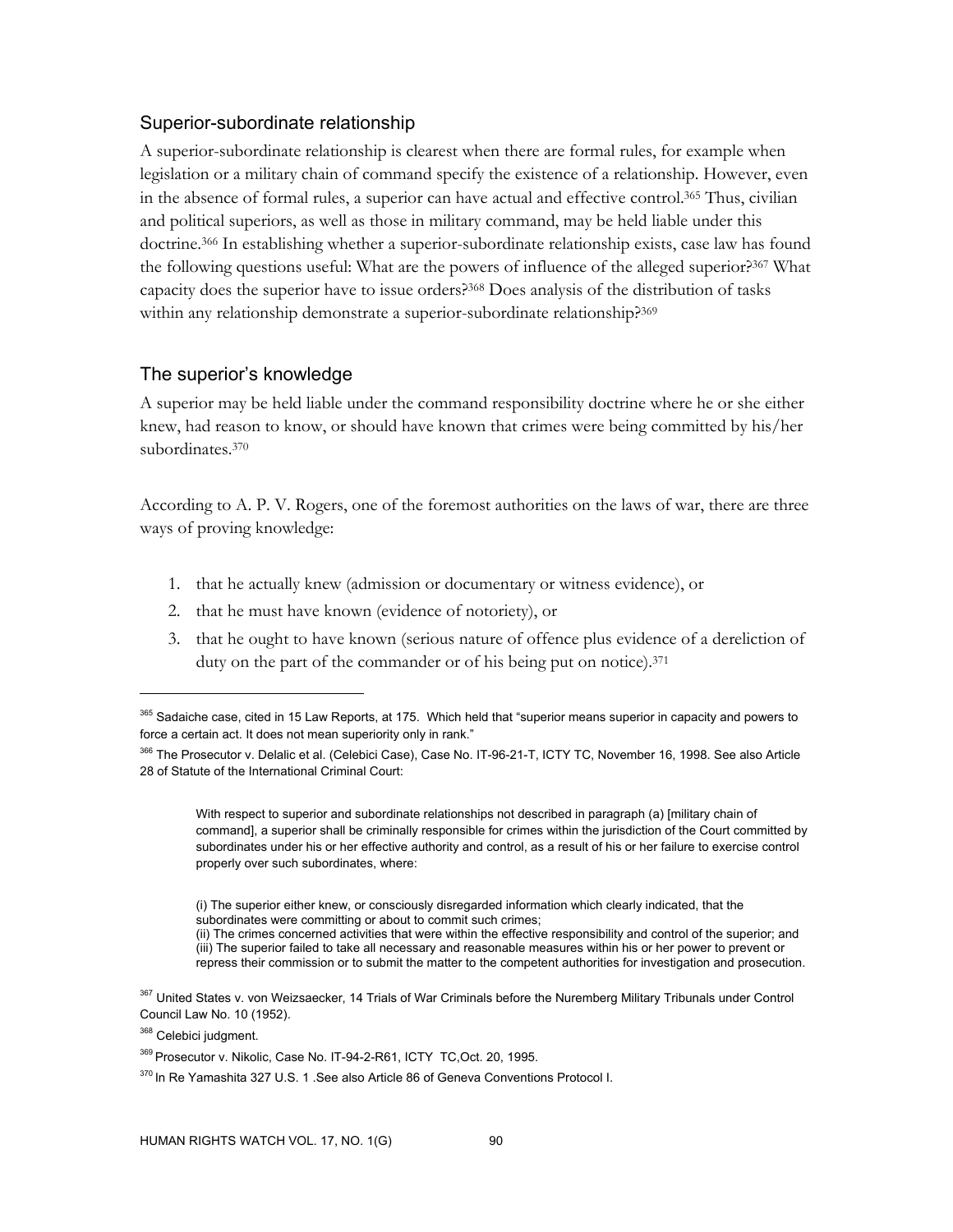Rogers thus notes that "If knowledge cannot be proved by direct evidence, it may be inferred from the surrounding circumstances, for example, the widespread nature, severity or notoriety of offences." Similarly, if "he is told that a report deals with, say, the massacre of civilians by troops under his command, he is put under a duty to do something about it. He cannot simply turn a blind eye to it. He must give appropriate orders to his staff."

Rogers concludes that:

 $\overline{a}$ 

Actual knowledge may be difficult to prove, but can be inferred from the surrounding circumstances, especially if war crimes by those under command are so widespread as to be notorious, for example, when soldiers under command carry out sustained and frequent unlawful attacks, …. Liability may also attach to a commander even if he did not actually know about the acts of subordinates but ought to have known about them and his failure in this respect constituted a dereliction of duty on his part, for example, if he is put on notice but fails to do anything about it.

## Superior duty to take necessary and reasonable measures to prevent the crime or to punish the perpetrator

Superiors have both a duty to prevent and a duty to punish the crimes of subordinate persons. These constitute distinct and independent legal obligations.<sup>372</sup>

The duty to prevent renders superiors responsible where they failed to consider elements that point to the likelihood that such crimes would be committed.373 Superiors successfully discharge their duty to prevent subordinate crimes when they employ every means in their power to do so.374

<sup>371</sup> A.P.V. Rogers, "Command Responsibility under the Law of War," [online],

http://lcil.law.cam.ac.uk/lectures/lecture\_papers.php. The UN Commission of Experts in the former Yugoslavia established in 1992, pursuant to Security Council Resolution 780, also recognized three forms of knowledge:

<sup>(</sup>a) actual knowledge, (b) such serious personal dereliction on the part of the commander as to constitute wilful and wanton disregard of the possible consequences, or (c) an imputation of constructive knowledge, that is, despite pleas to the contrary, the commander, under the facts and circumstances of the particular case, must have known of the offences charged and acquiesced therein.

*Final Report of the Commission of Experts, Established Pursuant to Security Council Resolution 780 (1992)*, UN SCOR, Annex, UN Doc. S/1994/674, para. 58 (May 27, 1994).

<sup>372</sup> Ilias Bantekas, "The Contemporary Law of Superior Responsibility," 93 A.J.I.L. 573, 591 (1999).

<sup>373</sup> *Final Report of the Kahan Commission* (authorized English translation), 22 ILM 473 (1983).

<sup>374</sup> See United States v. von Weizsaecker, 14 Trials of War Criminals before the Nuremberg Military Tribunals Under Control Council Law No. 10 (1952).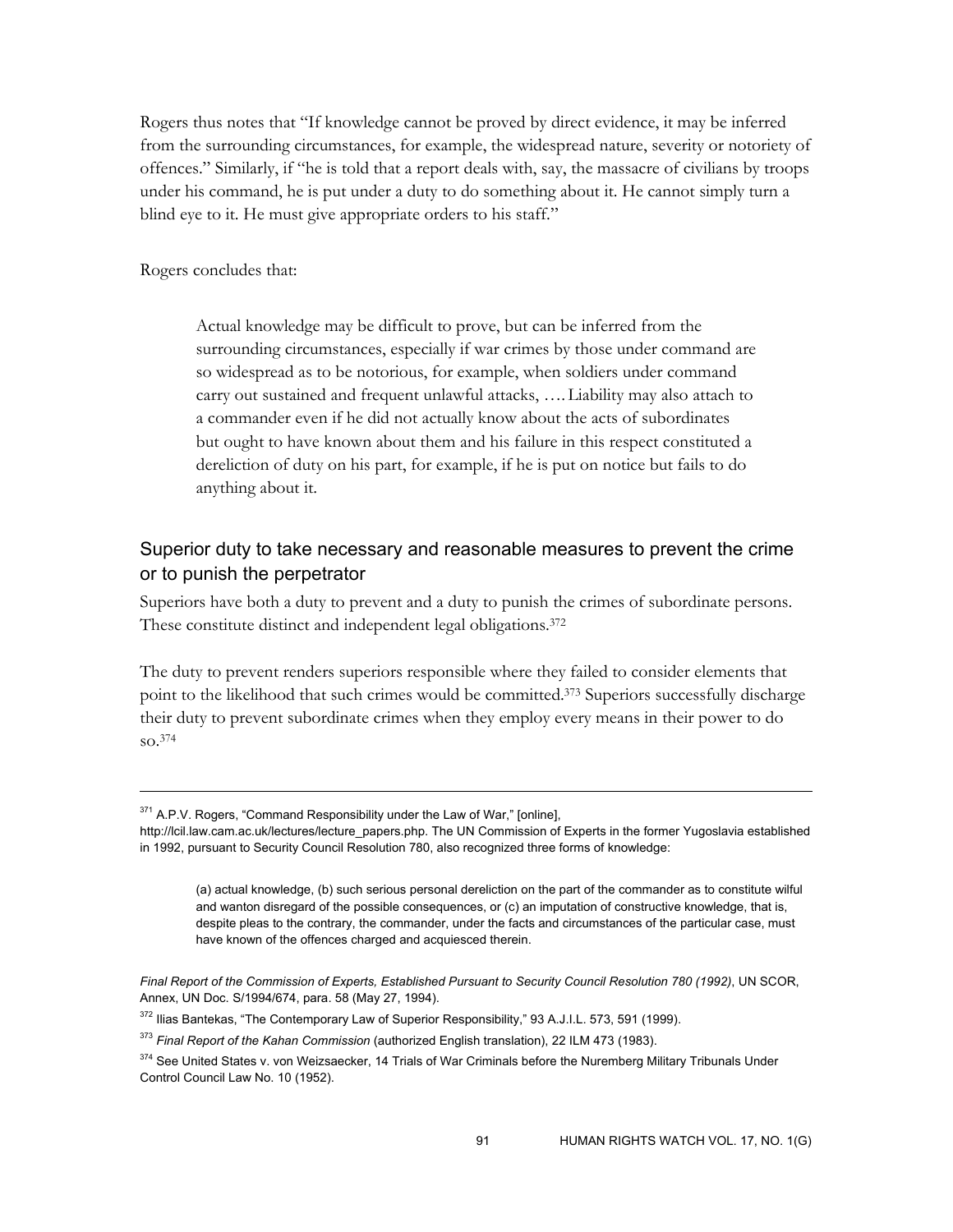"A superior's 'duty to punish' arises after the commission of an offense. It is predicated upon offenses by others which have already occurred, not future offenses. Punishment is, therefore, intended to deter the commission of future offenses."